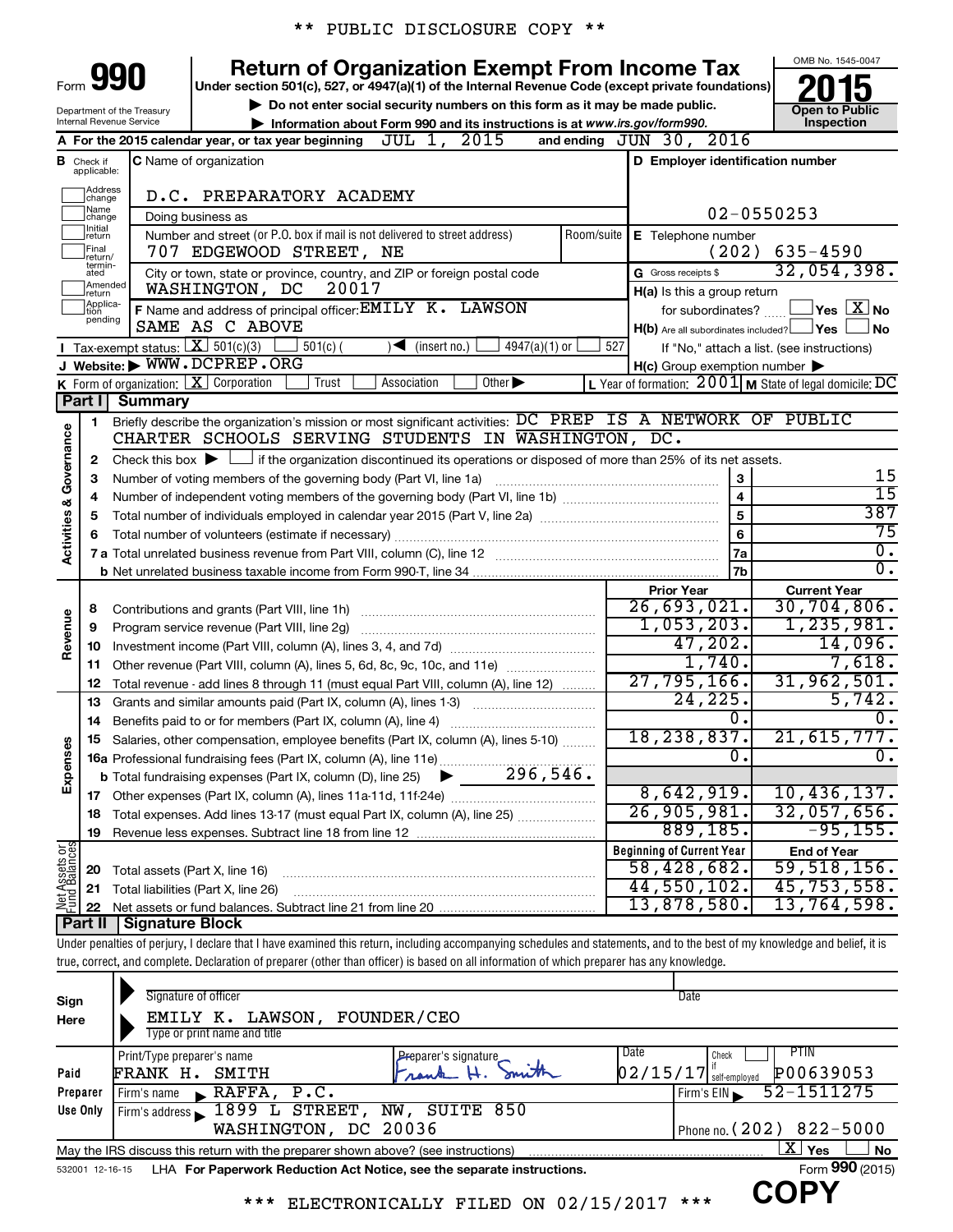|                    | D.C. PREPARATORY ACADEMY<br>Form 990 (2015)                                                                                                                                                                                                                                          | 02-0550253                           | Page 2                                           |
|--------------------|--------------------------------------------------------------------------------------------------------------------------------------------------------------------------------------------------------------------------------------------------------------------------------------|--------------------------------------|--------------------------------------------------|
|                    | Part III   Statement of Program Service Accomplishments                                                                                                                                                                                                                              |                                      |                                                  |
|                    |                                                                                                                                                                                                                                                                                      |                                      | $\boxed{\text{X}}$                               |
| 1                  | Briefly describe the organization's mission:<br>DC PREP'S MISSION IS TO BRIDGE THE EDUCATIONAL DIVIDE IN WASHINGTON,<br>DC BY INCREASING THE NUMBER OF STUDENTS FROM UNDERSERVED COMMUNITIES<br>WITH THE ACADEMIC PREPARATION AND PERSONAL CHARACTER TO SUCCEED IN                   |                                      |                                                  |
|                    | COMPETITIVE HIGH SCHOOLS AND COLLEGES.                                                                                                                                                                                                                                               |                                      |                                                  |
| $\mathbf{2}$       | Did the organization undertake any significant program services during the year which were not listed on                                                                                                                                                                             |                                      |                                                  |
|                    | the prior Form 990 or 990-EZ?<br>If "Yes," describe these new services on Schedule O.                                                                                                                                                                                                |                                      | $\overline{\ }$ Yes $\overline{\rm X}$ No        |
| 3                  | Did the organization cease conducting, or make significant changes in how it conducts, any program services?<br>If "Yes," describe these changes on Schedule O.                                                                                                                      |                                      | $\overline{\ }$ Yes $\overline{\phantom{a}X}$ No |
| 4                  | Describe the organization's program service accomplishments for each of its three largest program services, as measured by expenses.<br>Section 501(c)(3) and 501(c)(4) organizations are required to report the amount of grants and allocations to others, the total expenses, and |                                      |                                                  |
|                    | revenue, if any, for each program service reported.                                                                                                                                                                                                                                  |                                      |                                                  |
| 4a l               | $\overline{26}$ , $\overline{390}$ , $\overline{215}$ . including grants of \$<br>) (Expenses \$<br>(Code:<br>DC PREP'S MISSION IS TO BRIDGE THE EDUCATIONAL DIVIDE IN THE NATION'S                                                                                                  | $5,742.$ (Revenue \$<br>1, 235, 981. |                                                  |
|                    | CAPITAL BY INCREASING THE NUMBER OF STUDENTS FROM UNDERSERVED                                                                                                                                                                                                                        |                                      |                                                  |
|                    | COMMUNITIES WITH THE ACADEMIC PREPARATION AND PERSONAL CHARACTER TO                                                                                                                                                                                                                  |                                      |                                                  |
|                    | SUCCEED IN COMPETITIVE HIGH SCHOOLS AND COLLEGES. DC PREP CURRENTLY                                                                                                                                                                                                                  |                                      |                                                  |
|                    | OPERATES FIVE TUITION-FREE PUBLIC CHARTER SCHOOLS THAT ARE OPEN TO ANY                                                                                                                                                                                                               |                                      |                                                  |
|                    | CHILD IN WASHINGTON, ENROLLING OVER 1,700 STUDENTS IN GRADES PRESCHOOL                                                                                                                                                                                                               |                                      |                                                  |
|                    | THROUGH 8TH GRADE. HISTORICALLY, 98% OF DC PREP STUDENTS ARE                                                                                                                                                                                                                         |                                      |                                                  |
|                    | AFRICAN-AMERICAN AND 2% ARE HISPANIC; OVER 80% OF STUDENTS LIVE IN                                                                                                                                                                                                                   |                                      |                                                  |
|                    | POVERTY, AS MEASURED BY ELIGIBILITY FOR FREE/REDUCED PRICE MEALS. IN                                                                                                                                                                                                                 |                                      |                                                  |
|                    | 2016, CITYWIDE PARTNERSHIP FOR ASSESSMENT OF COLLEGE AND CAREER                                                                                                                                                                                                                      |                                      |                                                  |
|                    | READINESS (PARCC) RESULTS WERE RELEASED. PARCC IS THE ANNUAL                                                                                                                                                                                                                         |                                      |                                                  |
|                    | EDUCATIONAL ASSESSMENT THAT MEASURES PUBLIC SCHOOL STUDENTS' PROGRESS                                                                                                                                                                                                                |                                      |                                                  |
|                    | (Code:<br>(Expenses \$<br>including grants of \$                                                                                                                                                                                                                                     | (Revenue \$                          |                                                  |
|                    |                                                                                                                                                                                                                                                                                      |                                      |                                                  |
|                    |                                                                                                                                                                                                                                                                                      |                                      |                                                  |
|                    |                                                                                                                                                                                                                                                                                      |                                      |                                                  |
|                    |                                                                                                                                                                                                                                                                                      |                                      |                                                  |
|                    | (Code:<br>(Expenses \$<br>including grants of \$                                                                                                                                                                                                                                     | (Revenue \$                          |                                                  |
|                    |                                                                                                                                                                                                                                                                                      |                                      |                                                  |
|                    |                                                                                                                                                                                                                                                                                      |                                      |                                                  |
|                    |                                                                                                                                                                                                                                                                                      |                                      |                                                  |
|                    |                                                                                                                                                                                                                                                                                      |                                      |                                                  |
|                    |                                                                                                                                                                                                                                                                                      |                                      |                                                  |
|                    | Other program services (Describe in Schedule O.)                                                                                                                                                                                                                                     |                                      |                                                  |
| 4b<br>4c<br>4d     | (Expenses \$<br>including grants of \$<br>(Revenue \$                                                                                                                                                                                                                                |                                      |                                                  |
| 4е                 | 26, 390, 215.<br>Total program service expenses                                                                                                                                                                                                                                      |                                      |                                                  |
| 532002<br>12-16-15 | SEE SCHEDULE O FOR CONTINUATION(S)                                                                                                                                                                                                                                                   | Form 990 (2015)                      |                                                  |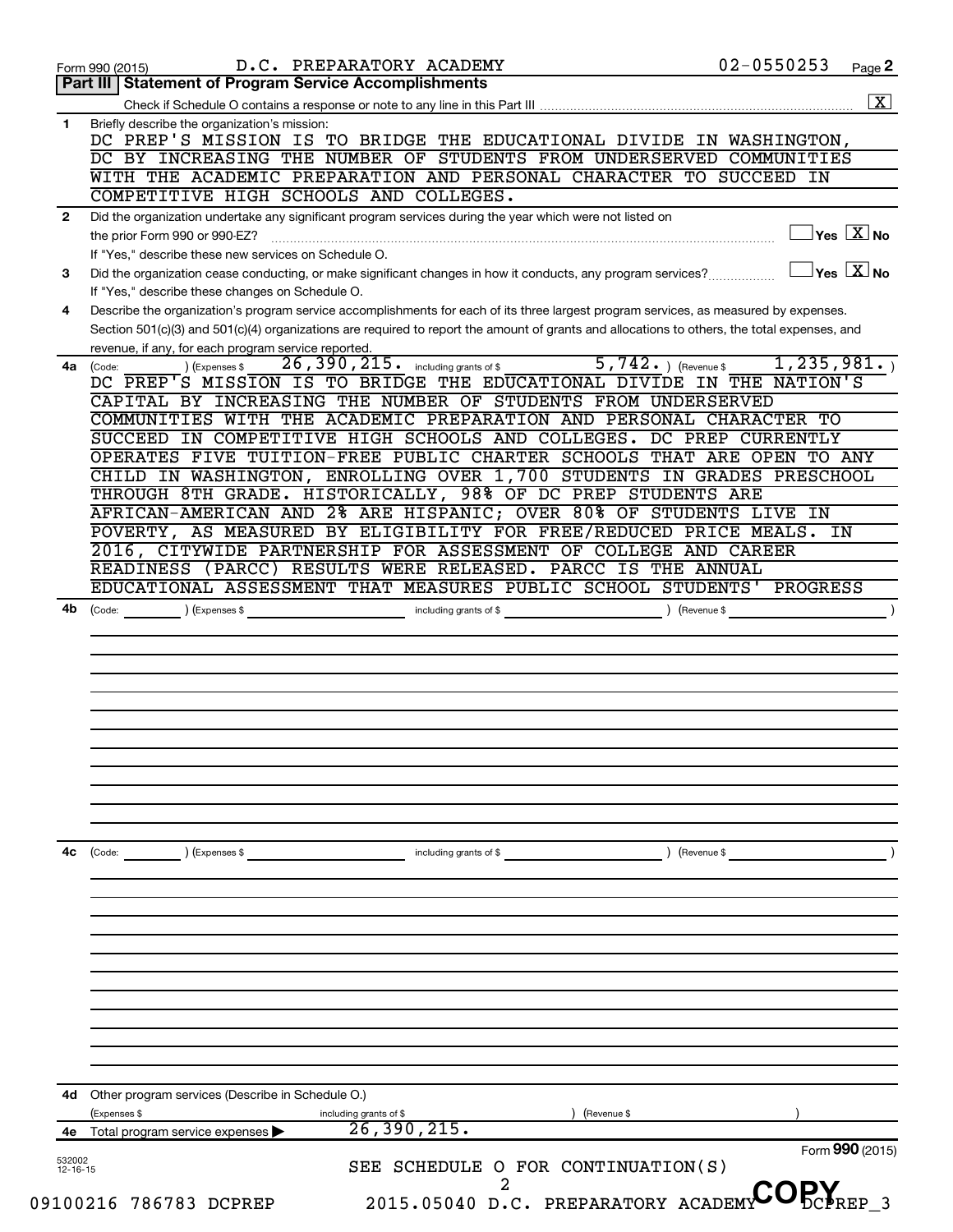**Part IV Checklist of Required Schedules**

|     |                                                                                                                                                                                                                            |                | Yes                     | No |
|-----|----------------------------------------------------------------------------------------------------------------------------------------------------------------------------------------------------------------------------|----------------|-------------------------|----|
| 1.  | Is the organization described in section $501(c)(3)$ or $4947(a)(1)$ (other than a private foundation)?                                                                                                                    |                |                         |    |
|     |                                                                                                                                                                                                                            | 1              | x                       |    |
| 2   | Is the organization required to complete Schedule B, Schedule of Contributors?                                                                                                                                             | $\mathbf{2}$   | $\overline{\textbf{x}}$ |    |
| 3   | Did the organization engage in direct or indirect political campaign activities on behalf of or in opposition to candidates for                                                                                            | 3              |                         | x  |
| 4   | Section 501(c)(3) organizations. Did the organization engage in lobbying activities, or have a section 501(h) election in effect                                                                                           |                |                         |    |
|     |                                                                                                                                                                                                                            | 4              | х                       |    |
| 5   | Is the organization a section 501(c)(4), 501(c)(5), or 501(c)(6) organization that receives membership dues, assessments, or                                                                                               |                |                         |    |
|     |                                                                                                                                                                                                                            | 5              |                         | x  |
| 6   | Did the organization maintain any donor advised funds or any similar funds or accounts for which donors have the right to                                                                                                  |                |                         |    |
|     | provide advice on the distribution or investment of amounts in such funds or accounts? If "Yes," complete Schedule D, Part I                                                                                               | 6              |                         | x  |
| 7   | Did the organization receive or hold a conservation easement, including easements to preserve open space,                                                                                                                  |                |                         |    |
|     | the environment, historic land areas, or historic structures? If "Yes," complete Schedule D, Part II                                                                                                                       | $\overline{7}$ |                         | x  |
| 8   | Did the organization maintain collections of works of art, historical treasures, or other similar assets? If "Yes," complete<br>Schedule D, Part III                                                                       | 8              |                         | x  |
| 9   | Did the organization report an amount in Part X, line 21, for escrow or custodial account liability, serve as a custodian for                                                                                              |                |                         |    |
|     | amounts not listed in Part X; or provide credit counseling, debt management, credit repair, or debt negotiation services?                                                                                                  |                |                         |    |
|     | If "Yes," complete Schedule D, Part IV                                                                                                                                                                                     | 9              |                         | x  |
| 10  | Did the organization, directly or through a related organization, hold assets in temporarily restricted endowments, permanent                                                                                              |                |                         | x  |
|     |                                                                                                                                                                                                                            | 10             |                         |    |
| 11  | If the organization's answer to any of the following questions is "Yes," then complete Schedule D, Parts VI, VII, VIII, IX, or X                                                                                           |                |                         |    |
|     | as applicable.<br>a Did the organization report an amount for land, buildings, and equipment in Part X, line 10? If "Yes," complete Schedule D,                                                                            |                |                         |    |
|     | Part VI                                                                                                                                                                                                                    | 11a            | х                       |    |
|     | <b>b</b> Did the organization report an amount for investments - other securities in Part X, line 12 that is 5% or more of its total                                                                                       |                |                         |    |
|     |                                                                                                                                                                                                                            | 11b            |                         | x  |
|     | c Did the organization report an amount for investments - program related in Part X, line 13 that is 5% or more of its total                                                                                               |                |                         |    |
|     |                                                                                                                                                                                                                            | 11c            |                         | x  |
|     | d Did the organization report an amount for other assets in Part X, line 15 that is 5% or more of its total assets reported in                                                                                             |                |                         |    |
|     |                                                                                                                                                                                                                            | 11d            |                         | x  |
|     | e Did the organization report an amount for other liabilities in Part X, line 25? If "Yes," complete Schedule D, Part X                                                                                                    | 11e            | X                       |    |
| f   | Did the organization's separate or consolidated financial statements for the tax year include a footnote that addresses                                                                                                    |                |                         |    |
|     | the organization's liability for uncertain tax positions under FIN 48 (ASC 740)? If "Yes," complete Schedule D, Part X                                                                                                     | 11f            | х                       |    |
|     | 12a Did the organization obtain separate, independent audited financial statements for the tax year? If "Yes," complete                                                                                                    |                | х                       |    |
|     | Schedule D, Parts XI and XII<br><b>b</b> Was the organization included in consolidated, independent audited financial statements for the tax year?                                                                         | 12a            |                         |    |
|     | If "Yes," and if the organization answered "No" to line 12a, then completing Schedule D, Parts XI and XII is optional                                                                                                      | 12b            |                         | A  |
| 13  | Is the organization a school described in section 170(b)(1)(A)(ii)? If "Yes," complete Schedule E manual content content of the organization a school described in section 170(b)(1)(A)(ii)? If "Yes," complete Schedule E | 13             | х                       |    |
| 14a | Did the organization maintain an office, employees, or agents outside of the United States?                                                                                                                                | 14a            |                         | х  |
|     | <b>b</b> Did the organization have aggregate revenues or expenses of more than \$10,000 from grantmaking, fundraising, business,                                                                                           |                |                         |    |
|     | investment, and program service activities outside the United States, or aggregate foreign investments valued at \$100,000                                                                                                 |                |                         |    |
|     |                                                                                                                                                                                                                            | 14b            |                         | x. |
| 15  | Did the organization report on Part IX, column (A), line 3, more than \$5,000 of grants or other assistance to or for any                                                                                                  |                |                         |    |
|     |                                                                                                                                                                                                                            | 15             |                         | x. |
| 16  | Did the organization report on Part IX, column (A), line 3, more than \$5,000 of aggregate grants or other assistance to                                                                                                   |                |                         | x  |
|     |                                                                                                                                                                                                                            | 16             |                         |    |
| 17  | Did the organization report a total of more than \$15,000 of expenses for professional fundraising services on Part IX,                                                                                                    |                |                         | х  |
| 18  | Did the organization report more than \$15,000 total of fundraising event gross income and contributions on Part VIII, lines                                                                                               | 17             |                         |    |
|     |                                                                                                                                                                                                                            | 18             |                         | x. |
| 19  | Did the organization report more than \$15,000 of gross income from gaming activities on Part VIII, line 9a? If "Yes,"                                                                                                     |                |                         |    |
|     |                                                                                                                                                                                                                            | 19             |                         | x  |

Form **990** (2015)

532003 12-16-15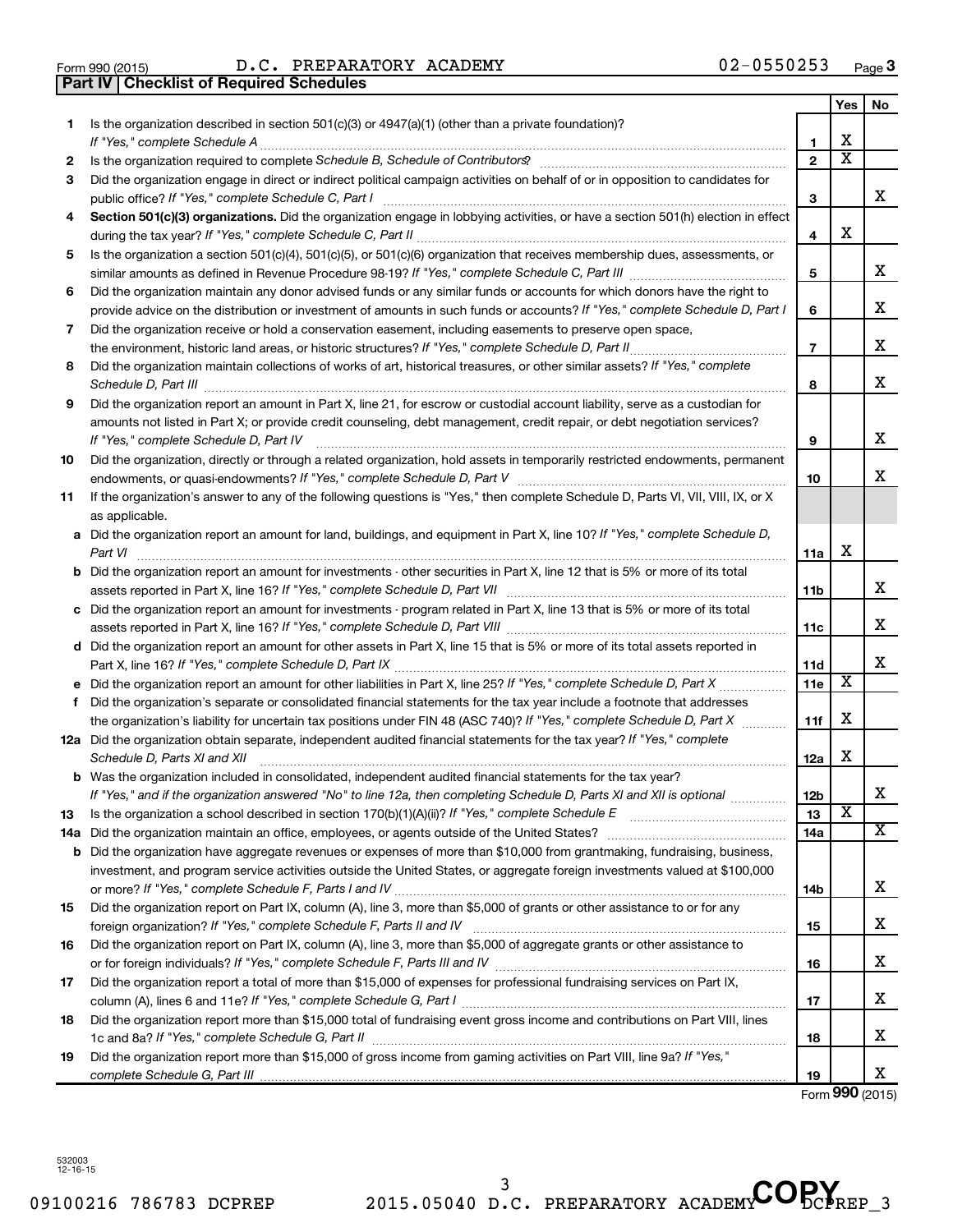Form 990 (2015)  $D.C. PREPARATORY ACADEMY$   $02-0550253$   $Page$ 

*(continued)* **Part IV Checklist of Required Schedules**

|    |                                                                                                                                                                                        |                 | Yes                     | No                      |
|----|----------------------------------------------------------------------------------------------------------------------------------------------------------------------------------------|-----------------|-------------------------|-------------------------|
|    | 20a Did the organization operate one or more hospital facilities? If "Yes," complete Schedule H                                                                                        | 20a             |                         | х                       |
|    |                                                                                                                                                                                        | 20 <sub>b</sub> |                         |                         |
| 21 | Did the organization report more than \$5,000 of grants or other assistance to any domestic organization or                                                                            |                 |                         |                         |
|    |                                                                                                                                                                                        | 21              |                         | x                       |
| 22 | Did the organization report more than \$5,000 of grants or other assistance to or for domestic individuals on                                                                          | 22              | х                       |                         |
| 23 | Did the organization answer "Yes" to Part VII, Section A, line 3, 4, or 5 about compensation of the organization's current                                                             |                 |                         |                         |
|    | and former officers, directors, trustees, key employees, and highest compensated employees? If "Yes," complete                                                                         | 23              | х                       |                         |
|    | Schedule J <b>Execute Schedule J Execute Schedule J</b><br>24a Did the organization have a tax-exempt bond issue with an outstanding principal amount of more than \$100,000 as of the |                 |                         |                         |
|    | last day of the year, that was issued after December 31, 2002? If "Yes," answer lines 24b through 24d and complete<br>Schedule K. If "No", go to line 25a                              | 24a             | X                       |                         |
| b  |                                                                                                                                                                                        | 24b             |                         | X                       |
|    | Did the organization maintain an escrow account other than a refunding escrow at any time during the year to defease                                                                   |                 |                         | X                       |
|    | d Did the organization act as an "on behalf of" issuer for bonds outstanding at any time during the year?                                                                              | 24с<br>24d      |                         | $\overline{\textbf{X}}$ |
|    |                                                                                                                                                                                        |                 |                         |                         |
|    | 25a Section 501(c)(3), 501(c)(4), and 501(c)(29) organizations. Did the organization engage in an excess benefit                                                                       | 25a             |                         | X                       |
|    | b Is the organization aware that it engaged in an excess benefit transaction with a disqualified person in a prior year, and                                                           |                 |                         |                         |
|    | that the transaction has not been reported on any of the organization's prior Forms 990 or 990-EZ? If "Yes," complete<br>Schedule L, Part I                                            | 25b             |                         | X                       |
| 26 | Did the organization report any amount on Part X, line 5, 6, or 22 for receivables from or payables to any current or                                                                  |                 |                         |                         |
|    | former officers, directors, trustees, key employees, highest compensated employees, or disqualified persons? If "Yes,"<br>complete Schedule L, Part II                                 | 26              |                         | X                       |
| 27 | Did the organization provide a grant or other assistance to an officer, director, trustee, key employee, substantial                                                                   |                 |                         |                         |
|    | contributor or employee thereof, a grant selection committee member, or to a 35% controlled entity or family member                                                                    |                 |                         |                         |
|    |                                                                                                                                                                                        | 27              |                         | х                       |
| 28 | Was the organization a party to a business transaction with one of the following parties (see Schedule L, Part IV                                                                      |                 |                         |                         |
|    | instructions for applicable filing thresholds, conditions, and exceptions):                                                                                                            |                 |                         |                         |
| а  | A current or former officer, director, trustee, or key employee? If "Yes," complete Schedule L, Part IV                                                                                | 28a             |                         | х                       |
| b  | A family member of a current or former officer, director, trustee, or key employee? If "Yes," complete Schedule L, Part IV                                                             | 28b             |                         | $\overline{\mathbf{X}}$ |
|    | c An entity of which a current or former officer, director, trustee, or key employee (or a family member thereof) was an officer,                                                      |                 |                         |                         |
|    | director, trustee, or direct or indirect owner? If "Yes," complete Schedule L, Part IV                                                                                                 | 28c             |                         | X                       |
| 29 |                                                                                                                                                                                        | 29              | $\overline{\textbf{x}}$ |                         |
| 30 | Did the organization receive contributions of art, historical treasures, or other similar assets, or qualified conservation                                                            |                 |                         |                         |
|    |                                                                                                                                                                                        | 30              |                         | X                       |
| 31 | Did the organization liquidate, terminate, or dissolve and cease operations?                                                                                                           |                 |                         |                         |
|    |                                                                                                                                                                                        | 31              |                         | х                       |
| 32 | Did the organization sell, exchange, dispose of, or transfer more than 25% of its net assets? If "Yes," complete                                                                       | 32              |                         | х                       |
| 33 | Did the organization own 100% of an entity disregarded as separate from the organization under Regulations                                                                             |                 |                         |                         |
|    |                                                                                                                                                                                        | 33              |                         | х                       |
| 34 | Was the organization related to any tax-exempt or taxable entity? If "Yes," complete Schedule R, Part II, III, or IV, and<br>Part V, line 1                                            | 34              |                         | х                       |
|    |                                                                                                                                                                                        | <b>35a</b>      |                         | х                       |
|    | b If "Yes" to line 35a, did the organization receive any payment from or engage in any transaction with a controlled entity                                                            |                 |                         |                         |
|    |                                                                                                                                                                                        | 35b             |                         |                         |
| 36 | Section 501(c)(3) organizations. Did the organization make any transfers to an exempt non-charitable related organization?                                                             | 36              |                         | х                       |
| 37 | Did the organization conduct more than 5% of its activities through an entity that is not a related organization                                                                       |                 |                         |                         |
|    |                                                                                                                                                                                        | 37              |                         | x                       |
| 38 | Did the organization complete Schedule O and provide explanations in Schedule O for Part VI, lines 11b and 19?                                                                         |                 |                         |                         |
|    |                                                                                                                                                                                        | 38              | х                       |                         |

Form **990** (2015)

532004 12-16-15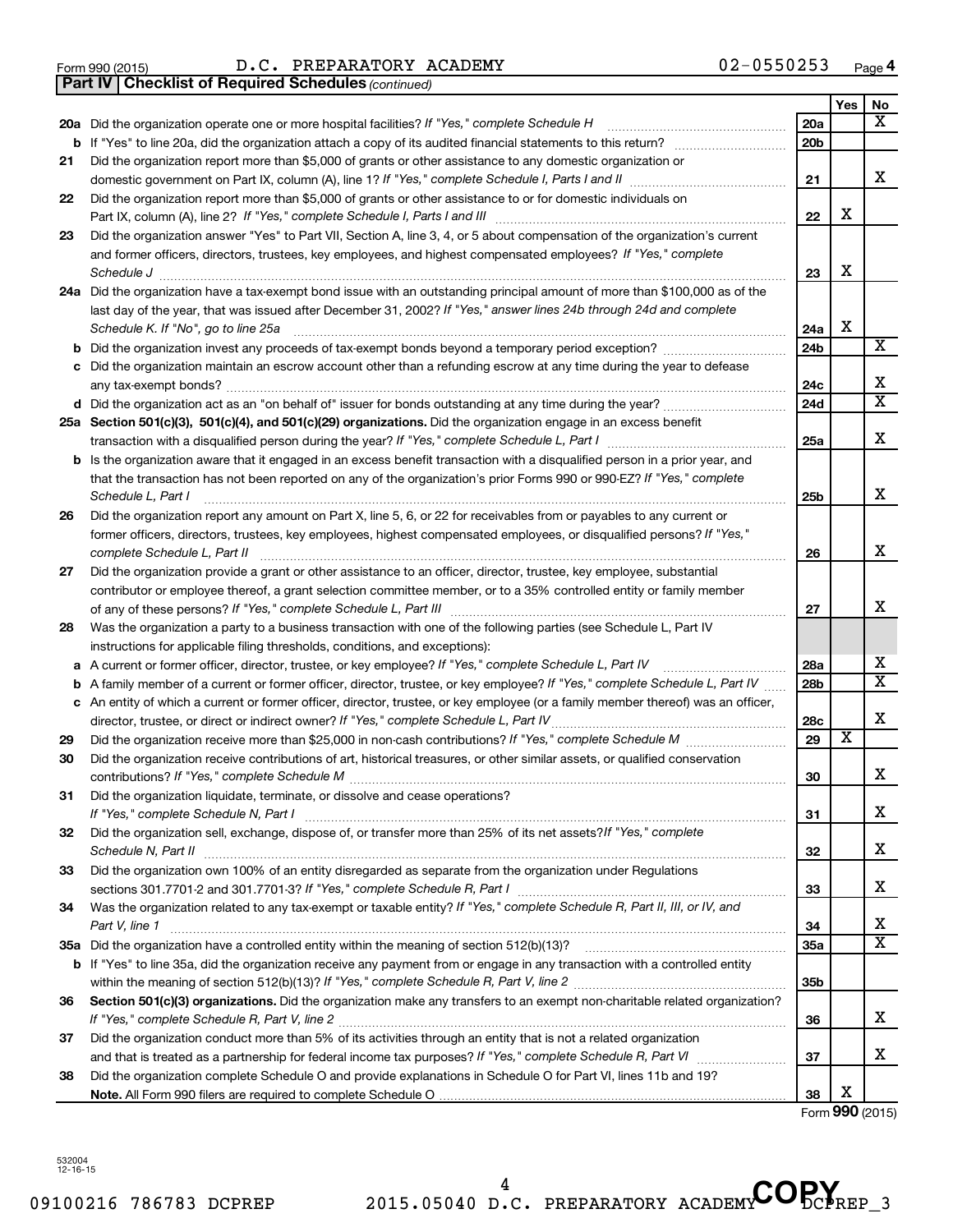|               | $02 - 0550253$<br>D.C. PREPARATORY ACADEMY<br>Form 990 (2015)                                                                                                                               |                 |                 | Page 5 |
|---------------|---------------------------------------------------------------------------------------------------------------------------------------------------------------------------------------------|-----------------|-----------------|--------|
| <b>Part V</b> | <b>Statements Regarding Other IRS Filings and Tax Compliance</b>                                                                                                                            |                 |                 |        |
|               | Check if Schedule O contains a response or note to any line in this Part V                                                                                                                  |                 |                 |        |
|               |                                                                                                                                                                                             |                 | Yes             | No     |
|               | 66<br>1a                                                                                                                                                                                    |                 |                 |        |
| b             | 0<br>1 <sub>b</sub><br>Enter the number of Forms W-2G included in line 1a. Enter -0- if not applicable                                                                                      |                 |                 |        |
| с             | Did the organization comply with backup withholding rules for reportable payments to vendors and reportable gaming                                                                          |                 |                 |        |
|               |                                                                                                                                                                                             | 1c              | х               |        |
|               | 2a Enter the number of employees reported on Form W-3, Transmittal of Wage and Tax Statements,                                                                                              |                 |                 |        |
|               | 387<br>filed for the calendar year ending with or within the year covered by this return<br>2a                                                                                              |                 |                 |        |
|               |                                                                                                                                                                                             | 2 <sub>b</sub>  | х               |        |
|               | Note. If the sum of lines 1a and 2a is greater than 250, you may be required to e-file (see instructions) <i></i>                                                                           |                 |                 |        |
|               | 3a Did the organization have unrelated business gross income of \$1,000 or more during the year?                                                                                            | За              |                 | x      |
|               | <b>b</b> If "Yes," has it filed a Form 990-T for this year? If "No," to line 3b, provide an explanation in Schedule O manumum                                                               | 3 <sub>b</sub>  |                 |        |
|               | 4a At any time during the calendar year, did the organization have an interest in, or a signature or other authority over, a                                                                |                 |                 |        |
|               | financial account in a foreign country (such as a bank account, securities account, or other financial account)?                                                                            | 4a              |                 | х      |
|               | <b>b</b> If "Yes," enter the name of the foreign country: $\blacktriangleright$                                                                                                             |                 |                 |        |
|               | See instructions for filing requirements for FinCEN Form 114, Report of Foreign Bank and Financial Accounts (FBAR).                                                                         |                 |                 |        |
|               |                                                                                                                                                                                             | 5a              |                 | х      |
| b             |                                                                                                                                                                                             | 5 <sub>b</sub>  |                 | X      |
| с             |                                                                                                                                                                                             | 5c              |                 |        |
|               | 6a Does the organization have annual gross receipts that are normally greater than \$100,000, and did the organization solicit                                                              |                 |                 |        |
|               |                                                                                                                                                                                             | 6a              |                 | x      |
|               | <b>b</b> If "Yes," did the organization include with every solicitation an express statement that such contributions or gifts                                                               |                 |                 |        |
|               | were not tax deductible?                                                                                                                                                                    | 6b              |                 |        |
| 7             | Organizations that may receive deductible contributions under section 170(c).                                                                                                               |                 |                 |        |
| а             | Did the organization receive a payment in excess of \$75 made partly as a contribution and partly for goods and services provided to the payor?                                             | 7a              |                 | x      |
| b             |                                                                                                                                                                                             | 7b              |                 |        |
|               | c Did the organization sell, exchange, or otherwise dispose of tangible personal property for which it was required                                                                         |                 |                 |        |
|               |                                                                                                                                                                                             | 7с              |                 | x      |
|               | 7d                                                                                                                                                                                          |                 |                 |        |
| е             |                                                                                                                                                                                             | 7e              |                 | х      |
| f.            | Did the organization, during the year, pay premiums, directly or indirectly, on a personal benefit contract?                                                                                | 7f              |                 | x      |
| g             | If the organization received a contribution of qualified intellectual property, did the organization file Form 8899 as required?                                                            | 7g              |                 |        |
|               | h If the organization received a contribution of cars, boats, airplanes, or other vehicles, did the organization file a Form 1098-C?                                                        | 7h              |                 |        |
| 8             | Sponsoring organizations maintaining donor advised funds. Did a donor advised fund maintained by the                                                                                        |                 |                 |        |
|               |                                                                                                                                                                                             | 8               |                 |        |
|               | Sponsoring organizations maintaining donor advised funds.                                                                                                                                   |                 |                 |        |
| а             | Did the sponsoring organization make any taxable distributions under section 4966?                                                                                                          | 9а              |                 |        |
| b             |                                                                                                                                                                                             | 9b              |                 |        |
| 10            | Section 501(c)(7) organizations. Enter:                                                                                                                                                     |                 |                 |        |
| а             | 10a                                                                                                                                                                                         |                 |                 |        |
| b             | 10 <sub>b</sub><br>Gross receipts, included on Form 990, Part VIII, line 12, for public use of club facilities                                                                              |                 |                 |        |
| 11            | Section 501(c)(12) organizations. Enter:<br>11a                                                                                                                                             |                 |                 |        |
| а             | Gross income from other sources (Do not net amounts due or paid to other sources against                                                                                                    |                 |                 |        |
| b             |                                                                                                                                                                                             |                 |                 |        |
|               | 11b<br>12a Section 4947(a)(1) non-exempt charitable trusts. Is the organization filing Form 990 in lieu of Form 1041?                                                                       |                 |                 |        |
|               | 12b                                                                                                                                                                                         | 12a             |                 |        |
|               | <b>b</b> If "Yes," enter the amount of tax-exempt interest received or accrued during the year                                                                                              |                 |                 |        |
| 13            | Section 501(c)(29) qualified nonprofit health insurance issuers.                                                                                                                            | 13a             |                 |        |
|               | a Is the organization licensed to issue qualified health plans in more than one state?<br>Note. See the instructions for additional information the organization must report on Schedule O. |                 |                 |        |
|               |                                                                                                                                                                                             |                 |                 |        |
|               | <b>b</b> Enter the amount of reserves the organization is required to maintain by the states in which the                                                                                   |                 |                 |        |
|               | 13b<br>13 <sub>c</sub>                                                                                                                                                                      |                 |                 |        |
|               | 14a Did the organization receive any payments for indoor tanning services during the tax year?                                                                                              | 14a             |                 | x      |
|               |                                                                                                                                                                                             | 14 <sub>b</sub> |                 |        |
|               |                                                                                                                                                                                             |                 | Form 990 (2015) |        |
|               |                                                                                                                                                                                             |                 |                 |        |

09100216 786783 DCPREP 2015.05040 D.C. PREPARATORY ACADEMY DCPREP 3 **<sup>5</sup>** D.C. PREPARATORY ACADEMY COPY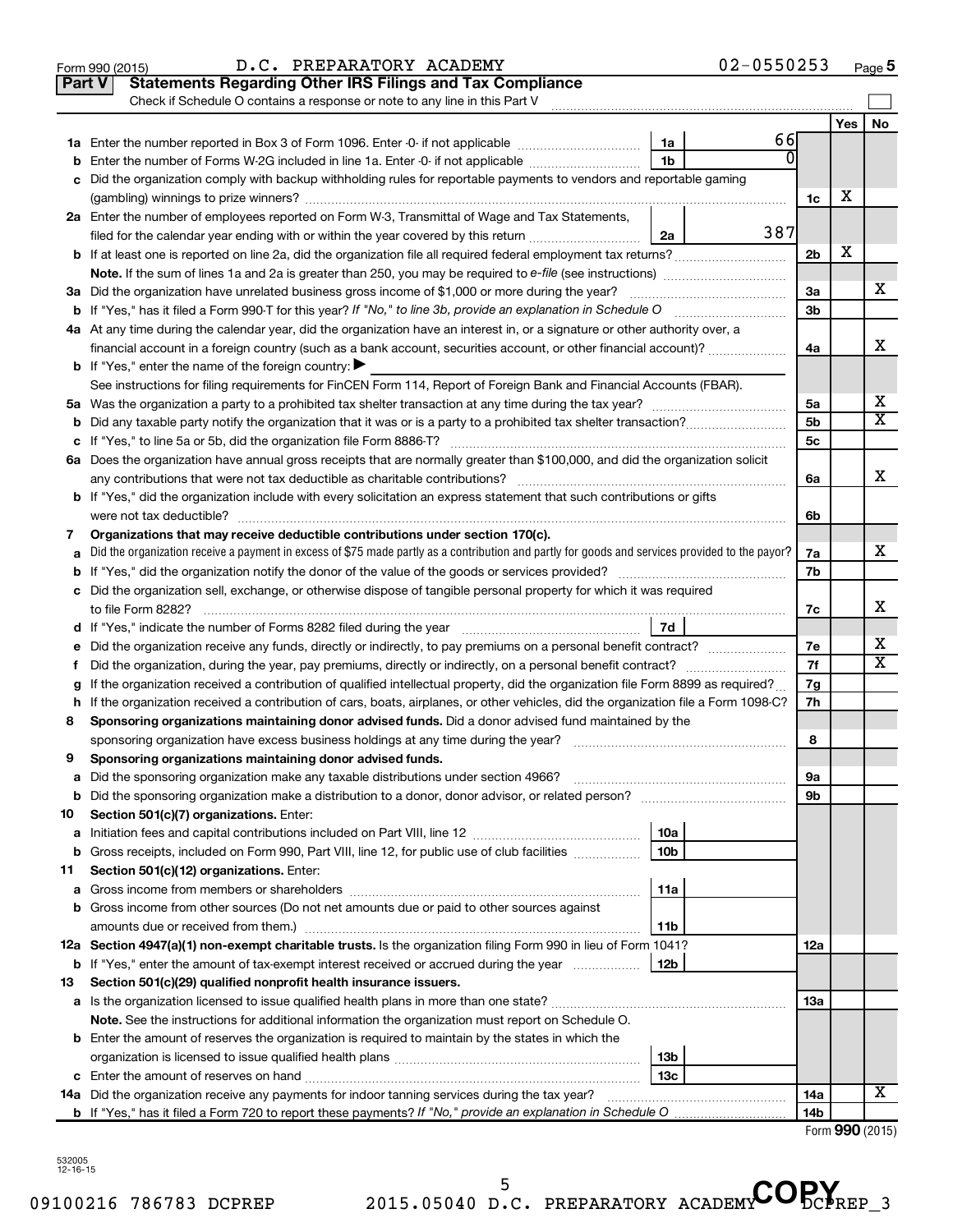| Form 990 (2015) |  |
|-----------------|--|
|-----------------|--|

#### Form 990 (2015)  $D.C. PREPARATORY ACADEMY$  02-0550253  $Page$

**Part VI** Governance, Management, and Disclosure For each "Yes" response to lines 2 through 7b below, and for a "No" response *to line 8a, 8b, or 10b below, describe the circumstances, processes, or changes in Schedule O. See instructions.*

|     | Check if Schedule O contains a response or note to any line in this Part VI                                                               |    |  |    |                 |                         | $\overline{\mathbf{x}}$ |
|-----|-------------------------------------------------------------------------------------------------------------------------------------------|----|--|----|-----------------|-------------------------|-------------------------|
|     | <b>Section A. Governing Body and Management</b>                                                                                           |    |  |    |                 |                         |                         |
|     |                                                                                                                                           |    |  |    |                 | <b>Yes</b>              | No                      |
|     | 1a Enter the number of voting members of the governing body at the end of the tax year                                                    | 1a |  | 15 |                 |                         |                         |
|     | If there are material differences in voting rights among members of the governing body, or if the governing                               |    |  |    |                 |                         |                         |
|     | body delegated broad authority to an executive committee or similar committee, explain in Schedule O.                                     |    |  |    |                 |                         |                         |
| b   | Enter the number of voting members included in line 1a, above, who are independent                                                        | 1b |  | 15 |                 |                         |                         |
| 2   | Did any officer, director, trustee, or key employee have a family relationship or a business relationship with any other                  |    |  |    |                 |                         |                         |
|     | officer, director, trustee, or key employee?                                                                                              |    |  |    | $\mathbf{2}$    |                         | x                       |
| 3   | Did the organization delegate control over management duties customarily performed by or under the direct supervision                     |    |  |    |                 |                         |                         |
|     |                                                                                                                                           |    |  |    | 3               |                         |                         |
| 4   | Did the organization make any significant changes to its governing documents since the prior Form 990 was filed?                          |    |  |    | $\overline{4}$  |                         |                         |
| 5   |                                                                                                                                           |    |  |    | 5               |                         |                         |
| 6   |                                                                                                                                           |    |  |    | 6               |                         |                         |
| 7a  | Did the organization have members, stockholders, or other persons who had the power to elect or appoint one or                            |    |  |    |                 |                         |                         |
|     |                                                                                                                                           |    |  |    | 7a              |                         |                         |
| b   | Are any governance decisions of the organization reserved to (or subject to approval by) members, stockholders, or                        |    |  |    |                 |                         |                         |
|     | persons other than the governing body?                                                                                                    |    |  |    | 7b              |                         |                         |
| 8   | Did the organization contemporaneously document the meetings held or written actions undertaken during the year by the following:         |    |  |    |                 |                         |                         |
| а   |                                                                                                                                           |    |  |    | 8а              | х                       |                         |
| b   |                                                                                                                                           |    |  |    | 8b              | $\overline{\mathbf{x}}$ |                         |
| 9   | Is there any officer, director, trustee, or key employee listed in Part VII, Section A, who cannot be reached at the                      |    |  |    |                 |                         |                         |
|     | organization's mailing address? If "Yes," provide the names and addresses in Schedule O                                                   |    |  |    | 9               |                         |                         |
|     | Section B. Policies (This Section B requests information about policies not required by the Internal Revenue Code.)                       |    |  |    |                 |                         |                         |
|     |                                                                                                                                           |    |  |    |                 | Yes                     |                         |
|     |                                                                                                                                           |    |  |    | 10a             |                         |                         |
|     | b If "Yes," did the organization have written policies and procedures governing the activities of such chapters, affiliates,              |    |  |    |                 |                         |                         |
|     |                                                                                                                                           |    |  |    | 10 <sub>b</sub> |                         |                         |
|     | 11a Has the organization provided a complete copy of this Form 990 to all members of its governing body before filing the form?           |    |  |    | 11a             | $\overline{\mathbf{X}}$ |                         |
|     | Describe in Schedule O the process, if any, used by the organization to review this Form 990.                                             |    |  |    |                 |                         |                         |
| 12a | Did the organization have a written conflict of interest policy? If "No," go to line 13                                                   |    |  |    | 12a             | х                       |                         |
|     | Were officers, directors, or trustees, and key employees required to disclose annually interests that could give rise to conflicts?       |    |  |    | 12 <sub>b</sub> | $\overline{\textbf{x}}$ |                         |
| с   | Did the organization regularly and consistently monitor and enforce compliance with the policy? If "Yes," describe                        |    |  |    |                 |                         |                         |
|     |                                                                                                                                           |    |  |    | 12 <sub>c</sub> | х                       |                         |
| 13  |                                                                                                                                           |    |  |    | 13              | $\overline{\textbf{x}}$ |                         |
| 14  |                                                                                                                                           |    |  |    | 14              | $\overline{\textbf{x}}$ |                         |
| 15  | Did the process for determining compensation of the following persons include a review and approval by independent                        |    |  |    |                 |                         |                         |
|     | persons, comparability data, and contemporaneous substantiation of the deliberation and decision?                                         |    |  |    |                 |                         |                         |
| а   |                                                                                                                                           |    |  |    | 15a             | х                       |                         |
|     |                                                                                                                                           |    |  |    | 15b             | $\overline{\textbf{x}}$ |                         |
|     | If "Yes" to line 15a or 15b, describe the process in Schedule O (see instructions).                                                       |    |  |    |                 |                         |                         |
|     | 16a Did the organization invest in, contribute assets to, or participate in a joint venture or similar arrangement with a                 |    |  |    |                 |                         |                         |
|     | taxable entity during the year?                                                                                                           |    |  |    | 16a             |                         |                         |
|     | b If "Yes," did the organization follow a written policy or procedure requiring the organization to evaluate its participation            |    |  |    |                 |                         |                         |
|     | in joint venture arrangements under applicable federal tax law, and take steps to safeguard the organization's                            |    |  |    |                 |                         |                         |
|     | exempt status with respect to such arrangements?                                                                                          |    |  |    | 16b             |                         |                         |
|     | <b>Section C. Disclosure</b>                                                                                                              |    |  |    |                 |                         |                         |
| 17  | <b>NONE</b><br>List the states with which a copy of this Form 990 is required to be filed $\blacktriangleright$                           |    |  |    |                 |                         |                         |
| 18  | Section 6104 requires an organization to make its Forms 1023 (or 1024 if applicable), 990, and 990-T (Section 501(c)(3)s only) available  |    |  |    |                 |                         |                         |
|     | for public inspection. Indicate how you made these available. Check all that apply.                                                       |    |  |    |                 |                         |                         |
|     | $\lfloor x \rfloor$ Upon request<br>Own website<br>Another's website<br>Other (explain in Schedule O)                                     |    |  |    |                 |                         |                         |
|     | Describe in Schedule O whether (and if so, how) the organization made its governing documents, conflict of interest policy, and financial |    |  |    |                 |                         |                         |
| 19  |                                                                                                                                           |    |  |    |                 |                         |                         |
|     | statements available to the public during the tax year.                                                                                   |    |  |    |                 |                         |                         |
| 20  | State the name, address, and telephone number of the person who possesses the organization's books and records:                           |    |  |    |                 |                         |                         |
|     | WENDY SCOTT - (202) 635-4590                                                                                                              |    |  |    |                 |                         |                         |
|     | 20017<br>EDGEWOOD STREET, NE, WASHINGTON,<br>DC<br>707                                                                                    |    |  |    |                 |                         |                         |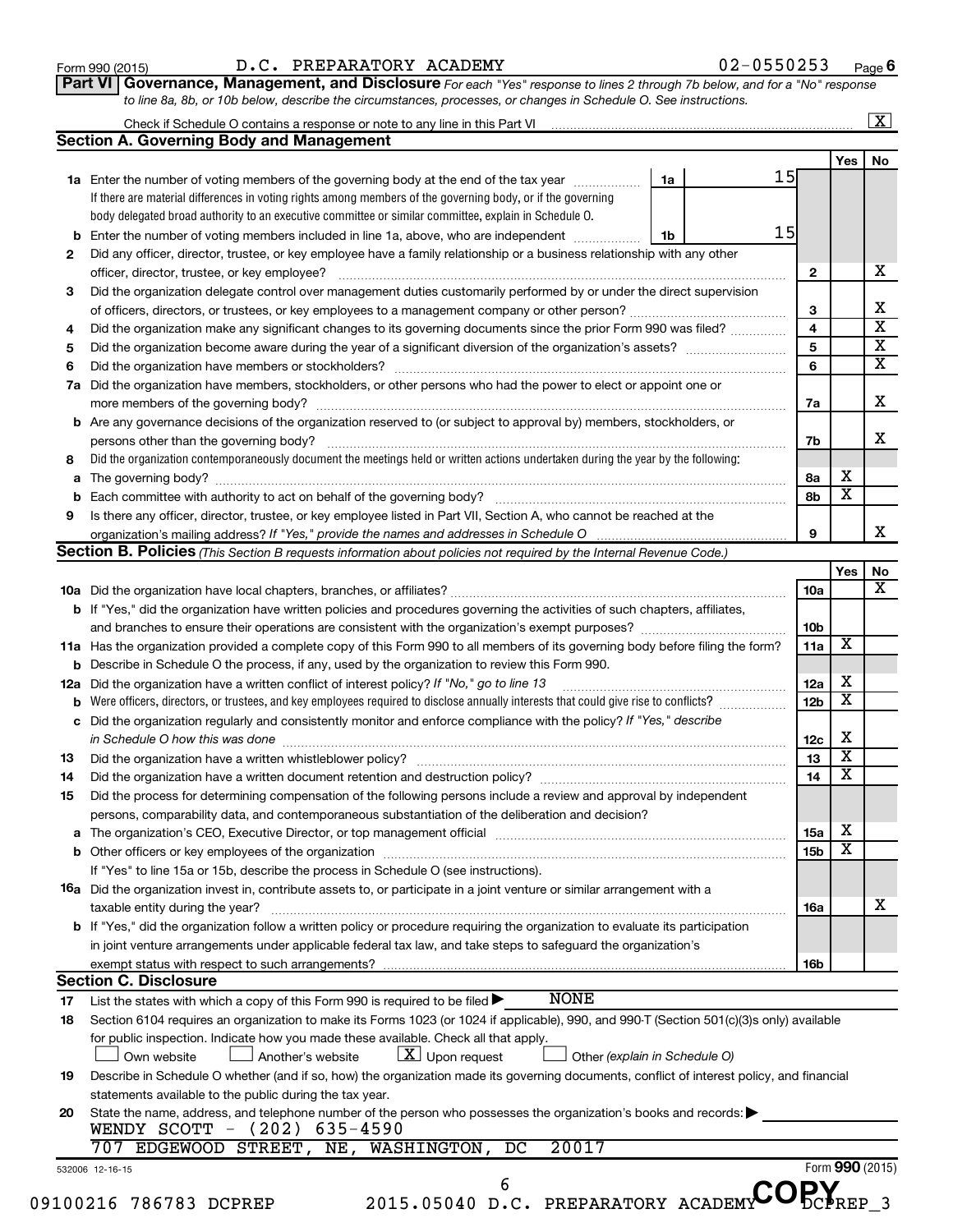$\Box$ 

| Part VII Compensation of Officers, Directors, Trustees, Key Employees, Highest Compensated |  |  |  |
|--------------------------------------------------------------------------------------------|--|--|--|
| <b>Employees, and Independent Contractors</b>                                              |  |  |  |

Check if Schedule O contains a response or note to any line in this Part VII

**Section A. Officers, Directors, Trustees, Key Employees, and Highest Compensated Employees**

**1a**  Complete this table for all persons required to be listed. Report compensation for the calendar year ending with or within the organization's tax year.

 $\bullet$  List all of the organization's current officers, directors, trustees (whether individuals or organizations), regardless of amount of compensation. Enter -0- in columns  $(D)$ ,  $(E)$ , and  $(F)$  if no compensation was paid.

**•** List all of the organization's **current** key employees, if any. See instructions for definition of "key employee."

**•** List the organization's five current highest compensated employees (other than an officer, director, trustee, or key employee) who received reportable compensation (Box 5 of Form W-2 and/or Box 7 of Form 1099-MISC) of more than \$100,000 from the organization and any related organizations.

**•** List all of the organization's former officers, key employees, and highest compensated employees who received more than \$100,000 of reportable compensation from the organization and any related organizations.

**•** List all of the organization's former directors or trustees that received, in the capacity as a former director or trustee of the organization, more than \$10,000 of reportable compensation from the organization and any related organizations.

List persons in the following order: individual trustees or directors; institutional trustees; officers; key employees; highest compensated employees; and former such persons.

Check this box if neither the organization nor any related organization compensated any current officer, director, or trustee.  $\Box$ 

| (A)                               | (B)                      |                                |                                 | (C)         |              |                                   |        | (D)             | (E)             | (F)                         |
|-----------------------------------|--------------------------|--------------------------------|---------------------------------|-------------|--------------|-----------------------------------|--------|-----------------|-----------------|-----------------------------|
| Name and Title                    | Average                  |                                | (do not check more than one     | Position    |              |                                   |        | Reportable      | Reportable      | Estimated                   |
|                                   | hours per                |                                | box, unless person is both an   |             |              |                                   |        | compensation    | compensation    | amount of                   |
|                                   | week                     |                                | officer and a director/trustee) |             |              |                                   |        | from            | from related    | other                       |
|                                   | (list any                |                                |                                 |             |              |                                   |        | the             | organizations   | compensation                |
|                                   | hours for                |                                |                                 |             |              |                                   |        | organization    | (W-2/1099-MISC) | from the                    |
|                                   | related<br>organizations |                                |                                 |             |              |                                   |        | (W-2/1099-MISC) |                 | organization<br>and related |
|                                   | below                    |                                |                                 |             |              |                                   |        |                 |                 | organizations               |
|                                   | line)                    | Individual trustee or director | Institutional trustee           | Officer     | Key employee | Highest compensated<br>  employee | Former |                 |                 |                             |
| (1)<br>LE ROY (TERRY) EAKIN, III  | 5.00                     |                                |                                 |             |              |                                   |        |                 |                 |                             |
| CHAIR                             |                          | X                              |                                 | $\mathbf X$ |              |                                   |        | $\mathbf 0$ .   | $\mathbf 0$ .   | $\mathbf 0$ .               |
| <b>BRIAN JONES</b><br>(2)         | 1.00                     |                                |                                 |             |              |                                   |        |                 |                 |                             |
| VICE CHAIR                        |                          | X                              |                                 | $\rm X$     |              |                                   |        | $\mathbf{0}$ .  | $\mathbf 0$ .   | $0$ .                       |
| ERIC PRICE<br>(3)                 | 1.00                     |                                |                                 |             |              |                                   |        |                 |                 |                             |
| TREASURER                         |                          | X                              |                                 | X           |              |                                   |        | $\mathbf 0$ .   | 0.              | $\mathbf 0$ .               |
| KATHERINE BOONE<br>(4)            | 1.00                     |                                |                                 |             |              |                                   |        |                 |                 |                             |
| <b>SECRETARY</b>                  |                          | X                              |                                 | $\mathbf X$ |              |                                   |        | 0               | 0               | $\mathbf 0$ .               |
| (5)<br><b>JENNY ABRAMSON</b>      | 1.00                     |                                |                                 |             |              |                                   |        |                 |                 |                             |
| <b>DIRECTOR</b>                   |                          | $\mathbf X$                    |                                 |             |              |                                   |        | 0               | $\mathbf 0$ .   | $\mathbf 0$ .               |
| TEARSA COATES<br>(6)              | 1.00                     |                                |                                 |             |              |                                   |        |                 |                 |                             |
| <b>DIRECTOR</b>                   |                          | X                              |                                 |             |              |                                   |        | 0               | $\mathbf 0$ .   | $0$ .                       |
| LISA DIXON<br>(7)                 | 1.00                     |                                |                                 |             |              |                                   |        |                 |                 |                             |
| DIRECTOR - UNTIL 01/2016          |                          | $\mathbf X$                    |                                 |             |              |                                   |        | $\mathbf 0$ .   | $\mathbf 0$ .   | $\mathbf 0$ .               |
| (8)<br>CHARIS DRANT               | 1.00                     |                                |                                 |             |              |                                   |        |                 |                 |                             |
| <b>DIRECTOR</b>                   |                          | X                              |                                 |             |              |                                   |        | $\mathbf 0$     | $\mathbf 0$     | $\mathbf 0$ .               |
| (9)<br>MICHELA ENGLISH            | 1.00                     |                                |                                 |             |              |                                   |        |                 |                 |                             |
| <b>DIRECTOR</b>                   |                          | X                              |                                 |             |              |                                   |        | $\mathbf 0$ .   | $\mathbf 0$ .   | $0$ .                       |
| (10) PATRICK GROSS                | 1.00                     |                                |                                 |             |              |                                   |        |                 |                 |                             |
| <b>DIRECTOR</b>                   |                          | X                              |                                 |             |              |                                   |        | 0.              | $\mathbf 0$ .   | $\mathbf 0$ .               |
| (11) JUDY LANSING KOVLER          | 1.00                     |                                |                                 |             |              |                                   |        |                 |                 |                             |
| <b>DIRECTOR</b>                   |                          | X                              |                                 |             |              |                                   |        | 0.              | $\mathbf 0$ .   | $\mathbf 0$ .               |
| (12) MAURA MARINO                 | 1.00                     |                                |                                 |             |              |                                   |        |                 |                 |                             |
| <b>DIRECTOR</b>                   |                          | X                              |                                 |             |              |                                   |        | $\mathbf 0$     | 0               | $\mathbf 0$ .               |
| (13) ARTHUR MCKEE                 | 1.00                     |                                |                                 |             |              |                                   |        |                 |                 |                             |
| <b>DIRECTOR</b>                   |                          | X                              |                                 |             |              |                                   |        | $\mathbf 0$     | $\mathbf 0$ .   | $\mathbf 0$ .               |
| (14) FRENNIE NIXON                | 1.00                     |                                |                                 |             |              |                                   |        |                 |                 |                             |
| <b>DIRECTOR</b>                   |                          | $\mathbf X$                    |                                 |             |              |                                   |        | $\mathbf 0$     | $\mathbf 0$     | $0$ .                       |
| (15) CAROL PENSKY                 | 1.00                     |                                |                                 |             |              |                                   |        |                 |                 |                             |
| <b>DIRECTOR</b>                   |                          | X                              |                                 |             |              |                                   |        | $\mathbf 0$     | $\mathbf 0$ .   | $\boldsymbol{0}$ .          |
| (16) VALERIE ROCKEFELLER WAYNE    | 1.00                     |                                |                                 |             |              |                                   |        |                 |                 |                             |
| <b>DIRECTOR</b>                   |                          | X                              |                                 |             |              |                                   |        | $\mathbf 0$     | $\mathbf 0$     | 0.                          |
| (17) EMILY K. LAWSON              | 40.00                    |                                |                                 |             |              |                                   |        |                 |                 |                             |
| FOUNDER/CEO; DIR. - UNTIL 05/2016 |                          | $\mathbf X$                    |                                 | X           |              |                                   |        | 219,546.        | $\mathbf 0$ .   | 10,984.                     |
| 532007 12-16-15                   |                          |                                |                                 |             |              |                                   |        |                 |                 | Form 990 (2015)             |

09100216 786783 DCPREP 2015.05040 D.C. PREPARATORY ACADEMY DCPREP 3

<sup>7</sup> D.C. PREPARATORY ACADEMY COPY

Form 990 (2015) **990**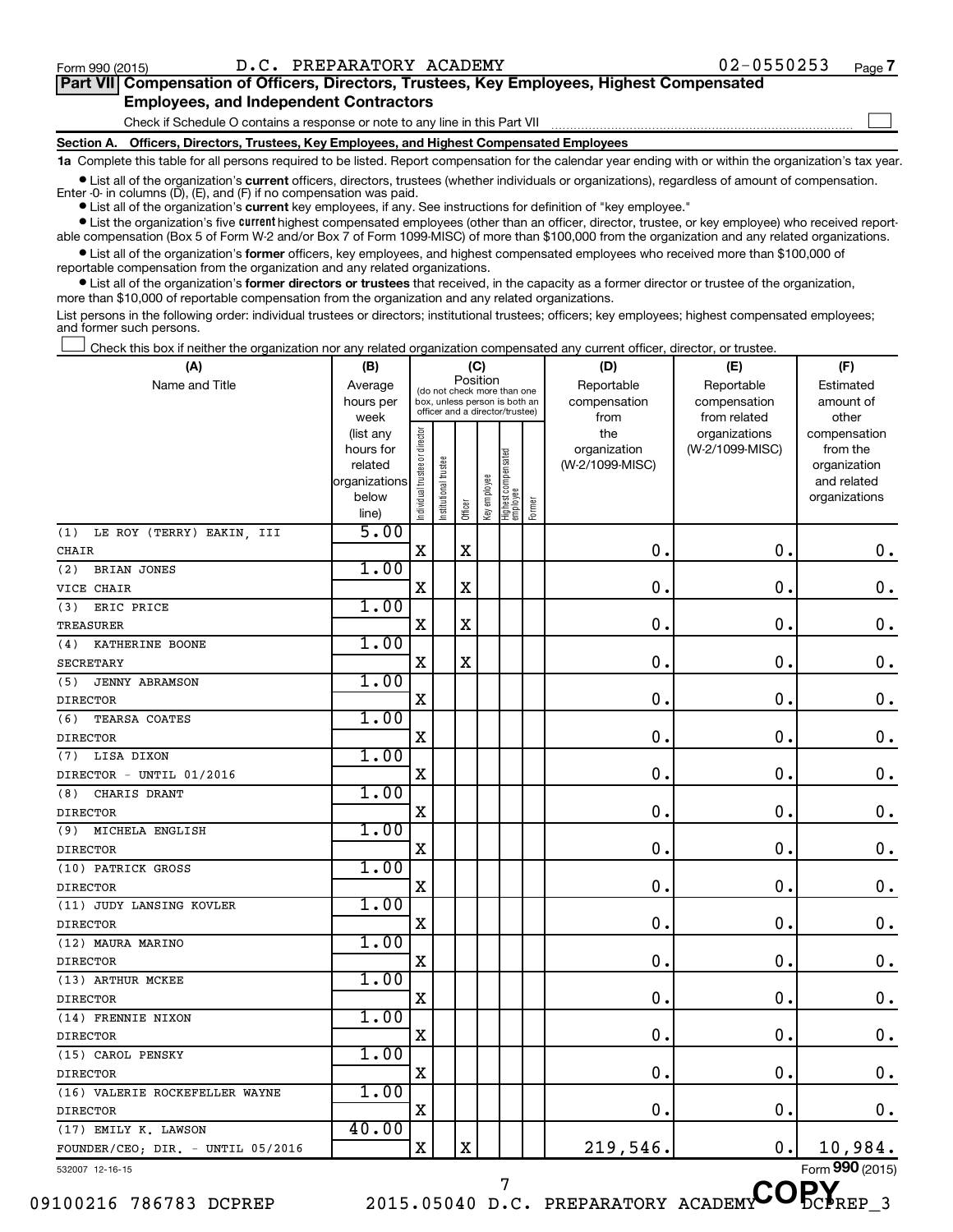| Form 990 (2015) |  |  |
|-----------------|--|--|
|                 |  |  |

| Part VII Section A. Officers, Directors, Trustees, Key Employees, and Highest Compensated Employees (continued)                              |                          |                                |                       |             |                     |                                                              |           |                          |                 |                             |                              |                    |
|----------------------------------------------------------------------------------------------------------------------------------------------|--------------------------|--------------------------------|-----------------------|-------------|---------------------|--------------------------------------------------------------|-----------|--------------------------|-----------------|-----------------------------|------------------------------|--------------------|
| (A)                                                                                                                                          | (B)                      |                                |                       | (C)         |                     |                                                              |           | (D)                      | (E)             |                             | (F)                          |                    |
| Name and title                                                                                                                               | Average                  |                                |                       | Position    |                     |                                                              |           | Reportable<br>Reportable |                 |                             | Estimated                    |                    |
|                                                                                                                                              | hours per                |                                |                       |             |                     | (do not check more than one<br>box, unless person is both an |           | compensation             | compensation    |                             | amount of                    |                    |
|                                                                                                                                              | week                     |                                |                       |             |                     | officer and a director/trustee)                              |           | from                     | from related    |                             | other                        |                    |
|                                                                                                                                              | (list any                |                                |                       |             |                     |                                                              |           | the                      | organizations   |                             | compensation                 |                    |
|                                                                                                                                              | hours for                |                                |                       |             |                     |                                                              |           | organization             | (W-2/1099-MISC) |                             | from the                     |                    |
|                                                                                                                                              | related<br>organizations |                                |                       |             |                     |                                                              |           | (W-2/1099-MISC)          |                 |                             | organization                 |                    |
|                                                                                                                                              | below                    |                                |                       |             |                     |                                                              |           |                          |                 |                             | and related<br>organizations |                    |
|                                                                                                                                              | line)                    | Individual trustee or director | Institutional trustee | Officer     | Key employee        | Highest compensated<br> employee                             | Former    |                          |                 |                             |                              |                    |
| (18) WENDY SCOTT                                                                                                                             | 40.00                    |                                |                       |             |                     |                                                              |           |                          |                 |                             |                              |                    |
| CHIEF FINANCIAL OFFICER                                                                                                                      |                          |                                |                       | $\mathbf X$ |                     |                                                              |           | 172,113.                 |                 | 0.                          |                              | 9,923.             |
| (19) KATHLEEN ROUSE                                                                                                                          | 40.00                    |                                |                       |             |                     |                                                              |           |                          |                 |                             |                              |                    |
| COO - UNTIL 5/2016                                                                                                                           |                          |                                |                       | X           |                     |                                                              |           | 162,000.                 |                 | 0.                          |                              | 7,670.             |
| (20) KATIE SEVERN                                                                                                                            | 40.00                    |                                |                       |             |                     |                                                              |           |                          |                 |                             |                              |                    |
| CHIEF ACADEMIC OFFICER                                                                                                                       |                          |                                |                       |             | X                   |                                                              |           | 205,591.                 |                 | 0.                          |                              | 17,097.            |
| (21) SHAUNTE EDMONDS                                                                                                                         | 40.00                    |                                |                       |             |                     |                                                              |           |                          |                 |                             |                              |                    |
| PRINCIPAL                                                                                                                                    |                          |                                |                       |             |                     | X                                                            |           | 144,695.                 |                 | 0.                          |                              | 5,584.             |
| (22) NICOLE BRYAN                                                                                                                            | 40.00                    |                                |                       |             |                     |                                                              |           |                          |                 |                             |                              |                    |
| SR. DIR. OF ELEMENTARY PROGRAMMING                                                                                                           |                          |                                |                       |             |                     | X                                                            |           | 133,896.                 |                 | 0.                          |                              | 13,003.            |
| (23) ELIZABETH (IBBY) JEPPSON                                                                                                                | 40.00                    |                                |                       |             |                     |                                                              |           |                          |                 |                             |                              |                    |
| CHIEF DEVELOPMENT OFFICER                                                                                                                    |                          |                                |                       |             |                     | X                                                            |           | 128,950.                 |                 | 0.                          |                              | 5,576.             |
| (24) CASSIE PERGAMENT                                                                                                                        | 40.00                    |                                |                       |             |                     |                                                              |           |                          |                 |                             |                              |                    |
| PRINCIPAL                                                                                                                                    |                          |                                |                       |             |                     | X                                                            |           | 128,210.                 |                 | 0.                          |                              | 15,874.            |
| (25) RAYMOND WEEDEN                                                                                                                          | 40.00                    |                                |                       |             |                     |                                                              |           |                          |                 |                             |                              |                    |
| PRINCIPAL                                                                                                                                    |                          |                                |                       |             |                     | X                                                            |           | 127,916.                 |                 | 0.                          |                              | 15,712.            |
|                                                                                                                                              |                          |                                |                       |             |                     |                                                              |           |                          |                 |                             |                              |                    |
|                                                                                                                                              |                          |                                |                       |             |                     |                                                              |           |                          |                 |                             |                              |                    |
| 1b Sub-total                                                                                                                                 |                          |                                |                       |             |                     |                                                              |           | 1,422,917.               |                 | $\overline{0}$ .            | 101, 423.                    |                    |
| c Total from continuation sheets to Part VII, Section A [111] [2000]                                                                         |                          |                                |                       |             |                     |                                                              |           | 0.                       |                 | $\overline{0}$ .            |                              | $0$ .              |
|                                                                                                                                              |                          |                                |                       |             |                     |                                                              |           | 1,422,917.               |                 | $\overline{\mathfrak{0}}$ . | 101, 423.                    |                    |
| Total number of individuals (including but not limited to those listed above) who received more than \$100,000 of reportable<br>$\mathbf{2}$ |                          |                                |                       |             |                     |                                                              |           |                          |                 |                             |                              |                    |
| compensation from the organization $\blacktriangleright$                                                                                     |                          |                                |                       |             |                     |                                                              |           |                          |                 |                             |                              | 15                 |
|                                                                                                                                              |                          |                                |                       |             |                     |                                                              |           |                          |                 |                             | <b>Yes</b>                   | $\overline{N_{0}}$ |
| Did the organization list any former officer, director, or trustee, key employee, or highest compensated employee on<br>3                    |                          |                                |                       |             |                     |                                                              |           |                          |                 |                             |                              |                    |
| line 1a? If "Yes," complete Schedule J for such individual                                                                                   |                          |                                |                       |             |                     |                                                              |           |                          |                 |                             | 3                            | х                  |
| For any individual listed on line 1a, is the sum of reportable compensation and other compensation from the organization<br>4                |                          |                                |                       |             |                     |                                                              |           |                          |                 |                             |                              |                    |
|                                                                                                                                              |                          |                                |                       |             |                     |                                                              |           |                          |                 |                             | X<br>4                       |                    |
| Did any person listed on line 1a receive or accrue compensation from any unrelated organization or individual for services<br>5              |                          |                                |                       |             |                     |                                                              |           |                          |                 |                             |                              |                    |
|                                                                                                                                              |                          |                                |                       |             |                     |                                                              |           |                          |                 |                             | 5                            | x                  |
| <b>Section B. Independent Contractors</b>                                                                                                    |                          |                                |                       |             |                     |                                                              |           |                          |                 |                             |                              |                    |
| Complete this table for your five highest compensated independent contractors that received more than \$100,000 of compensation from<br>1    |                          |                                |                       |             |                     |                                                              |           |                          |                 |                             |                              |                    |
| the organization. Report compensation for the calendar year ending with or within the organization's tax year.                               |                          |                                |                       |             |                     |                                                              |           |                          |                 |                             |                              |                    |
| (A)                                                                                                                                          |                          |                                |                       |             |                     |                                                              |           | (B)                      |                 |                             | (C)                          |                    |
| Name and business address                                                                                                                    |                          |                                |                       |             |                     |                                                              |           | Description of services  |                 |                             | Compensation                 |                    |
| <b>REVOLUTION FOODS</b>                                                                                                                      |                          |                                |                       |             |                     |                                                              |           |                          |                 |                             |                              |                    |
| P.O. BOX 742759, LOS ANGELES, CA 90074                                                                                                       |                          |                                |                       |             |                     | FOOD SERVICES                                                |           |                          | 778,643.        |                             |                              |                    |
| MCN BUILD, LLC                                                                                                                               |                          |                                |                       |             | <b>CONSTRUCTION</b> |                                                              |           |                          |                 |                             |                              |                    |
| 1214 28TH STREET, NW, WASHINGTON, DC 20007<br>SERVICES                                                                                       |                          |                                |                       |             |                     |                                                              | 505,434.  |                          |                 |                             |                              |                    |
| PMM COMPANIES                                                                                                                                |                          |                                |                       |             |                     |                                                              |           | <b>JANITORIAL AND</b>    |                 |                             |                              |                    |
| 15938 DERWOOD ROAD, ROCKVILLE, MD 20855<br>FACILITIES MGMT                                                                                   |                          |                                |                       |             |                     |                                                              | 363, 167. |                          |                 |                             |                              |                    |
| END-TO-END SOLUTIONS FOR SP. ED., 714 G                                                                                                      |                          |                                |                       |             |                     |                                                              |           | SPECIAL EDUCATION        |                 |                             |                              |                    |
| STREET, SE, #201, WASHINGTON, DC 20003                                                                                                       |                          |                                |                       |             |                     |                                                              |           | SERVICES                 |                 |                             | 229,838.                     |                    |
| EDOPS, 1611 CONNECTICUT AVENUE, NW, SUITE                                                                                                    |                          |                                |                       |             |                     |                                                              |           | <b>ACCOUNTING AND</b>    |                 |                             |                              |                    |
| 200, WASHINGTON, DC 20009                                                                                                                    |                          |                                |                       |             |                     |                                                              |           | FINANCE<br>224,934.      |                 |                             |                              |                    |

**2** Total number of independent contractors (including but not limited to those listed above) who received more than \$100,000 of compensation from the organization 7

Form (2015) **990**

532008 12-16-15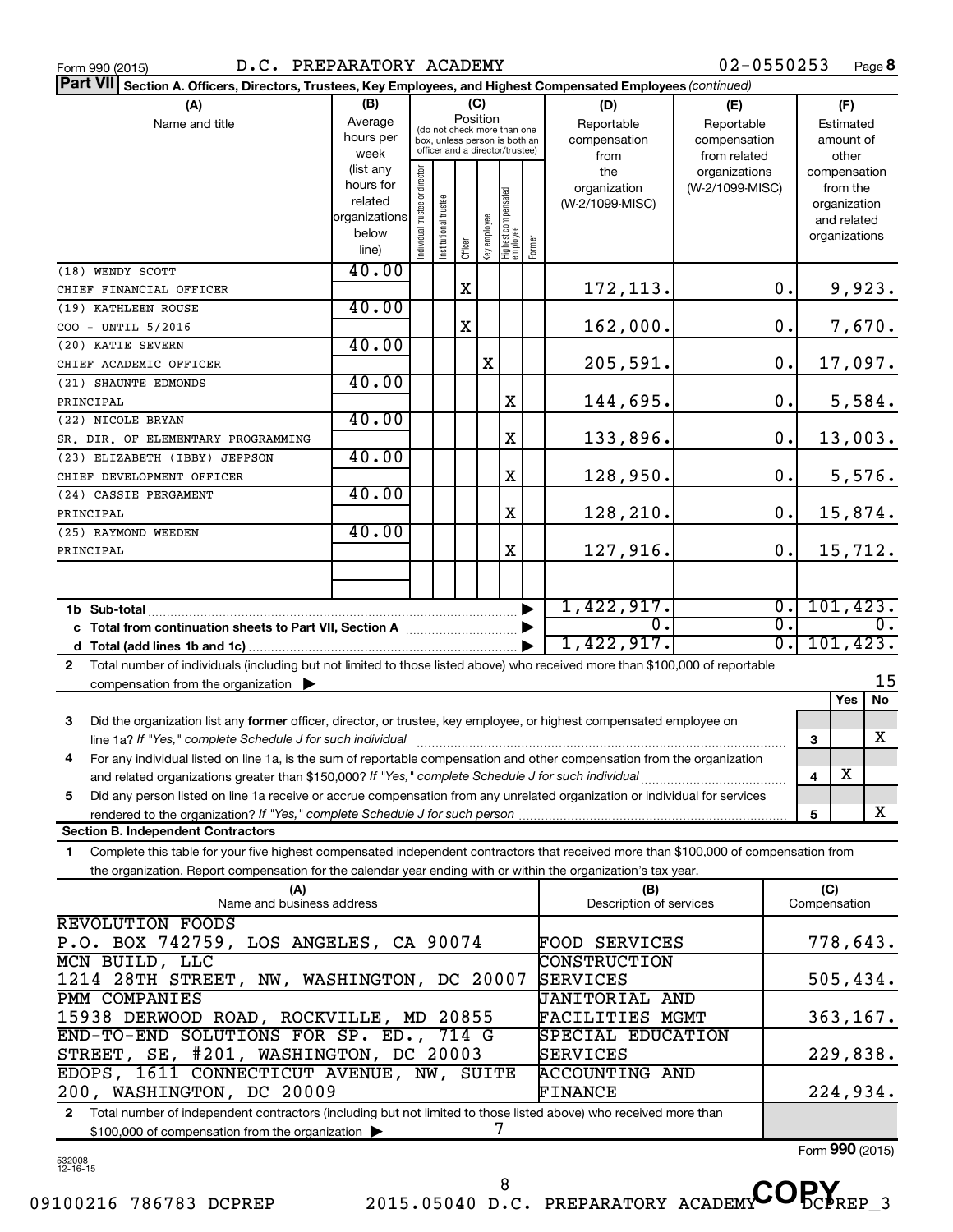| Form 990 (2015)  |                                                                               | D.C. PREPARATORY ACADEMY |                      |                   | $02 - 0550253$ | Page            |
|------------------|-------------------------------------------------------------------------------|--------------------------|----------------------|-------------------|----------------|-----------------|
| <b>Part VIII</b> | <b>Statement of Revenue</b>                                                   |                          |                      |                   |                |                 |
|                  | Check if Schedule O contains a response or note to any line in this Part VIII |                          |                      |                   |                |                 |
|                  |                                                                               |                          | ΙA.<br>Total revenue | (B)<br>Related or | w<br>Unrelated | Revenuè exclude |

|                                                           |                 |                                                       |                |                      | (A)<br>Total revenue  | (B)<br>Related or<br>exempt function<br>revenue | (C)<br>Unrelated<br>business<br>revenue | (D)<br>Revenue excluded<br>from tax under<br>sections<br>512 - 514 |
|-----------------------------------------------------------|-----------------|-------------------------------------------------------|----------------|----------------------|-----------------------|-------------------------------------------------|-----------------------------------------|--------------------------------------------------------------------|
|                                                           |                 | <b>1 a</b> Federated campaigns                        | 1a             | 5.                   |                       |                                                 |                                         |                                                                    |
| Contributions, Gifts, Grants<br>and Other Similar Amounts |                 | <b>b</b> Membership dues                              | 1 <sub>b</sub> |                      |                       |                                                 |                                         |                                                                    |
|                                                           |                 |                                                       | 1 <sub>c</sub> |                      |                       |                                                 |                                         |                                                                    |
|                                                           |                 | d Related organizations                               | 1d             |                      |                       |                                                 |                                         |                                                                    |
|                                                           |                 | e Government grants (contributions)                   | 1e             | 28, 534, 221.        |                       |                                                 |                                         |                                                                    |
|                                                           |                 | f All other contributions, gifts, grants, and         |                |                      |                       |                                                 |                                         |                                                                    |
|                                                           |                 | similar amounts not included above                    |                | $_{1f}$ 2, 170, 580. |                       |                                                 |                                         |                                                                    |
|                                                           |                 | g Noncash contributions included in lines 1a-1f: \$   |                | 95,068.              |                       |                                                 |                                         |                                                                    |
|                                                           |                 |                                                       |                |                      | 30,704,806.           |                                                 |                                         |                                                                    |
|                                                           |                 |                                                       |                | <b>Business Code</b> |                       |                                                 |                                         |                                                                    |
| Program Service<br>Revenue                                | 2а              | CAFETERIA REVENUE                                     |                | 900099<br>900099     | 631,441.<br>240, 233. | 631,441.                                        |                                         |                                                                    |
|                                                           | b               | PARENT PAYMENTS<br>CHILD DEVELOPMENT CNTR             |                | 900099               | 195,994.              | 240, 233.<br>195,994.                           |                                         |                                                                    |
|                                                           | C.              | d MEDICAID PROGRAM                                    |                | 900099               | 52,218.               | 52,218.                                         |                                         |                                                                    |
|                                                           |                 | <b>SCHOOL PROGRAMMING</b>                             |                | 900099               | 50,000.               | 50,000.                                         |                                         |                                                                    |
|                                                           | e               |                                                       |                | 900099               | 66,095.               | 66,095.                                         |                                         |                                                                    |
|                                                           |                 | f All other program service revenue                   |                | ▶                    | 1, 235, 981.          |                                                 |                                         |                                                                    |
|                                                           | 3               | Investment income (including dividends, interest, and |                |                      |                       |                                                 |                                         |                                                                    |
|                                                           |                 |                                                       |                |                      | 16, 100.              |                                                 |                                         | 16, 100.                                                           |
|                                                           | 4               | Income from investment of tax-exempt bond proceeds    |                |                      |                       |                                                 |                                         |                                                                    |
|                                                           | 5               |                                                       |                |                      |                       |                                                 |                                         |                                                                    |
|                                                           |                 |                                                       | (i) Real       | (ii) Personal        |                       |                                                 |                                         |                                                                    |
|                                                           |                 | <b>6 a</b> Gross rents                                |                |                      |                       |                                                 |                                         |                                                                    |
|                                                           |                 | <b>b</b> Less: rental expenses                        |                |                      |                       |                                                 |                                         |                                                                    |
|                                                           |                 | c Rental income or (loss)                             |                |                      |                       |                                                 |                                         |                                                                    |
|                                                           |                 | d Net rental income or (loss)                         |                |                      |                       |                                                 |                                         |                                                                    |
|                                                           |                 | 7 a Gross amount from sales of                        | (i) Securities | (ii) Other           |                       |                                                 |                                         |                                                                    |
|                                                           |                 | assets other than inventory                           | 89,893.        |                      |                       |                                                 |                                         |                                                                    |
|                                                           |                 | <b>b</b> Less: cost or other basis                    |                |                      |                       |                                                 |                                         |                                                                    |
|                                                           |                 | and sales expenses                                    | 91,897.        |                      |                       |                                                 |                                         |                                                                    |
|                                                           |                 | <b>c</b> Gain or (loss) $\ldots$ $\ldots$ $\ldots$    | $-2,004.$      |                      |                       |                                                 |                                         |                                                                    |
|                                                           |                 |                                                       |                | ▶                    | $-2,004$ .            |                                                 |                                         | $-2,004.$                                                          |
|                                                           |                 | 8 a Gross income from fundraising events (not         |                |                      |                       |                                                 |                                         |                                                                    |
| ٩U                                                        |                 | including \$                                          |                |                      |                       |                                                 |                                         |                                                                    |
|                                                           |                 | contributions reported on line 1c). See               |                |                      |                       |                                                 |                                         |                                                                    |
|                                                           |                 |                                                       |                |                      |                       |                                                 |                                         |                                                                    |
| Other Rever                                               |                 |                                                       |                |                      |                       |                                                 |                                         |                                                                    |
|                                                           |                 | c Net income or (loss) from fundraising events        |                |                      |                       |                                                 |                                         |                                                                    |
|                                                           |                 | 9 a Gross income from gaming activities. See          |                |                      |                       |                                                 |                                         |                                                                    |
|                                                           |                 |                                                       |                |                      |                       |                                                 |                                         |                                                                    |
|                                                           |                 |                                                       | b              |                      |                       |                                                 |                                         |                                                                    |
|                                                           |                 | c Net income or (loss) from gaming activities         |                |                      |                       |                                                 |                                         |                                                                    |
|                                                           |                 | 10 a Gross sales of inventory, less returns           |                |                      |                       |                                                 |                                         |                                                                    |
|                                                           |                 |                                                       |                |                      |                       |                                                 |                                         |                                                                    |
|                                                           |                 |                                                       |                |                      |                       |                                                 |                                         |                                                                    |
|                                                           |                 | c Net income or (loss) from sales of inventory        |                |                      |                       |                                                 |                                         |                                                                    |
|                                                           |                 | Miscellaneous Revenue                                 |                | <b>Business Code</b> |                       |                                                 |                                         |                                                                    |
|                                                           |                 | 11 a OTHER INCOME                                     |                | 900099               | 7,618.                |                                                 |                                         | 7,618.                                                             |
|                                                           | b               |                                                       |                |                      |                       |                                                 |                                         |                                                                    |
|                                                           | с               |                                                       |                |                      |                       |                                                 |                                         |                                                                    |
|                                                           |                 |                                                       |                |                      |                       |                                                 |                                         |                                                                    |
|                                                           |                 |                                                       |                |                      | 7,618.                | $31, 962, 501.$ 1, 235, 981.                    | 0.                                      | 21,714.                                                            |
|                                                           | 12              |                                                       |                |                      |                       |                                                 |                                         |                                                                    |
|                                                           | 532009 12-16-15 |                                                       |                |                      | 9                     |                                                 |                                         | Form 990 (2015)                                                    |
|                                                           |                 | 100216 786783 DCPREP                                  |                |                      |                       | 2015.05040 D.C. PREPARATORY ACADEM              |                                         |                                                                    |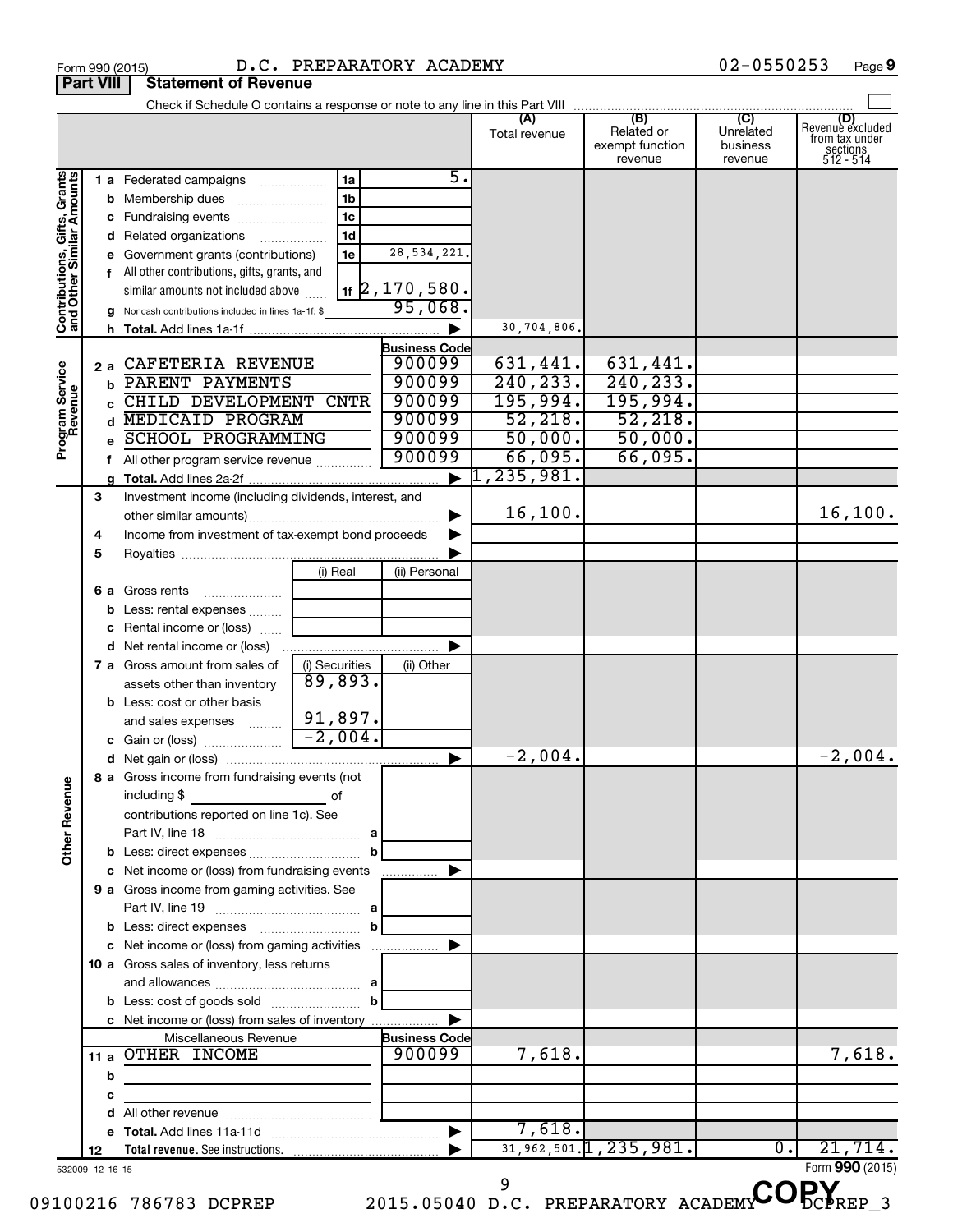**Part IX Statement of Functional Expenses** 

|              | Section 501(c)(3) and 501(c)(4) organizations must complete all columns. All other organizations must complete column (A).                                                                                  |                       |                                    |                                    |                                |  |  |  |  |
|--------------|-------------------------------------------------------------------------------------------------------------------------------------------------------------------------------------------------------------|-----------------------|------------------------------------|------------------------------------|--------------------------------|--|--|--|--|
|              | Check if Schedule O contains a response or note to any line in this Part IX.                                                                                                                                |                       |                                    |                                    |                                |  |  |  |  |
|              | Do not include amounts reported on lines 6b,<br>7b, 8b, 9b, and 10b of Part VIII.                                                                                                                           | (A)<br>Total expenses | (B)<br>Program service<br>expenses | Management and<br>general expenses | (D)<br>Fundraising<br>expenses |  |  |  |  |
| 1.           | Grants and other assistance to domestic organizations                                                                                                                                                       |                       |                                    |                                    |                                |  |  |  |  |
|              | and domestic governments. See Part IV, line 21                                                                                                                                                              |                       |                                    |                                    |                                |  |  |  |  |
| $\mathbf{2}$ | Grants and other assistance to domestic                                                                                                                                                                     |                       |                                    |                                    |                                |  |  |  |  |
|              | individuals. See Part IV, line 22                                                                                                                                                                           | 5,742.                | 5,742.                             |                                    |                                |  |  |  |  |
| 3            | Grants and other assistance to foreign                                                                                                                                                                      |                       |                                    |                                    |                                |  |  |  |  |
|              | organizations, foreign governments, and foreign                                                                                                                                                             |                       |                                    |                                    |                                |  |  |  |  |
|              | individuals. See Part IV, lines 15 and 16                                                                                                                                                                   |                       |                                    |                                    |                                |  |  |  |  |
| 4            | Benefits paid to or for members                                                                                                                                                                             |                       |                                    |                                    |                                |  |  |  |  |
| 5            | Compensation of current officers, directors,                                                                                                                                                                |                       |                                    |                                    |                                |  |  |  |  |
|              | trustees, and key employees                                                                                                                                                                                 | 820, 355.             | 96,420.                            | 699,653.                           | 24,282.                        |  |  |  |  |
| 6            | Compensation not included above, to disqualified                                                                                                                                                            |                       |                                    |                                    |                                |  |  |  |  |
|              | persons (as defined under section 4958(f)(1)) and                                                                                                                                                           |                       |                                    |                                    |                                |  |  |  |  |
|              | persons described in section 4958(c)(3)(B)                                                                                                                                                                  |                       |                                    |                                    |                                |  |  |  |  |
| 7            | Other salaries and wages                                                                                                                                                                                    |                       | 17,564,397. 14,947,477.            | 2,503,246.                         | 113,674.                       |  |  |  |  |
| 8            | Pension plan accruals and contributions (include                                                                                                                                                            |                       |                                    |                                    |                                |  |  |  |  |
|              | section 401(k) and 403(b) employer contributions)                                                                                                                                                           | 370,860.              | $\frac{296,109.}{1,247,489.}$      | 70,663.                            | $\frac{4,088}{7,684}$          |  |  |  |  |
| 9            | Other employee benefits                                                                                                                                                                                     | 1,454,963.            |                                    | 199,790.                           |                                |  |  |  |  |
| 10           |                                                                                                                                                                                                             | 1,405,202.            | 1, 163, 431.                       | 232,118.                           | 9,653.                         |  |  |  |  |
| 11           | Fees for services (non-employees):                                                                                                                                                                          |                       |                                    |                                    |                                |  |  |  |  |
| a            |                                                                                                                                                                                                             |                       |                                    |                                    |                                |  |  |  |  |
| b            |                                                                                                                                                                                                             | 134, 417.             | 18,500.                            | 115,917.                           |                                |  |  |  |  |
|              |                                                                                                                                                                                                             | 337, 260.             |                                    | 337, 260.                          |                                |  |  |  |  |
| d            |                                                                                                                                                                                                             |                       |                                    |                                    |                                |  |  |  |  |
|              | Professional fundraising services. See Part IV, line 17                                                                                                                                                     |                       |                                    |                                    |                                |  |  |  |  |
| f            | Investment management fees                                                                                                                                                                                  |                       |                                    |                                    |                                |  |  |  |  |
| a            | Other. (If line 11g amount exceeds 10% of line 25,<br>column (A) amount, list line 11g expenses on Sch O.)                                                                                                  | 227,103.              |                                    | 210,241.                           | 16,862.                        |  |  |  |  |
| 12           |                                                                                                                                                                                                             |                       |                                    |                                    |                                |  |  |  |  |
| 13           |                                                                                                                                                                                                             | 531,478.              | 372,035.                           | 79,721.                            | 79,722.                        |  |  |  |  |
| 14           |                                                                                                                                                                                                             | 229,637.              | 188,225.                           | 39,693.                            | 1,719.                         |  |  |  |  |
| 15           |                                                                                                                                                                                                             |                       |                                    |                                    |                                |  |  |  |  |
| 16           |                                                                                                                                                                                                             | 3, 190, 197.          | 3, 112, 592.                       | 58,661.                            | 18,944.                        |  |  |  |  |
| 17           |                                                                                                                                                                                                             |                       |                                    |                                    |                                |  |  |  |  |
| 18           | Payments of travel or entertainment expenses                                                                                                                                                                |                       |                                    |                                    |                                |  |  |  |  |
|              | for any federal, state, or local public officials                                                                                                                                                           |                       |                                    |                                    |                                |  |  |  |  |
| 19           | Conferences, conventions, and meetings                                                                                                                                                                      |                       |                                    |                                    |                                |  |  |  |  |
| 20           | Interest                                                                                                                                                                                                    |                       |                                    |                                    |                                |  |  |  |  |
| 21           |                                                                                                                                                                                                             |                       |                                    |                                    |                                |  |  |  |  |
| 22           | Depreciation, depletion, and amortization                                                                                                                                                                   | 2,035,318.            | 1,879,442.                         | 152, 104.                          | 3,772.                         |  |  |  |  |
| 23           | Insurance                                                                                                                                                                                                   | 220,772.              | 180,959.                           | 38,161.                            | 1,652.                         |  |  |  |  |
| 24           | Other expenses. Itemize expenses not covered<br>above. (List miscellaneous expenses in line 24e. If line<br>24e amount exceeds 10% of line 25, column (A)<br>amount, list line 24e expenses on Schedule O.) |                       |                                    |                                    |                                |  |  |  |  |
| a            | DIRECT STUDENT COSTS                                                                                                                                                                                        | 2,137,575.            | 2,137,575.                         |                                    |                                |  |  |  |  |
| b            | DUES/FEES/FINES                                                                                                                                                                                             | 454, 353.             | 377,753.                           | 74,056.                            | 2,544.                         |  |  |  |  |
| C            | STAFF RELATED EXPENSES                                                                                                                                                                                      | 310, 433.             | 168,002.                           | 133,977.                           | 8,454.                         |  |  |  |  |
| d            | <b>AUTHORIZER FEES</b>                                                                                                                                                                                      | 296,830.              |                                    | 296,830.                           |                                |  |  |  |  |
|              | e All other expenses                                                                                                                                                                                        | 330, 764.             | 198,464.                           | 128,804.                           | 3,496.                         |  |  |  |  |
| 25           | Total functional expenses. Add lines 1 through 24e                                                                                                                                                          | 32,057,656.           | 26, 390, 215.                      | 5,370,895.                         | 296, 546.                      |  |  |  |  |
| 26           | Joint costs. Complete this line only if the organization                                                                                                                                                    |                       |                                    |                                    |                                |  |  |  |  |
|              | reported in column (B) joint costs from a combined                                                                                                                                                          |                       |                                    |                                    |                                |  |  |  |  |
|              | educational campaign and fundraising solicitation.                                                                                                                                                          |                       |                                    |                                    |                                |  |  |  |  |
|              | Check here $\blacktriangleright$<br>if following SOP 98-2 (ASC 958-720)                                                                                                                                     |                       |                                    |                                    |                                |  |  |  |  |

532010 12-16-15

09100216 786783 DCPREP 2015.05040 D.C. PREPARATORY ACADEMY DCPREP 3

<sup>10</sup> D.C. PREPARATORY ACADEMY COPY

Form (2015) **990**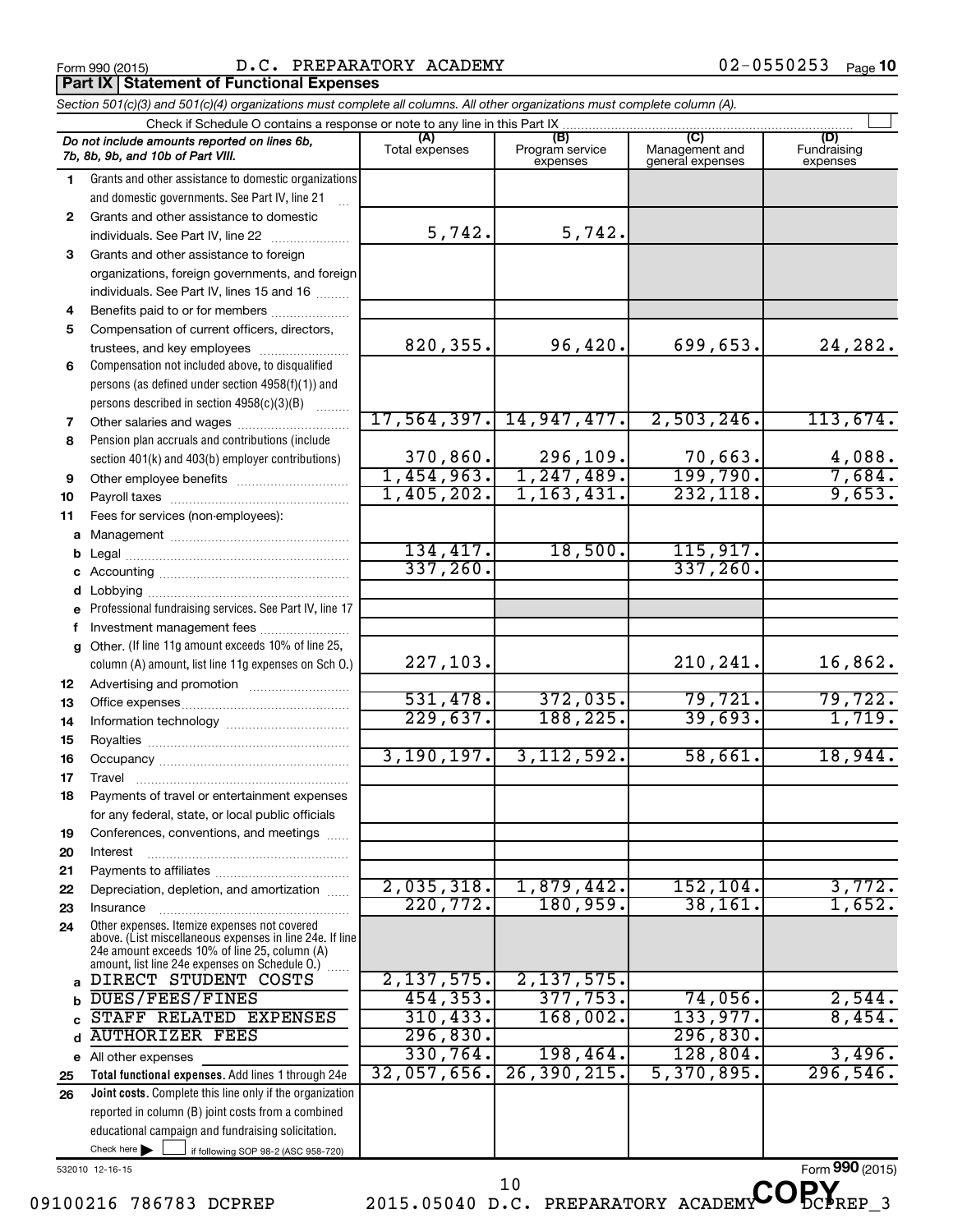| LOIIII 220 (CO IO) |                               |  |
|--------------------|-------------------------------|--|
|                    | <b>Part X   Balance Sheet</b> |  |

|                             |          |                                                                                                                                                                                                                               |            |              | (A)<br>Beginning of year |                              | (B)<br>End of year         |
|-----------------------------|----------|-------------------------------------------------------------------------------------------------------------------------------------------------------------------------------------------------------------------------------|------------|--------------|--------------------------|------------------------------|----------------------------|
|                             |          |                                                                                                                                                                                                                               |            |              | 10, 311, 283.            |                              | 9,488,017.                 |
|                             | 1        |                                                                                                                                                                                                                               |            |              | 2, 217, 210.             | $\mathbf{1}$<br>$\mathbf{2}$ | 939,764.                   |
|                             | 2        |                                                                                                                                                                                                                               |            |              | 942,512.                 | $\overline{3}$               | 1,225,041.                 |
|                             | з<br>4   |                                                                                                                                                                                                                               |            |              | 1,629,237.               | $\overline{\mathbf{4}}$      | 1,305,161.                 |
|                             | 5        | Loans and other receivables from current and former officers, directors,                                                                                                                                                      |            |              |                          |                              |                            |
|                             |          | trustees, key employees, and highest compensated employees. Complete                                                                                                                                                          |            |              |                          |                              |                            |
|                             |          | Part II of Schedule L                                                                                                                                                                                                         |            |              |                          | 5                            |                            |
|                             | 6        | Loans and other receivables from other disqualified persons (as defined under                                                                                                                                                 |            |              |                          |                              |                            |
|                             |          | section 4958(f)(1)), persons described in section 4958(c)(3)(B), and contributing                                                                                                                                             |            |              |                          |                              |                            |
|                             |          | employers and sponsoring organizations of section 501(c)(9) voluntary                                                                                                                                                         |            |              |                          |                              |                            |
|                             |          | employees' beneficiary organizations (see instr). Complete Part II of Sch L                                                                                                                                                   |            |              |                          | 6                            |                            |
| Assets                      | 7        |                                                                                                                                                                                                                               |            |              | $\overline{0}$ .         | $\overline{7}$               | 250,000.                   |
|                             | 8        |                                                                                                                                                                                                                               |            |              |                          | 8                            |                            |
|                             | 9        | Prepaid expenses and deferred charges [11] [11] Prepaid expenses and deferred charges [11] [11] Martin Martin Martin Martin Martin Martin Martin Martin Martin Martin Martin Martin Martin Martin Martin Martin Martin Martin |            |              | 406, 270.                | 9                            | 730, 501.                  |
|                             |          | <b>10a</b> Land, buildings, and equipment: cost or other                                                                                                                                                                      |            |              |                          |                              |                            |
|                             |          | basis. Complete Part VI of Schedule D  10a                                                                                                                                                                                    |            | 52,564,056.  |                          |                              |                            |
|                             |          |                                                                                                                                                                                                                               |            | 8, 233, 580. | 41,550,411.              | 10 <sub>c</sub>              | 44,330,476.                |
|                             | 11       |                                                                                                                                                                                                                               |            |              |                          | 11                           |                            |
|                             | 12       |                                                                                                                                                                                                                               |            |              | 12                       |                              |                            |
|                             | 13       |                                                                                                                                                                                                                               |            |              |                          | 13                           |                            |
|                             | 14       |                                                                                                                                                                                                                               |            | 14           |                          |                              |                            |
|                             | 15       |                                                                                                                                                                                                                               | 1,371,759. | 15           | 1,249,196.               |                              |                            |
|                             | 16       |                                                                                                                                                                                                                               |            |              | 58,428,682.              | 16                           | 59,518,156.                |
|                             | 17       |                                                                                                                                                                                                                               | 2,033,779. | 17           | 2,434,652.               |                              |                            |
|                             | 18       |                                                                                                                                                                                                                               |            |              | 18                       |                              |                            |
|                             | 19       |                                                                                                                                                                                                                               |            |              | 33,745.                  | 19                           | 33,745.                    |
|                             | 20       |                                                                                                                                                                                                                               |            |              | 12,520,000.              | 20                           | 12,070,000.                |
|                             | 21       | Escrow or custodial account liability. Complete Part IV of Schedule D                                                                                                                                                         |            |              |                          | 21                           |                            |
| Liabilities                 | 22       | Loans and other payables to current and former officers, directors, trustees,                                                                                                                                                 |            |              |                          |                              |                            |
|                             |          | key employees, highest compensated employees, and disqualified persons.                                                                                                                                                       |            |              |                          |                              |                            |
|                             |          |                                                                                                                                                                                                                               |            |              | 29,816,437.              | 22<br>23                     | 31,029,132.                |
|                             | 23<br>24 | Secured mortgages and notes payable to unrelated third parties                                                                                                                                                                |            |              |                          | 24                           |                            |
|                             | 25       | Other liabilities (including federal income tax, payables to related third                                                                                                                                                    |            |              |                          |                              |                            |
|                             |          | parties, and other liabilities not included on lines 17-24). Complete Part X of                                                                                                                                               |            |              |                          |                              |                            |
|                             |          | Schedule D                                                                                                                                                                                                                    |            |              | 146,141.                 | 25                           | 186,029.                   |
|                             | 26       |                                                                                                                                                                                                                               |            |              | 44,550,102.              | 26                           | 45, 753, 558.              |
|                             |          | Organizations that follow SFAS 117 (ASC 958), check here $\blacktriangleright \begin{array}{c} \boxed{X} \\ \end{array}$ and                                                                                                  |            |              |                          |                              |                            |
|                             |          | complete lines 27 through 29, and lines 33 and 34.                                                                                                                                                                            |            |              |                          |                              |                            |
|                             | 27       |                                                                                                                                                                                                                               |            |              | 11,578,732.              | 27                           | 12,451,372.                |
|                             | 28       |                                                                                                                                                                                                                               |            |              | 2, 299, 848.             | 28                           | 1,313,226.                 |
|                             | 29       | Permanently restricted net assets                                                                                                                                                                                             |            |              |                          | 29                           |                            |
|                             |          | Organizations that do not follow SFAS 117 (ASC 958), check here $\blacktriangleright$                                                                                                                                         |            |              |                          |                              |                            |
| Net Assets or Fund Balances |          | and complete lines 30 through 34.                                                                                                                                                                                             |            |              |                          |                              |                            |
|                             | 30       |                                                                                                                                                                                                                               |            |              |                          | 30                           |                            |
|                             | 31       | Paid-in or capital surplus, or land, building, or equipment fund                                                                                                                                                              |            |              |                          | 31                           |                            |
|                             | 32       | Retained earnings, endowment, accumulated income, or other funds                                                                                                                                                              |            |              |                          | 32                           |                            |
|                             | 33       |                                                                                                                                                                                                                               |            |              | 13,878,580.              | 33                           | 13,764,598.<br>59,518,156. |
|                             | 34       |                                                                                                                                                                                                                               |            |              | 58,428,682.              | 34                           |                            |

Form (2015) **990**

532011 12-16-15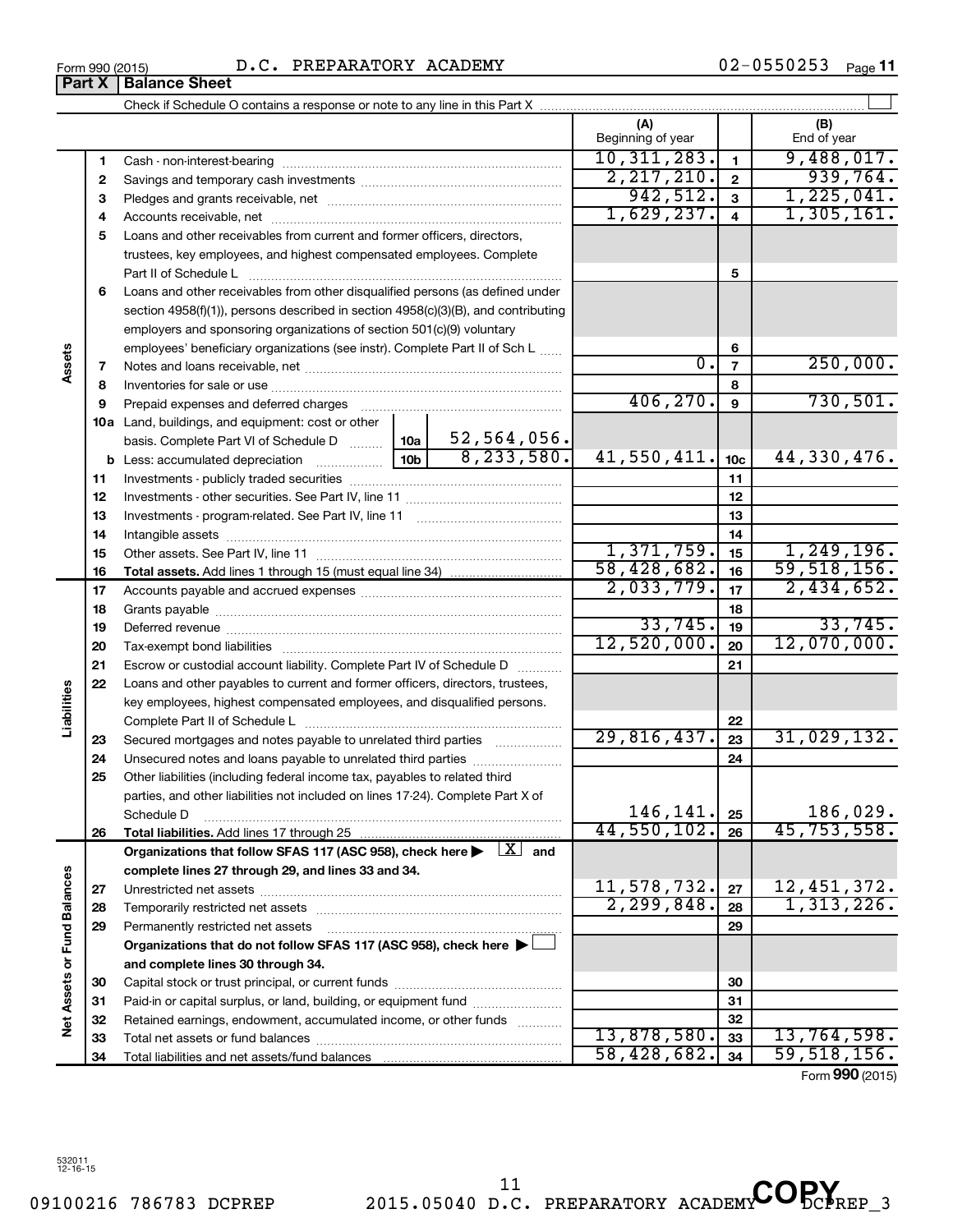|    | D.C. PREPARATORY ACADEMY<br>Form 990 (2015)                                                                                     |                         | $02 - 0550253$ |                |     | Page 12          |  |  |  |  |
|----|---------------------------------------------------------------------------------------------------------------------------------|-------------------------|----------------|----------------|-----|------------------|--|--|--|--|
|    | <b>Reconciliation of Net Assets</b><br>Part XII                                                                                 |                         |                |                |     |                  |  |  |  |  |
|    |                                                                                                                                 |                         |                |                |     |                  |  |  |  |  |
|    |                                                                                                                                 |                         |                |                |     |                  |  |  |  |  |
| 1  |                                                                                                                                 | $\mathbf{1}$            |                | 31,962,501.    |     |                  |  |  |  |  |
| 2  |                                                                                                                                 | $\overline{2}$          |                | 32,057,656.    |     |                  |  |  |  |  |
| З  | Revenue less expenses. Subtract line 2 from line 1                                                                              | 3                       |                |                |     | $-95, 155.$      |  |  |  |  |
| 4  |                                                                                                                                 | $\overline{\mathbf{4}}$ |                | 13,878,580.    |     |                  |  |  |  |  |
| 5  |                                                                                                                                 | 5                       |                |                |     | $-39,888.$       |  |  |  |  |
| 6  | Donated services and use of facilities                                                                                          | 6                       |                |                |     | 21,061.          |  |  |  |  |
| 7  | Investment expenses                                                                                                             | $\overline{7}$          |                |                |     |                  |  |  |  |  |
| 8  | Prior period adjustments                                                                                                        | 8                       |                |                |     |                  |  |  |  |  |
| 9  |                                                                                                                                 | 9                       |                |                |     | $\overline{0}$ . |  |  |  |  |
| 10 | Net assets or fund balances at end of year. Combine lines 3 through 9 (must equal Part X, line 33,                              |                         |                |                |     |                  |  |  |  |  |
|    | column (B))                                                                                                                     | 10                      |                | 13,764,598.    |     |                  |  |  |  |  |
|    | <b>Part XII</b> Financial Statements and Reporting                                                                              |                         |                |                |     |                  |  |  |  |  |
|    |                                                                                                                                 |                         |                |                |     |                  |  |  |  |  |
|    |                                                                                                                                 |                         |                |                | Yes | <b>No</b>        |  |  |  |  |
| 1  | Accounting method used to prepare the Form 990: $\Box$ Cash $\Box X$ Accrual<br>$\Box$ Other                                    |                         |                |                |     |                  |  |  |  |  |
|    | If the organization changed its method of accounting from a prior year or checked "Other," explain in Schedule O.               |                         |                |                |     |                  |  |  |  |  |
|    |                                                                                                                                 |                         |                | 2a             |     | х                |  |  |  |  |
|    | If "Yes," check a box below to indicate whether the financial statements for the year were compiled or reviewed on a            |                         |                |                |     |                  |  |  |  |  |
|    | separate basis, consolidated basis, or both:                                                                                    |                         |                |                |     |                  |  |  |  |  |
|    | Separate basis<br>Consolidated basis<br>Both consolidated and separate basis                                                    |                         |                |                |     |                  |  |  |  |  |
|    |                                                                                                                                 |                         |                | 2 <sub>b</sub> | х   |                  |  |  |  |  |
|    | If "Yes," check a box below to indicate whether the financial statements for the year were audited on a separate basis,         |                         |                |                |     |                  |  |  |  |  |
|    | consolidated basis, or both:                                                                                                    |                         |                |                |     |                  |  |  |  |  |
|    | $\lfloor x \rfloor$ Separate basis<br>Consolidated basis<br>Both consolidated and separate basis                                |                         |                |                |     |                  |  |  |  |  |
|    | c If "Yes" to line 2a or 2b, does the organization have a committee that assumes responsibility for oversight of the audit,     |                         |                |                |     |                  |  |  |  |  |
|    |                                                                                                                                 |                         |                | 2c             | х   |                  |  |  |  |  |
|    | If the organization changed either its oversight process or selection process during the tax year, explain in Schedule O.       |                         |                |                |     |                  |  |  |  |  |
|    | 3a As a result of a federal award, was the organization required to undergo an audit or audits as set forth in the Single Audit |                         |                |                |     |                  |  |  |  |  |
|    |                                                                                                                                 |                         |                | За             | х   |                  |  |  |  |  |
| b  | If "Yes," did the organization undergo the required audit or audits? If the organization did not undergo the required audit     |                         |                |                |     |                  |  |  |  |  |
|    |                                                                                                                                 |                         |                | 3 <sub>b</sub> | х   |                  |  |  |  |  |

Form (2015) **990**

532012 12-16-15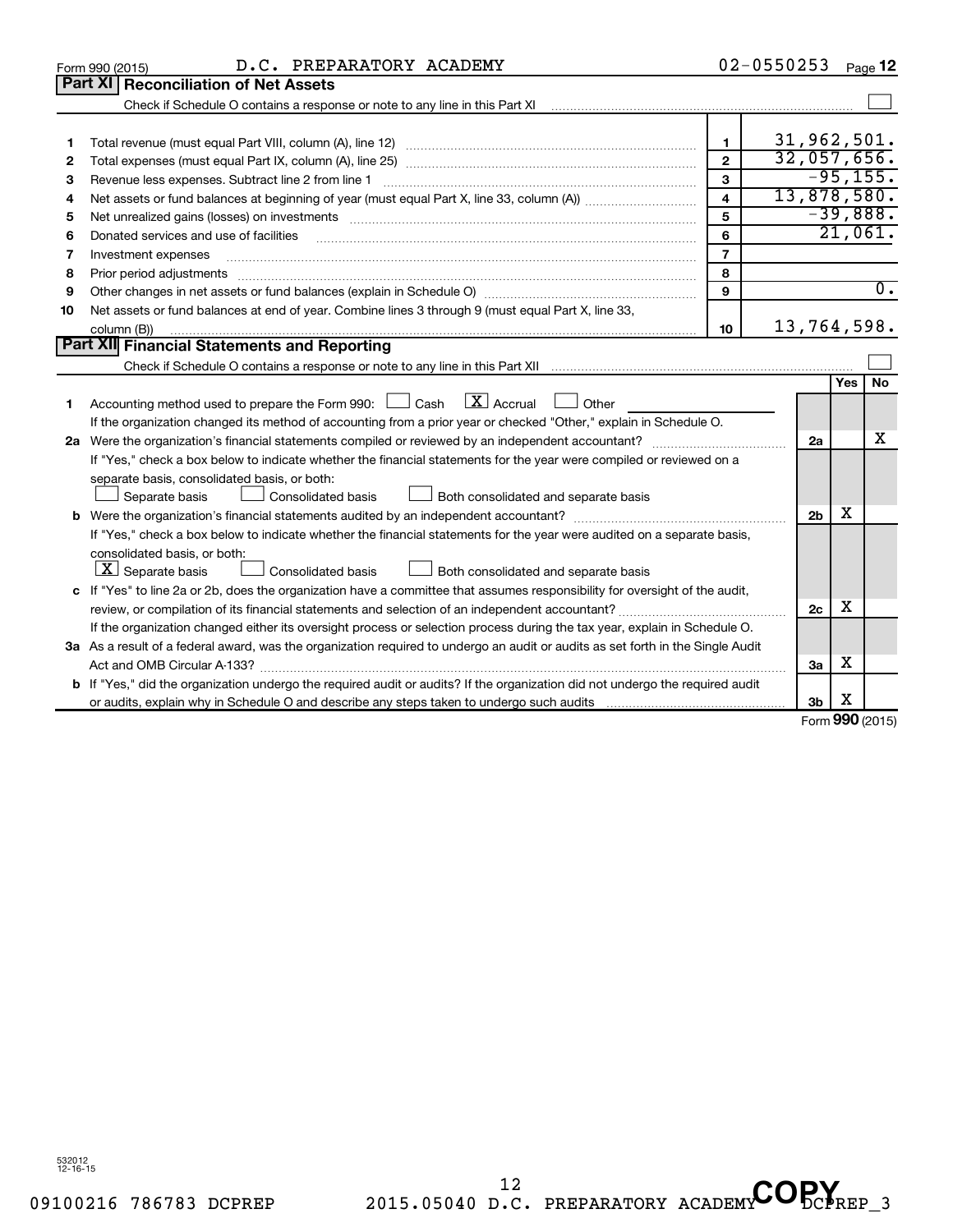| (Form 990 or 990-EZ |  |  |  |  |
|---------------------|--|--|--|--|
|---------------------|--|--|--|--|

# Form 990 or 990-EZ)<br>
Complete if the organization is a section 501(c)(3) organization or a section<br> **Public Charity Status and Public Support**

**4947(a)(1) nonexempt charitable trust. | Attach to Form 990 or Form 990-EZ.** 

| <b>Open to Public</b> |  |
|-----------------------|--|
| <b>Inspection</b>     |  |

OMB No. 1545-0047

Department of the Treasury Internal Revenue Service

| Internal Revenue Service | Information about Schedule A (Form 990 or 990-EZ) and its instructions is at WWW.irs.gov/form990. | <b>Inspection</b>              |
|--------------------------|---------------------------------------------------------------------------------------------------|--------------------------------|
| Name of the organization |                                                                                                   | Emplover identification number |

|              |              |                                                                                                                                               | D.C. PREPARATORY ACADEMY |                            |                            |    |                        | 02-0550253         |
|--------------|--------------|-----------------------------------------------------------------------------------------------------------------------------------------------|--------------------------|----------------------------|----------------------------|----|------------------------|--------------------|
|              | Part I       | Reason for Public Charity Status (All organizations must complete this part.) See instructions.                                               |                          |                            |                            |    |                        |                    |
|              |              | The organization is not a private foundation because it is: (For lines 1 through 11, check only one box.)                                     |                          |                            |                            |    |                        |                    |
| 1            |              | A church, convention of churches, or association of churches described in section 170(b)(1)(A)(i).                                            |                          |                            |                            |    |                        |                    |
| $\mathbf{2}$ | $\mathbf{X}$ | A school described in section 170(b)(1)(A)(ii). (Attach Schedule E (Form 990 or 990-EZ).)                                                     |                          |                            |                            |    |                        |                    |
| 3            |              | A hospital or a cooperative hospital service organization described in section $170(b)(1)(A)(iii)$ .                                          |                          |                            |                            |    |                        |                    |
| 4            |              | A medical research organization operated in conjunction with a hospital described in section 170(b)(1)(A)(iii). Enter the hospital's name,    |                          |                            |                            |    |                        |                    |
|              |              | city, and state:                                                                                                                              |                          |                            |                            |    |                        |                    |
| 5            |              | An organization operated for the benefit of a college or university owned or operated by a governmental unit described in                     |                          |                            |                            |    |                        |                    |
|              |              | section 170(b)(1)(A)(iv). (Complete Part II.)                                                                                                 |                          |                            |                            |    |                        |                    |
| 6            |              | A federal, state, or local government or governmental unit described in section 170(b)(1)(A)(v).                                              |                          |                            |                            |    |                        |                    |
| 7            |              | An organization that normally receives a substantial part of its support from a governmental unit or from the general public described in     |                          |                            |                            |    |                        |                    |
|              |              | section 170(b)(1)(A)(vi). (Complete Part II.)                                                                                                 |                          |                            |                            |    |                        |                    |
| 8            |              | A community trust described in section 170(b)(1)(A)(vi). (Complete Part II.)                                                                  |                          |                            |                            |    |                        |                    |
| 9            |              | An organization that normally receives: (1) more than 33 1/3% of its support from contributions, membership fees, and gross receipts from     |                          |                            |                            |    |                        |                    |
|              |              | activities related to its exempt functions - subject to certain exceptions, and (2) no more than 33 1/3% of its support from gross investment |                          |                            |                            |    |                        |                    |
|              |              | income and unrelated business taxable income (less section 511 tax) from businesses acquired by the organization after June 30, 1975.         |                          |                            |                            |    |                        |                    |
|              |              | See section 509(a)(2). (Complete Part III.)                                                                                                   |                          |                            |                            |    |                        |                    |
| 10           |              | An organization organized and operated exclusively to test for public safety. See section 509(a)(4).                                          |                          |                            |                            |    |                        |                    |
| 11           |              | An organization organized and operated exclusively for the benefit of, to perform the functions of, or to carry out the purposes of one or    |                          |                            |                            |    |                        |                    |
|              |              | more publicly supported organizations described in section 509(a)(1) or section 509(a)(2). See section 509(a)(3). Check the box in            |                          |                            |                            |    |                        |                    |
|              |              | lines 11a through 11d that describes the type of supporting organization and complete lines 11e, 11f, and 11g.                                |                          |                            |                            |    |                        |                    |
| a            |              | Type I. A supporting organization operated, supervised, or controlled by its supported organization(s), typically by giving                   |                          |                            |                            |    |                        |                    |
|              |              | the supported organization(s) the power to regularly appoint or elect a majority of the directors or trustees of the supporting               |                          |                            |                            |    |                        |                    |
|              |              | organization. You must complete Part IV, Sections A and B.                                                                                    |                          |                            |                            |    |                        |                    |
| b            |              | <b>Type II.</b> A supporting organization supervised or controlled in connection with its supported organization(s), by having                |                          |                            |                            |    |                        |                    |
|              |              | control or management of the supporting organization vested in the same persons that control or manage the supported                          |                          |                            |                            |    |                        |                    |
|              |              | organization(s). You must complete Part IV, Sections A and C.                                                                                 |                          |                            |                            |    |                        |                    |
|              |              | Type III functionally integrated. A supporting organization operated in connection with, and functionally integrated with,                    |                          |                            |                            |    |                        |                    |
|              |              | its supported organization(s) (see instructions). You must complete Part IV, Sections A, D, and E.                                            |                          |                            |                            |    |                        |                    |
| d            |              | Type III non-functionally integrated. A supporting organization operated in connection with its supported organization(s)                     |                          |                            |                            |    |                        |                    |
|              |              | that is not functionally integrated. The organization generally must satisfy a distribution requirement and an attentiveness                  |                          |                            |                            |    |                        |                    |
|              |              | requirement (see instructions). You must complete Part IV, Sections A and D, and Part V.                                                      |                          |                            |                            |    |                        |                    |
| e            |              | Check this box if the organization received a written determination from the IRS that it is a Type I, Type II, Type III                       |                          |                            |                            |    |                        |                    |
|              |              | functionally integrated, or Type III non-functionally integrated supporting organization.                                                     |                          |                            |                            |    |                        |                    |
|              |              | Enter the number of supported organizations                                                                                                   |                          |                            |                            |    |                        |                    |
|              |              | Provide the following information about the supported organization(s).<br>(i) Name of supported                                               | (ii) EIN                 | (iii) Type of organization | (iv) Is the organization   |    | (v) Amount of monetary | (vi) Amount of     |
|              |              | organization                                                                                                                                  |                          | (described on lines 1-9    | listed in your             |    | support (see           | other support (see |
|              |              |                                                                                                                                               |                          | above (see instructions))  | governing document?<br>Yes | No | instructions)          | instructions)      |
|              |              |                                                                                                                                               |                          |                            |                            |    |                        |                    |
|              |              |                                                                                                                                               |                          |                            |                            |    |                        |                    |

Form 990 or 990-EZ. 532021 09-23-15 LHA **For Paperwork Reduction Act Notice, see the Instructions for**  **Schedule A (Form 990 or 990-EZ) 2015**

**Total**

13 D.C. PREPARATORY ACADEMY COPY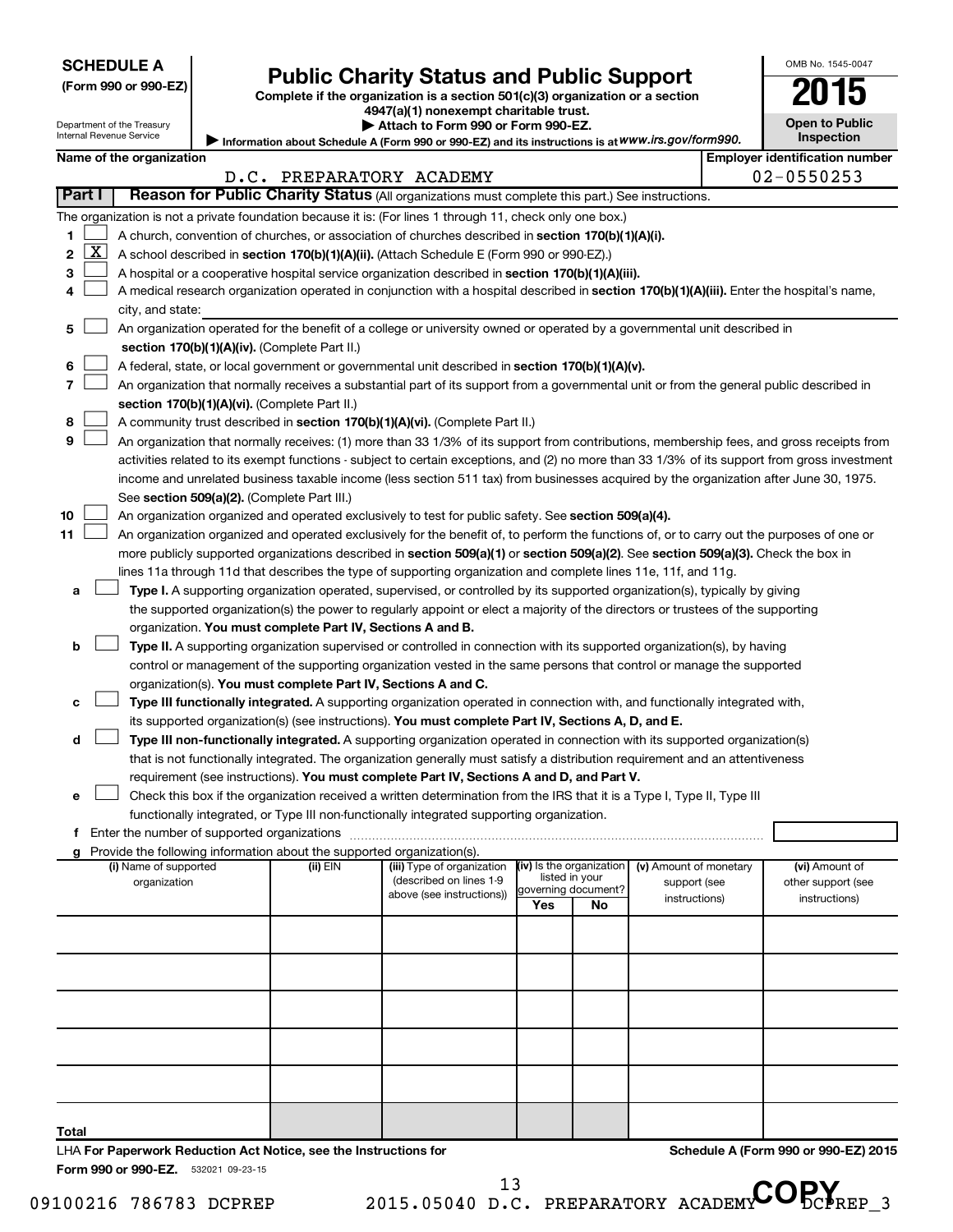#### Schedule A (Form 990 or 990-EZ) 2015  $D.C.$  PREPARATORY ACADEMY  $O2-0550253$  Page

02-0550253 Page 2

(Complete only if you checked the box on line 5, 7, or 8 of Part I or if the organization failed to qualify under Part III. If the organization fails to qualify under the tests listed below, please complete Part III.) **Part II** | Support Schedule for Organizations Described in Sections 170(b)(1)(A)(iv) and 170(b)(1)(A)(vi)

|    | <b>Section A. Public Support</b>                                                                                                                                                                                               |          |          |            |            |          |                                      |
|----|--------------------------------------------------------------------------------------------------------------------------------------------------------------------------------------------------------------------------------|----------|----------|------------|------------|----------|--------------------------------------|
|    | Calendar year (or fiscal year beginning in)                                                                                                                                                                                    | (a) 2011 | (b) 2012 | $(c)$ 2013 | $(d)$ 2014 | (e) 2015 | (f) Total                            |
|    | 1 Gifts, grants, contributions, and                                                                                                                                                                                            |          |          |            |            |          |                                      |
|    | membership fees received. (Do not                                                                                                                                                                                              |          |          |            |            |          |                                      |
|    | include any "unusual grants.")                                                                                                                                                                                                 |          |          |            |            |          |                                      |
|    | 2 Tax revenues levied for the organ-                                                                                                                                                                                           |          |          |            |            |          |                                      |
|    | ization's benefit and either paid to                                                                                                                                                                                           |          |          |            |            |          |                                      |
|    | or expended on its behalf                                                                                                                                                                                                      |          |          |            |            |          |                                      |
|    | 3 The value of services or facilities                                                                                                                                                                                          |          |          |            |            |          |                                      |
|    | furnished by a governmental unit to                                                                                                                                                                                            |          |          |            |            |          |                                      |
|    | the organization without charge                                                                                                                                                                                                |          |          |            |            |          |                                      |
|    | 4 Total. Add lines 1 through 3                                                                                                                                                                                                 |          |          |            |            |          |                                      |
|    | 5 The portion of total contributions                                                                                                                                                                                           |          |          |            |            |          |                                      |
|    | by each person (other than a                                                                                                                                                                                                   |          |          |            |            |          |                                      |
|    | governmental unit or publicly                                                                                                                                                                                                  |          |          |            |            |          |                                      |
|    | supported organization) included                                                                                                                                                                                               |          |          |            |            |          |                                      |
|    | on line 1 that exceeds 2% of the                                                                                                                                                                                               |          |          |            |            |          |                                      |
|    | amount shown on line 11,                                                                                                                                                                                                       |          |          |            |            |          |                                      |
|    | column (f)                                                                                                                                                                                                                     |          |          |            |            |          |                                      |
|    | 6 Public support. Subtract line 5 from line 4.                                                                                                                                                                                 |          |          |            |            |          |                                      |
|    | <b>Section B. Total Support</b>                                                                                                                                                                                                |          |          |            |            |          |                                      |
|    | Calendar year (or fiscal year beginning in)                                                                                                                                                                                    | (a) 2011 | (b) 2012 | $(c)$ 2013 | $(d)$ 2014 | (e) 2015 | (f) Total                            |
|    | 7 Amounts from line 4                                                                                                                                                                                                          |          |          |            |            |          |                                      |
|    | 8 Gross income from interest,                                                                                                                                                                                                  |          |          |            |            |          |                                      |
|    | dividends, payments received on                                                                                                                                                                                                |          |          |            |            |          |                                      |
|    | securities loans, rents, royalties                                                                                                                                                                                             |          |          |            |            |          |                                      |
|    | and income from similar sources                                                                                                                                                                                                |          |          |            |            |          |                                      |
| 9  | Net income from unrelated business                                                                                                                                                                                             |          |          |            |            |          |                                      |
|    | activities, whether or not the                                                                                                                                                                                                 |          |          |            |            |          |                                      |
|    | business is regularly carried on                                                                                                                                                                                               |          |          |            |            |          |                                      |
|    | 10 Other income. Do not include gain                                                                                                                                                                                           |          |          |            |            |          |                                      |
|    | or loss from the sale of capital                                                                                                                                                                                               |          |          |            |            |          |                                      |
|    | assets (Explain in Part VI.)                                                                                                                                                                                                   |          |          |            |            |          |                                      |
|    | 11 Total support. Add lines 7 through 10                                                                                                                                                                                       |          |          |            |            |          |                                      |
|    | <b>12</b> Gross receipts from related activities, etc. (see instructions)                                                                                                                                                      |          |          |            |            | 12       |                                      |
|    | 13 First five years. If the Form 990 is for the organization's first, second, third, fourth, or fifth tax year as a section 501(c)(3)                                                                                          |          |          |            |            |          |                                      |
|    | organization, check this box and stop here                                                                                                                                                                                     |          |          |            |            |          |                                      |
|    | <b>Section C. Computation of Public Support Percentage</b>                                                                                                                                                                     |          |          |            |            |          |                                      |
|    |                                                                                                                                                                                                                                |          |          |            |            | 14       | %                                    |
|    |                                                                                                                                                                                                                                |          |          |            |            | 15       | %                                    |
|    | 16a 33 1/3% support test - 2015. If the organization did not check the box on line 13, and line 14 is 33 1/3% or more, check this box and                                                                                      |          |          |            |            |          |                                      |
|    | stop here. The organization qualifies as a publicly supported organization manufactured content and the support of the state of the state of the state of the state of the state of the state of the state of the state of the |          |          |            |            |          |                                      |
|    | b 33 1/3% support test - 2014. If the organization did not check a box on line 13 or 16a, and line 15 is 33 1/3% or more, check this box                                                                                       |          |          |            |            |          |                                      |
|    |                                                                                                                                                                                                                                |          |          |            |            |          |                                      |
|    | 17a 10% -facts-and-circumstances test - 2015. If the organization did not check a box on line 13, 16a, or 16b, and line 14 is 10% or more,                                                                                     |          |          |            |            |          |                                      |
|    | and if the organization meets the "facts-and-circumstances" test, check this box and stop here. Explain in Part VI how the organization                                                                                        |          |          |            |            |          |                                      |
|    |                                                                                                                                                                                                                                |          |          |            |            |          |                                      |
|    | <b>b 10%</b> -facts-and-circumstances test - 2014. If the organization did not check a box on line 13, 16a, 16b, or 17a, and line 15 is 10% or                                                                                 |          |          |            |            |          |                                      |
|    | more, and if the organization meets the "facts-and-circumstances" test, check this box and stop here. Explain in Part VI how the                                                                                               |          |          |            |            |          |                                      |
|    | organization meets the "facts-and-circumstances" test. The organization qualifies as a publicly supported organization                                                                                                         |          |          |            |            |          |                                      |
| 18 | Private foundation. If the organization did not check a box on line 13, 16a, 16b, 17a, or 17b, check this box and see instructions.                                                                                            |          |          |            |            |          |                                      |
|    |                                                                                                                                                                                                                                |          |          |            |            |          | Schodule A (Form 000 or 000 EZ) 2015 |

**Schedule A (Form 990 or 990-EZ) 2015**

532022 09-23-15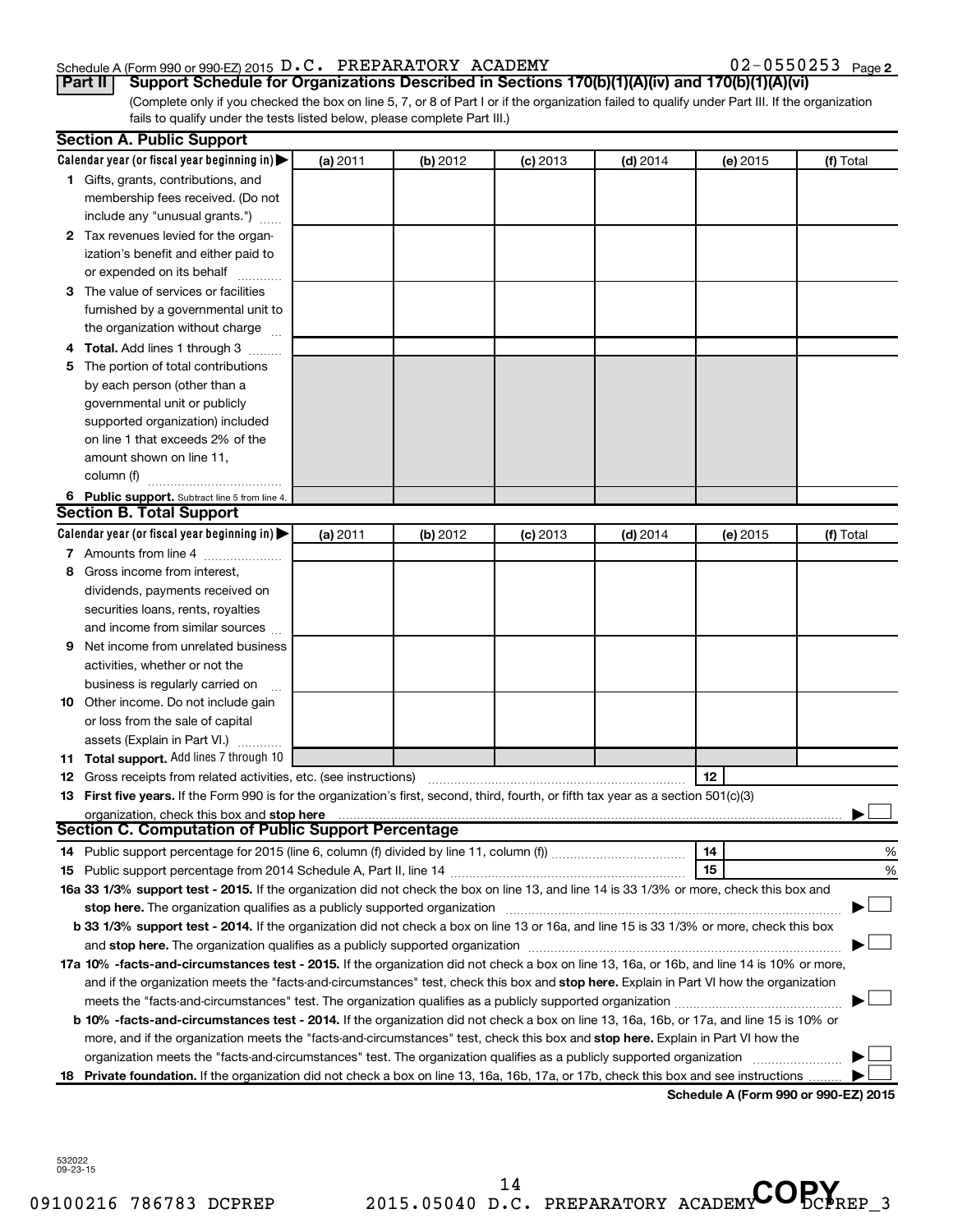### Schedule A (Form 990 or 990-EZ) 2015  $D.C.$  PREPARATORY ACADEMY  $O2-0550253$  Page

### (Complete only if you checked the box on line 9 of Part I or if the organization failed to qualify under Part II. If the organization fails to **Part III | Support Schedule for Organizations Described in Section 509(a)(2)**

qualify under the tests listed below, please complete Part II.)

| Calendar year (or fiscal year beginning in)                                                                                                                                      | (a) 2011 | (b) 2012 | $(c)$ 2013                              | $(d)$ 2014 | (e) 2015 | (f) Total                            |
|----------------------------------------------------------------------------------------------------------------------------------------------------------------------------------|----------|----------|-----------------------------------------|------------|----------|--------------------------------------|
| 1 Gifts, grants, contributions, and                                                                                                                                              |          |          |                                         |            |          |                                      |
| membership fees received. (Do not                                                                                                                                                |          |          |                                         |            |          |                                      |
| include any "unusual grants.")                                                                                                                                                   |          |          |                                         |            |          |                                      |
| 2 Gross receipts from admissions,<br>merchandise sold or services per-<br>formed, or facilities furnished in                                                                     |          |          |                                         |            |          |                                      |
| any activity that is related to the<br>organization's tax-exempt purpose                                                                                                         |          |          |                                         |            |          |                                      |
| Gross receipts from activities that<br>3                                                                                                                                         |          |          |                                         |            |          |                                      |
| are not an unrelated trade or bus-<br>iness under section 513                                                                                                                    |          |          |                                         |            |          |                                      |
| Tax revenues levied for the organ-<br>4                                                                                                                                          |          |          |                                         |            |          |                                      |
| ization's benefit and either paid to<br>or expended on its behalf                                                                                                                |          |          |                                         |            |          |                                      |
| The value of services or facilities<br>5                                                                                                                                         |          |          |                                         |            |          |                                      |
| furnished by a governmental unit to                                                                                                                                              |          |          |                                         |            |          |                                      |
| the organization without charge                                                                                                                                                  |          |          |                                         |            |          |                                      |
| 6 Total. Add lines 1 through 5                                                                                                                                                   |          |          |                                         |            |          |                                      |
| 7a Amounts included on lines 1, 2, and                                                                                                                                           |          |          |                                         |            |          |                                      |
| 3 received from disqualified persons                                                                                                                                             |          |          |                                         |            |          |                                      |
| <b>b</b> Amounts included on lines 2 and 3 received<br>from other than disqualified persons that<br>exceed the greater of \$5,000 or 1% of the<br>amount on line 13 for the year |          |          |                                         |            |          |                                      |
| c Add lines 7a and 7b                                                                                                                                                            |          |          |                                         |            |          |                                      |
| 8 Public support. (Subtract line 7c from line 6.)                                                                                                                                |          |          |                                         |            |          |                                      |
| <b>Section B. Total Support</b>                                                                                                                                                  |          |          |                                         |            |          |                                      |
| Calendar year (or fiscal year beginning in)                                                                                                                                      | (a) 2011 | (b) 2012 | $(c)$ 2013                              | $(d)$ 2014 | (e) 2015 | (f) Total                            |
| 9 Amounts from line 6                                                                                                                                                            |          |          |                                         |            |          |                                      |
| <b>10a</b> Gross income from interest,<br>dividends, payments received on<br>securities loans, rents, royalties<br>and income from similar sources                               |          |          |                                         |            |          |                                      |
| <b>b</b> Unrelated business taxable income<br>(less section 511 taxes) from businesses                                                                                           |          |          |                                         |            |          |                                      |
| acquired after June 30, 1975                                                                                                                                                     |          |          |                                         |            |          |                                      |
| c Add lines 10a and 10b                                                                                                                                                          |          |          |                                         |            |          |                                      |
| <b>11</b> Net income from unrelated business<br>activities not included in line 10b.<br>whether or not the business is<br>regularly carried on                                   |          |          |                                         |            |          |                                      |
| <b>12</b> Other income. Do not include gain<br>or loss from the sale of capital                                                                                                  |          |          |                                         |            |          |                                      |
| assets (Explain in Part VI.)<br><b>13</b> Total support. (Add lines 9, 10c, 11, and 12.)                                                                                         |          |          |                                         |            |          |                                      |
| 14 First five years. If the Form 990 is for the organization's first, second, third, fourth, or fifth tax year as a section 501(c)(3) organization,                              |          |          |                                         |            |          |                                      |
|                                                                                                                                                                                  |          |          |                                         |            |          |                                      |
| <b>Section C. Computation of Public Support Percentage</b>                                                                                                                       |          |          |                                         |            |          |                                      |
|                                                                                                                                                                                  |          |          |                                         |            | 15       | %                                    |
|                                                                                                                                                                                  |          |          |                                         |            | 16       | %                                    |
| <b>Section D. Computation of Investment Income Percentage</b>                                                                                                                    |          |          |                                         |            |          |                                      |
|                                                                                                                                                                                  |          |          |                                         |            | 17       | %                                    |
|                                                                                                                                                                                  |          |          |                                         |            | 18       | %                                    |
| 18 Investment income percentage from 2014 Schedule A, Part III, line 17                                                                                                          |          |          |                                         |            |          |                                      |
| 19a 33 1/3% support tests - 2015. If the organization did not check the box on line 14, and line 15 is more than 33 1/3%, and line 17 is not                                     |          |          |                                         |            |          |                                      |
| more than 33 1/3%, check this box and stop here. The organization qualifies as a publicly supported organization <i>manameroman</i> many                                         |          |          |                                         |            |          |                                      |
| b 33 1/3% support tests - 2014. If the organization did not check a box on line 14 or line 19a, and line 16 is more than 33 1/3%, and                                            |          |          |                                         |            |          |                                      |
| line 18 is not more than 33 1/3%, check this box and stop here. The organization qualifies as a publicly supported organization                                                  |          |          |                                         |            |          |                                      |
|                                                                                                                                                                                  |          |          |                                         |            |          |                                      |
| 532023 09-23-15                                                                                                                                                                  |          |          |                                         |            |          | Schedule A (Form 990 or 990-EZ) 2015 |
| 09100216 786783 DCPREP                                                                                                                                                           |          |          | 15<br>2015.05040 D.C. PREPARATORY ACADE |            |          |                                      |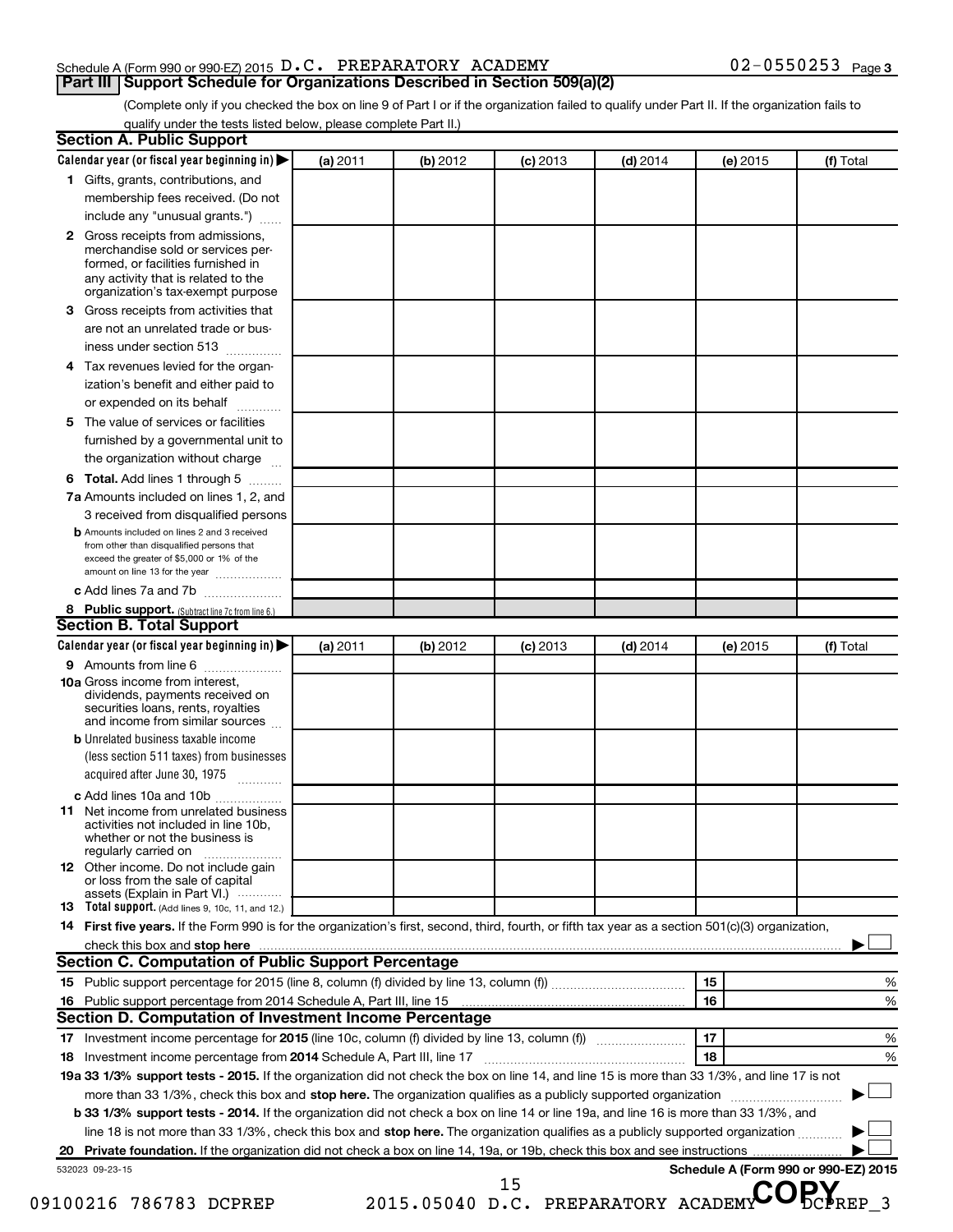**1**

**2**

**3a**

**3b**

**3c**

**4a**

**4b**

**4c**

**5a**

**5b 5c**

**6**

**7**

**8**

**9a**

**9b**

**9c**

**10a**

**10b**

**Yes No**

### **Part IV Supporting Organizations**

(Complete only if you checked a box in line 11 on Part I. If you checked 11a of Part I, complete Sections A and B. If you checked 11b of Part I, complete Sections A and C. If you checked 11c of Part I, complete Sections A, D, and E. If you checked 11d of Part I, complete Sections A and D, and complete Part V.)

#### **Section A. All Supporting Organizations**

- **1** Are all of the organization's supported organizations listed by name in the organization's governing documents? If "No" describe in Part VI how the supported organizations are designated. If designated by *class or purpose, describe the designation. If historic and continuing relationship, explain.*
- **2** Did the organization have any supported organization that does not have an IRS determination of status under section 509(a)(1) or (2)? If "Yes," explain in Part VI how the organization determined that the supported *organization was described in section 509(a)(1) or (2).*
- **3a** Did the organization have a supported organization described in section 501(c)(4), (5), or (6)? If "Yes," answer *(b) and (c) below.*
- **b** Did the organization confirm that each supported organization qualified under section 501(c)(4), (5), or (6) and satisfied the public support tests under section 509(a)(2)? If "Yes," describe in Part VI when and how the *organization made the determination.*
- **c** Did the organization ensure that all support to such organizations was used exclusively for section 170(c)(2)(B) purposes? If "Yes," explain in Part VI what controls the organization put in place to ensure such use.
- **4 a** *If* Was any supported organization not organized in the United States ("foreign supported organization")? *"Yes," and if you checked 11a or 11b in Part I, answer (b) and (c) below.*
- **b** Did the organization have ultimate control and discretion in deciding whether to make grants to the foreign supported organization? If "Yes," describe in Part VI how the organization had such control and discretion *despite being controlled or supervised by or in connection with its supported organizations.*
- **c** Did the organization support any foreign supported organization that does not have an IRS determination under sections 501(c)(3) and 509(a)(1) or (2)? If "Yes," explain in Part VI what controls the organization used *to ensure that all support to the foreign supported organization was used exclusively for section 170(c)(2)(B) purposes.*
- **5a** Did the organization add, substitute, or remove any supported organizations during the tax year? If "Yes," answer (b) and (c) below (if applicable). Also, provide detail in Part VI, including (i) the names and EIN *numbers of the supported organizations added, substituted, or removed; (ii) the reasons for each such action; (iii) the authority under the organization's organizing document authorizing such action; and (iv) how the action was accomplished (such as by amendment to the organizing document).*
- **b Type I or Type II only.** Was any added or substituted supported organization part of a class already designated in the organization's organizing document?
- **c Substitutions only.**  Was the substitution the result of an event beyond the organization's control?
- **6** Did the organization provide support (whether in the form of grants or the provision of services or facilities) to support or benefit one or more of the filing organization's supported organizations? If "Yes," provide detail in anyone other than (i) its supported organizations, (ii) individuals that are part of the charitable class benefited by one or more of its supported organizations, or (iii) other supporting organizations that also *Part VI.*
- **7** Did the organization provide a grant, loan, compensation, or other similar payment to a substantial contributor regard to a substantial contributor? If "Yes," complete Part I of Schedule L (Form 990 or 990-EZ). (defined in section 4958(c)(3)(C)), a family member of a substantial contributor, or a 35% controlled entity with
- **8** Did the organization make a loan to a disqualified person (as defined in section 4958) not described in line 7? *If "Yes," complete Part I of Schedule L (Form 990 or 990-EZ).*
- **9 a** Was the organization controlled directly or indirectly at any time during the tax year by one or more in section 509(a)(1) or (2))? If "Yes," provide detail in **Part VI.** disqualified persons as defined in section 4946 (other than foundation managers and organizations described
- **b** Did one or more disqualified persons (as defined in line 9a) hold a controlling interest in any entity in which the supporting organization had an interest? If "Yes," provide detail in Part VI.
- **c** Did a disqualified person (as defined in line 9a) have an ownership interest in, or derive any personal benefit from, assets in which the supporting organization also had an interest? If "Yes," provide detail in Part VI.
- **10 a** Was the organization subject to the excess business holdings rules of section 4943 because of section supporting organizations)? If "Yes," answer 10b below. 4943(f) (regarding certain Type II supporting organizations, and all Type III non-functionally integrated
	- **b** Did the organization have any excess business holdings in the tax year? (Use Schedule C, Form 4720, to *determine whether the organization had excess business holdings.)*

532024 09-23-15

09100216 786783 DCPREP 2015.05040 D.C. PREPARATORY ACADEMY DCPREP 3

16<br>D.C. PREPARATORY ACADEMY COPY

**Schedule A (Form 990 or 990-EZ) 2015**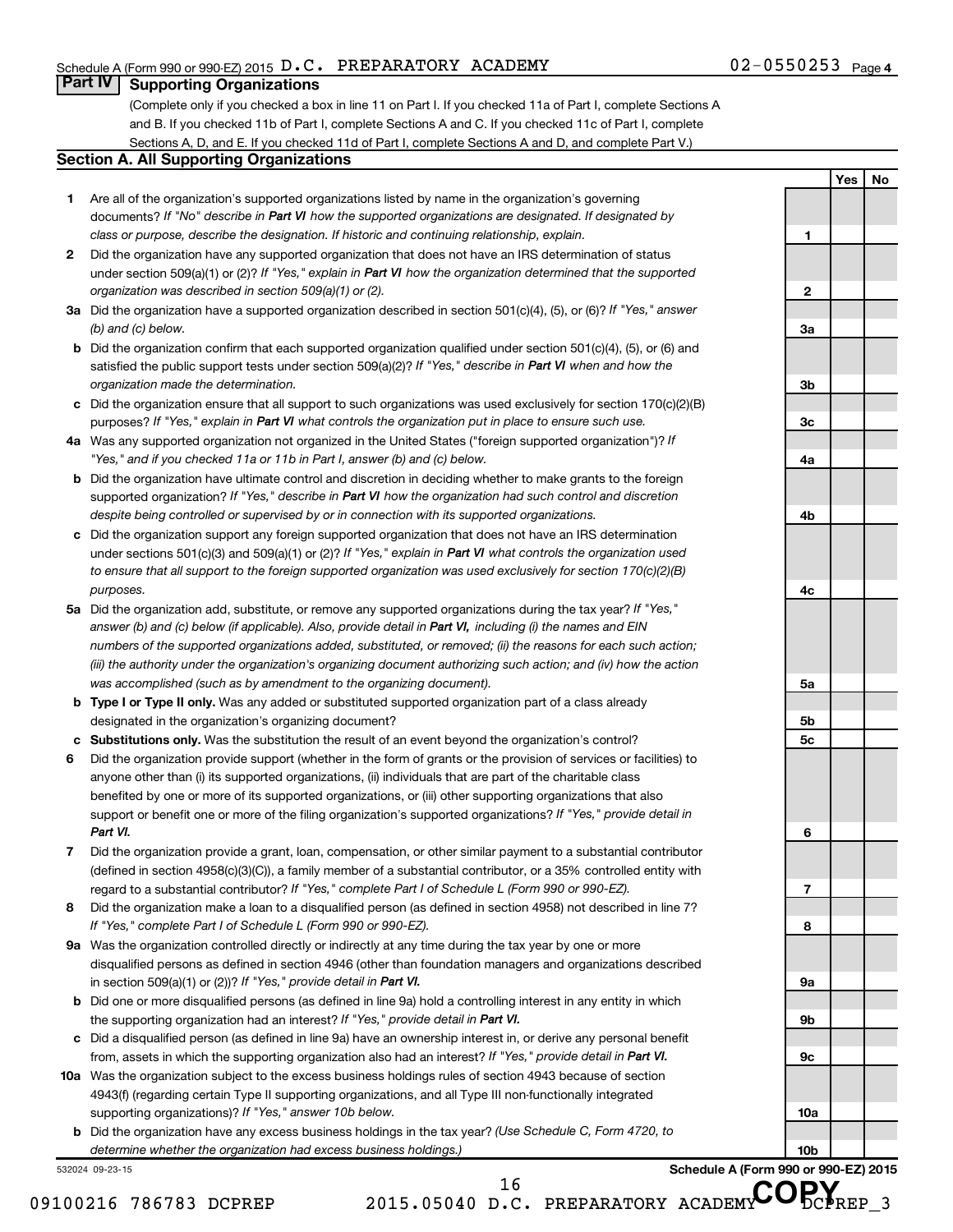#### Schedule A (Form 990 or 990-EZ) 2015  $D$  . C . PREPARATORY ACADEMY Fractional method of  $DZ-0$ 550253 Page D.C. PREPARATORY ACADEMY 02-0550253

|    | Part IV         | <b>Supporting Organizations (continued)</b>                                                                                     |                 |            |    |
|----|-----------------|---------------------------------------------------------------------------------------------------------------------------------|-----------------|------------|----|
|    |                 |                                                                                                                                 |                 | Yes        | No |
| 11 |                 | Has the organization accepted a gift or contribution from any of the following persons?                                         |                 |            |    |
|    |                 | a A person who directly or indirectly controls, either alone or together with persons described in (b) and (c)                  |                 |            |    |
|    |                 | below, the governing body of a supported organization?                                                                          | 11a             |            |    |
|    |                 | <b>b</b> A family member of a person described in (a) above?                                                                    | 11 <sub>b</sub> |            |    |
|    |                 | c A 35% controlled entity of a person described in (a) or (b) above? If "Yes" to a, b, or c, provide detail in Part VI.         | 11c             |            |    |
|    |                 | <b>Section B. Type I Supporting Organizations</b>                                                                               |                 |            |    |
|    |                 |                                                                                                                                 |                 | Yes        | No |
| 1  |                 | Did the directors, trustees, or membership of one or more supported organizations have the power to                             |                 |            |    |
|    |                 | regularly appoint or elect at least a majority of the organization's directors or trustees at all times during the              |                 |            |    |
|    |                 | tax year? If "No," describe in Part VI how the supported organization(s) effectively operated, supervised, or                   |                 |            |    |
|    |                 | controlled the organization's activities. If the organization had more than one supported organization,                         |                 |            |    |
|    |                 | describe how the powers to appoint and/or remove directors or trustees were allocated among the supported                       |                 |            |    |
|    |                 | organizations and what conditions or restrictions, if any, applied to such powers during the tax year.                          | 1               |            |    |
| 2  |                 | Did the organization operate for the benefit of any supported organization other than the supported                             |                 |            |    |
|    |                 | organization(s) that operated, supervised, or controlled the supporting organization? If "Yes," explain in                      |                 |            |    |
|    |                 | Part VI how providing such benefit carried out the purposes of the supported organization(s) that operated,                     |                 |            |    |
|    |                 | supervised, or controlled the supporting organization.                                                                          | $\mathbf{2}$    |            |    |
|    |                 | <b>Section C. Type II Supporting Organizations</b>                                                                              |                 |            |    |
|    |                 |                                                                                                                                 |                 | <b>Yes</b> | No |
| 1  |                 | Were a majority of the organization's directors or trustees during the tax year also a majority of the directors                |                 |            |    |
|    |                 | or trustees of each of the organization's supported organization(s)? If "No," describe in Part VI how control                   |                 |            |    |
|    |                 | or management of the supporting organization was vested in the same persons that controlled or managed                          |                 |            |    |
|    |                 | the supported organization(s).                                                                                                  | 1               |            |    |
|    |                 | <b>Section D. All Type III Supporting Organizations</b>                                                                         |                 |            |    |
|    |                 |                                                                                                                                 |                 | Yes        | No |
| 1  |                 | Did the organization provide to each of its supported organizations, by the last day of the fifth month of the                  |                 |            |    |
|    |                 | organization's tax year, (i) a written notice describing the type and amount of support provided during the prior tax           |                 |            |    |
|    |                 | year, (ii) a copy of the Form 990 that was most recently filed as of the date of notification, and (iii) copies of the          |                 |            |    |
|    |                 | organization's governing documents in effect on the date of notification, to the extent not previously provided?                | 1               |            |    |
| 2  |                 | Were any of the organization's officers, directors, or trustees either (i) appointed or elected by the supported                |                 |            |    |
|    |                 | organization(s) or (ii) serving on the governing body of a supported organization? If "No," explain in Part VI how              |                 |            |    |
|    |                 | the organization maintained a close and continuous working relationship with the supported organization(s).                     | $\mathbf{2}$    |            |    |
| 3  |                 | By reason of the relationship described in (2), did the organization's supported organizations have a                           |                 |            |    |
|    |                 | significant voice in the organization's investment policies and in directing the use of the organization's                      |                 |            |    |
|    |                 | income or assets at all times during the tax year? If "Yes," describe in Part VI the role the organization's                    |                 |            |    |
|    |                 | supported organizations played in this regard.                                                                                  | З               |            |    |
|    |                 | Section E. Type III Functionally-Integrated Supporting Organizations                                                            |                 |            |    |
| 1  |                 | Check the box next to the method that the organization used to satisfy the Integral Part Test during the yealsee instructions): |                 |            |    |
| a  |                 | The organization satisfied the Activities Test. Complete line 2 below.                                                          |                 |            |    |
| b  |                 | The organization is the parent of each of its supported organizations. Complete line 3 below.                                   |                 |            |    |
| c  |                 | The organization supported a governmental entity. Describe in Part VI how you supported a government entity (see instructions). |                 |            |    |
| 2  |                 | Activities Test. Answer (a) and (b) below.                                                                                      |                 | Yes        | No |
| а  |                 | Did substantially all of the organization's activities during the tax year directly further the exempt purposes of              |                 |            |    |
|    |                 | the supported organization(s) to which the organization was responsive? If "Yes," then in Part VI identify                      |                 |            |    |
|    |                 | how these activities directly furthered their exempt purposes,<br>those supported organizations and explain                     |                 |            |    |
|    |                 | how the organization was responsive to those supported organizations, and how the organization determined                       |                 |            |    |
|    |                 | that these activities constituted substantially all of its activities.                                                          | 2a              |            |    |
| b  |                 | Did the activities described in (a) constitute activities that, but for the organization's involvement, one or more             |                 |            |    |
|    |                 | of the organization's supported organization(s) would have been engaged in? If "Yes," explain in Part VI the                    |                 |            |    |
|    |                 | reasons for the organization's position that its supported organization(s) would have engaged in these                          |                 |            |    |
|    |                 | activities but for the organization's involvement.                                                                              | 2 <sub>b</sub>  |            |    |
| З  |                 | Parent of Supported Organizations. Answer (a) and (b) below.                                                                    |                 |            |    |
| а  |                 | Did the organization have the power to regularly appoint or elect a majority of the officers, directors, or                     |                 |            |    |
|    |                 | trustees of each of the supported organizations? Provide details in Part VI.                                                    | За              |            |    |
|    |                 | <b>b</b> Did the organization exercise a substantial degree of direction over the policies, programs, and activities of each    |                 |            |    |
|    |                 | of its supported organizations? If "Yes," describe in Part VI the role played by the organization in this regard.               | 3b              |            |    |
|    | 532025 09-23-15 | Schedule A (Form 990 or 990-EZ) 2015<br>17                                                                                      |                 |            |    |

09100216 786783 DCPREP 2015.05040 D.C. PREPARATORY ACADEMY DCPREP 3

<sup>17</sup> D.C. PREPARATORY ACADEMY COPY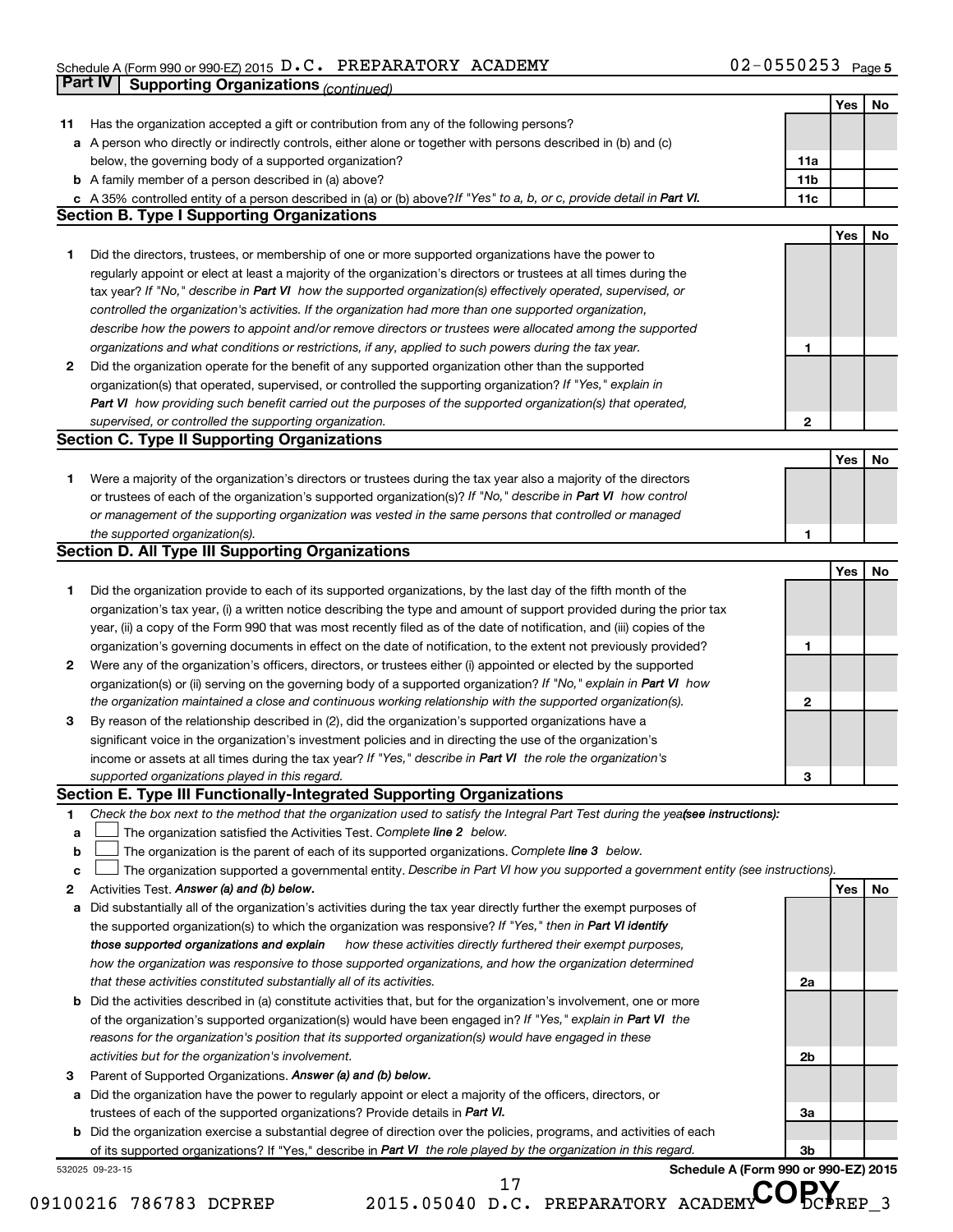#### Schedule A (Form 990 or 990-EZ) 2015  $D.C.$  PREPARATORY ACADEMY  $02-0550253$  Page **Part V Type III Non-Functionally Integrated 509(a)(3) Supporting Organizations**

1 **Letter on Reck here if the organization satisfied the Integral Part Test as a qualifying trust on Nov. 20, 1970. See instructions. All** other Type III non-functionally integrated supporting organizations must complete Sections A through E.

| Section A - Adjusted Net Income |                                                                                                                                   |                | (A) Prior Year | (B) Current Year<br>(optional) |
|---------------------------------|-----------------------------------------------------------------------------------------------------------------------------------|----------------|----------------|--------------------------------|
| 1                               | Net short-term capital gain                                                                                                       | 1              |                |                                |
| 2                               | Recoveries of prior-year distributions                                                                                            | $\mathbf{2}$   |                |                                |
| З                               | Other gross income (see instructions)                                                                                             | 3              |                |                                |
| 4                               | Add lines 1 through 3                                                                                                             | 4              |                |                                |
| 5                               | Depreciation and depletion                                                                                                        | 5              |                |                                |
| 6                               | Portion of operating expenses paid or incurred for production or                                                                  |                |                |                                |
|                                 | collection of gross income or for management, conservation, or                                                                    |                |                |                                |
|                                 | maintenance of property held for production of income (see instructions)                                                          | 6              |                |                                |
| 7                               | Other expenses (see instructions)                                                                                                 | $\overline{7}$ |                |                                |
| 8                               | Adjusted Net Income (subtract lines 5, 6 and 7 from line 4)                                                                       | 8              |                |                                |
|                                 | <b>Section B - Minimum Asset Amount</b>                                                                                           |                | (A) Prior Year | (B) Current Year<br>(optional) |
| 1                               | Aggregate fair market value of all non-exempt-use assets (see                                                                     |                |                |                                |
|                                 | instructions for short tax year or assets held for part of year):                                                                 |                |                |                                |
|                                 | <b>a</b> Average monthly value of securities                                                                                      | 1a             |                |                                |
|                                 | <b>b</b> Average monthly cash balances                                                                                            | 1 <sub>b</sub> |                |                                |
|                                 | <b>c</b> Fair market value of other non-exempt-use assets                                                                         | 1c             |                |                                |
|                                 | d Total (add lines 1a, 1b, and 1c)                                                                                                | 1d             |                |                                |
|                                 | <b>e</b> Discount claimed for blockage or other                                                                                   |                |                |                                |
|                                 | factors (explain in detail in <b>Part VI</b> ):                                                                                   |                |                |                                |
| 2                               | Acquisition indebtedness applicable to non-exempt-use assets                                                                      | $\mathbf{2}$   |                |                                |
| 3                               | Subtract line 2 from line 1d                                                                                                      | 3              |                |                                |
| 4                               | Cash deemed held for exempt use. Enter 1-1/2% of line 3 (for greater amount,                                                      |                |                |                                |
|                                 | see instructions).                                                                                                                | 4              |                |                                |
| 5                               | Net value of non-exempt-use assets (subtract line 4 from line 3)                                                                  | 5              |                |                                |
| 6                               | Multiply line 5 by .035                                                                                                           | 6              |                |                                |
| 7                               | Recoveries of prior-year distributions                                                                                            | $\overline{7}$ |                |                                |
| 8                               | <b>Minimum Asset Amount (add line 7 to line 6)</b>                                                                                | 8              |                |                                |
|                                 | <b>Section C - Distributable Amount</b>                                                                                           |                |                | <b>Current Year</b>            |
| 1                               | Adjusted net income for prior year (from Section A, line 8, Column A)                                                             | 1              |                |                                |
| 2                               | Enter 85% of line 1                                                                                                               | $\mathbf{2}$   |                |                                |
| З                               | Minimum asset amount for prior year (from Section B, line 8, Column A)                                                            | 3              |                |                                |
| 4                               | Enter greater of line 2 or line 3                                                                                                 | 4              |                |                                |
| 5                               | Income tax imposed in prior year                                                                                                  | 5              |                |                                |
| 6                               | <b>Distributable Amount.</b> Subtract line 5 from line 4, unless subject to                                                       |                |                |                                |
|                                 | emergency temporary reduction (see instructions)                                                                                  | 6              |                |                                |
| 7                               | Check here if the current year is the organization's first as a non-functionally-integrated Type III supporting organization (see |                |                |                                |

instructions).

**Schedule A (Form 990 or 990-EZ) 2015**

532026 09-23-15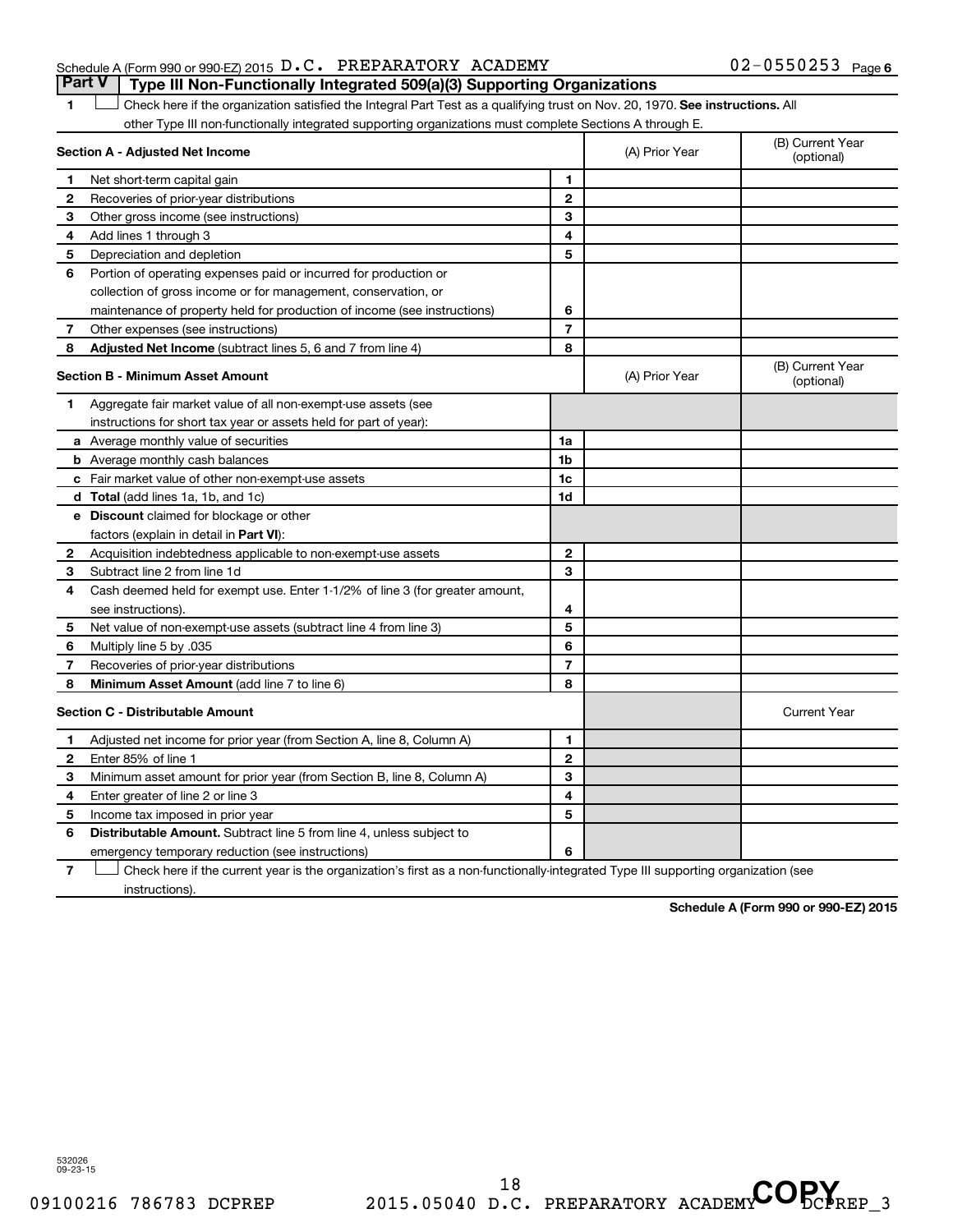| <b>Part V</b><br>Type III Non-Functionally Integrated 509(a)(3) Supporting Organizations (continued) |                                                                                             |                             |                                       |                                         |  |  |  |  |
|------------------------------------------------------------------------------------------------------|---------------------------------------------------------------------------------------------|-----------------------------|---------------------------------------|-----------------------------------------|--|--|--|--|
|                                                                                                      | <b>Section D - Distributions</b>                                                            |                             |                                       | <b>Current Year</b>                     |  |  |  |  |
| 1                                                                                                    | Amounts paid to supported organizations to accomplish exempt purposes                       |                             |                                       |                                         |  |  |  |  |
| $\mathbf{2}$                                                                                         | Amounts paid to perform activity that directly furthers exempt purposes of supported        |                             |                                       |                                         |  |  |  |  |
|                                                                                                      | organizations, in excess of income from activity                                            |                             |                                       |                                         |  |  |  |  |
| 3                                                                                                    | Administrative expenses paid to accomplish exempt purposes of supported organizations       |                             |                                       |                                         |  |  |  |  |
| 4                                                                                                    | Amounts paid to acquire exempt-use assets                                                   |                             |                                       |                                         |  |  |  |  |
| 5                                                                                                    | Qualified set-aside amounts (prior IRS approval required)                                   |                             |                                       |                                         |  |  |  |  |
| 6                                                                                                    | Other distributions (describe in Part VI). See instructions.                                |                             |                                       |                                         |  |  |  |  |
| 7                                                                                                    | <b>Total annual distributions.</b> Add lines 1 through 6.                                   |                             |                                       |                                         |  |  |  |  |
| 8                                                                                                    | Distributions to attentive supported organizations to which the organization is responsive  |                             |                                       |                                         |  |  |  |  |
|                                                                                                      | (provide details in Part VI). See instructions.                                             |                             |                                       |                                         |  |  |  |  |
| 9                                                                                                    | Distributable amount for 2015 from Section C, line 6                                        |                             |                                       |                                         |  |  |  |  |
| 10                                                                                                   | Line 8 amount divided by Line 9 amount                                                      |                             |                                       |                                         |  |  |  |  |
|                                                                                                      |                                                                                             | (i)                         | (ii)                                  | (iii)                                   |  |  |  |  |
|                                                                                                      | Section E - Distribution Allocations (see instructions)                                     | <b>Excess Distributions</b> | <b>Underdistributions</b><br>Pre-2015 | <b>Distributable</b><br>Amount for 2015 |  |  |  |  |
|                                                                                                      |                                                                                             |                             |                                       |                                         |  |  |  |  |
| 1                                                                                                    | Distributable amount for 2015 from Section C, line 6                                        |                             |                                       |                                         |  |  |  |  |
| $\mathbf{2}$                                                                                         | Underdistributions, if any, for years prior to 2015                                         |                             |                                       |                                         |  |  |  |  |
|                                                                                                      | (reasonable cause required-see instructions)                                                |                             |                                       |                                         |  |  |  |  |
| 3                                                                                                    | Excess distributions carryover, if any, to 2015:                                            |                             |                                       |                                         |  |  |  |  |
| а                                                                                                    |                                                                                             |                             |                                       |                                         |  |  |  |  |
| b                                                                                                    |                                                                                             |                             |                                       |                                         |  |  |  |  |
| с                                                                                                    |                                                                                             |                             |                                       |                                         |  |  |  |  |
|                                                                                                      | d From 2013                                                                                 |                             |                                       |                                         |  |  |  |  |
|                                                                                                      | e From 2014                                                                                 |                             |                                       |                                         |  |  |  |  |
|                                                                                                      | f Total of lines 3a through e                                                               |                             |                                       |                                         |  |  |  |  |
|                                                                                                      | <b>g</b> Applied to underdistributions of prior years                                       |                             |                                       |                                         |  |  |  |  |
|                                                                                                      | h Applied to 2015 distributable amount                                                      |                             |                                       |                                         |  |  |  |  |
| Ť.                                                                                                   | Carryover from 2010 not applied (see instructions)                                          |                             |                                       |                                         |  |  |  |  |
|                                                                                                      | Remainder. Subtract lines 3g, 3h, and 3i from 3f.<br>Distributions for 2015 from Section D, |                             |                                       |                                         |  |  |  |  |
| 4                                                                                                    | line $7:$                                                                                   |                             |                                       |                                         |  |  |  |  |
|                                                                                                      | a Applied to underdistributions of prior years                                              |                             |                                       |                                         |  |  |  |  |
|                                                                                                      | <b>b</b> Applied to 2015 distributable amount                                               |                             |                                       |                                         |  |  |  |  |
| c                                                                                                    | Remainder. Subtract lines 4a and 4b from 4.                                                 |                             |                                       |                                         |  |  |  |  |
| 5                                                                                                    | Remaining underdistributions for years prior to 2015, if                                    |                             |                                       |                                         |  |  |  |  |
|                                                                                                      | any. Subtract lines 3g and 4a from line 2 (if amount                                        |                             |                                       |                                         |  |  |  |  |
|                                                                                                      | greater than zero, see instructions).                                                       |                             |                                       |                                         |  |  |  |  |
| 6                                                                                                    | Remaining underdistributions for 2015. Subtract lines 3h                                    |                             |                                       |                                         |  |  |  |  |
|                                                                                                      | and 4b from line 1 (if amount greater than zero, see                                        |                             |                                       |                                         |  |  |  |  |
|                                                                                                      | instructions).                                                                              |                             |                                       |                                         |  |  |  |  |
| $\overline{7}$                                                                                       | Excess distributions carryover to 2016. Add lines 3j                                        |                             |                                       |                                         |  |  |  |  |
|                                                                                                      | and 4c.                                                                                     |                             |                                       |                                         |  |  |  |  |
| 8                                                                                                    | Breakdown of line 7:                                                                        |                             |                                       |                                         |  |  |  |  |
| а                                                                                                    |                                                                                             |                             |                                       |                                         |  |  |  |  |
| b                                                                                                    |                                                                                             |                             |                                       |                                         |  |  |  |  |
|                                                                                                      | c Excess from 2013                                                                          |                             |                                       |                                         |  |  |  |  |
|                                                                                                      | d Excess from 2014                                                                          |                             |                                       |                                         |  |  |  |  |
|                                                                                                      | e Excess from 2015                                                                          |                             |                                       |                                         |  |  |  |  |

**Schedule A (Form 990 or 990-EZ) 2015**

532027 09-23-15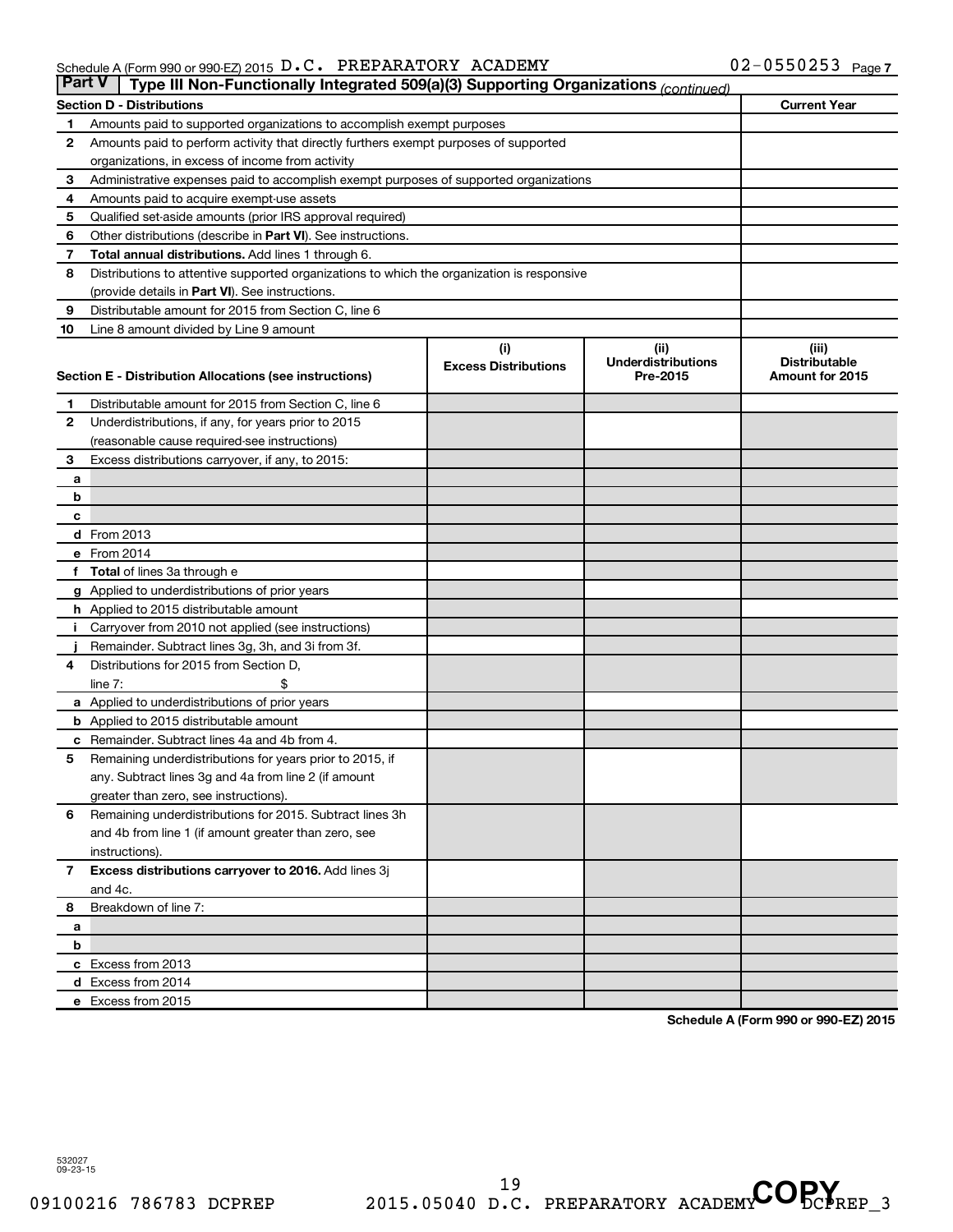|                     |  | $02 - 0550253$ Page 8                                                                                                                                                                                                                                                                                                                                                                                                                                                                                                                                                                                                                |
|---------------------|--|--------------------------------------------------------------------------------------------------------------------------------------------------------------------------------------------------------------------------------------------------------------------------------------------------------------------------------------------------------------------------------------------------------------------------------------------------------------------------------------------------------------------------------------------------------------------------------------------------------------------------------------|
|                     |  |                                                                                                                                                                                                                                                                                                                                                                                                                                                                                                                                                                                                                                      |
| (See instructions.) |  |                                                                                                                                                                                                                                                                                                                                                                                                                                                                                                                                                                                                                                      |
|                     |  |                                                                                                                                                                                                                                                                                                                                                                                                                                                                                                                                                                                                                                      |
|                     |  |                                                                                                                                                                                                                                                                                                                                                                                                                                                                                                                                                                                                                                      |
|                     |  |                                                                                                                                                                                                                                                                                                                                                                                                                                                                                                                                                                                                                                      |
|                     |  |                                                                                                                                                                                                                                                                                                                                                                                                                                                                                                                                                                                                                                      |
|                     |  |                                                                                                                                                                                                                                                                                                                                                                                                                                                                                                                                                                                                                                      |
|                     |  |                                                                                                                                                                                                                                                                                                                                                                                                                                                                                                                                                                                                                                      |
|                     |  |                                                                                                                                                                                                                                                                                                                                                                                                                                                                                                                                                                                                                                      |
|                     |  |                                                                                                                                                                                                                                                                                                                                                                                                                                                                                                                                                                                                                                      |
|                     |  |                                                                                                                                                                                                                                                                                                                                                                                                                                                                                                                                                                                                                                      |
|                     |  |                                                                                                                                                                                                                                                                                                                                                                                                                                                                                                                                                                                                                                      |
|                     |  |                                                                                                                                                                                                                                                                                                                                                                                                                                                                                                                                                                                                                                      |
|                     |  |                                                                                                                                                                                                                                                                                                                                                                                                                                                                                                                                                                                                                                      |
|                     |  |                                                                                                                                                                                                                                                                                                                                                                                                                                                                                                                                                                                                                                      |
|                     |  |                                                                                                                                                                                                                                                                                                                                                                                                                                                                                                                                                                                                                                      |
|                     |  |                                                                                                                                                                                                                                                                                                                                                                                                                                                                                                                                                                                                                                      |
|                     |  |                                                                                                                                                                                                                                                                                                                                                                                                                                                                                                                                                                                                                                      |
|                     |  |                                                                                                                                                                                                                                                                                                                                                                                                                                                                                                                                                                                                                                      |
|                     |  |                                                                                                                                                                                                                                                                                                                                                                                                                                                                                                                                                                                                                                      |
|                     |  |                                                                                                                                                                                                                                                                                                                                                                                                                                                                                                                                                                                                                                      |
|                     |  |                                                                                                                                                                                                                                                                                                                                                                                                                                                                                                                                                                                                                                      |
|                     |  |                                                                                                                                                                                                                                                                                                                                                                                                                                                                                                                                                                                                                                      |
|                     |  |                                                                                                                                                                                                                                                                                                                                                                                                                                                                                                                                                                                                                                      |
|                     |  |                                                                                                                                                                                                                                                                                                                                                                                                                                                                                                                                                                                                                                      |
|                     |  |                                                                                                                                                                                                                                                                                                                                                                                                                                                                                                                                                                                                                                      |
|                     |  |                                                                                                                                                                                                                                                                                                                                                                                                                                                                                                                                                                                                                                      |
|                     |  |                                                                                                                                                                                                                                                                                                                                                                                                                                                                                                                                                                                                                                      |
|                     |  |                                                                                                                                                                                                                                                                                                                                                                                                                                                                                                                                                                                                                                      |
|                     |  |                                                                                                                                                                                                                                                                                                                                                                                                                                                                                                                                                                                                                                      |
|                     |  |                                                                                                                                                                                                                                                                                                                                                                                                                                                                                                                                                                                                                                      |
|                     |  |                                                                                                                                                                                                                                                                                                                                                                                                                                                                                                                                                                                                                                      |
|                     |  | Schedule A (Form 990 or 990-EZ) 2015                                                                                                                                                                                                                                                                                                                                                                                                                                                                                                                                                                                                 |
|                     |  | Schedule A (Form 990 or 990-EZ) 2015 D.C. PREPARATORY ACADEMY<br>Supplemental Information. Provide the explanations required by Part II, line 10; Part II, line 17a or 17b; Part III, line 12;<br>Part IV, Section A, lines 1, 2, 3b, 3c, 4b, 4c, 5a, 6, 9a, 9b, 9c, 11a, 11b, and 11c; Part IV, Section B, lines 1 and 2; Part IV, Section C,<br>line 1; Part IV, Section D, lines 2 and 3; Part IV, Section E, lines 1c, 2a, 2b, 3a and 3b; Part V, line 1; Part V, Section B, line 1e; Part V,<br>Section D, lines 5, 6, and 8; and Part V, Section E, lines 2, 5, and 6. Also complete this part for any additional information. |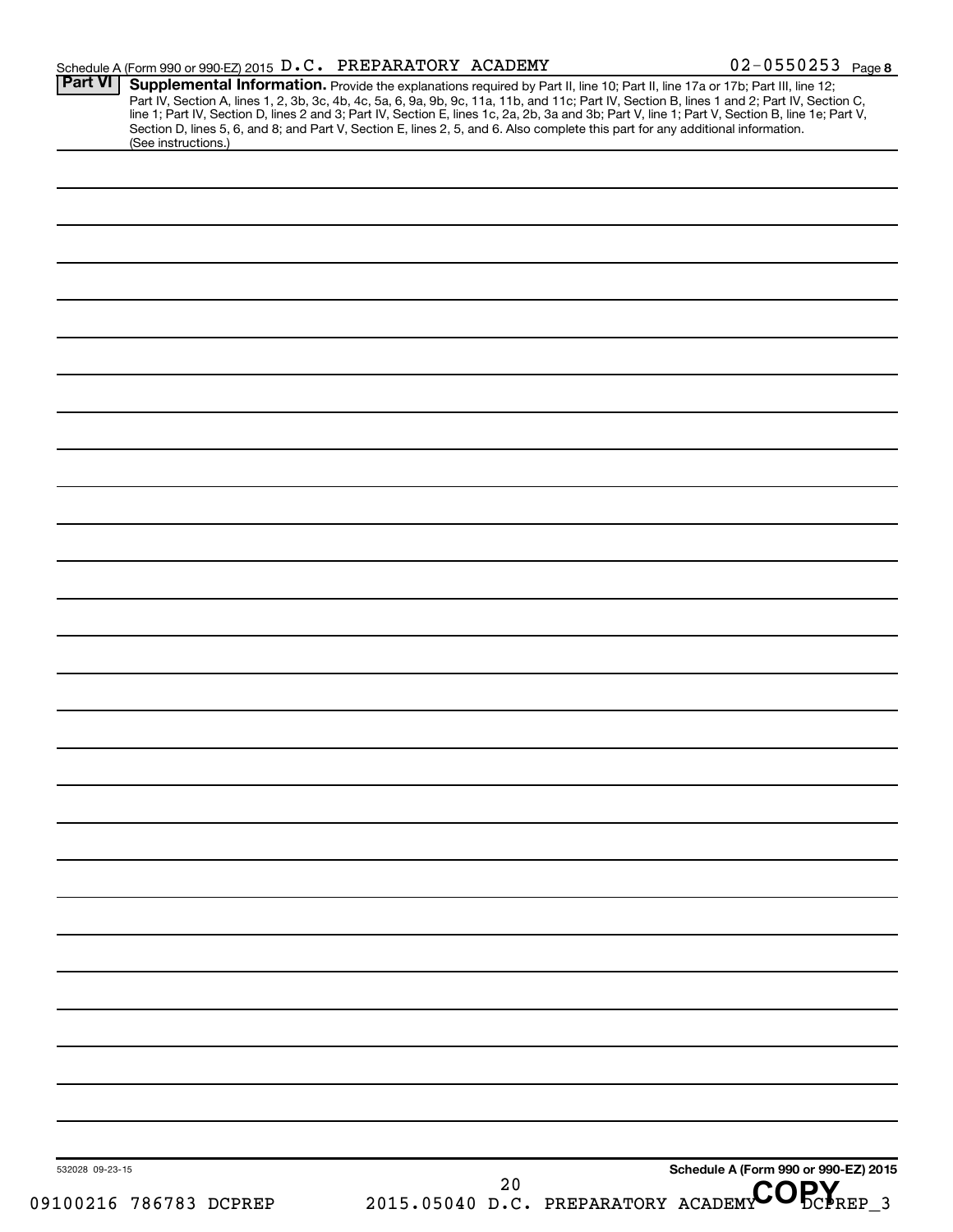\*\* PUBLIC DISCLOSURE COPY \*\*

## **Schedule of Contributors**

**or 990-PF) | Attach to Form 990, Form 990-EZ, or Form 990-PF. | Information about Schedule B (Form 990, 990-EZ, or 990-PF) and** its instructions is at www.irs.gov/form990.

OMB No. 1545-0047

**2015**

**Name of the organization Employer identification number**

| <b>Schedule B</b><br>(Form 990, 990-EZ,<br>or 990-PF)         |
|---------------------------------------------------------------|
| Department of the Treasury<br><b>Internal Revenue Service</b> |

| <b>Organization type (check one):</b> |                                                                                    |  |  |  |  |
|---------------------------------------|------------------------------------------------------------------------------------|--|--|--|--|
| Filers of:                            | Section:                                                                           |  |  |  |  |
| Form 990 or 990-FZ                    | $ \mathbf{X} $ 501(c)( 3) (enter number) organization                              |  |  |  |  |
|                                       | $4947(a)(1)$ nonexempt charitable trust <b>not</b> treated as a private foundation |  |  |  |  |
|                                       | 527 political organization                                                         |  |  |  |  |
| Form 990-PF                           | 501(c)(3) exempt private foundation                                                |  |  |  |  |
|                                       | 4947(a)(1) nonexempt charitable trust treated as a private foundation              |  |  |  |  |
|                                       | 501(c)(3) taxable private foundation                                               |  |  |  |  |

Check if your organization is covered by the General Rule or a Special Rule. **Note.**  Only a section 501(c)(7), (8), or (10) organization can check boxes for both the General Rule and a Special Rule. See instructions.

#### **General Rule**

**K** For an organization filing Form 990, 990-EZ, or 990-PF that received, during the year, contributions totaling \$5,000 or more (in money or property) from any one contributor. Complete Parts I and II. See instructions for determining a contributor's total contributions.

#### **Special Rules**

 $\Box$ 

any one contributor, during the year, total contributions of the greater of **(1)** \$5,000 or **(2)** 2% of the amount on (i) Form 990, Part VIII, line 1h, For an organization described in section 501(c)(3) filing Form 990 or 990-EZ that met the 33 1/3% support test of the regulations under sections 509(a)(1) and 170(b)(1)(A)(vi), that checked Schedule A (Form 990 or 990-EZ), Part II, line 13, 16a, or 16b, and that received from or (ii) Form 990-EZ, line 1. Complete Parts I and II.  $\Box$ 

year, total contributions of more than \$1,000 *exclusively* for religious, charitable, scientific, literary, or educational purposes, or for For an organization described in section 501(c)(7), (8), or (10) filing Form 990 or 990-EZ that received from any one contributor, during the the prevention of cruelty to children or animals. Complete Parts I, II, and III.  $\Box$ 

purpose. Do not complete any of the parts unless the General Rule applies to this organization because it received nonexclusively year, contributions exclusively for religious, charitable, etc., purposes, but no such contributions totaled more than \$1,000. If this box is checked, enter here the total contributions that were received during the year for an exclusively religious, charitable, etc., For an organization described in section 501(c)(7), (8), or (10) filing Form 990 or 990-EZ that received from any one contributor, during the religious, charitable, etc., contributions totaling \$5,000 or more during the year  $\ldots$  [  $\ldots$  |  $\ldots$  |  $\ldots$  |  $\ldots$  |  $\ldots$  |  $\ldots$  |  $\ldots$  |  $\ldots$  |  $\ldots$  |  $\ldots$  |  $\ldots$  |  $\ldots$  |  $\ldots$  |  $\ldots$  |  $\ldots$  |  $\ldots$  |  $\ld$ 

**Caution.** An organization that is not covered by the General Rule and/or the Special Rules does not file Schedule B (Form 990, 990-EZ, or 990-PF),  **must** but it answer "No" on Part IV, line 2, of its Form 990; or check the box on line H of its Form 990-EZ or on its Form 990-PF, Part I, line 2, to certify that it does not meet the filing requirements of Schedule B (Form 990, 990-EZ, or 990-PF).

LHA For Paperwork Reduction Act Notice, see the Instructions for Form 990, 990-EZ, or 990-PF. Schedule B (Form 990, 990-EZ, or 990-PF) (2015)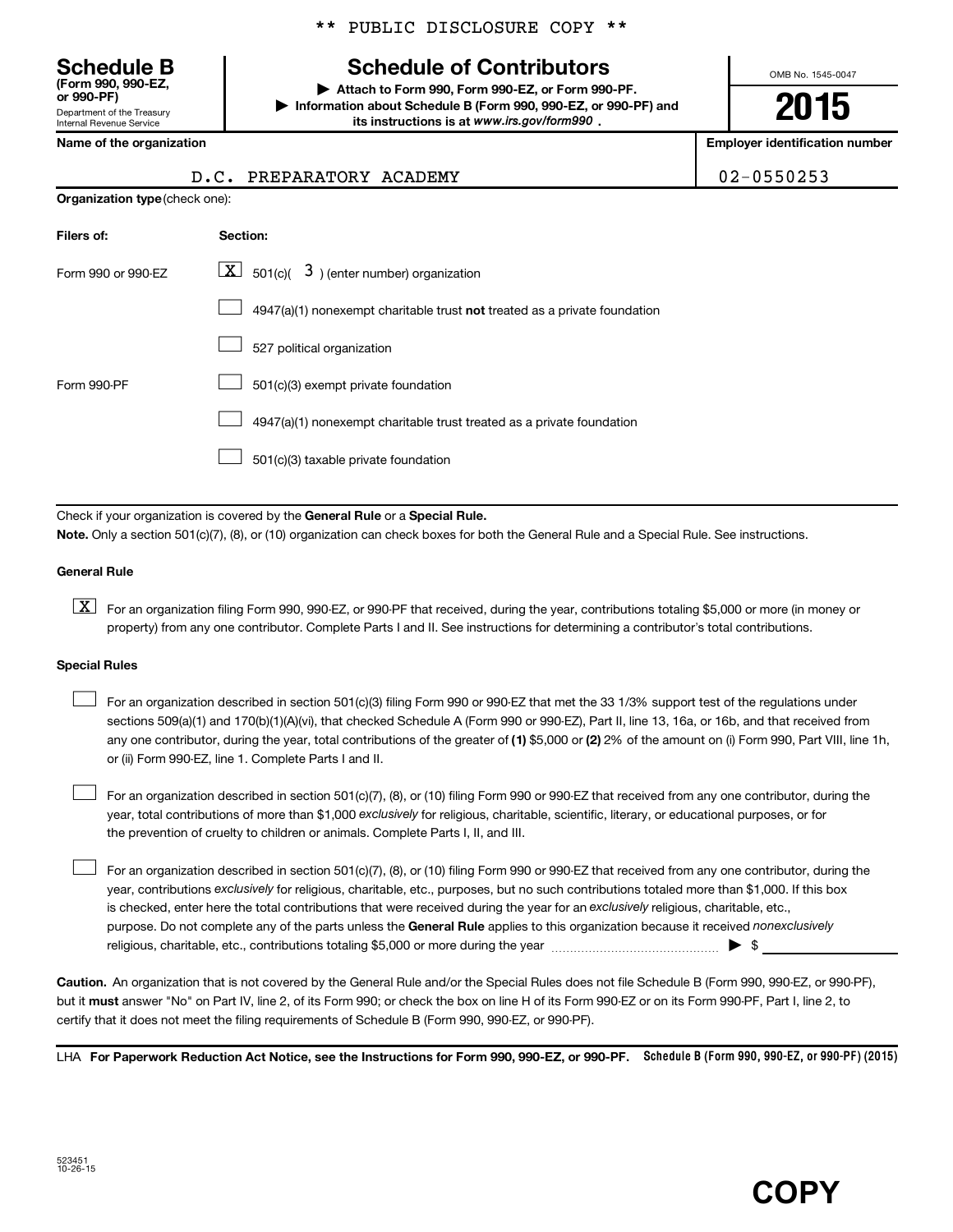**Name of organization Employer identification number**

D.C. PREPARATORY ACADEMY 02-0550253

#### 523452 10-26-15 **Schedule B (Form 990, 990-EZ, or 990-PF) (2015) (a) No. (b) Name, address, and ZIP + 4 (c) Total contributions (d) Type of contribution Person Payroll Noncash (a) No. (b) Name, address, and ZIP + 4 (c) Total contributions (d) Type of contribution Person Payroll Noncash (a) No. (b) Name, address, and ZIP + 4 (c) Total contributions (d) Type of contribution Person Payroll Noncash (a) No. (b) Name, address, and ZIP + 4 (c) Total contributions (d) Type of contribution Person Payroll Noncash (a) No. (b) Name, address, and ZIP + 4 (c) Total contributions (d) Type of contribution Person Payroll Noncash (a) No. (b) Name, address, and ZIP + 4 (c) Total contributions (d) Type of contribution Person Payroll Noncash** Part I Contributors (see instructions). Use duplicate copies of Part I if additional space is needed. \$ (Complete Part II for noncash contributions.) \$ (Complete Part II for noncash contributions.) \$ (Complete Part II for noncash contributions.) \$ (Complete Part II for noncash contributions.) \$ (Complete Part II for noncash contributions.) \$ (Complete Part II for noncash contributions.)  $\lfloor x \rfloor$  $\mathcal{L}^{\text{eff}}$  $\mathcal{L}^{\text{eff}}$  $\overline{\mathbf{X}}$  $\mathcal{L}^{\text{eff}}$  $\mathcal{L}^{\text{eff}}$  $\boxed{\textbf{X}}$  $\mathcal{L}^{\text{eff}}$  $\mathcal{L}^{\text{eff}}$  $\boxed{\textbf{X}}$  $\mathcal{L}^{\text{eff}}$  $\mathcal{L}^{\text{eff}}$  $\boxed{\text{X}}$  $\mathcal{L}^{\text{eff}}$  $\mathcal{L}^{\text{eff}}$  $\boxed{\textbf{X}}$  $\mathcal{L}^{\text{eff}}$  $\mathcal{L}^{\text{eff}}$  $\begin{array}{|c|c|c|c|c|}\hline \ \text{1} & \text{Person} & \text{X} \ \hline \end{array}$ 26,041,624.  $2$  Person  $\overline{\text{X}}$ 2,126,203.  $\begin{array}{|c|c|c|c|c|c|}\hline \text{3} & \text{Person} & \text{X} \ \hline \end{array}$ 366,394.  $\begin{array}{|c|c|c|c|c|}\hline \text{4} & \text{Person} & \text{\textbf{X}}\ \hline \end{array}$ 305,000.  $\overline{5}$  Person  $\overline{X}$ 248,038.  $\overline{6}$  Person  $\overline{X}$ 234,000. 09110216 786783 DCPREP 2015.05040 D.C. PREPARATORY ACADEMY CORY 22

**2**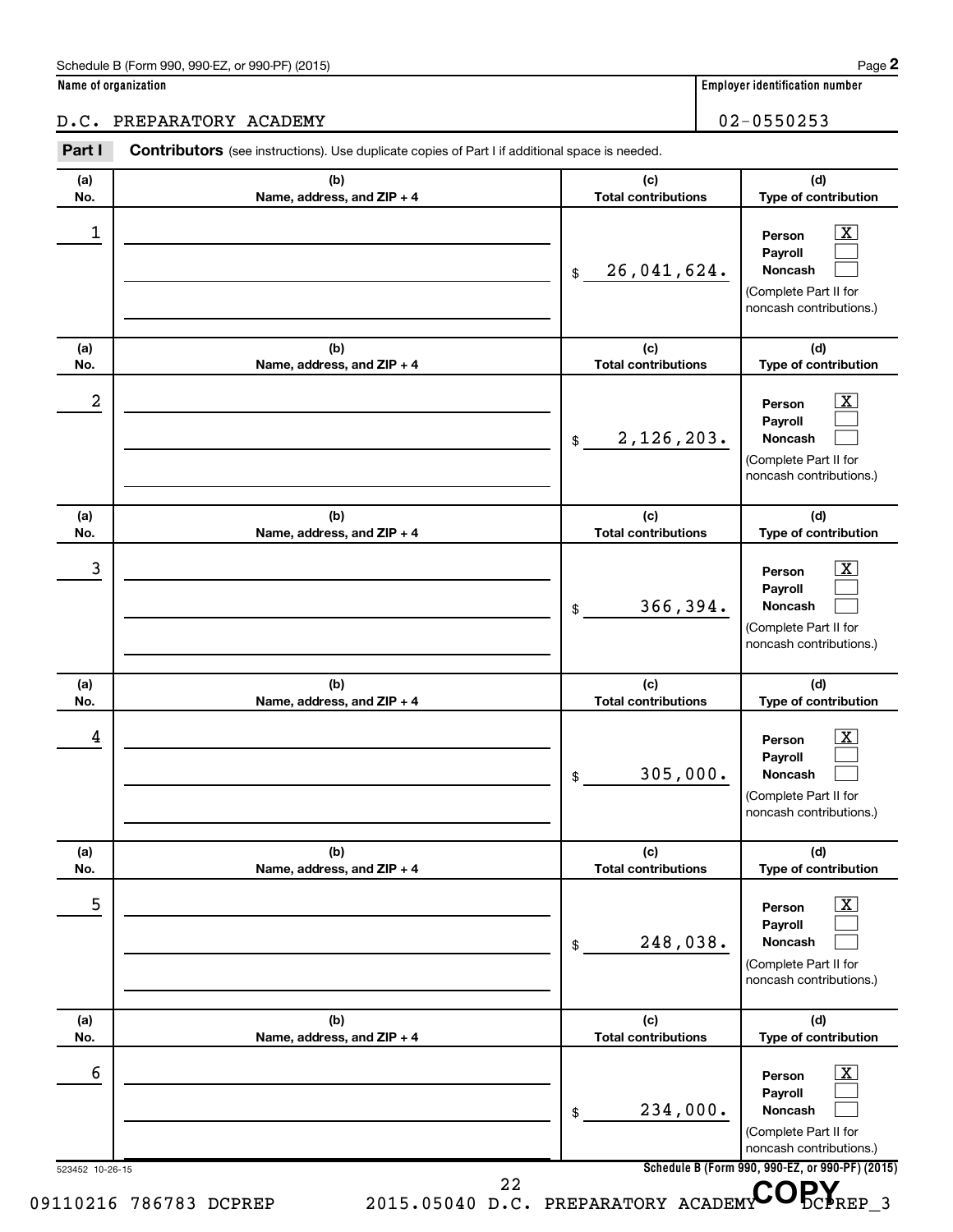**Name of organization Employer identification number**

## D.C. PREPARATORY ACADEMY 102-0550253

| (a)        | (b)                               | (c)                               | (d)                                                                                                              |
|------------|-----------------------------------|-----------------------------------|------------------------------------------------------------------------------------------------------------------|
| No.        | Name, address, and ZIP + 4        | <b>Total contributions</b>        | Type of contribution                                                                                             |
| 7          |                                   | 188,067.<br>\$                    | $\overline{\text{X}}$<br>Person<br>Payroll<br><b>Noncash</b><br>(Complete Part II for<br>noncash contributions.) |
| (a)<br>No. | (b)<br>Name, address, and ZIP + 4 | (c)<br><b>Total contributions</b> | (d)<br>Type of contribution                                                                                      |
| 8          |                                   | 100,000.<br>\$                    | x<br>Person<br>Payroll<br>Noncash<br>(Complete Part II for<br>noncash contributions.)                            |
| (a)<br>No. | (b)<br>Name, address, and ZIP + 4 | (c)<br><b>Total contributions</b> | (d)<br>Type of contribution                                                                                      |
| 9          |                                   | 100,000.<br>\$                    | x<br>Person<br>Payroll<br>Noncash<br>(Complete Part II for<br>noncash contributions.)                            |
| (a)<br>No. | (b)<br>Name, address, and ZIP + 4 | (c)<br><b>Total contributions</b> | (d)<br>Type of contribution                                                                                      |
| 10         |                                   | 88,809.<br>\$                     | X.<br>Person<br>Payroll<br>Noncash<br>(Complete Part II for<br>noncash contributions.)                           |
| (a)<br>No. | (b)<br>Name, address, and ZIP + 4 | (c)<br><b>Total contributions</b> | (d)<br>Type of contribution                                                                                      |
| 11         |                                   | 83,001.<br>\$                     | $\overline{\textbf{X}}$<br>Person<br>Payroll<br>Noncash<br>x<br>(Complete Part II for<br>noncash contributions.) |
| (a)<br>No. | (b)<br>Name, address, and ZIP + 4 | (c)<br><b>Total contributions</b> | (d)<br>Type of contribution                                                                                      |
| 12         |                                   | 75,000.<br>\$                     | х<br>Person<br>Payroll<br>Noncash<br>(Complete Part II for<br>noncash contributions.)                            |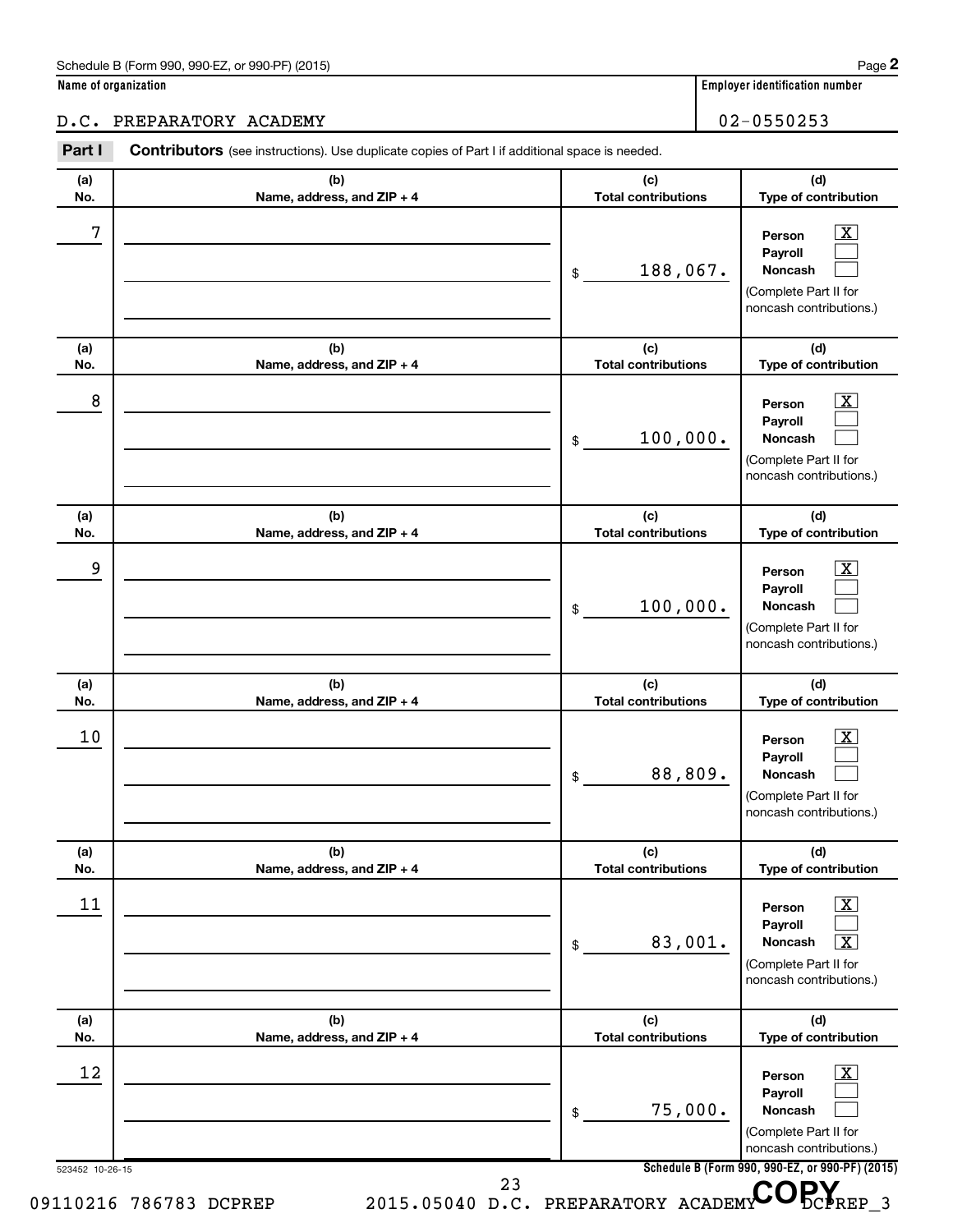**Name of organization Employer identification number**

D.C. PREPARATORY ACADEMY 02-0550253

#### 523452 10-26-15 **Schedule B (Form 990, 990-EZ, or 990-PF) (2015) (a) No. (b) Name, address, and ZIP + 4 (c) Total contributions (d) Type of contribution Person Payroll Noncash (a) No. (b) Name, address, and ZIP + 4 (c) Total contributions (d) Type of contribution Person Payroll Noncash (a) No. (b) Name, address, and ZIP + 4 (c) Total contributions (d) Type of contribution Person Payroll Noncash (a) No. (b) Name, address, and ZIP + 4 (c) Total contributions (d) Type of contribution Person Payroll Noncash (a) No. (b) Name, address, and ZIP + 4 (c) Total contributions (d) Type of contribution Person Payroll Noncash (a) No. (b) Name, address, and ZIP + 4 (c) Total contributions (d) Type of contribution Person Payroll Noncash** Part I Contributors (see instructions). Use duplicate copies of Part I if additional space is needed. \$ (Complete Part II for noncash contributions.) \$ (Complete Part II for noncash contributions.) \$ (Complete Part II for noncash contributions.) \$ (Complete Part II for noncash contributions.) \$ (Complete Part II for noncash contributions.) \$ (Complete Part II for noncash contributions.)  $\lfloor x \rfloor$  $\mathcal{L}^{\text{eff}}$  $\mathcal{L}^{\text{eff}}$  $\overline{\mathbf{X}}$  $\mathcal{L}^{\text{eff}}$  $\mathcal{L}^{\text{eff}}$  $\boxed{\textbf{X}}$  $\mathcal{L}^{\text{eff}}$  $\mathcal{L}^{\text{eff}}$  $\boxed{\textbf{X}}$  $\mathcal{L}^{\text{eff}}$  $\mathcal{L}^{\text{eff}}$  $\boxed{\text{X}}$  $\mathcal{L}^{\text{eff}}$  $\mathcal{L}^{\text{eff}}$  $\boxed{\textbf{X}}$  $\mathcal{L}^{\text{eff}}$  $\mathcal{L}^{\text{eff}}$  $\begin{array}{|c|c|c|c|c|}\hline \text{13} & \text{Person} & \text{X} \\\hline \end{array}$ 60,000.  $\begin{array}{|c|c|c|c|c|}\hline \text{14} & \text{Person} & \text{X} \\\hline \end{array}$ 50,000.  $15$  Person  $\overline{\text{X}}$ 50,000.  $16$  Person  $\overline{\text{X}}$ 40,000.  $17$  Person  $\overline{\text{X}}$ 30,000.  $\begin{array}{|c|c|c|c|c|c|}\hline \text{18} & \text{Person} & \text{X} \\\hline \end{array}$ 25,000. 09110216 786783 DCPREP 2015.05040 D.C. PREPARATORY ACADEMY CORY 24

**2**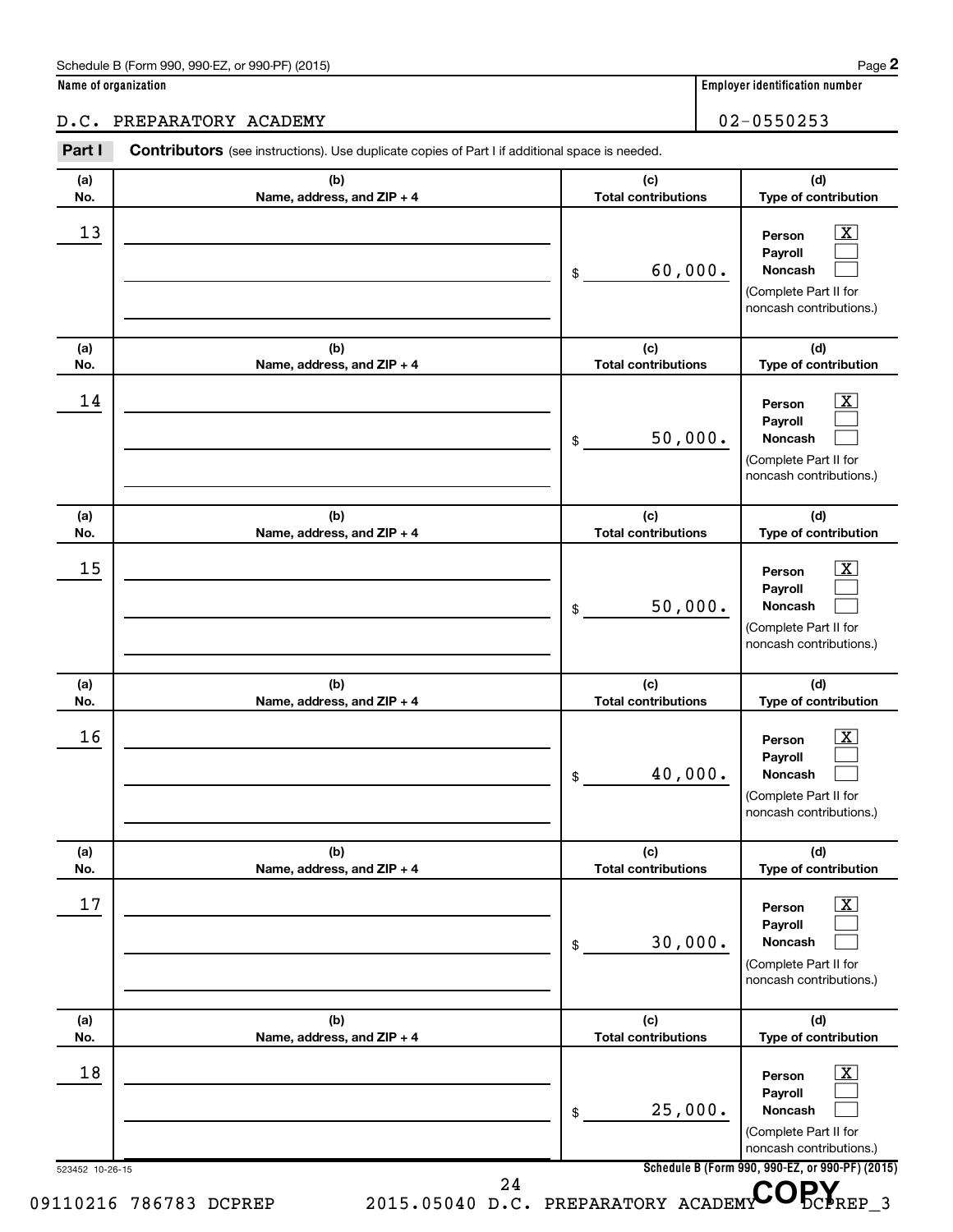**Name of organization Employer identification number**

D.C. PREPARATORY ACADEMY 02-0550253

**Person Payroll Noncash**

**Person**

**(d) Type of contribution**

> $\boxed{\text{X}}$  $\mathcal{L}^{\text{eff}}$  $\mathcal{L}^{\text{eff}}$

> $\lfloor x \rfloor$

**(d) Type of contribution**

(Complete Part II for noncash contributions.)

**(c) Total contributions**

**(c) Total contributions**

25,000.

\$

## **(a) No. (b) Name, address, and ZIP + 4 (a) No. (b) Name, address, and ZIP + 4 (a) No. (b) Name, address, and ZIP + 4**  $19$  Person  $\overline{\text{X}}$  $20$  Person  $\overline{\text{X}}$

Part I Contributors (see instructions). Use duplicate copies of Part I if additional space is needed.

|                        |                            | 25,000.<br>\$                       | Payroll<br>Noncash<br>(Complete Part II for<br>noncash contributions.)                                          |
|------------------------|----------------------------|-------------------------------------|-----------------------------------------------------------------------------------------------------------------|
| (a)                    | (b)                        | (c)                                 | (d)                                                                                                             |
| No.                    | Name, address, and ZIP + 4 | <b>Total contributions</b>          | Type of contribution                                                                                            |
| 21                     |                            | 17,338.<br>\$                       | $\overline{\mathbf{X}}$<br>Person<br>Payroll<br>Noncash<br>(Complete Part II for<br>noncash contributions.)     |
| (a)                    | (b)                        | (c)                                 | (d)                                                                                                             |
| No.                    | Name, address, and ZIP + 4 | <b>Total contributions</b>          | Type of contribution                                                                                            |
| 22                     |                            | 16,000.<br>\$                       | $\overline{\mathbf{X}}$<br>Person<br>Payroll<br>Noncash<br>(Complete Part II for<br>noncash contributions.)     |
| (a)                    | (b)                        | (c)                                 | (d)                                                                                                             |
| No.                    | Name, address, and ZIP + 4 | <b>Total contributions</b>          | Type of contribution                                                                                            |
| 23                     |                            | 13,350.<br>\$                       | $\boxed{\mathbf{X}}$<br>Person<br>Payroll<br><b>Noncash</b><br>(Complete Part II for<br>noncash contributions.) |
| (a)                    | (b)                        | (c)                                 | (d)                                                                                                             |
| No.                    | Name, address, and ZIP + 4 | <b>Total contributions</b>          | Type of contribution                                                                                            |
| 24                     |                            | 11,633.<br>\$                       | x.<br>Person<br>Payroll<br>Noncash<br>(Complete Part II for<br>noncash contributions.)                          |
| 523452 10-26-15        |                            | 25                                  | Schedule B (Form 990, 990-EZ, or 990-PF) (2015)                                                                 |
| 09110216 786783 DCPREP |                            | 2015.05040 D.C. PREPARATORY ACADEMY | $\frac{1}{2}$ REP 3                                                                                             |

**2**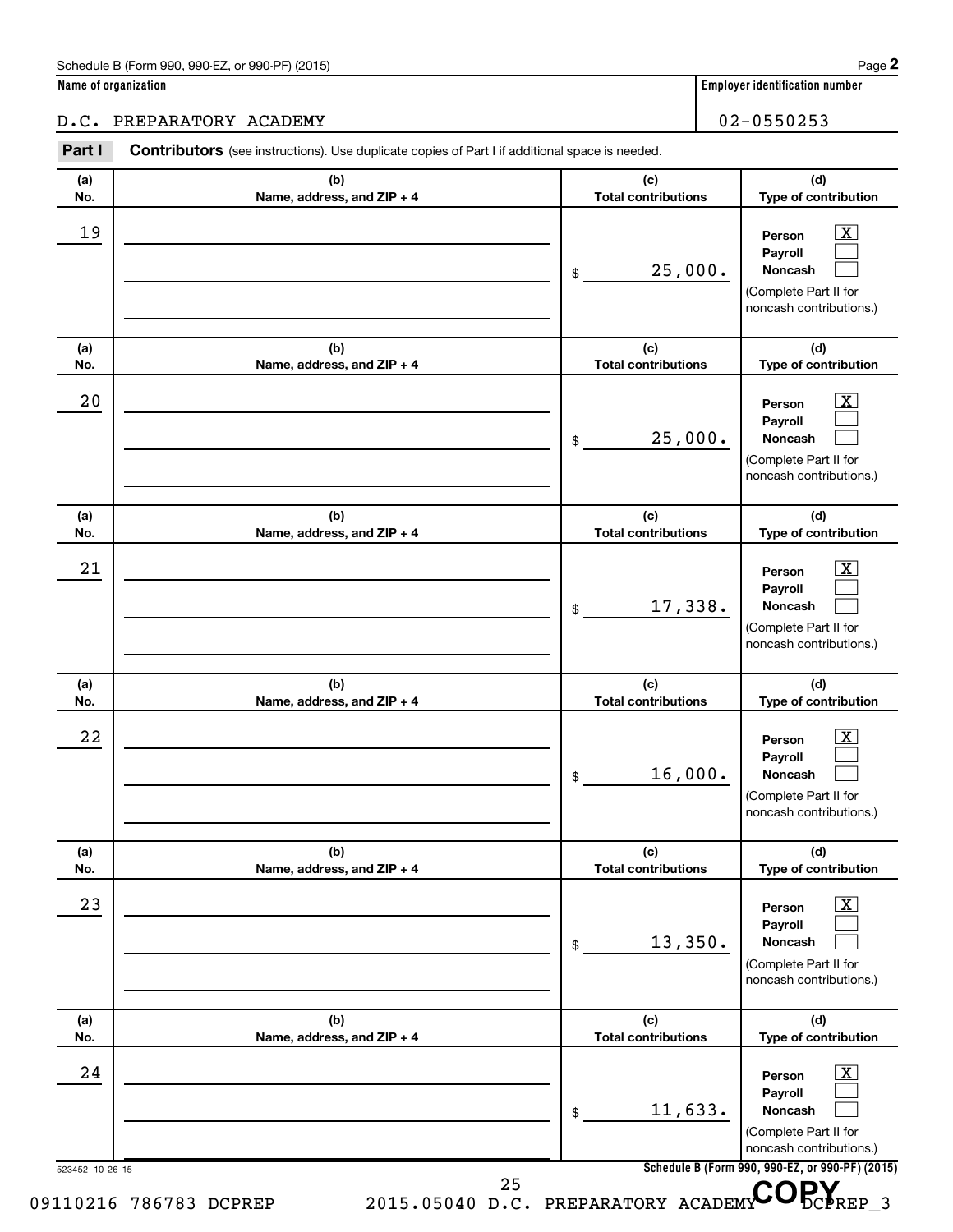**Name of organization Employer identification number**

### D.C. PREPARATORY ACADEMY 02-0550253

| (a) | (b)                        | (c)                        | (d)                                                                                                                                           |
|-----|----------------------------|----------------------------|-----------------------------------------------------------------------------------------------------------------------------------------------|
| No. | Name, address, and ZIP + 4 | <b>Total contributions</b> | Type of contribution                                                                                                                          |
| 25  |                            | 10,650.<br>\$              | $\overline{\text{X}}$<br>Person<br>Payroll<br><b>Noncash</b><br>(Complete Part II for<br>noncash contributions.)                              |
| (a) | (b)                        | (c)                        | (d)                                                                                                                                           |
| No. | Name, address, and ZIP + 4 | <b>Total contributions</b> | Type of contribution                                                                                                                          |
| 26  |                            | 12,327.<br>\$              | $\overline{\mathbf{X}}$<br>Person<br>Payroll<br>$\overline{\mathbf{x}}$<br><b>Noncash</b><br>(Complete Part II for<br>noncash contributions.) |
| (a) | (b)                        | (c)                        | (d)                                                                                                                                           |
| No. | Name, address, and ZIP + 4 | <b>Total contributions</b> | Type of contribution                                                                                                                          |
| 27  |                            | 10, 150.<br>\$             | $\overline{\text{X}}$<br>Person<br>Payroll<br>Noncash<br>(Complete Part II for<br>noncash contributions.)                                     |
| (a) | (b)                        | (c)                        | (d)                                                                                                                                           |
| No. | Name, address, and ZIP + 4 | <b>Total contributions</b> | Type of contribution                                                                                                                          |
| 28  |                            | 10,000.<br>\$              | $\mathbf{X}$<br>Person<br>Payroll<br>Noncash<br>(Complete Part II for<br>noncash contributions.)                                              |
| (a) | (b)                        | (c)                        | (d)                                                                                                                                           |
| No. | Name, address, and ZIP + 4 | <b>Total contributions</b> | Type of contribution                                                                                                                          |
| 29  |                            | 10,000.<br>\$              | $\boxed{\text{X}}$<br>Person<br>Payroll<br>Noncash<br>(Complete Part II for<br>noncash contributions.)                                        |
| (a) | (b)                        | (c)                        | (d)                                                                                                                                           |
| No. | Name, address, and ZIP + 4 | <b>Total contributions</b> | Type of contribution                                                                                                                          |
| 30  |                            | 10,000.<br>\$              | $\boxed{\text{X}}$<br>Person<br>Payroll<br>Noncash<br>(Complete Part II for<br>noncash contributions.)                                        |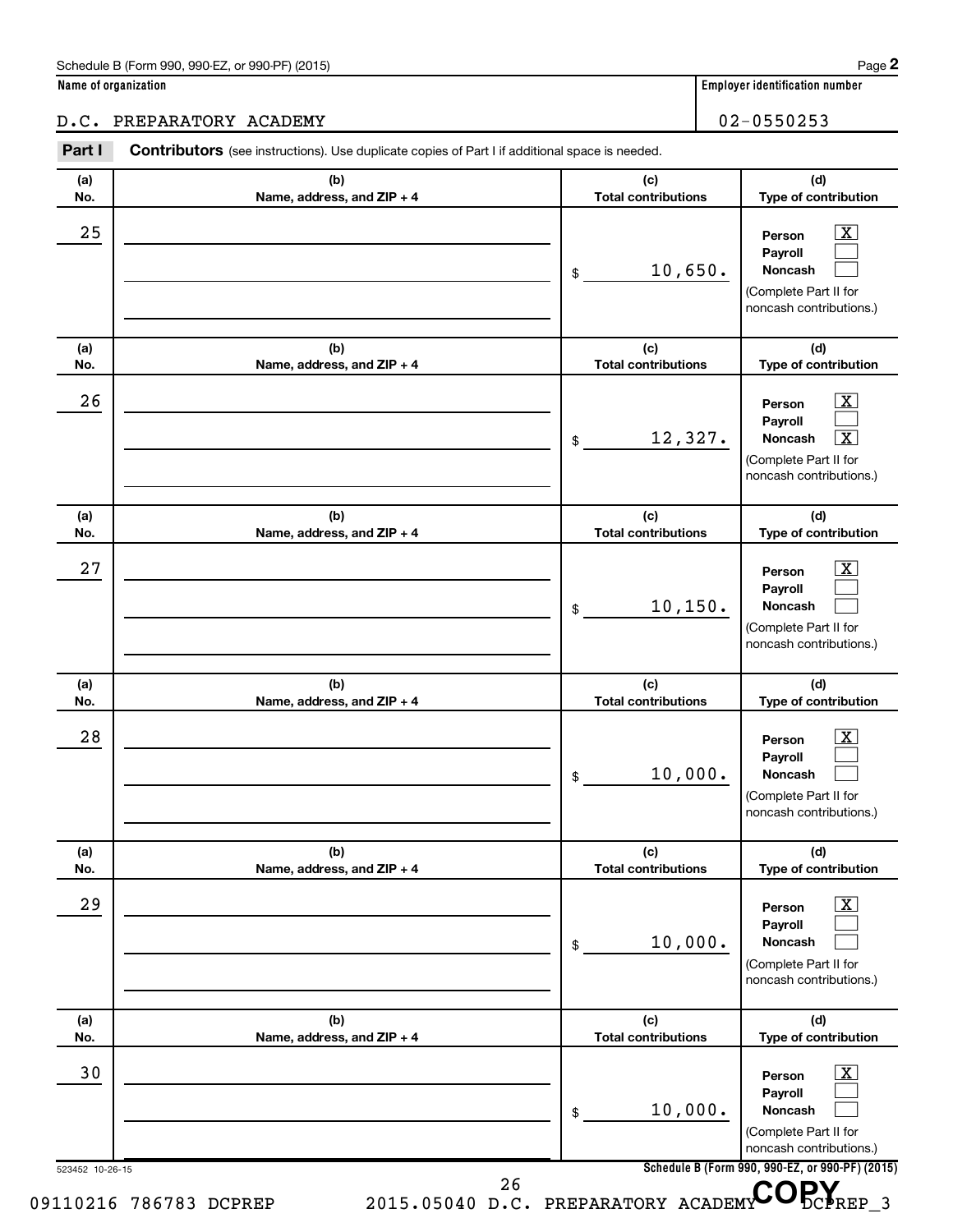**Name of organization Employer identification number**

D.C. PREPARATORY ACADEMY 02-0550253

#### 523452 10-26-15 **Schedule B (Form 990, 990-EZ, or 990-PF) (2015) (a) No. (b) Name, address, and ZIP + 4 (c) Total contributions (d) Type of contribution Person Payroll Noncash (a) No. (b) Name, address, and ZIP + 4 (c) Total contributions (d) Type of contribution Person Payroll Noncash (a) No. (b) Name, address, and ZIP + 4 (c) Total contributions (d) Type of contribution Person Payroll Noncash (a) No. (b) Name, address, and ZIP + 4 (c) Total contributions (d) Type of contribution Person Payroll Noncash (a) No. (b) Name, address, and ZIP + 4 (c) Total contributions (d) Type of contribution Person Payroll Noncash (a) No. (b) Name, address, and ZIP + 4 (c) Total contributions (d) Type of contribution Person Payroll Noncash** Part I Contributors (see instructions). Use duplicate copies of Part I if additional space is needed. \$ (Complete Part II for noncash contributions.) \$ (Complete Part II for noncash contributions.) \$ (Complete Part II for noncash contributions.) \$ (Complete Part II for noncash contributions.) \$ (Complete Part II for noncash contributions.) \$ (Complete Part II for noncash contributions.)  $\lfloor x \rfloor$  $\mathcal{L}^{\text{eff}}$  $\mathcal{L}^{\text{eff}}$  $\overline{\mathbf{X}}$  $\mathcal{L}^{\text{eff}}$  $\mathcal{L}^{\text{eff}}$  $\boxed{\textbf{X}}$  $\mathcal{L}^{\text{eff}}$  $\mathcal{L}^{\text{eff}}$  $\boxed{\textbf{X}}$  $\mathcal{L}^{\text{eff}}$  $\mathcal{L}^{\text{eff}}$  $\boxed{\text{X}}$  $\mathcal{L}^{\text{eff}}$  $\mathcal{L}^{\text{eff}}$  $\boxed{\textbf{X}}$  $\mathcal{L}^{\text{eff}}$  $\mathcal{L}^{\text{eff}}$  $\begin{array}{|c|c|c|c|c|}\hline \text{31} & \text{Person} & \text{X} \\\hline \end{array}$ 10,000.  $\begin{array}{|c|c|c|c|c|}\hline \text{32} & \text{Person} & \text{X} \ \hline \end{array}$ 10,000.  $\overline{33}$  Person  $\overline{\text{X}}$ 9,926.  $\begin{array}{|c|c|c|c|c|}\hline \text{34} & \text{Person} & \text{X} \\\hline \end{array}$ 9,385.  $\overline{35}$  Person  $\overline{\text{X}}$ 8,750.  $\begin{array}{|c|c|c|c|c|c|}\hline \text{51} & \text{Person} & \text{X} \ \hline \end{array}$ 8,600. 09110216 786783 DCPREP 2015.05040 D.C. PREPARATORY ACADEMY DCPREP 3 <sup>27</sup> D.C. PREPARATORY ACADEMY COPY

**2**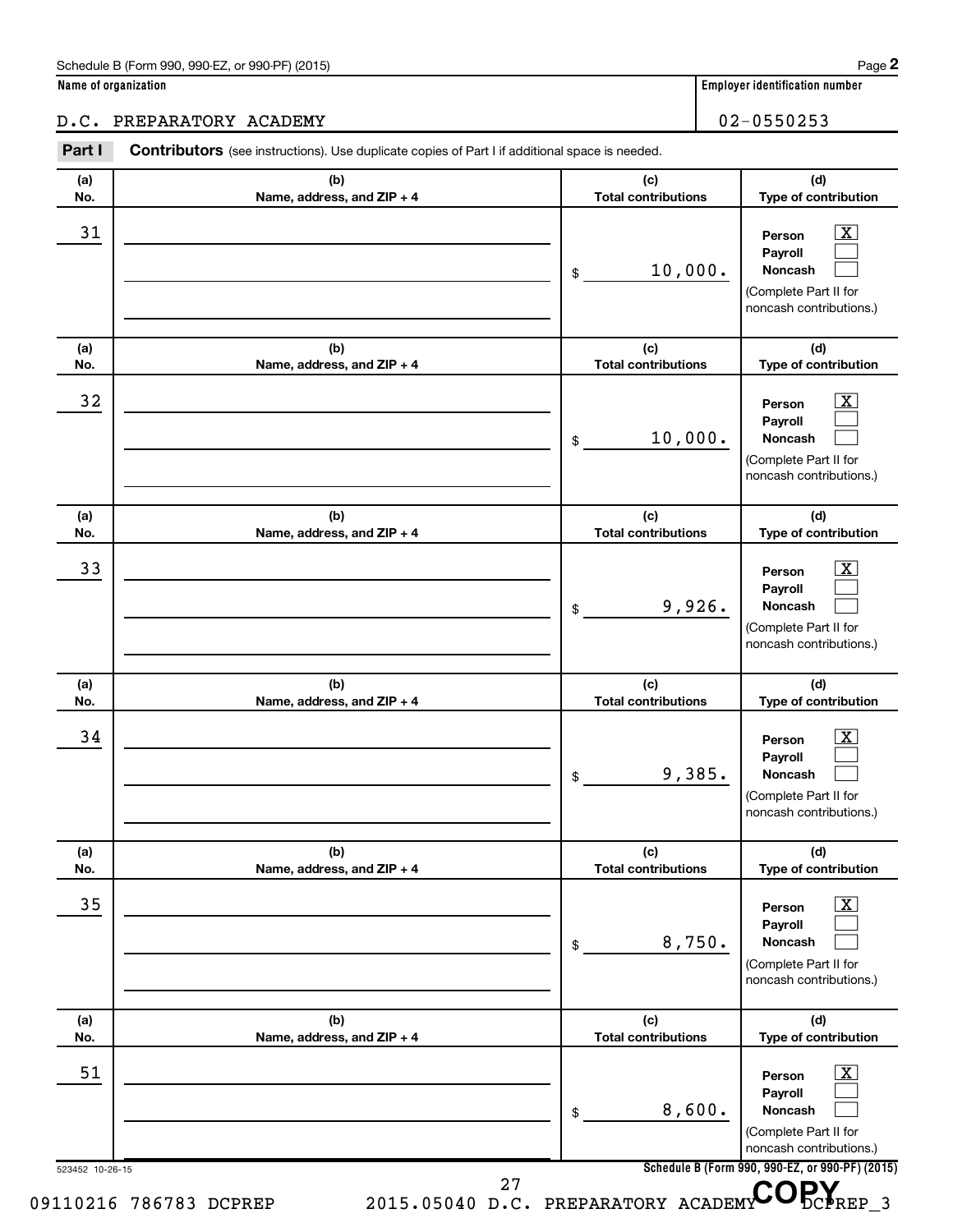| Name of organization |  |
|----------------------|--|
|----------------------|--|

## D.C. PREPARATORY ACADEMY 102-0550253

| (a) | (b)                        | (c)                        | (d)                                                                                                       |
|-----|----------------------------|----------------------------|-----------------------------------------------------------------------------------------------------------|
| No. | Name, address, and ZIP + 4 | <b>Total contributions</b> | Type of contribution                                                                                      |
| 50  |                            | 8,100.<br>\$               | $\overline{\text{X}}$<br>Person<br>Payroll<br>Noncash<br>(Complete Part II for<br>noncash contributions.) |
| (a) | (b)                        | (c)                        | (d)                                                                                                       |
| No. | Name, address, and ZIP + 4 | <b>Total contributions</b> | Type of contribution                                                                                      |
| 49  |                            | 8,000.<br>\$               | $\overline{\text{X}}$<br>Person<br>Payroll<br>Noncash<br>(Complete Part II for<br>noncash contributions.) |
| (a) | (b)                        | (c)                        | (d)                                                                                                       |
| No. | Name, address, and ZIP + 4 | <b>Total contributions</b> | Type of contribution                                                                                      |
| 48  |                            | 7,000.<br>\$               | $\overline{\text{X}}$<br>Person<br>Payroll<br>Noncash<br>(Complete Part II for<br>noncash contributions.) |
| (a) | (b)                        | (c)                        | (d)                                                                                                       |
| No. | Name, address, and ZIP + 4 | <b>Total contributions</b> | Type of contribution                                                                                      |
| 36  |                            | 6, 200.<br>\$              | $\mathbf{X}$<br>Person<br>Payroll<br>Noncash<br>(Complete Part II for<br>noncash contributions.)          |
| (a) | (b)                        | (c)                        | (d)                                                                                                       |
| No. | Name, address, and ZIP + 4 | <b>Total contributions</b> | Type of contribution                                                                                      |
| 37  |                            | 6,000.<br>\$               | $\boxed{\text{X}}$<br>Person<br>Payroll<br>Noncash<br>(Complete Part II for<br>noncash contributions.)    |
| (a) | (b)                        | (c)                        | (d)                                                                                                       |
| No. | Name, address, and ZIP + 4 | <b>Total contributions</b> | Type of contribution                                                                                      |
| 38  |                            | 6,000.<br>\$               | $\mathbf{X}$<br>Person<br>Payroll<br>Noncash<br>(Complete Part II for<br>noncash contributions.)          |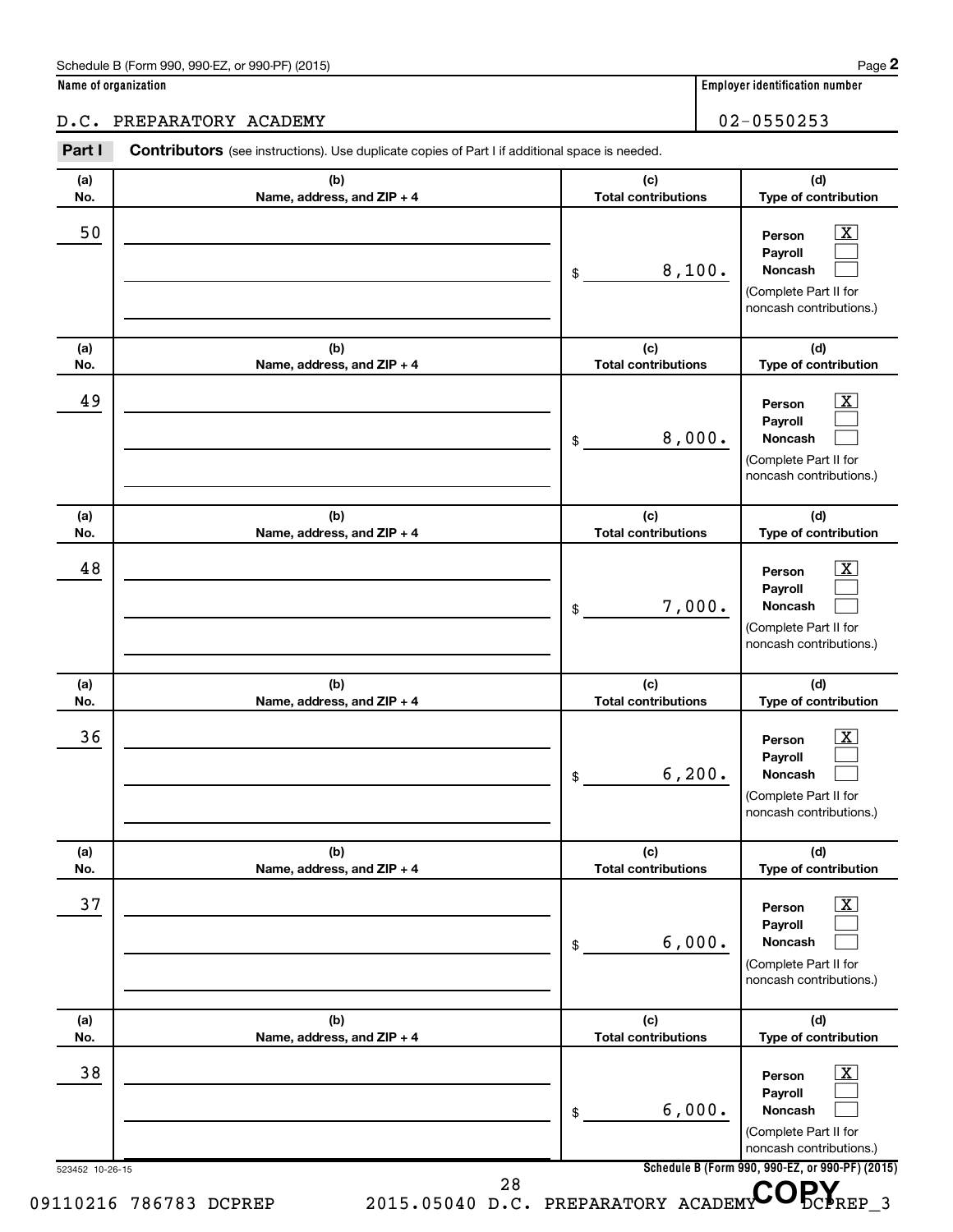**Name of organization Employer identification number**

D.C. PREPARATORY ACADEMY 02-0550253

#### 523452 10-26-15 **Schedule B (Form 990, 990-EZ, or 990-PF) (2015) (a) No. (b) Name, address, and ZIP + 4 (c) Total contributions (d) Type of contribution Person Payroll Noncash (a) No. (b) Name, address, and ZIP + 4 (c) Total contributions (d) Type of contribution Person Payroll Noncash (a) No. (b) Name, address, and ZIP + 4 (c) Total contributions (d) Type of contribution Person Payroll Noncash (a) No. (b) Name, address, and ZIP + 4 (c) Total contributions (d) Type of contribution Person Payroll Noncash (a) No. (b) Name, address, and ZIP + 4 (c) Total contributions (d) Type of contribution Person Payroll Noncash (a) No. (b) Name, address, and ZIP + 4 (c) Total contributions (d) Type of contribution Person Payroll Noncash** Part I Contributors (see instructions). Use duplicate copies of Part I if additional space is needed. \$ (Complete Part II for noncash contributions.) \$ (Complete Part II for noncash contributions.) \$ (Complete Part II for noncash contributions.) \$ (Complete Part II for noncash contributions.) \$ (Complete Part II for noncash contributions.) \$ (Complete Part II for noncash contributions.)  $\mathcal{L}^{\text{eff}}$  $\mathcal{L}^{\text{eff}}$ †  $\overline{\mathbf{X}}$  $\mathcal{L}^{\text{eff}}$  $\mathcal{L}^{\text{eff}}$  $\boxed{\textbf{X}}$  $\mathcal{L}^{\text{eff}}$  $\mathcal{L}^{\text{eff}}$  $\boxed{\textbf{X}}$  $\mathcal{L}^{\text{eff}}$  $\mathcal{L}^{\text{eff}}$  $\boxed{\text{X}}$  $\mathcal{L}^{\text{eff}}$  $\mathcal{L}^{\text{eff}}$  $\boxed{\textbf{X}}$  $\mathcal{L}^{\text{eff}}$  $\mathcal{L}^{\text{eff}}$ 39  $5,236.$  $40$  Person  $\overline{\text{X}}$ 5,000.  $41$  Person  $\overline{\text{X}}$ 5,000.  $42$  Person  $\overline{\text{X}}$ 5,000.  $43$  Person  $\overline{\text{X}}$ 5,000.  $44$  Person  $\overline{\text{X}}$ 5,000. 09110216 786783 DCPREP 2015.05040 D.C. PREPARATORY ACADEMY CORY 29

**2**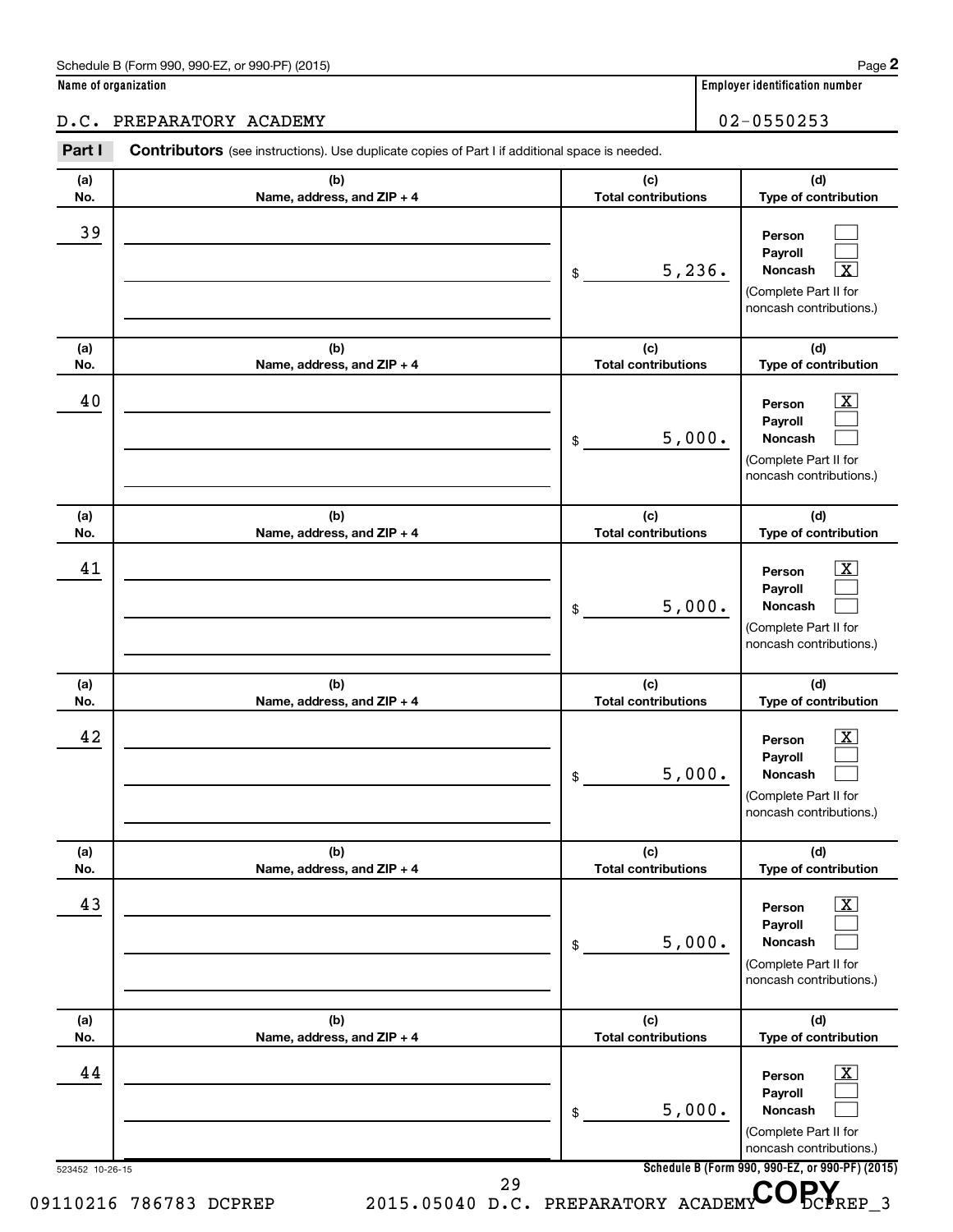| Name of organization |  |
|----------------------|--|
|----------------------|--|

## D.C. PREPARATORY ACADEMY 102-0550253

| (a) | (b)                        | (c)                        | (d)                                                                                                         |
|-----|----------------------------|----------------------------|-------------------------------------------------------------------------------------------------------------|
| No. | Name, address, and ZIP + 4 | <b>Total contributions</b> | Type of contribution                                                                                        |
| 45  |                            | 5,000.<br>\$               | $\overline{\text{X}}$<br>Person<br>Payroll<br>Noncash<br>(Complete Part II for<br>noncash contributions.)   |
| (a) | (b)                        | (c)                        | (d)                                                                                                         |
| No. | Name, address, and ZIP + 4 | <b>Total contributions</b> | Type of contribution                                                                                        |
| 46  |                            | 5,000.<br>\$               | $\overline{\mathbf{X}}$<br>Person<br>Payroll<br>Noncash<br>(Complete Part II for<br>noncash contributions.) |
| (a) | (b)                        | (c)                        | (d)                                                                                                         |
| No. | Name, address, and ZIP + 4 | <b>Total contributions</b> | Type of contribution                                                                                        |
| 47  |                            | 5,000.<br>\$               | $\overline{\text{X}}$<br>Person<br>Payroll<br>Noncash<br>(Complete Part II for<br>noncash contributions.)   |
| (a) | (b)                        | (c)                        | (d)                                                                                                         |
| No. | Name, address, and ZIP + 4 | <b>Total contributions</b> | Type of contribution                                                                                        |
|     |                            | \$                         | Person<br>Payroll<br>Noncash<br>(Complete Part II for<br>noncash contributions.)                            |
| (a) | (b)                        | (c)                        | (d)                                                                                                         |
| No. | Name, address, and ZIP + 4 | <b>Total contributions</b> | Type of contribution                                                                                        |
|     |                            | \$                         | Person<br>Payroll<br>Noncash<br>(Complete Part II for<br>noncash contributions.)                            |
| (a) | (b)                        | (c)                        | (d)                                                                                                         |
| No. | Name, address, and ZIP + 4 | <b>Total contributions</b> | Type of contribution                                                                                        |
|     |                            | \$                         | Person<br>Payroll<br>Noncash<br>(Complete Part II for<br>noncash contributions.)                            |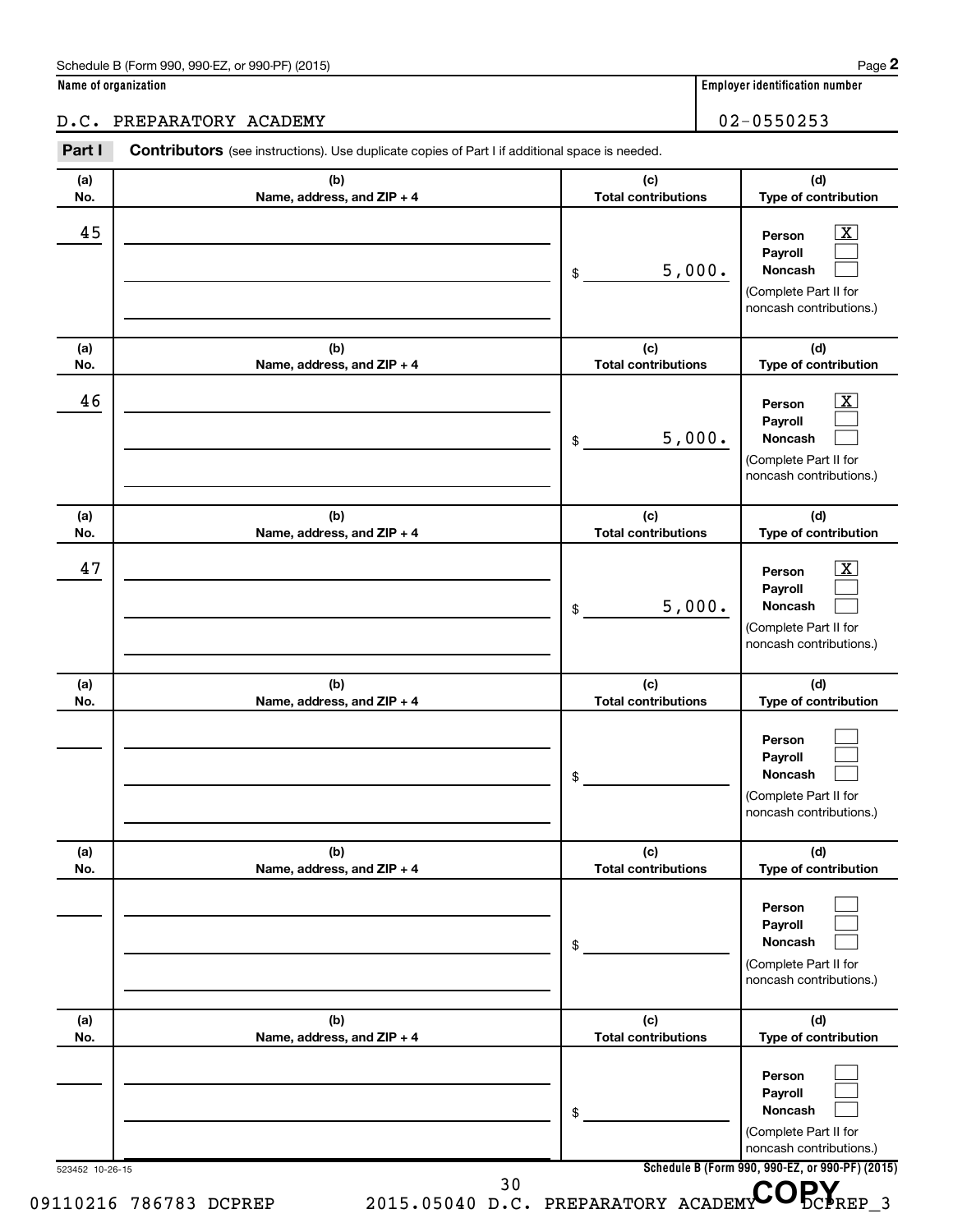### D.C. PREPARATORY ACADEMY 102-0550253

Part II Noncash Property (see instructions). Use duplicate copies of Part II if additional space is needed.

| (a)<br>No.<br>from<br>Part I | (b)<br>Description of noncash property given | (c)<br>FMV (or estimate)<br>(see instructions) | (d)<br>Date received                            |
|------------------------------|----------------------------------------------|------------------------------------------------|-------------------------------------------------|
| 11                           | 1,000 SHARES OF BUCKEYE PARTNERS             |                                                |                                                 |
|                              |                                              | 73,190.<br>\$                                  | 05/25/16                                        |
| (a)<br>No.<br>from<br>Part I | (b)<br>Description of noncash property given | (c)<br>FMV (or estimate)<br>(see instructions) | (d)<br>Date received                            |
| 26                           | 150 SHARES OF BOK FINANCIAL                  |                                                |                                                 |
|                              |                                              | 10,327.<br>\$                                  | 11/25/15                                        |
| (a)<br>No.<br>from<br>Part I | (b)<br>Description of noncash property given | (c)<br>FMV (or estimate)<br>(see instructions) | (d)<br>Date received                            |
| 39                           | SHARES OF CARDINAL HEALTH<br>60              |                                                |                                                 |
|                              |                                              | 5,236.<br>\$                                   | 12/24/15                                        |
| (a)<br>No.<br>from<br>Part I | (b)<br>Description of noncash property given | (c)<br>FMV (or estimate)<br>(see instructions) | (d)<br>Date received                            |
|                              |                                              |                                                |                                                 |
|                              |                                              | \$                                             |                                                 |
| (a)<br>No.<br>from<br>Part I | (b)<br>Description of noncash property given | (c)<br>FMV (or estimate)<br>(see instructions) | (d)<br>Date received                            |
|                              |                                              |                                                |                                                 |
|                              |                                              | \$                                             |                                                 |
| (a)<br>No.<br>from<br>Part I | (b)<br>Description of noncash property given | (c)<br>FMV (or estimate)<br>(see instructions) | (d)<br>Date received                            |
|                              |                                              |                                                |                                                 |
|                              |                                              | \$                                             | Schedule B (Form 990, 990-EZ, or 990-PF) (2015) |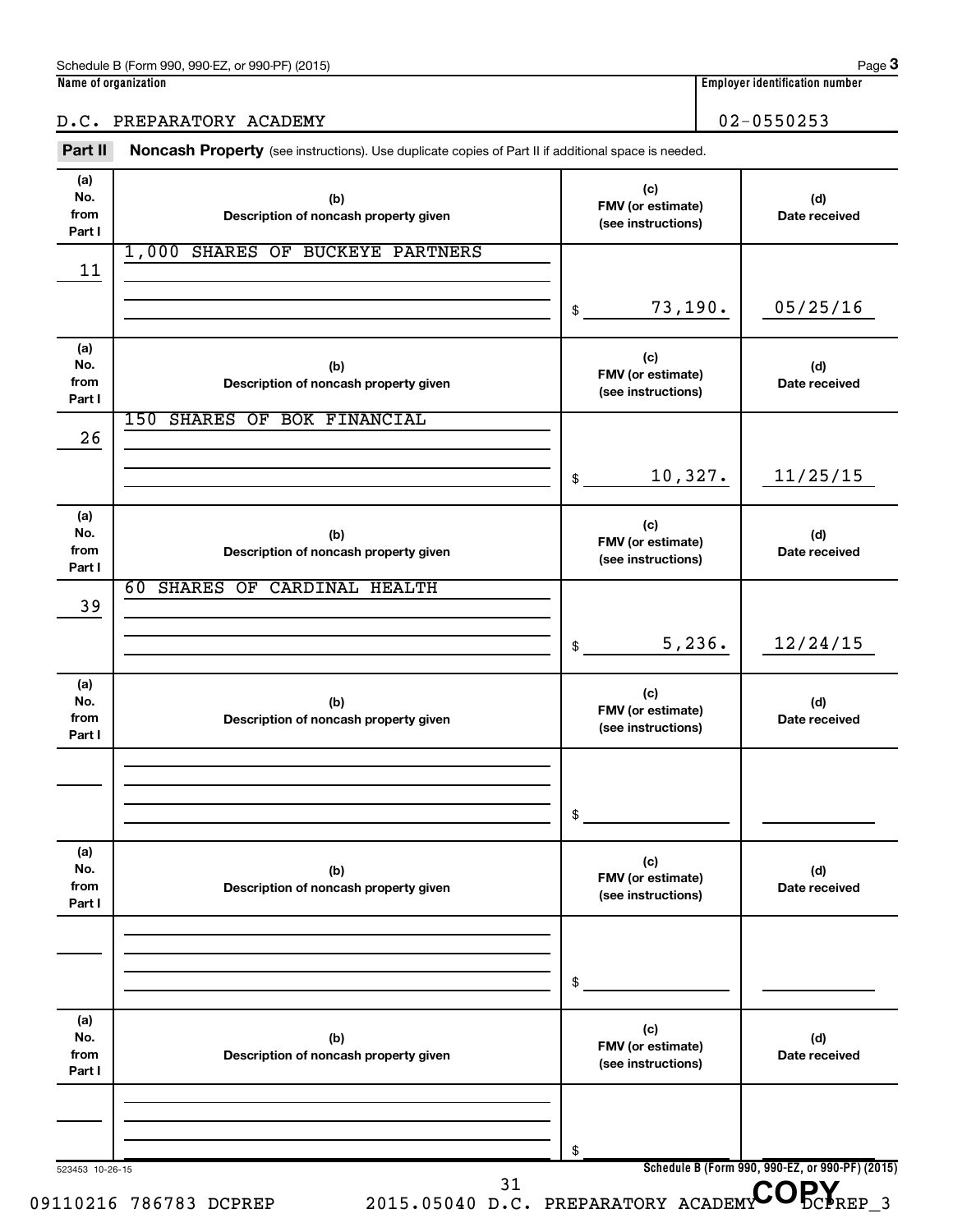| Part III                  | the year from any one contributor. Complete columns (a) through (e) and the following line entry. For organizations<br>completing Part III, enter the total of exclusively religious, charitable, etc., contributions of \$1,000 or less for the year. (Enter this info. once.) |                      | Exclusively religious, charitable, etc., contributions to organizations described in section 501(c)(7), (8), or (10) that total more than \$1,000 for<br>$\blacktriangleright$ \$ |
|---------------------------|---------------------------------------------------------------------------------------------------------------------------------------------------------------------------------------------------------------------------------------------------------------------------------|----------------------|-----------------------------------------------------------------------------------------------------------------------------------------------------------------------------------|
| (a) No.                   | Use duplicate copies of Part III if additional space is needed.                                                                                                                                                                                                                 |                      |                                                                                                                                                                                   |
| from<br>Part I            | (b) Purpose of gift                                                                                                                                                                                                                                                             | (c) Use of gift      | (d) Description of how gift is held                                                                                                                                               |
|                           |                                                                                                                                                                                                                                                                                 | (e) Transfer of gift |                                                                                                                                                                                   |
|                           | Transferee's name, address, and ZIP + 4                                                                                                                                                                                                                                         |                      | Relationship of transferor to transferee                                                                                                                                          |
| (a) No.<br>from<br>Part I | (b) Purpose of gift                                                                                                                                                                                                                                                             | (c) Use of gift      | (d) Description of how gift is held                                                                                                                                               |
|                           |                                                                                                                                                                                                                                                                                 |                      |                                                                                                                                                                                   |
|                           | Transferee's name, address, and ZIP + 4                                                                                                                                                                                                                                         | (e) Transfer of gift | Relationship of transferor to transferee                                                                                                                                          |
|                           |                                                                                                                                                                                                                                                                                 |                      |                                                                                                                                                                                   |
| (a) No.<br>from<br>Part I | (b) Purpose of gift                                                                                                                                                                                                                                                             | (c) Use of gift      | (d) Description of how gift is held                                                                                                                                               |
|                           |                                                                                                                                                                                                                                                                                 | (e) Transfer of gift |                                                                                                                                                                                   |
|                           | Transferee's name, address, and ZIP + 4                                                                                                                                                                                                                                         |                      | Relationship of transferor to transferee                                                                                                                                          |
| (a) No.<br>from<br>Part I | (b) Purpose of gift                                                                                                                                                                                                                                                             | (c) Use of gift      | (d) Description of how gift is held                                                                                                                                               |
|                           |                                                                                                                                                                                                                                                                                 |                      |                                                                                                                                                                                   |
|                           | Transferee's name, address, and ZIP + 4                                                                                                                                                                                                                                         | (e) Transfer of gift | Relationship of transferor to transferee                                                                                                                                          |
|                           |                                                                                                                                                                                                                                                                                 |                      |                                                                                                                                                                                   |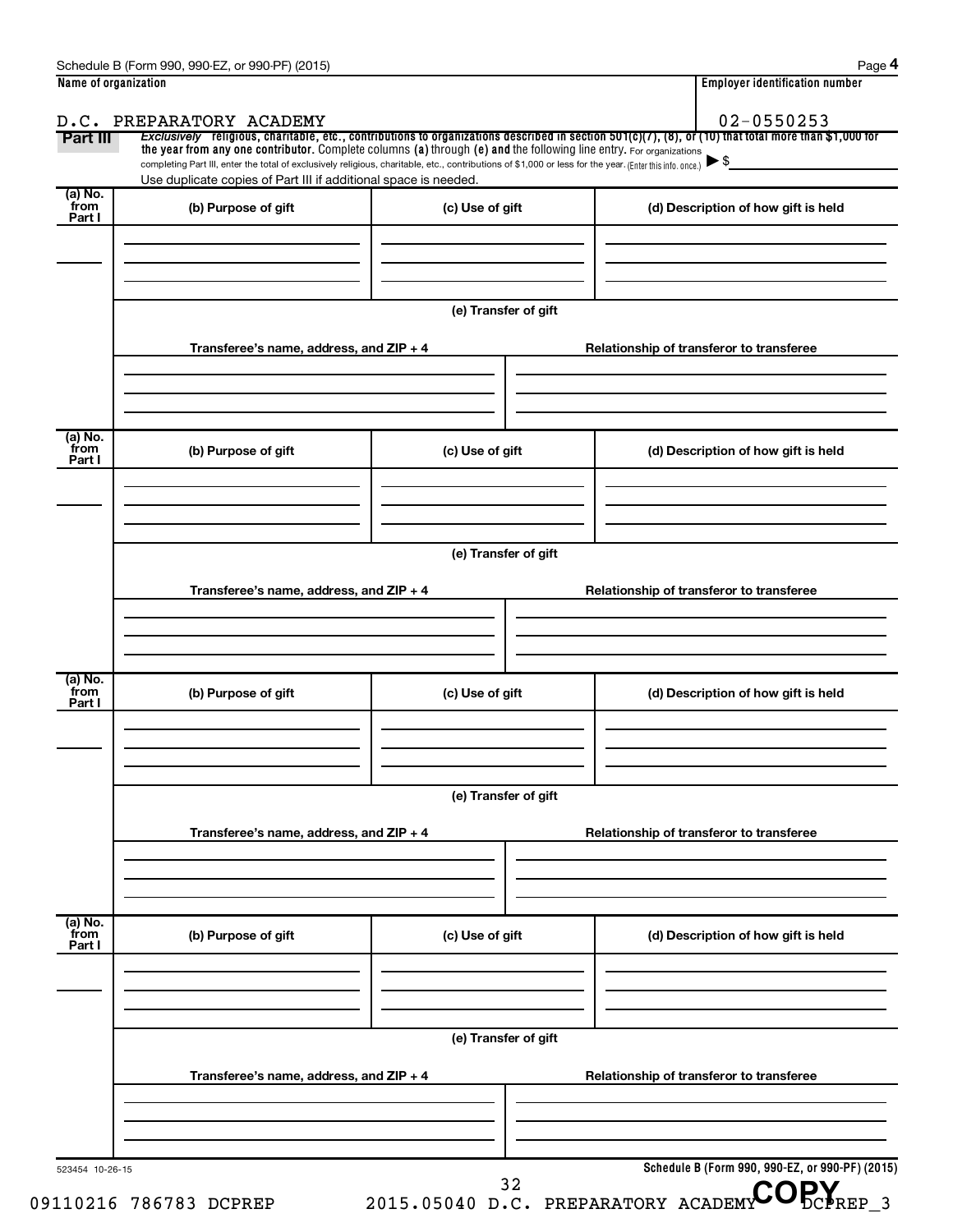## **SCHEDULE C**

Department of the Treasury Internal Revenue Service

# **Political Campaign and Lobbying Activities**<br>
Draanizations Exempt From Income Tax Under section 501(c) and section 527 **2015**

**Information about Schedule C (Form 990 or 990-EZ) and its instructions is at |**  *www.irs.gov/form990.* **(Form 990 or 990-EZ) For Organizations Exempt From Income Tax Under section 501(c) and section 527** Complete if the organization is described below. > Attach to Form 990 or Form 990-EZ.



**Employer identification number**

#### **If the organization answered "Yes," on Form 990, Part IV, line 3, or Form 990-EZ, Part V, line 46 (Political Campaign Activities), then**

- Section 501(c)(3) organizations: Complete Parts I-A and B. Do not complete Part I-C.
- Section 501(c) (other than section 501(c)(3)) organizations: Complete Parts I-A and C below. Do not complete Part I-B.
- Section 527 organizations: Complete Part I-A only.

#### **If the organization answered "Yes," on Form 990, Part IV, line 4, or Form 990-EZ, Part VI, line 47 (Lobbying Activities), then**

- Section 501(c)(3) organizations that have filed Form 5768 (election under section 501(h)): Complete Part II-A. Do not complete Part II-B.
- Section 501(c)(3) organizations that have NOT filed Form 5768 (election under section 501(h)): Complete Part II-B. Do not complete Part II-A.

**If the organization answered "Yes," on Form 990, Part IV, line 5 (Proxy Tax) (see separate instructions) or Form 990-EZ, Part V, line 35c (Proxy Tax) (see separate instructions), then**

|                      | • Section 501(c)(4), (5), or (6) organizations: Complete Part III. |  |
|----------------------|--------------------------------------------------------------------|--|
| Name of organization |                                                                    |  |

|   |                                                                                                                                                                                                                                                                                                                                                                                                                                                                                                                                                      | D.C. PREPARATORY ACADEMY                                                                      |           |                                                                             | $02 - 0550253$                                                                                                                                              |
|---|------------------------------------------------------------------------------------------------------------------------------------------------------------------------------------------------------------------------------------------------------------------------------------------------------------------------------------------------------------------------------------------------------------------------------------------------------------------------------------------------------------------------------------------------------|-----------------------------------------------------------------------------------------------|-----------|-----------------------------------------------------------------------------|-------------------------------------------------------------------------------------------------------------------------------------------------------------|
|   | <b>Part I-A</b>                                                                                                                                                                                                                                                                                                                                                                                                                                                                                                                                      | Complete if the organization is exempt under section 501(c) or is a section 527 organization. |           |                                                                             |                                                                                                                                                             |
|   | 1 Provide a description of the organization's direct and indirect political campaign activities in Part IV.<br>Political expenditures <i>manufactures manufactures</i> and the state of the state of the state of the state of the state of the state of the state of the state of the state of the state of the state of the state of the state o                                                                                                                                                                                                   |                                                                                               |           |                                                                             | $\blacktriangleright$ \$                                                                                                                                    |
|   | Part I-B                                                                                                                                                                                                                                                                                                                                                                                                                                                                                                                                             | Complete if the organization is exempt under section 501(c)(3).                               |           |                                                                             |                                                                                                                                                             |
|   | 1 Enter the amount of any excise tax incurred by the organization under section 4955                                                                                                                                                                                                                                                                                                                                                                                                                                                                 |                                                                                               |           |                                                                             |                                                                                                                                                             |
|   | 2 Enter the amount of any excise tax incurred by organization managers under section 4955 [1001] [2015] S                                                                                                                                                                                                                                                                                                                                                                                                                                            |                                                                                               |           |                                                                             |                                                                                                                                                             |
|   |                                                                                                                                                                                                                                                                                                                                                                                                                                                                                                                                                      |                                                                                               |           |                                                                             | Yes<br>No                                                                                                                                                   |
|   |                                                                                                                                                                                                                                                                                                                                                                                                                                                                                                                                                      |                                                                                               |           |                                                                             | Yes<br><b>No</b>                                                                                                                                            |
|   | <b>b</b> If "Yes," describe in Part IV.<br>Part I-C Complete if the organization is exempt under section 501(c), except section 501(c)(3).                                                                                                                                                                                                                                                                                                                                                                                                           |                                                                                               |           |                                                                             |                                                                                                                                                             |
|   |                                                                                                                                                                                                                                                                                                                                                                                                                                                                                                                                                      |                                                                                               |           |                                                                             |                                                                                                                                                             |
|   | 1 Enter the amount directly expended by the filing organization for section 527 exempt function activities                                                                                                                                                                                                                                                                                                                                                                                                                                           |                                                                                               |           |                                                                             | $\blacktriangleright$ \$                                                                                                                                    |
|   | 2 Enter the amount of the filing organization's funds contributed to other organizations for section 527                                                                                                                                                                                                                                                                                                                                                                                                                                             |                                                                                               |           |                                                                             |                                                                                                                                                             |
|   | exempt function activities with activities and contain activities and contained activities and contained activities                                                                                                                                                                                                                                                                                                                                                                                                                                  |                                                                                               |           | $\blacktriangleright$ \$                                                    |                                                                                                                                                             |
|   | 3 Total exempt function expenditures. Add lines 1 and 2. Enter here and on Form 1120-POL,                                                                                                                                                                                                                                                                                                                                                                                                                                                            |                                                                                               |           | $\blacktriangleright$ \$                                                    |                                                                                                                                                             |
|   |                                                                                                                                                                                                                                                                                                                                                                                                                                                                                                                                                      |                                                                                               |           |                                                                             | Yes<br><b>No</b>                                                                                                                                            |
| 5 | Enter the names, addresses and employer identification number (EIN) of all section 527 political organizations to which the filing organization<br>made payments. For each organization listed, enter the amount paid from the filing organization's funds. Also enter the amount of political<br>contributions received that were promptly and directly delivered to a separate political organization, such as a separate segregated fund or a<br>political action committee (PAC). If additional space is needed, provide information in Part IV. |                                                                                               |           |                                                                             |                                                                                                                                                             |
|   | (a) Name                                                                                                                                                                                                                                                                                                                                                                                                                                                                                                                                             | (b) Address                                                                                   | $(c)$ EIN | (d) Amount paid from<br>filing organization's<br>funds. If none, enter -0-. | (e) Amount of political<br>contributions received and<br>promptly and directly<br>delivered to a separate<br>political organization.<br>If none, enter -0-. |
|   |                                                                                                                                                                                                                                                                                                                                                                                                                                                                                                                                                      |                                                                                               |           |                                                                             |                                                                                                                                                             |
|   |                                                                                                                                                                                                                                                                                                                                                                                                                                                                                                                                                      |                                                                                               |           |                                                                             |                                                                                                                                                             |
|   |                                                                                                                                                                                                                                                                                                                                                                                                                                                                                                                                                      |                                                                                               |           |                                                                             |                                                                                                                                                             |
|   |                                                                                                                                                                                                                                                                                                                                                                                                                                                                                                                                                      |                                                                                               |           |                                                                             |                                                                                                                                                             |
|   |                                                                                                                                                                                                                                                                                                                                                                                                                                                                                                                                                      |                                                                                               |           |                                                                             |                                                                                                                                                             |

**For Paperwork Reduction Act Notice, see the Instructions for Form 990 or 990-EZ. Schedule C (Form 990 or 990-EZ) 2015** LHA

532041 10-05-15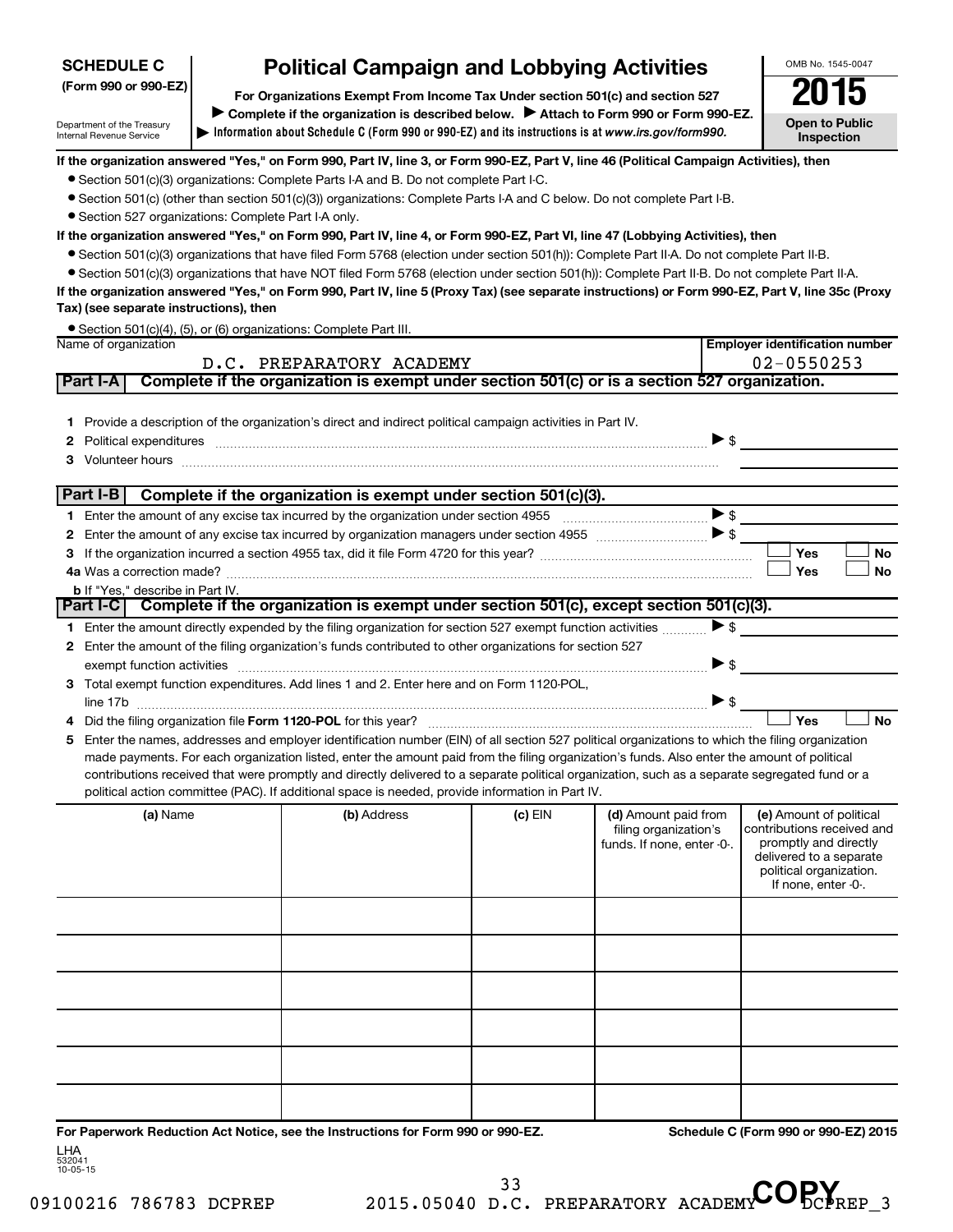| Schedule C (Form 990 or 990-EZ) 2015 D.C. PREPARATORY ACADEMY<br>Complete if the organization is exempt under section 501(c)(3) and filed Form 5768 (election under<br>Part II-A                                            |                                        |                                                         |            |                              | $02 - 0550253$ Page 2          |
|-----------------------------------------------------------------------------------------------------------------------------------------------------------------------------------------------------------------------------|----------------------------------------|---------------------------------------------------------|------------|------------------------------|--------------------------------|
| section 501(h)).                                                                                                                                                                                                            |                                        |                                                         |            |                              |                                |
| A Check $\blacktriangleright$<br>if the filing organization belongs to an affiliated group (and list in Part IV each affiliated group member's name, address, EIN,<br>expenses, and share of excess lobbying expenditures). |                                        |                                                         |            |                              |                                |
| <b>B</b> Check $\blacktriangleright$<br>if the filing organization checked box A and "limited control" provisions apply.                                                                                                    | <b>Limits on Lobbying Expenditures</b> |                                                         |            | (a) Filing<br>organization's | (b) Affiliated group<br>totals |
| (The term "expenditures" means amounts paid or incurred.)                                                                                                                                                                   |                                        |                                                         |            | totals                       |                                |
| 1a Total lobbying expenditures to influence public opinion (grass roots lobbying)                                                                                                                                           |                                        |                                                         |            |                              |                                |
| <b>b</b> Total lobbying expenditures to influence a legislative body (direct lobbying)                                                                                                                                      |                                        |                                                         |            |                              |                                |
| c                                                                                                                                                                                                                           |                                        |                                                         |            |                              |                                |
| <b>d</b> Other exempt purpose expenditures                                                                                                                                                                                  |                                        |                                                         |            |                              |                                |
| f Lobbying nontaxable amount. Enter the amount from the following table in both columns.                                                                                                                                    |                                        |                                                         |            |                              |                                |
| If the amount on line 1e, column $(a)$ or $(b)$ is:                                                                                                                                                                         |                                        | The lobbying nontaxable amount is:                      |            |                              |                                |
| Not over \$500,000                                                                                                                                                                                                          |                                        | 20% of the amount on line 1e.                           |            |                              |                                |
| Over \$500,000 but not over \$1,000,000                                                                                                                                                                                     |                                        | \$100,000 plus 15% of the excess over \$500,000.        |            |                              |                                |
| Over \$1,000,000 but not over \$1,500,000                                                                                                                                                                                   |                                        | \$175,000 plus 10% of the excess over \$1,000,000       |            |                              |                                |
| Over \$1,500,000 but not over \$17,000,000                                                                                                                                                                                  |                                        | \$225,000 plus 5% of the excess over \$1,500,000.       |            |                              |                                |
| Over \$17,000,000                                                                                                                                                                                                           | \$1,000,000.                           |                                                         |            |                              |                                |
|                                                                                                                                                                                                                             |                                        |                                                         |            |                              |                                |
|                                                                                                                                                                                                                             |                                        |                                                         |            |                              |                                |
| h Subtract line 1q from line 1a. If zero or less, enter -0-                                                                                                                                                                 |                                        |                                                         |            |                              |                                |
| i Subtract line 1f from line 1c. If zero or less, enter -0-                                                                                                                                                                 |                                        |                                                         |            |                              |                                |
| j If there is an amount other than zero on either line 1h or line 1i, did the organization file Form 4720<br>reporting section 4911 tax for this year?                                                                      |                                        |                                                         |            |                              | Yes<br>No                      |
|                                                                                                                                                                                                                             |                                        | 4-Year Averaging Period Under section 501(h)            |            |                              |                                |
| (Some organizations that made a section 501(h) election do not have to complete all of the five columns below.                                                                                                              |                                        | See the separate instructions for lines 2a through 2f.) |            |                              |                                |
|                                                                                                                                                                                                                             |                                        | Lobbying Expenditures During 4-Year Averaging Period    |            |                              |                                |
| Calendar year<br>(or fiscal year beginning in)                                                                                                                                                                              | (a) 2012                               | (b) 2013                                                | $(c)$ 2014 | $(d)$ 2015                   | (e) Total                      |
| 2a Lobbying nontaxable amount                                                                                                                                                                                               |                                        |                                                         |            |                              |                                |
| <b>b</b> Lobbying ceiling amount<br>(150% of line 2a, column(e))                                                                                                                                                            |                                        |                                                         |            |                              |                                |
| c Total lobbying expenditures                                                                                                                                                                                               |                                        |                                                         |            |                              |                                |
| d Grassroots nontaxable amount                                                                                                                                                                                              |                                        |                                                         |            |                              |                                |
| e Grassroots ceiling amount<br>(150% of line 2d, column (e))                                                                                                                                                                |                                        |                                                         |            |                              |                                |
| f Grassroots lobbying expenditures                                                                                                                                                                                          |                                        |                                                         |            |                              |                                |

**Schedule C (Form 990 or 990-EZ) 2015**

532042 10-05-15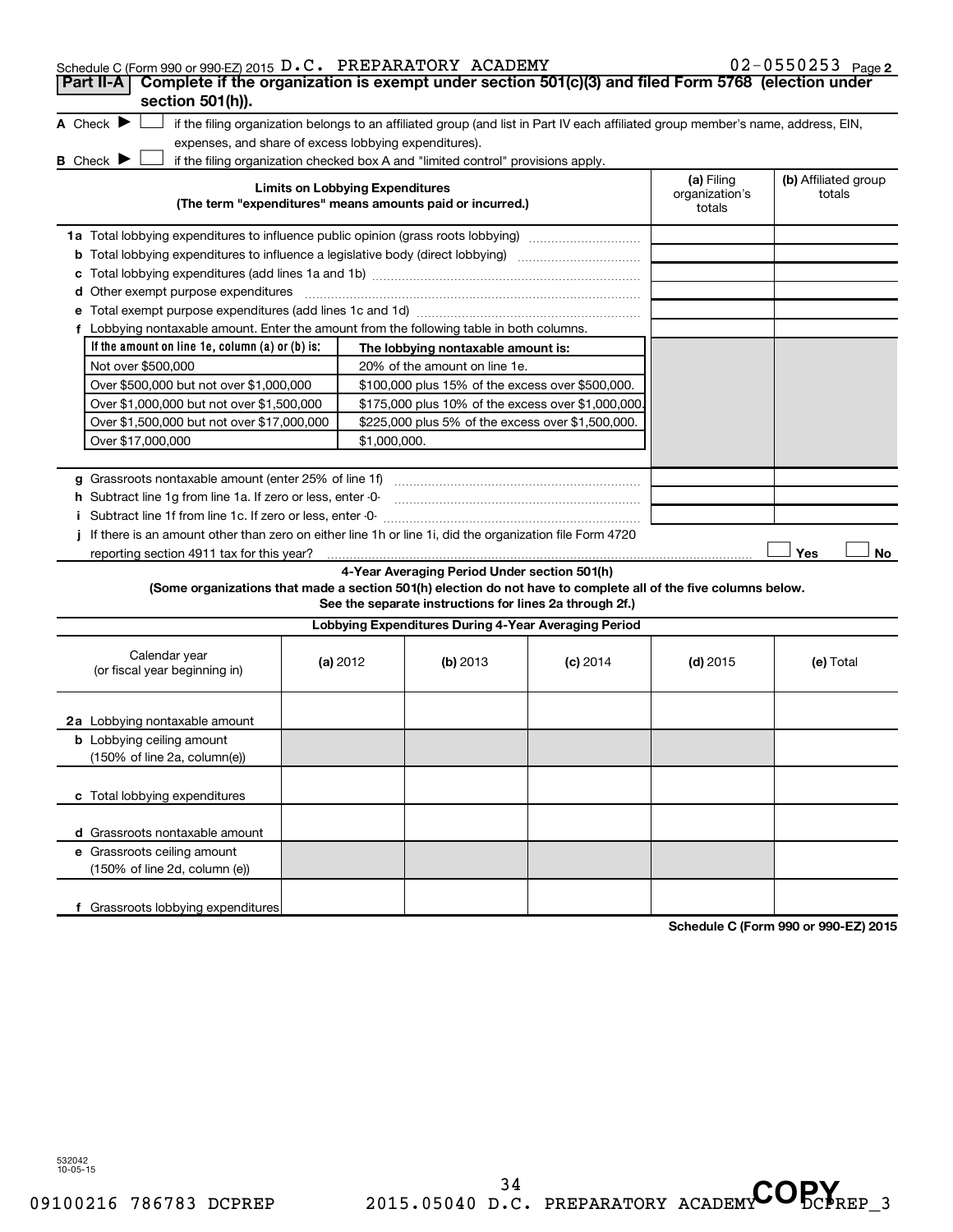#### Schedule C (Form 990 or 990-EZ) 2015  $D$  . C . PREPARATORY ACADEMY COMERCITY RELATION NATURE ON  $DZ$  - U S  $DZ$  Page D.C. PREPARATORY ACADEMY 02-0550253

### **Part II-B Complete if the organization is exempt under section 501(c)(3) and has NOT filed Form 5768 (election under section 501(h)).**

| For each "Yes," response on lines 1a through 1i below, provide in Part IV a detailed description                                                                                                                                    |                         | (a)                                                | (b)    |         |
|-------------------------------------------------------------------------------------------------------------------------------------------------------------------------------------------------------------------------------------|-------------------------|----------------------------------------------------|--------|---------|
| of the lobbying activity.                                                                                                                                                                                                           | Yes                     | No                                                 | Amount |         |
| During the year, did the filing organization attempt to influence foreign, national, state or<br>1                                                                                                                                  |                         |                                                    |        |         |
| local legislation, including any attempt to influence public opinion on a legislative matter                                                                                                                                        |                         |                                                    |        |         |
| or referendum, through the use of:                                                                                                                                                                                                  |                         |                                                    |        |         |
|                                                                                                                                                                                                                                     | х                       |                                                    |        |         |
| <b>b</b> Paid staff or management (include compensation in expenses reported on lines 1c through 1i)?                                                                                                                               | $\overline{\text{x}}$   |                                                    |        |         |
|                                                                                                                                                                                                                                     |                         | х                                                  |        |         |
|                                                                                                                                                                                                                                     |                         | $\overline{\textbf{x}}$<br>$\overline{\textbf{x}}$ |        |         |
|                                                                                                                                                                                                                                     |                         | X                                                  |        |         |
| g Direct contact with legislators, their staffs, government officials, or a legislative body?                                                                                                                                       | $\overline{\textbf{x}}$ |                                                    |        | 25,000. |
| h Rallies, demonstrations, seminars, conventions, speeches, lectures, or any similar means?                                                                                                                                         | $\overline{\text{x}}$   |                                                    |        | 5,000.  |
| <i>i</i> Other activities?                                                                                                                                                                                                          |                         | х                                                  |        |         |
|                                                                                                                                                                                                                                     |                         |                                                    |        | 30,000. |
| 2a Did the activities in line 1 cause the organization to be not described in section 501(c)(3)?                                                                                                                                    |                         | X                                                  |        |         |
|                                                                                                                                                                                                                                     |                         |                                                    |        |         |
| c If "Yes," enter the amount of any tax incurred by organization managers under section 4912                                                                                                                                        |                         |                                                    |        |         |
| d If the filing organization incurred a section 4912 tax, did it file Form 4720 for this year?                                                                                                                                      |                         |                                                    |        |         |
| Complete if the organization is exempt under section 501(c)(4), section 501(c)(5), or section<br> Part III-A                                                                                                                        |                         |                                                    |        |         |
| $501(c)(6)$ .                                                                                                                                                                                                                       |                         |                                                    |        |         |
|                                                                                                                                                                                                                                     |                         |                                                    | Yes    | No      |
| Were substantially all (90% or more) dues received nondeductible by members? www.community.com<br>1                                                                                                                                 |                         | $\mathbf{1}$                                       |        |         |
| 2                                                                                                                                                                                                                                   |                         | $\overline{2}$                                     |        |         |
| 3                                                                                                                                                                                                                                   |                         | 3                                                  |        |         |
| Complete if the organization is exempt under section 501(c)(4), section 501(c)(5), or section<br> Part III-B                                                                                                                        |                         |                                                    |        |         |
| 501(c)(6) and if either (a) BOTH Part III-A, lines 1 and 2, are answered "No," OR (b) Part III-A, line 3, is<br>answered "Yes."                                                                                                     |                         |                                                    |        |         |
|                                                                                                                                                                                                                                     |                         |                                                    |        |         |
| Dues, assessments and similar amounts from members [111] Dues, assessments and similar amounts and similar amounts from members [111] Dues, assessments and similar amounts from members [11] Dues and Supply and Supply and S<br>1 |                         | 1                                                  |        |         |
| Section 162(e) nondeductible lobbying and political expenditures (do not include amounts of political<br>2<br>expenses for which the section 527(f) tax was paid).                                                                  |                         |                                                    |        |         |
|                                                                                                                                                                                                                                     |                         | 2a                                                 |        |         |
| b Carryover from last year manufactured and content to content the content of the content of the content of the content of the content of the content of the content of the content of the content of the content of the conte      |                         | 2b                                                 |        |         |
|                                                                                                                                                                                                                                     |                         | 2 <sub>c</sub>                                     |        |         |
|                                                                                                                                                                                                                                     |                         | 3                                                  |        |         |
| If notices were sent and the amount on line 2c exceeds the amount on line 3, what portion of the excess<br>4                                                                                                                        |                         |                                                    |        |         |
| does the organization agree to carryover to the reasonable estimate of nondeductible lobbying and political                                                                                                                         |                         |                                                    |        |         |
|                                                                                                                                                                                                                                     |                         | 4                                                  |        |         |
| 5 Taxable amount of lobbying and political expenditures (see instructions)                                                                                                                                                          |                         | 5                                                  |        |         |
| <b>Part IV</b><br><b>Supplemental Information</b>                                                                                                                                                                                   |                         |                                                    |        |         |
| Provide the descriptions required for Part I-A, line 1; Part I-B, line 4; Part I-C, line 5; Part II-A (affiliated group list); Part II-A, lines 1 and 2 (see                                                                        |                         |                                                    |        |         |
| instructions); and Part II-B, line 1. Also, complete this part for any additional information.                                                                                                                                      |                         |                                                    |        |         |
| PART II-B, LINE 1, LOBBYING ACTIVITIES:                                                                                                                                                                                             |                         |                                                    |        |         |
| IN FY16, DC PREP ENGAGED IN THE FOLLOWING GRASSROOTS LOBBYING                                                                                                                                                                       |                         |                                                    |        |         |
| ACTIVITIES TO INFLUENCE LOCAL EDUCATION LEGISLATION AND INITIATIVES:                                                                                                                                                                |                         |                                                    |        |         |
|                                                                                                                                                                                                                                     |                         |                                                    |        |         |
| TESTIFIED IN FRONT OF THE D.C. COUNCIL EDUCATION COMMITTEE REGARDING                                                                                                                                                                |                         |                                                    |        |         |
| THE CITY'S EDUCATION BUDGET; TESTIFIED IN FRONT OF THE D.C. COUNCIL                                                                                                                                                                 |                         |                                                    |        |         |
| EDUCATION COMMITTEE REGARDING THE CITY'S SCHOOL HEALTH PROGRAM;                                                                                                                                                                     |                         |                                                    |        |         |
|                                                                                                                                                                                                                                     |                         | Schedule C (Form 990 or 990-EZ) 2015               |        |         |
| 532043<br>$10 - 05 - 15$                                                                                                                                                                                                            |                         |                                                    |        |         |
| 35                                                                                                                                                                                                                                  |                         |                                                    |        |         |
| 2015.05040 D.C. PREPARATORY ACADEMYCOPCPREP 3                                                                                                                                                                                       |                         |                                                    |        |         |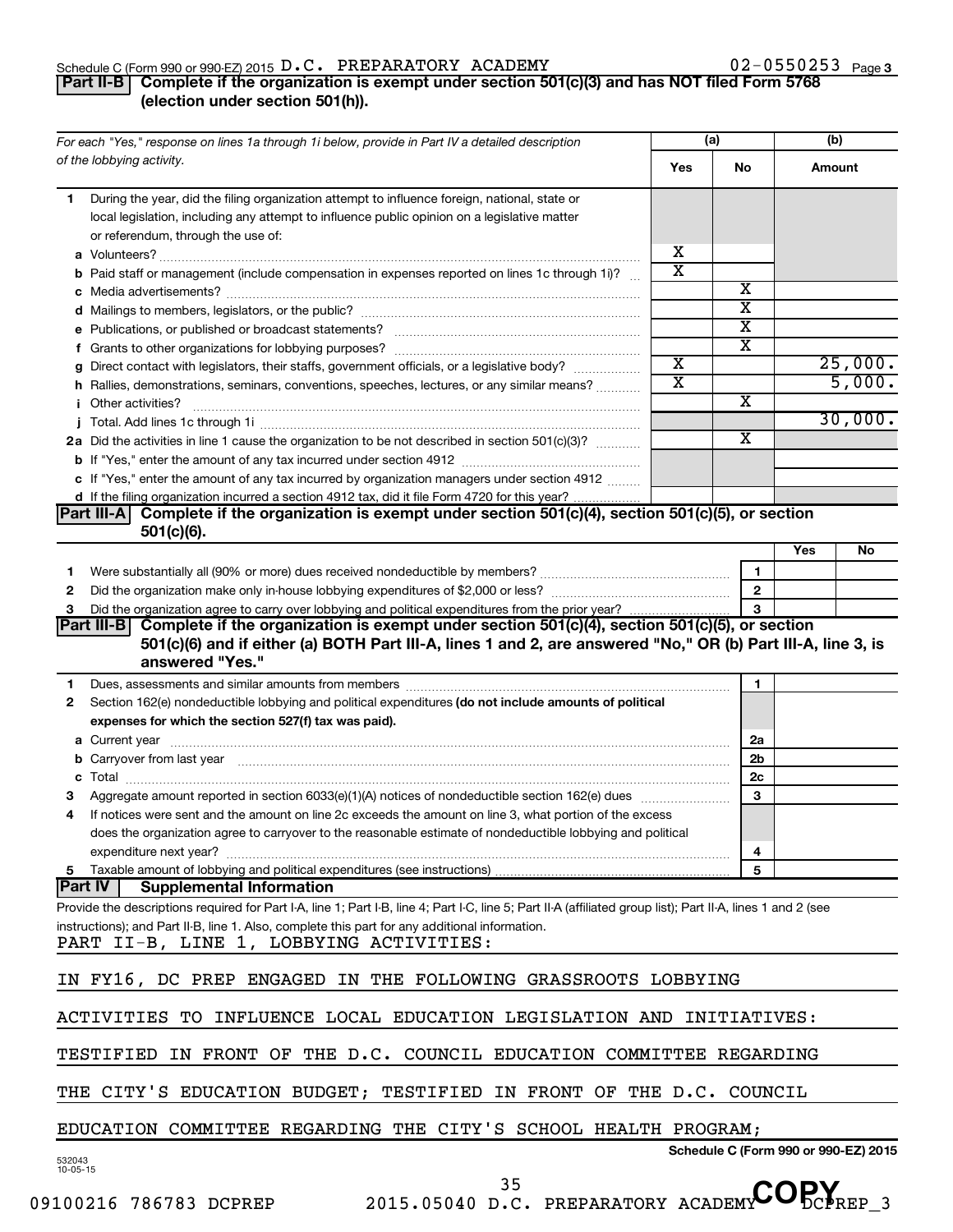TESTIFIED IN FRONT OF THE D.C. COUNCIL EDUCATION COMMITTEE REGARDING THE CITY'S AT-RISK STUDENT FUNDING; TESTIFIED IN FRONT OF THE D.C. STATE BOARD OF EDUCATION REGARDING THE EVERY STUDENT SUCCEEDS ACT, SUBMITTED TESTIMONY TO THE D.C. COUNCIL EDUCATION COMMITTEE REGARDING THE STATE OF SPECIAL EDUCATION SERVICES, SIGNED ONTO A LETTER WITH FRIENDS OF CHOICE IN URBAN SCHOOLS (FOCUS) IN SUPPORT OF THE SOAR ACT REAUTHORIZATION; ATTENDED AND SPOKE AT COMMUNITY MEETINGS TO DISCUSS POTENTIAL BUILDINGS FOR FUTURE DC PREP SCHOOLS.

**Schedule C (Form 990 or 990-EZ) 2015**

532044 10-05-15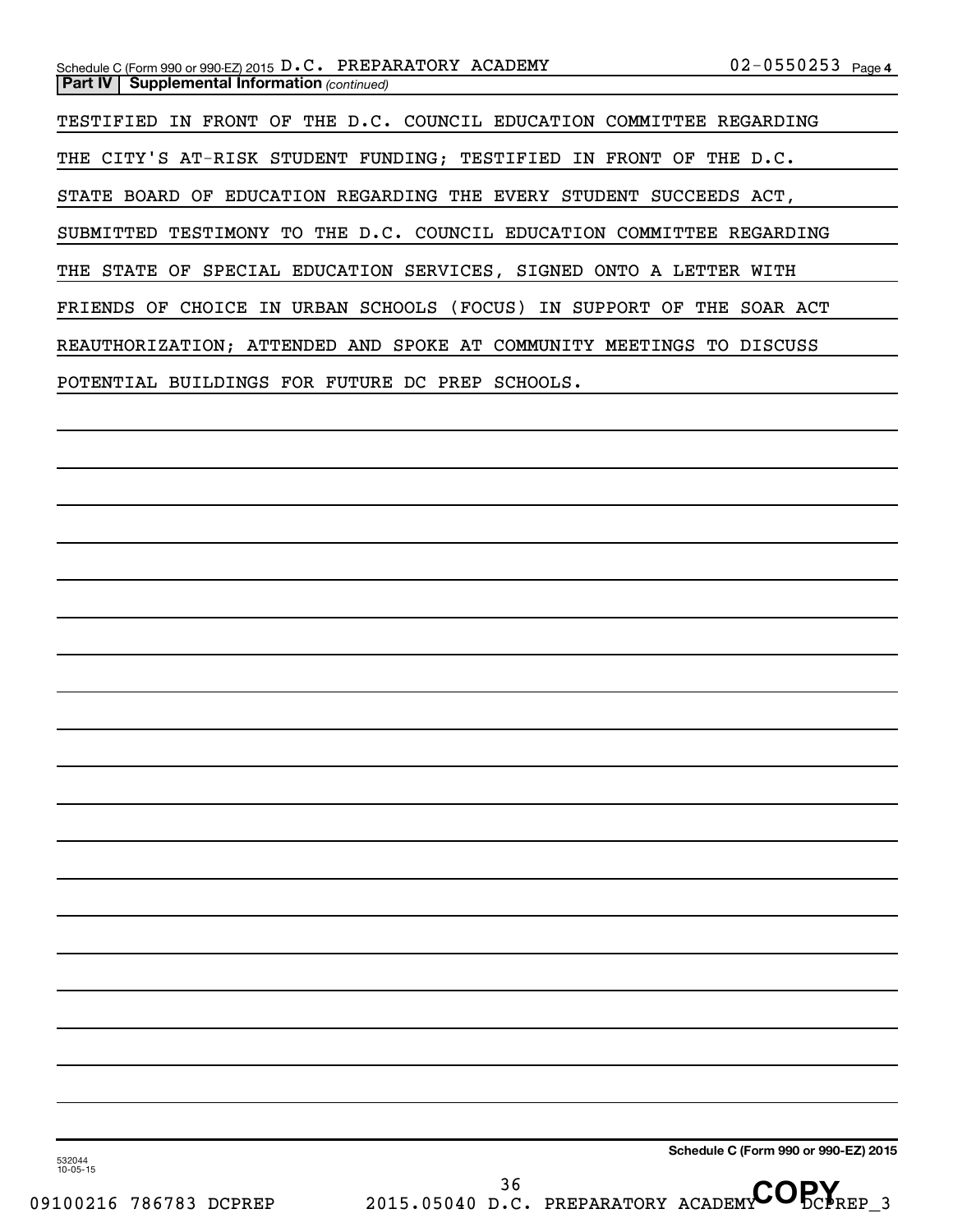|          |                                                        |                                                                                                                                                                                         |                                                                                                                                                                                                                               |                         | OMB No. 1545-0047                                   |
|----------|--------------------------------------------------------|-----------------------------------------------------------------------------------------------------------------------------------------------------------------------------------------|-------------------------------------------------------------------------------------------------------------------------------------------------------------------------------------------------------------------------------|-------------------------|-----------------------------------------------------|
|          | <b>SCHEDULE D</b><br>(Form 990)                        |                                                                                                                                                                                         | <b>Supplemental Financial Statements</b><br>Complete if the organization answered "Yes" on Form 990,                                                                                                                          |                         |                                                     |
|          |                                                        |                                                                                                                                                                                         | Part IV, line 6, 7, 8, 9, 10, 11a, 11b, 11c, 11d, 11e, 11f, 12a, or 12b.                                                                                                                                                      |                         | <b>Open to Public</b>                               |
|          | Department of the Treasury<br>Internal Revenue Service |                                                                                                                                                                                         | Attach to Form 990.<br>Information about Schedule D (Form 990) and its instructions is at www.irs.gov/form990.                                                                                                                |                         | Inspection                                          |
|          | Name of the organization                               | D.C. PREPARATORY ACADEMY                                                                                                                                                                |                                                                                                                                                                                                                               |                         | <b>Employer identification number</b><br>02-0550253 |
| Part I   |                                                        |                                                                                                                                                                                         | Organizations Maintaining Donor Advised Funds or Other Similar Funds or Accounts. Complete if the                                                                                                                             |                         |                                                     |
|          |                                                        | organization answered "Yes" on Form 990, Part IV, line 6.                                                                                                                               |                                                                                                                                                                                                                               |                         |                                                     |
|          |                                                        |                                                                                                                                                                                         | (a) Donor advised funds                                                                                                                                                                                                       |                         | (b) Funds and other accounts                        |
| 1        |                                                        |                                                                                                                                                                                         |                                                                                                                                                                                                                               |                         |                                                     |
| 2        |                                                        | Aggregate value of contributions to (during year)                                                                                                                                       |                                                                                                                                                                                                                               |                         |                                                     |
| З        |                                                        | Aggregate value of grants from (during year)                                                                                                                                            |                                                                                                                                                                                                                               |                         |                                                     |
| 4        |                                                        |                                                                                                                                                                                         |                                                                                                                                                                                                                               |                         |                                                     |
| 5        |                                                        |                                                                                                                                                                                         | Did the organization inform all donors and donor advisors in writing that the assets held in donor advised funds                                                                                                              |                         |                                                     |
|          |                                                        |                                                                                                                                                                                         |                                                                                                                                                                                                                               |                         | Yes<br>No                                           |
| 6        |                                                        |                                                                                                                                                                                         | Did the organization inform all grantees, donors, and donor advisors in writing that grant funds can be used only                                                                                                             |                         |                                                     |
|          |                                                        |                                                                                                                                                                                         | for charitable purposes and not for the benefit of the donor or donor advisor, or for any other purpose conferring                                                                                                            |                         | Yes<br>No.                                          |
| Part II  |                                                        | impermissible private benefit?                                                                                                                                                          | Conservation Easements. Complete if the organization answered "Yes" on Form 990, Part IV, line 7.                                                                                                                             |                         |                                                     |
| 1.       |                                                        | Purpose(s) of conservation easements held by the organization (check all that apply).                                                                                                   |                                                                                                                                                                                                                               |                         |                                                     |
|          |                                                        | Preservation of land for public use (e.g., recreation or education)                                                                                                                     | Preservation of a historically important land area                                                                                                                                                                            |                         |                                                     |
|          |                                                        | Protection of natural habitat                                                                                                                                                           | Preservation of a certified historic structure                                                                                                                                                                                |                         |                                                     |
|          |                                                        | Preservation of open space                                                                                                                                                              |                                                                                                                                                                                                                               |                         |                                                     |
| 2        |                                                        |                                                                                                                                                                                         | Complete lines 2a through 2d if the organization held a qualified conservation contribution in the form of a conservation easement on the last                                                                                |                         |                                                     |
|          | day of the tax year.                                   |                                                                                                                                                                                         |                                                                                                                                                                                                                               |                         | Held at the End of the Tax Year                     |
| а        |                                                        |                                                                                                                                                                                         |                                                                                                                                                                                                                               | 2a                      |                                                     |
| b        |                                                        | Total acreage restricted by conservation easements                                                                                                                                      |                                                                                                                                                                                                                               | 2b                      |                                                     |
| с        |                                                        |                                                                                                                                                                                         | Number of conservation easements on a certified historic structure included in (a) manufacture included in (a)                                                                                                                | 2c                      |                                                     |
| d        |                                                        |                                                                                                                                                                                         | Number of conservation easements included in (c) acquired after 8/17/06, and not on a historic structure                                                                                                                      |                         |                                                     |
|          |                                                        |                                                                                                                                                                                         | listed in the National Register [111] Marshall Register [11] Marshall Register [11] Marshall Register [11] Marshall Register [11] Marshall Register [11] Marshall Register [11] Marshall Register [11] Marshall Register [11] | 2d                      |                                                     |
| З        |                                                        |                                                                                                                                                                                         | Number of conservation easements modified, transferred, released, extinguished, or terminated by the organization during the tax                                                                                              |                         |                                                     |
|          | $year \triangleright$                                  |                                                                                                                                                                                         |                                                                                                                                                                                                                               |                         |                                                     |
| 4<br>5   |                                                        | Number of states where property subject to conservation easement is located ><br>Does the organization have a written policy regarding the periodic monitoring, inspection, handling of |                                                                                                                                                                                                                               |                         |                                                     |
|          |                                                        | violations, and enforcement of the conservation easements it holds?                                                                                                                     |                                                                                                                                                                                                                               |                         | Yes<br>No                                           |
| 6        |                                                        |                                                                                                                                                                                         | Staff and volunteer hours devoted to monitoring, inspecting, handling of violations, and enforcing conservation easements during the year                                                                                     |                         |                                                     |
|          |                                                        |                                                                                                                                                                                         |                                                                                                                                                                                                                               |                         |                                                     |
| 7        |                                                        |                                                                                                                                                                                         | Amount of expenses incurred in monitoring, inspecting, handling of violations, and enforcing conservation easements during the year                                                                                           |                         |                                                     |
|          | $\blacktriangleright$ \$                               |                                                                                                                                                                                         |                                                                                                                                                                                                                               |                         |                                                     |
| 8        |                                                        |                                                                                                                                                                                         | Does each conservation easement reported on line 2(d) above satisfy the requirements of section 170(h)(4)(B)(i)                                                                                                               |                         |                                                     |
|          |                                                        |                                                                                                                                                                                         |                                                                                                                                                                                                                               |                         | Yes<br><b>No</b>                                    |
| 9        |                                                        |                                                                                                                                                                                         | In Part XIII, describe how the organization reports conservation easements in its revenue and expense statement, and balance sheet, and                                                                                       |                         |                                                     |
|          |                                                        |                                                                                                                                                                                         | include, if applicable, the text of the footnote to the organization's financial statements that describes the organization's accounting for                                                                                  |                         |                                                     |
|          | conservation easements.                                |                                                                                                                                                                                         |                                                                                                                                                                                                                               |                         |                                                     |
|          | Part III I                                             |                                                                                                                                                                                         | Organizations Maintaining Collections of Art, Historical Treasures, or Other Similar Assets.                                                                                                                                  |                         |                                                     |
|          |                                                        | Complete if the organization answered "Yes" on Form 990, Part IV, line 8.                                                                                                               |                                                                                                                                                                                                                               |                         |                                                     |
|          |                                                        |                                                                                                                                                                                         | 1a If the organization elected, as permitted under SFAS 116 (ASC 958), not to report in its revenue statement and balance sheet works of art,                                                                                 |                         |                                                     |
|          |                                                        | the text of the footnote to its financial statements that describes these items.                                                                                                        | historical treasures, or other similar assets held for public exhibition, education, or research in furtherance of public service, provide, in Part XIII,                                                                     |                         |                                                     |
| b        |                                                        |                                                                                                                                                                                         | If the organization elected, as permitted under SFAS 116 (ASC 958), to report in its revenue statement and balance sheet works of art, historical                                                                             |                         |                                                     |
|          |                                                        |                                                                                                                                                                                         | treasures, or other similar assets held for public exhibition, education, or research in furtherance of public service, provide the following amounts                                                                         |                         |                                                     |
|          | relating to these items:                               |                                                                                                                                                                                         |                                                                                                                                                                                                                               |                         |                                                     |
|          |                                                        |                                                                                                                                                                                         |                                                                                                                                                                                                                               |                         |                                                     |
|          |                                                        |                                                                                                                                                                                         |                                                                                                                                                                                                                               |                         |                                                     |
| 2        |                                                        |                                                                                                                                                                                         | If the organization received or held works of art, historical treasures, or other similar assets for financial gain, provide                                                                                                  |                         |                                                     |
|          |                                                        | the following amounts required to be reported under SFAS 116 (ASC 958) relating to these items:                                                                                         |                                                                                                                                                                                                                               |                         |                                                     |
| а        |                                                        |                                                                                                                                                                                         | Revenue included on Form 990, Part VIII, line 1 [2000] [2000] [2000] [2000] [3000] [3000] [3000] [3000] [3000                                                                                                                 |                         |                                                     |
|          |                                                        |                                                                                                                                                                                         |                                                                                                                                                                                                                               | $\blacktriangleright$ s |                                                     |
| 532051   |                                                        | LHA For Paperwork Reduction Act Notice, see the Instructions for Form 990.                                                                                                              |                                                                                                                                                                                                                               |                         | Schedule D (Form 990) 2015                          |
| 11-02-15 |                                                        |                                                                                                                                                                                         |                                                                                                                                                                                                                               |                         |                                                     |
|          |                                                        | 100216 786783 DCPREP                                                                                                                                                                    | 37<br>2015.05040 D.C. PREPARATORY ACADEMYCOPCPREP 3                                                                                                                                                                           |                         |                                                     |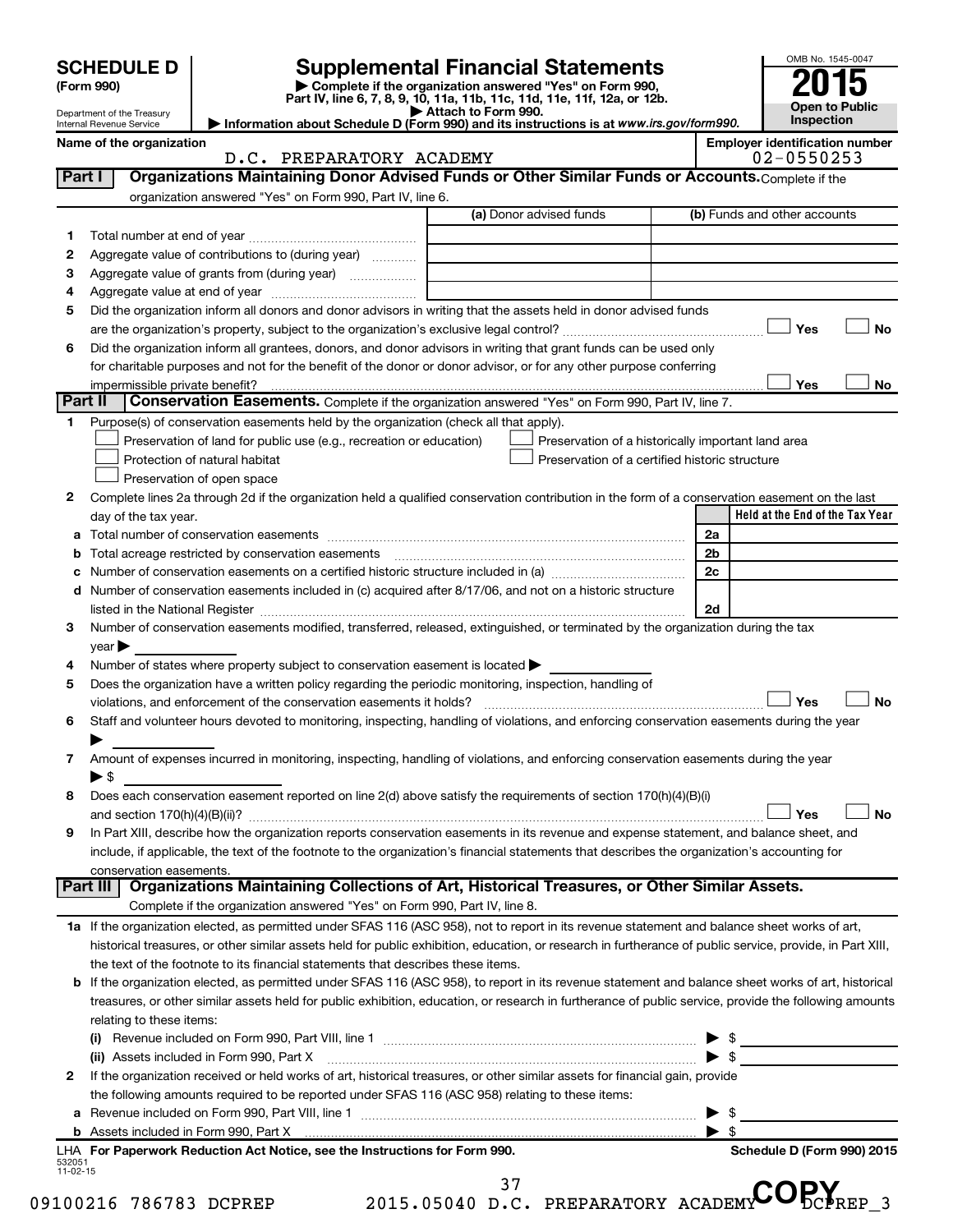|        | Schedule D (Form 990) 2015                                                                                                                                                                                                          | D.C. PREPARATORY ACADEMY |                |                                                                                                                                                                                                                                      |                 | $02 - 0550253$ Page 2      |                |     |          |
|--------|-------------------------------------------------------------------------------------------------------------------------------------------------------------------------------------------------------------------------------------|--------------------------|----------------|--------------------------------------------------------------------------------------------------------------------------------------------------------------------------------------------------------------------------------------|-----------------|----------------------------|----------------|-----|----------|
|        | Part III<br>Organizations Maintaining Collections of Art, Historical Treasures, or Other Similar Assets (continued)                                                                                                                 |                          |                |                                                                                                                                                                                                                                      |                 |                            |                |     |          |
| 3      | Using the organization's acquisition, accession, and other records, check any of the following that are a significant use of its collection items                                                                                   |                          |                |                                                                                                                                                                                                                                      |                 |                            |                |     |          |
|        | (check all that apply):                                                                                                                                                                                                             |                          |                |                                                                                                                                                                                                                                      |                 |                            |                |     |          |
| a      | Public exhibition                                                                                                                                                                                                                   | d                        |                | Loan or exchange programs                                                                                                                                                                                                            |                 |                            |                |     |          |
| b      | Scholarly research                                                                                                                                                                                                                  | е                        |                | Other <u>the contract of the contract of the contract of the contract of the contract of the contract of the contract of the contract of the contract of the contract of the contract of the contract of the contract of the con</u> |                 |                            |                |     |          |
| c      | Preservation for future generations                                                                                                                                                                                                 |                          |                |                                                                                                                                                                                                                                      |                 |                            |                |     |          |
| 4      | Provide a description of the organization's collections and explain how they further the organization's exempt purpose in Part XIII.                                                                                                |                          |                |                                                                                                                                                                                                                                      |                 |                            |                |     |          |
| 5      | During the year, did the organization solicit or receive donations of art, historical treasures, or other similar assets                                                                                                            |                          |                |                                                                                                                                                                                                                                      |                 |                            |                |     |          |
|        |                                                                                                                                                                                                                                     |                          |                |                                                                                                                                                                                                                                      |                 |                            | Yes            |     | No       |
|        | Part IV<br><b>Escrow and Custodial Arrangements.</b> Complete if the organization answered "Yes" on Form 990, Part IV, line 9, or<br>reported an amount on Form 990, Part X, line 21.                                               |                          |                |                                                                                                                                                                                                                                      |                 |                            |                |     |          |
|        | 1a Is the organization an agent, trustee, custodian or other intermediary for contributions or other assets not included                                                                                                            |                          |                |                                                                                                                                                                                                                                      |                 |                            |                |     |          |
|        |                                                                                                                                                                                                                                     |                          |                |                                                                                                                                                                                                                                      |                 |                            | Yes            |     | No       |
| b      | If "Yes," explain the arrangement in Part XIII and complete the following table:                                                                                                                                                    |                          |                |                                                                                                                                                                                                                                      |                 |                            |                |     |          |
|        |                                                                                                                                                                                                                                     |                          |                |                                                                                                                                                                                                                                      |                 |                            | Amount         |     |          |
| с      | Beginning balance <b>communications</b> and continuum contracts and continuum contracts and continuum contracts and continuum contracts and continuum contracts and continuum contracts and continuum contracts and continuum contr |                          |                |                                                                                                                                                                                                                                      | 1c              |                            |                |     |          |
|        | Additions during the year manufactured and an account of the year and year and year and year and year and year                                                                                                                      |                          |                |                                                                                                                                                                                                                                      | 1d              |                            |                |     |          |
| е      | Distributions during the year manufactured and contain an account of the year manufactured and the year manufactured and the year manufactured and the year manufactured and the year manufactured and the state of the state       |                          |                |                                                                                                                                                                                                                                      | 1е              |                            |                |     |          |
| f.     | Ending balance measurements are all the contract of the contract of the contract of the contract of the contract of the contract of the contract of the contract of the contract of the contract of the contract of the contra      |                          |                |                                                                                                                                                                                                                                      | 1f              |                            |                |     |          |
|        | 2a Did the organization include an amount on Form 990, Part X, line 21, for escrow or custodial account liability?                                                                                                                  |                          |                |                                                                                                                                                                                                                                      |                 |                            | Yes            |     | No       |
|        | <b>b</b> If "Yes," explain the arrangement in Part XIII. Check here if the explanation has been provided on Part XIII                                                                                                               |                          |                |                                                                                                                                                                                                                                      |                 |                            |                |     |          |
| Part V | Endowment Funds. Complete if the organization answered "Yes" on Form 990, Part IV, line 10.                                                                                                                                         |                          |                |                                                                                                                                                                                                                                      |                 |                            |                |     |          |
|        |                                                                                                                                                                                                                                     | (a) Current year         | (b) Prior year | (c) Two years back $\vert$ (d) Three years back $\vert$ (e) Four years back                                                                                                                                                          |                 |                            |                |     |          |
| 1a     | Beginning of year balance                                                                                                                                                                                                           |                          |                |                                                                                                                                                                                                                                      |                 |                            |                |     |          |
| b      |                                                                                                                                                                                                                                     |                          |                |                                                                                                                                                                                                                                      |                 |                            |                |     |          |
| c      | Net investment earnings, gains, and losses                                                                                                                                                                                          |                          |                |                                                                                                                                                                                                                                      |                 |                            |                |     |          |
| d      |                                                                                                                                                                                                                                     |                          |                |                                                                                                                                                                                                                                      |                 |                            |                |     |          |
|        | e Other expenditures for facilities                                                                                                                                                                                                 |                          |                |                                                                                                                                                                                                                                      |                 |                            |                |     |          |
|        | and programs                                                                                                                                                                                                                        |                          |                |                                                                                                                                                                                                                                      |                 |                            |                |     |          |
|        |                                                                                                                                                                                                                                     |                          |                |                                                                                                                                                                                                                                      |                 |                            |                |     |          |
| g      | End of year balance                                                                                                                                                                                                                 |                          |                |                                                                                                                                                                                                                                      |                 |                            |                |     |          |
| 2      | Provide the estimated percentage of the current year end balance (line 1g, column (a)) held as:                                                                                                                                     |                          |                |                                                                                                                                                                                                                                      |                 |                            |                |     |          |
| а      | Board designated or quasi-endowment ><br>Permanent endowment                                                                                                                                                                        | %                        |                |                                                                                                                                                                                                                                      |                 |                            |                |     |          |
| b      | Temporarily restricted endowment                                                                                                                                                                                                    | %                        |                |                                                                                                                                                                                                                                      |                 |                            |                |     |          |
| С      | The percentages on lines 2a, 2b, and 2c should equal 100%.                                                                                                                                                                          |                          |                |                                                                                                                                                                                                                                      |                 |                            |                |     |          |
|        | 3a Are there endowment funds not in the possession of the organization that are held and administered for the organization                                                                                                          |                          |                |                                                                                                                                                                                                                                      |                 |                            |                |     |          |
|        | by:                                                                                                                                                                                                                                 |                          |                |                                                                                                                                                                                                                                      |                 |                            |                | Yes | No       |
|        | (i)                                                                                                                                                                                                                                 |                          |                |                                                                                                                                                                                                                                      |                 |                            | 3a(i)          |     |          |
|        |                                                                                                                                                                                                                                     |                          |                |                                                                                                                                                                                                                                      |                 |                            | 3a(ii)         |     |          |
|        |                                                                                                                                                                                                                                     |                          |                |                                                                                                                                                                                                                                      |                 |                            | 3b             |     |          |
| 4      | Describe in Part XIII the intended uses of the organization's endowment funds.                                                                                                                                                      |                          |                |                                                                                                                                                                                                                                      |                 |                            |                |     |          |
|        | <b>Part VI</b><br>Land, Buildings, and Equipment.                                                                                                                                                                                   |                          |                |                                                                                                                                                                                                                                      |                 |                            |                |     |          |
|        | Complete if the organization answered "Yes" on Form 990, Part IV, line 11a. See Form 990, Part X, line 10.                                                                                                                          |                          |                |                                                                                                                                                                                                                                      |                 |                            |                |     |          |
|        | Description of property                                                                                                                                                                                                             | (a) Cost or other        |                | (b) Cost or other                                                                                                                                                                                                                    | (c) Accumulated |                            | (d) Book value |     |          |
|        |                                                                                                                                                                                                                                     | basis (investment)       |                | basis (other)                                                                                                                                                                                                                        | depreciation    |                            |                |     |          |
|        |                                                                                                                                                                                                                                     |                          |                | 2,902,620.                                                                                                                                                                                                                           |                 |                            | 2,902,620.     |     |          |
|        |                                                                                                                                                                                                                                     |                          |                | 19,849,033.                                                                                                                                                                                                                          | 4,220,120.      |                            | 15,628,913.    |     |          |
|        |                                                                                                                                                                                                                                     |                          |                | 26,824,528.                                                                                                                                                                                                                          | 2,128,251.      |                            | 24,696,277.    |     |          |
|        |                                                                                                                                                                                                                                     |                          |                | 2,586,891.                                                                                                                                                                                                                           | 1,885,209.      |                            |                |     | 701,682. |
|        |                                                                                                                                                                                                                                     |                          |                | 400,984.                                                                                                                                                                                                                             |                 |                            |                |     | 400,984. |
|        | Total. Add lines 1a through 1e. (Column (d) must equal Form 990, Part X, column (B), line 10c.)                                                                                                                                     |                          |                |                                                                                                                                                                                                                                      |                 |                            | 44, 330, 476.  |     |          |
|        |                                                                                                                                                                                                                                     |                          |                |                                                                                                                                                                                                                                      |                 | Schodule D (Form 000) 2015 |                |     |          |

**Schedule D (Form 990) 2015**

532052 09-21-15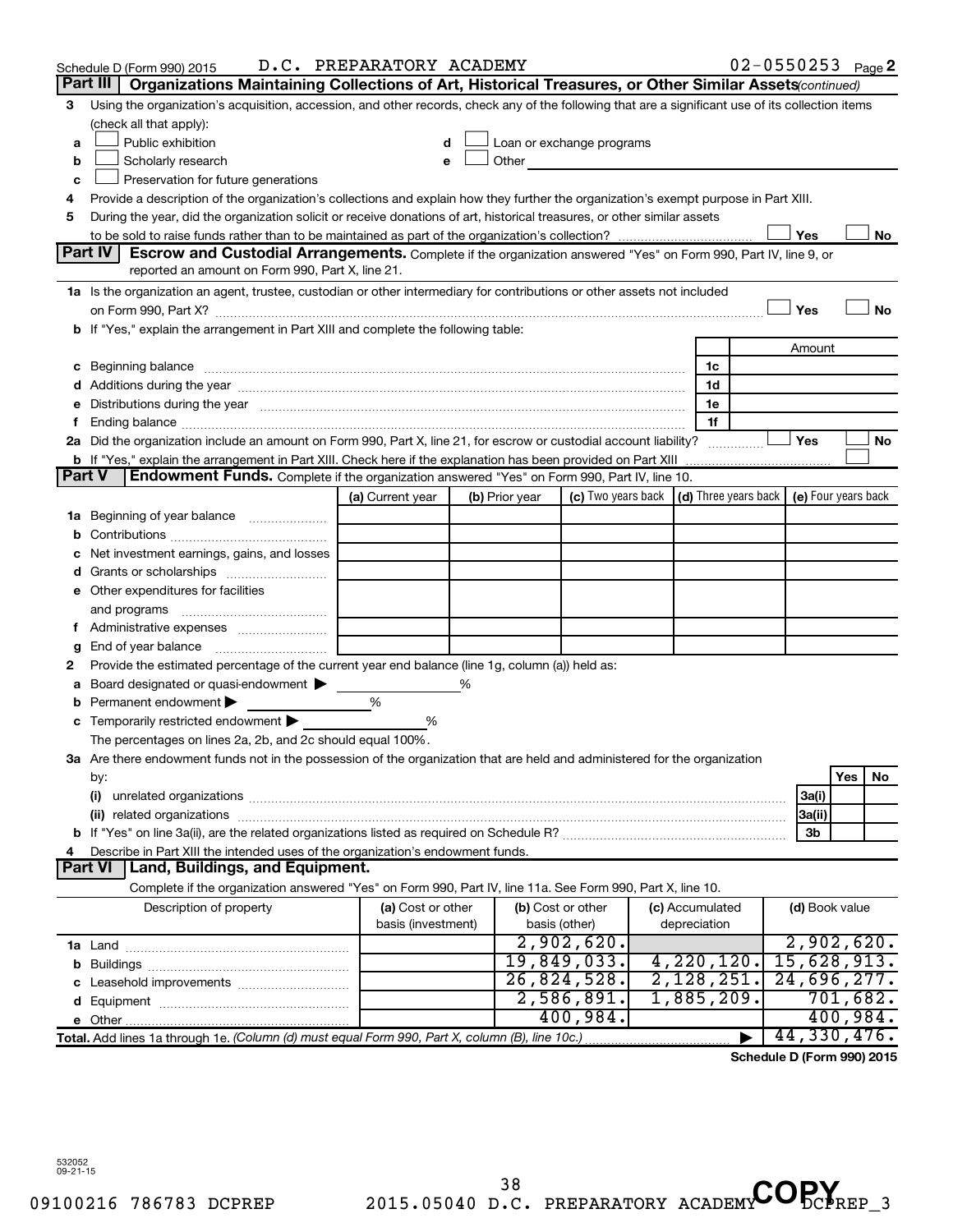| Part VII Investments - Other Securities.                                                                                                                                                            |                 |                | $02 - 0550253$ Page 3                                     |
|-----------------------------------------------------------------------------------------------------------------------------------------------------------------------------------------------------|-----------------|----------------|-----------------------------------------------------------|
| Complete if the organization answered "Yes" on Form 990, Part IV, line 11b. See Form 990, Part X, line 12.                                                                                          |                 |                |                                                           |
| (a) Description of security or category (including name of security)                                                                                                                                | (b) Book value  |                | (c) Method of valuation: Cost or end-of-year market value |
|                                                                                                                                                                                                     |                 |                |                                                           |
| (2) Closely-held equity interests                                                                                                                                                                   |                 |                |                                                           |
| (3) Other                                                                                                                                                                                           |                 |                |                                                           |
| (A)                                                                                                                                                                                                 |                 |                |                                                           |
| (B)                                                                                                                                                                                                 |                 |                |                                                           |
|                                                                                                                                                                                                     |                 |                |                                                           |
| (C)                                                                                                                                                                                                 |                 |                |                                                           |
| (D)                                                                                                                                                                                                 |                 |                |                                                           |
| (E)                                                                                                                                                                                                 |                 |                |                                                           |
| (F)                                                                                                                                                                                                 |                 |                |                                                           |
| (G)                                                                                                                                                                                                 |                 |                |                                                           |
| (H)                                                                                                                                                                                                 |                 |                |                                                           |
| Total. (Col. (b) must equal Form 990, Part X, col. (B) line 12.) $\blacktriangleright$                                                                                                              |                 |                |                                                           |
| Part VIII Investments - Program Related.                                                                                                                                                            |                 |                |                                                           |
| Complete if the organization answered "Yes" on Form 990, Part IV, line 11c. See Form 990, Part X, line 13.                                                                                          |                 |                |                                                           |
| (a) Description of investment                                                                                                                                                                       | (b) Book value  |                | (c) Method of valuation: Cost or end-of-year market value |
| (1)                                                                                                                                                                                                 |                 |                |                                                           |
| (2)                                                                                                                                                                                                 |                 |                |                                                           |
| (3)                                                                                                                                                                                                 |                 |                |                                                           |
| (4)                                                                                                                                                                                                 |                 |                |                                                           |
| (5)                                                                                                                                                                                                 |                 |                |                                                           |
| (6)                                                                                                                                                                                                 |                 |                |                                                           |
| (7)                                                                                                                                                                                                 |                 |                |                                                           |
| (8)                                                                                                                                                                                                 |                 |                |                                                           |
|                                                                                                                                                                                                     |                 |                |                                                           |
|                                                                                                                                                                                                     |                 |                |                                                           |
| (9)                                                                                                                                                                                                 |                 |                |                                                           |
| Total. (Col. (b) must equal Form 990, Part X, col. (B) line 13.) $\blacktriangleright$<br>Part IX<br><b>Other Assets.</b>                                                                           |                 |                |                                                           |
| Complete if the organization answered "Yes" on Form 990, Part IV, line 11d. See Form 990, Part X, line 15.                                                                                          |                 |                |                                                           |
|                                                                                                                                                                                                     | (a) Description |                |                                                           |
|                                                                                                                                                                                                     |                 |                | (b) Book value                                            |
|                                                                                                                                                                                                     |                 |                |                                                           |
|                                                                                                                                                                                                     |                 |                |                                                           |
|                                                                                                                                                                                                     |                 |                |                                                           |
|                                                                                                                                                                                                     |                 |                |                                                           |
|                                                                                                                                                                                                     |                 |                |                                                           |
|                                                                                                                                                                                                     |                 |                |                                                           |
|                                                                                                                                                                                                     |                 |                |                                                           |
|                                                                                                                                                                                                     |                 |                |                                                           |
|                                                                                                                                                                                                     |                 |                |                                                           |
|                                                                                                                                                                                                     |                 |                |                                                           |
| <b>Other Liabilities.</b>                                                                                                                                                                           |                 |                |                                                           |
| Complete if the organization answered "Yes" on Form 990, Part IV, line 11e or 11f. See Form 990, Part X, line 25.                                                                                   |                 |                |                                                           |
| (a) Description of liability                                                                                                                                                                        |                 | (b) Book value |                                                           |
| Federal income taxes                                                                                                                                                                                |                 |                |                                                           |
| <b>INTEREST RATE</b><br>SWAPS LIABILITY                                                                                                                                                             |                 | 186,029.       |                                                           |
|                                                                                                                                                                                                     |                 |                |                                                           |
|                                                                                                                                                                                                     |                 |                |                                                           |
|                                                                                                                                                                                                     |                 |                |                                                           |
|                                                                                                                                                                                                     |                 |                |                                                           |
|                                                                                                                                                                                                     |                 |                |                                                           |
|                                                                                                                                                                                                     |                 |                |                                                           |
| (1)<br>(2)<br>(3)<br>(4)<br>(5)<br>(6)<br>(7)<br>(8)<br>(9)<br>Total. (Column (b) must equal Form 990, Part X, col. (B) line 15.)<br>Part X<br>(1)<br>(2)<br>(3)<br>(4)<br>(5)<br>(6)<br>(7)<br>(8) |                 |                |                                                           |
| (9)<br>Total. (Column (b) must equal Form 990, Part X, col. (B) line 25.)                                                                                                                           |                 | 186,029.       |                                                           |

**Schedule D (Form 990) 2015**

532053 09-21-15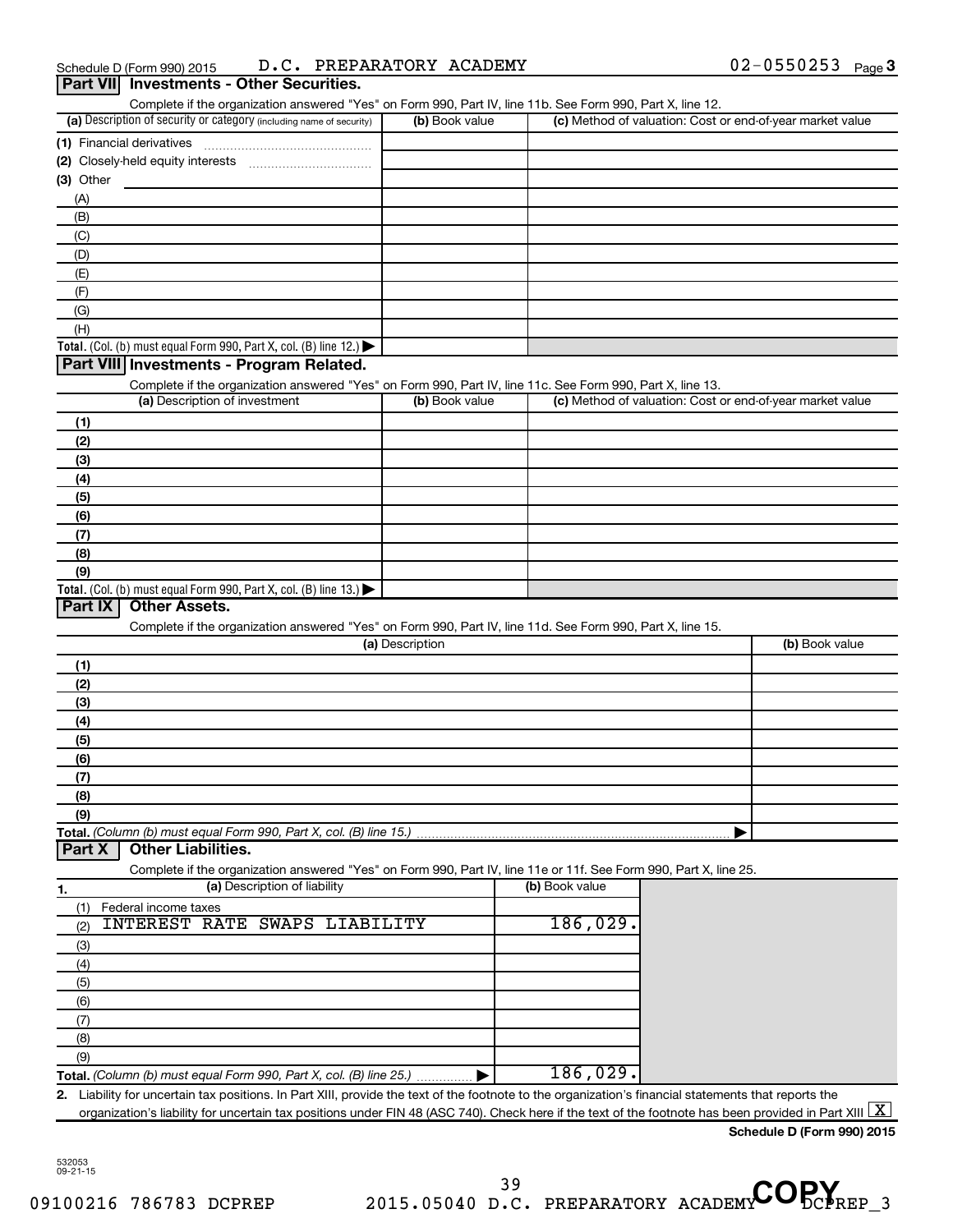| D.C. PREPARATORY ACADEMY<br>Schedule D (Form 990) 2015                                                                                                                                                                                    |                |            |                         | 02-0550253 Page 4 |
|-------------------------------------------------------------------------------------------------------------------------------------------------------------------------------------------------------------------------------------------|----------------|------------|-------------------------|-------------------|
| Reconciliation of Revenue per Audited Financial Statements With Revenue per Return.<br>Part XI                                                                                                                                            |                |            |                         |                   |
| Complete if the organization answered "Yes" on Form 990, Part IV, line 12a.                                                                                                                                                               |                |            |                         |                   |
| Total revenue, gains, and other support per audited financial statements [111] [11] Total revenue, gains, and other support per audited financial statements<br>1                                                                         |                |            | $\overline{1}$          | 32,080,632.       |
| Amounts included on line 1 but not on Form 990, Part VIII, line 12:<br>2                                                                                                                                                                  |                |            |                         |                   |
| Net unrealized gains (losses) on investments [111] [12] matter was uncontracted by the unrealized gains (losses) on investments [11] matter was uncontracted by the unreality of the unreality of the unreality of the unreali<br>a       | 2a             | $-39,888.$ |                         |                   |
|                                                                                                                                                                                                                                           | 2 <sub>b</sub> | 158,019.   |                         |                   |
| c                                                                                                                                                                                                                                         | 2 <sub>c</sub> |            |                         |                   |
| d                                                                                                                                                                                                                                         | 2d             |            |                         |                   |
| Add lines 2a through 2d <b>continuum continuum contract and all the contract of the contract of the contract of the contract of the contract of the contract of the contract of the contract of the contract of the contract of </b><br>е |                |            | 2e                      | 118, 131.         |
| 3                                                                                                                                                                                                                                         |                |            | $\overline{\mathbf{3}}$ | 31,962,501.       |
| Amounts included on Form 990, Part VIII, line 12, but not on line 1:                                                                                                                                                                      |                |            |                         |                   |
|                                                                                                                                                                                                                                           | 4a             |            |                         |                   |
|                                                                                                                                                                                                                                           | 4 <sub>h</sub> |            |                         |                   |
| c Add lines 4a and 4b                                                                                                                                                                                                                     |                |            | 4c                      |                   |
|                                                                                                                                                                                                                                           |                |            |                         | 31,962,501.       |
| Part XII   Reconciliation of Expenses per Audited Financial Statements With Expenses per Return.                                                                                                                                          |                |            |                         |                   |
| Complete if the organization answered "Yes" on Form 990, Part IV, line 12a.                                                                                                                                                               |                |            |                         |                   |
| 1                                                                                                                                                                                                                                         |                |            | $\blacksquare$          | 32, 194, 614.     |
| Amounts included on line 1 but not on Form 990, Part IX, line 25:<br>2                                                                                                                                                                    |                |            |                         |                   |
| a                                                                                                                                                                                                                                         | 2a             |            |                         |                   |
|                                                                                                                                                                                                                                           |                | 136,958.   |                         |                   |
| Prior year adjustments www.communication.com/www.communication.com/www.com/<br>b                                                                                                                                                          | 2 <sub>b</sub> |            |                         |                   |
|                                                                                                                                                                                                                                           | 2 <sub>c</sub> |            |                         |                   |
| d                                                                                                                                                                                                                                         | 2d             |            |                         |                   |
| e Add lines 2a through 2d <b>contract and all anomana contract and all anomana contract and all anomana contract a</b>                                                                                                                    |                |            | 2e                      | 136,958.          |
|                                                                                                                                                                                                                                           |                |            | $\mathbf{a}$            | 32,057,656.       |
| Amounts included on Form 990, Part IX, line 25, but not on line 1:<br>4                                                                                                                                                                   |                |            |                         |                   |
| a                                                                                                                                                                                                                                         | 4a             |            |                         |                   |
|                                                                                                                                                                                                                                           | 4 <sub>h</sub> |            |                         |                   |
| c Add lines 4a and 4b                                                                                                                                                                                                                     |                |            | 4c                      | 0.                |
| 5.<br>Part XIII Supplemental Information.                                                                                                                                                                                                 |                |            |                         | 32,057,656.       |

Provide the descriptions required for Part II, lines 3, 5, and 9; Part III, lines 1a and 4; Part IV, lines 1b and 2b; Part V, line 4; Part X, line 2; Part XI, lines 2d and 4b; and Part XII, lines 2d and 4b. Also complete this part to provide any additional information.

PART X, LINE 2:

|  |  | DC PREP PERFORMED AN EVALUATION OF UNCERTAIN TAX POSITIONS FOR THE YEARS |  |  |  |  |
|--|--|--------------------------------------------------------------------------|--|--|--|--|
|  |  |                                                                          |  |  |  |  |

ENDED JUNE 30, 2016 AND 2015, AND DETERMINED THAT THERE WERE NO MATTERS

THAT WOULD REQUIRE RECOGNITION IN THE FINANCIAL STATEMENTS OR THAT MAY

HAVE ANY EFFECT ON ITS TAX-EXEMPT STATUS.

532054 09-21-15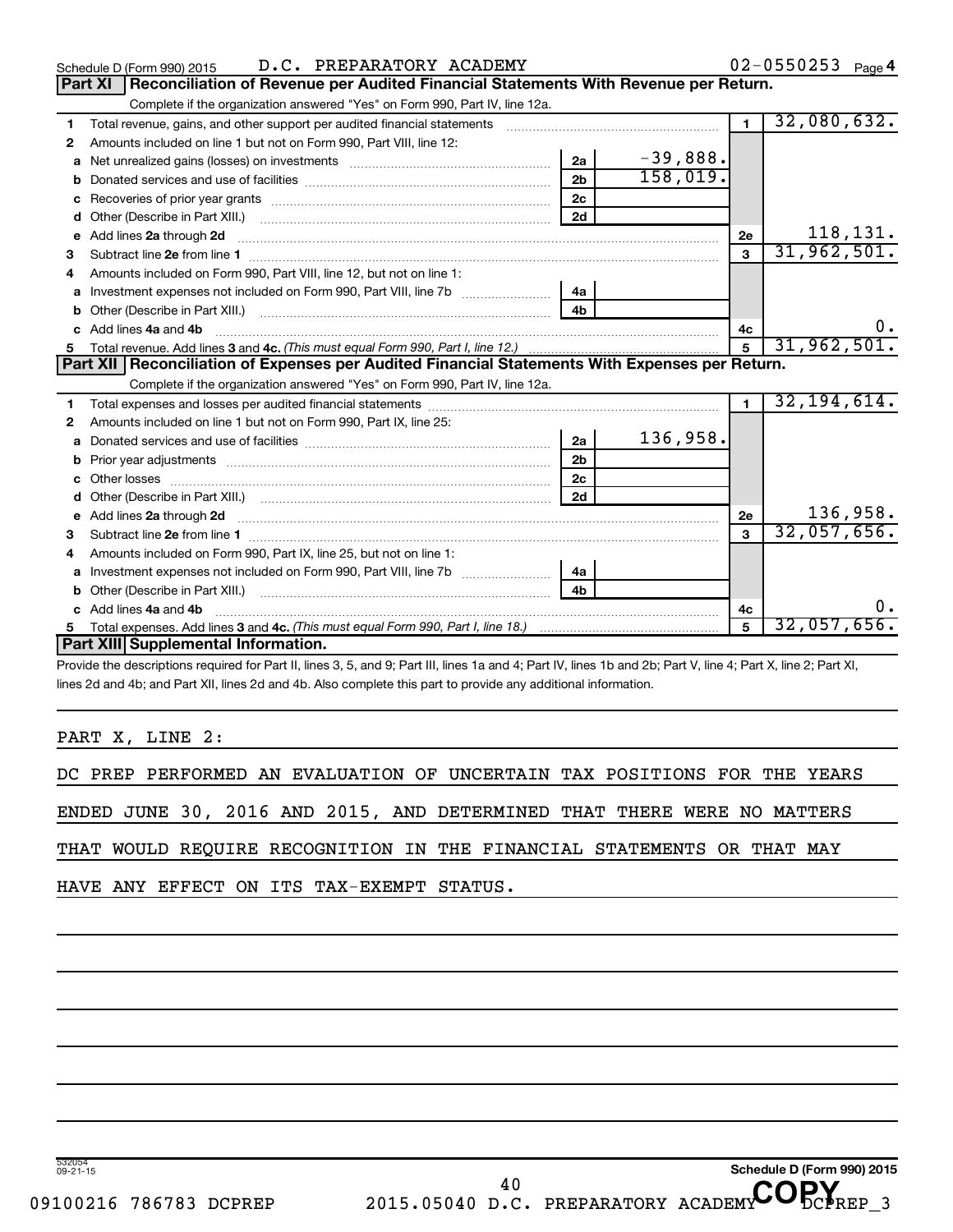|        | <b>SCHEDULE E</b>          | Schools                                                                                                                                                                                                                                                |                                        | OMB No. 1545-0047     |     |                         |
|--------|----------------------------|--------------------------------------------------------------------------------------------------------------------------------------------------------------------------------------------------------------------------------------------------------|----------------------------------------|-----------------------|-----|-------------------------|
|        | (Form 990 or 990-EZ)       | Complete if the organization answered "Yes" on Form 990,<br>Part IV, line 13, or Form 990-EZ, Part VI, line 48.                                                                                                                                        |                                        |                       |     |                         |
|        | Department of the Treasury | Attach to Form 990 or Form 990-EZ.                                                                                                                                                                                                                     |                                        | <b>Open to Public</b> |     |                         |
|        | Internal Revenue Service   | Information about Schedule E (Form 990 or 990-EZ) and its instructions is at WWW.irs.gov/form990.                                                                                                                                                      |                                        | Inspection            |     |                         |
|        | Name of the organization   |                                                                                                                                                                                                                                                        | <b>Employer identification number</b>  |                       |     |                         |
|        |                            | D.C. PREPARATORY ACADEMY                                                                                                                                                                                                                               |                                        | 02-0550253            |     |                         |
| Part I |                            |                                                                                                                                                                                                                                                        |                                        |                       |     |                         |
|        |                            |                                                                                                                                                                                                                                                        |                                        |                       | YES | NO.                     |
| 1      |                            | Does the organization have a racially nondiscriminatory policy toward students by statement in its charter, bylaws,                                                                                                                                    |                                        |                       |     |                         |
|        |                            |                                                                                                                                                                                                                                                        |                                        | $\mathbf{1}$          | х   |                         |
| 2      |                            | Does the organization include a statement of its racially nondiscriminatory policy toward students in all its brochures,                                                                                                                               |                                        |                       |     |                         |
|        |                            | catalogues, and other written communications with the public dealing with student admissions, programs, and scholarships?                                                                                                                              |                                        | $\overline{2}$        | х   |                         |
| 3      |                            | Has the organization publicized its racially nondiscriminatory policy through newspaper or broadcast media during the                                                                                                                                  |                                        |                       |     |                         |
|        |                            | period of solicitation for students, or during the registration period if it has no solicitation program, in a way that makes<br>the policy known to all parts of the general community it serves? If "Yes," please describe. If "No," please explain. |                                        |                       |     |                         |
|        |                            |                                                                                                                                                                                                                                                        |                                        | 3                     | х   |                         |
|        |                            | If you need more space, use Part II $\ldots$ $\ldots$ $\ldots$ $\ldots$ $\ldots$ $\ldots$ $\ldots$ $\ldots$ $\ldots$ $\ldots$ $\ldots$ $\ldots$ $\ldots$<br>IN ALL MATERIALS, DC PREP IS DESCRIBED AS A PUBLIC SCHOOL,                                 |                                        |                       |     |                         |
|        |                            | OPEN TO ALL ON A SPACE-AVAILABLE BASIS.                                                                                                                                                                                                                |                                        |                       |     |                         |
|        |                            |                                                                                                                                                                                                                                                        |                                        |                       |     |                         |
|        |                            |                                                                                                                                                                                                                                                        |                                        |                       |     |                         |
|        |                            |                                                                                                                                                                                                                                                        |                                        |                       |     |                         |
|        |                            | Does the organization maintain the following?                                                                                                                                                                                                          |                                        |                       |     |                         |
| a      |                            |                                                                                                                                                                                                                                                        |                                        | 4a                    | х   |                         |
|        |                            | <b>b</b> Records documenting that scholarships and other financial assistance are awarded on a racially nondiscriminatory basis?                                                                                                                       |                                        | 4b                    | X   |                         |
|        |                            | c Copies of all catalogues, brochures, announcements, and other written communications to the public dealing with student                                                                                                                              |                                        |                       |     |                         |
|        |                            |                                                                                                                                                                                                                                                        |                                        | 4c                    | х   |                         |
|        |                            |                                                                                                                                                                                                                                                        |                                        | 4d                    | X   |                         |
|        |                            | If you answered "No" to any of the above, please explain. If you need more space, use Part II.                                                                                                                                                         |                                        |                       |     |                         |
|        |                            |                                                                                                                                                                                                                                                        |                                        |                       |     |                         |
|        |                            |                                                                                                                                                                                                                                                        |                                        |                       |     |                         |
|        |                            |                                                                                                                                                                                                                                                        |                                        |                       |     |                         |
|        |                            |                                                                                                                                                                                                                                                        |                                        |                       |     |                         |
| 5      |                            | Does the organization discriminate by race in any way with respect to:                                                                                                                                                                                 |                                        |                       |     |                         |
|        |                            |                                                                                                                                                                                                                                                        |                                        | 5a                    |     | x                       |
|        |                            |                                                                                                                                                                                                                                                        |                                        | 5b                    |     | $\overline{\textbf{x}}$ |
|        |                            |                                                                                                                                                                                                                                                        |                                        | 5c                    |     | $\overline{\mathtt{x}}$ |
|        |                            |                                                                                                                                                                                                                                                        |                                        | 5d                    |     | $\overline{\textbf{x}}$ |
|        |                            |                                                                                                                                                                                                                                                        |                                        | <b>5e</b>             |     | х                       |
|        | f Use of facilities?       |                                                                                                                                                                                                                                                        |                                        | 5f                    |     | х                       |
|        |                            |                                                                                                                                                                                                                                                        |                                        | 5g                    |     | х<br>х                  |
|        |                            |                                                                                                                                                                                                                                                        |                                        | 5h                    |     |                         |
|        |                            | If you answered "Yes" to any of the above, please explain. If you need more space, use Part II.                                                                                                                                                        |                                        |                       |     |                         |
|        |                            |                                                                                                                                                                                                                                                        |                                        |                       |     |                         |
|        |                            |                                                                                                                                                                                                                                                        |                                        |                       |     |                         |
|        |                            |                                                                                                                                                                                                                                                        |                                        |                       |     |                         |
|        |                            |                                                                                                                                                                                                                                                        |                                        | 6а                    | x   |                         |
|        |                            |                                                                                                                                                                                                                                                        |                                        | 6b                    |     | x                       |
|        |                            | If you answered "Yes" on either line 6a or line 6b, explain on Part II.                                                                                                                                                                                |                                        |                       |     |                         |
| 7      |                            | Does the organization certify that it has complied with the applicable requirements of sections 4.01 through 4.05 of                                                                                                                                   |                                        |                       |     |                         |
|        |                            |                                                                                                                                                                                                                                                        |                                        | $\overline{7}$        | х   |                         |
|        |                            | LHA For Paperwork Reduction Act Notice, see the Instructions for Form 990 or Form 990-EZ.                                                                                                                                                              | Schedule E (Form 990 or 990-EZ) (2015) |                       |     |                         |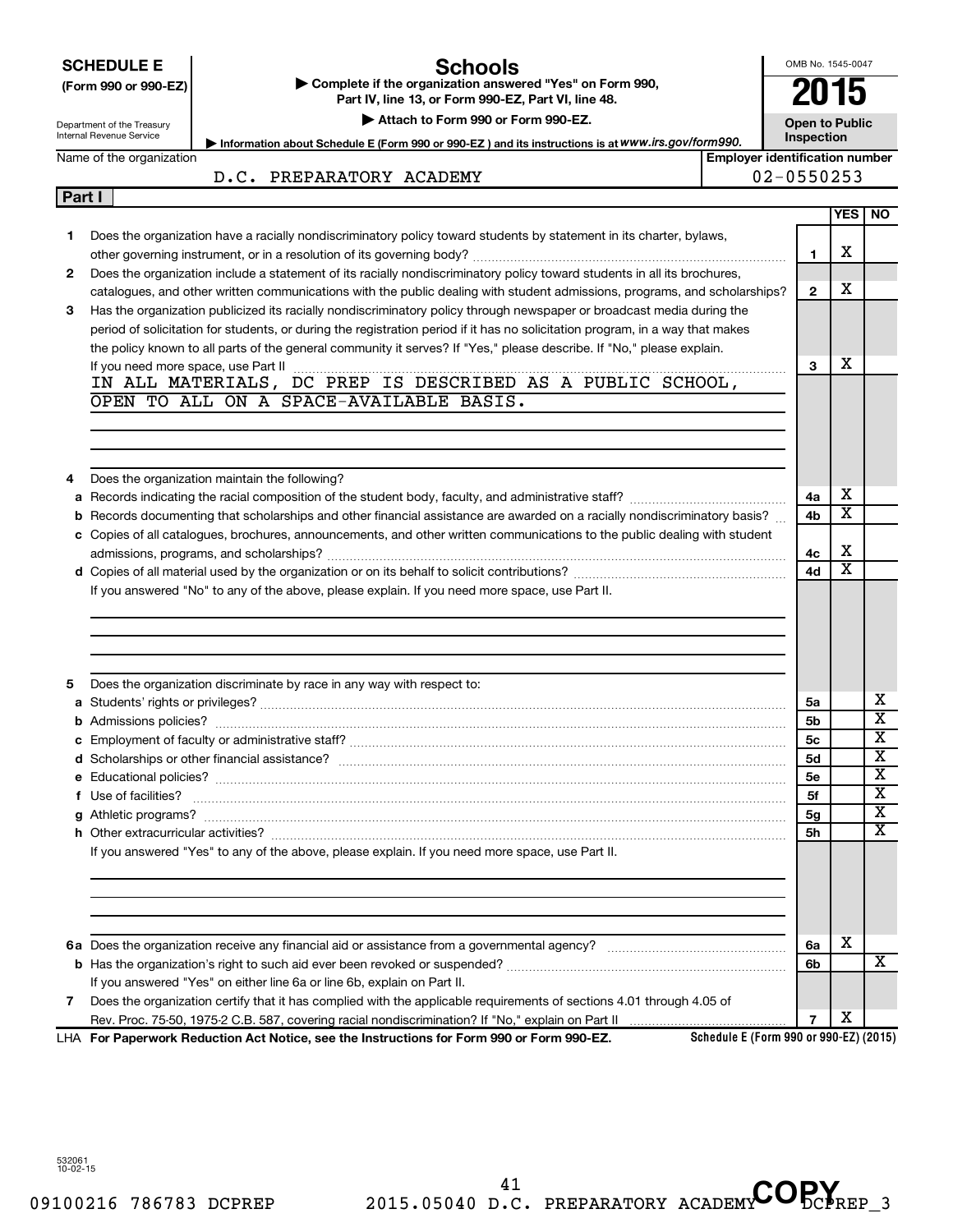Part II | Supplemental Information. Provide the explanations required by Part I, lines 3, 4d, 5h, 6b, and 7, as applicable. Also provide any other additional information.

LINE 6 - EXPLANATION OF GOVERNMENT FINANCIAL AID:

DC PREP IS A PUBLIC CHARTER SCHOOL AND RECEIVED FEDERAL FUNDS FROM THE

U.S. DEPARTMENT OF HEALTH AND HUMAN SERVICES, U.S. DEPARTMENT OF

EDUCATION, AND THE U.S. DEPARTMENT OF AGRICULTURE.

**Schedule E (Form 990 or 990-EZ) (2015)** <sup>42</sup> D.C. PREPARATORY ACADEMY COPY

09100216 786783 DCPREP 2015.05040 D.C. PREPARATORY ACADEMY DCPREP 3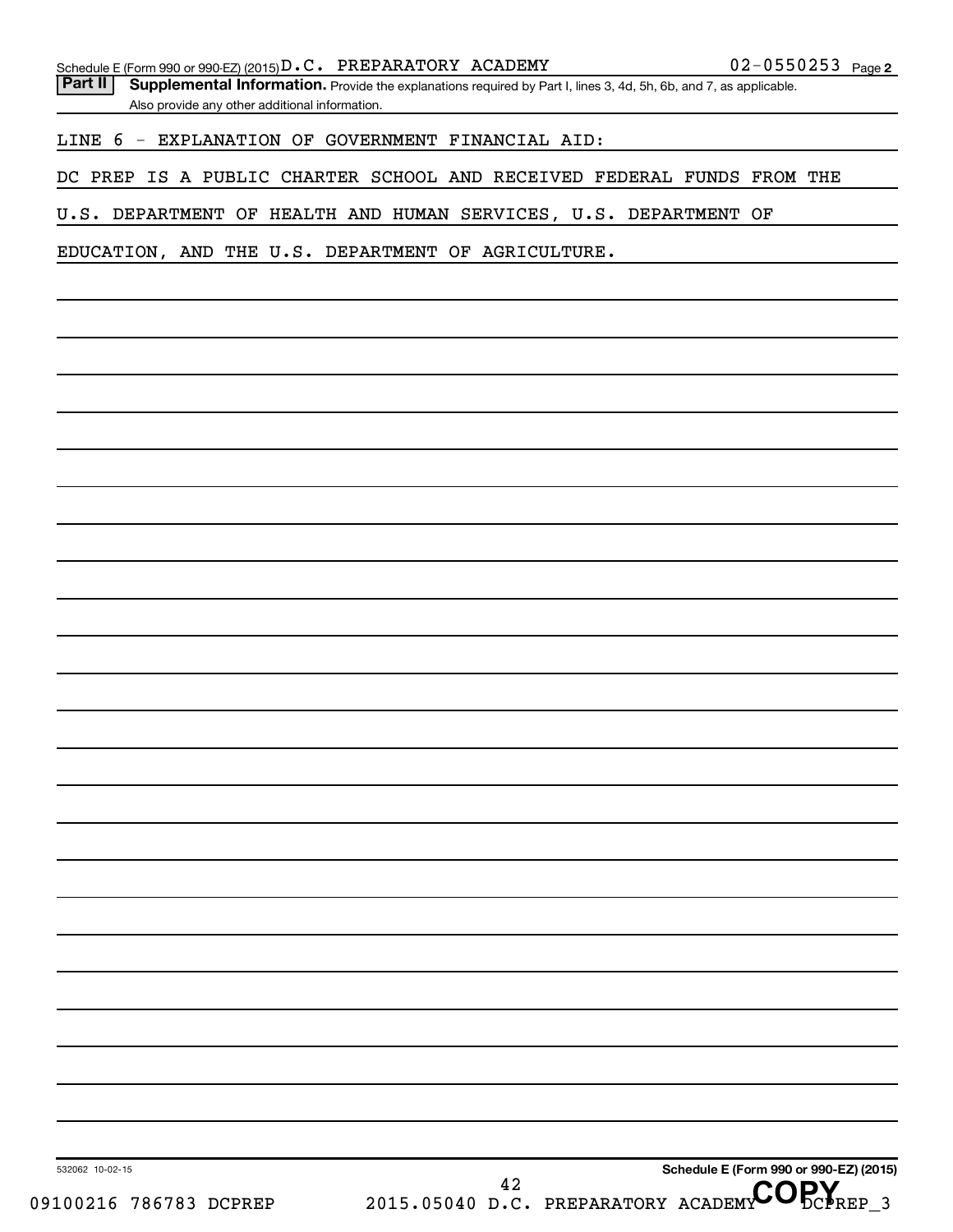| <b>SCHEDULE I</b><br>(Form 990)<br>Internal Revenue Service | Department of the Treasury |                                                                                                                                                                          |           | <b>Grants and Other Assistance to Organizations,</b><br>Governments, and Individuals in the United States<br>Complete if the organization answered "Yes" on Form 990, Part IV, line 21 or 22.<br>Information about Schedule I (Form 990) and its instructions is at www.irs.gov/form990. | Attach to Form 990.         |                                         |                                               |                                           | OMB No. 1545-0047<br><b>Open to Public</b><br>Inspection |
|-------------------------------------------------------------|----------------------------|--------------------------------------------------------------------------------------------------------------------------------------------------------------------------|-----------|------------------------------------------------------------------------------------------------------------------------------------------------------------------------------------------------------------------------------------------------------------------------------------------|-----------------------------|-----------------------------------------|-----------------------------------------------|-------------------------------------------|----------------------------------------------------------|
|                                                             | Name of the organization   |                                                                                                                                                                          |           |                                                                                                                                                                                                                                                                                          |                             |                                         |                                               |                                           | <b>Employer identification number</b>                    |
|                                                             |                            | D.C. PREPARATORY ACADEMY                                                                                                                                                 |           |                                                                                                                                                                                                                                                                                          |                             |                                         |                                               |                                           | $02 - 0550253$                                           |
| Part I                                                      |                            | <b>General Information on Grants and Assistance</b>                                                                                                                      |           |                                                                                                                                                                                                                                                                                          |                             |                                         |                                               |                                           |                                                          |
| $\mathbf 1$                                                 |                            | Does the organization maintain records to substantiate the amount of the grants or assistance, the grantees' eligibility for the grants or assistance, and the selection |           |                                                                                                                                                                                                                                                                                          |                             |                                         |                                               |                                           | $\boxed{\text{X}}$ Yes<br>l No                           |
| $\mathbf{2}$                                                |                            | Describe in Part IV the organization's procedures for monitoring the use of grant funds in the United States.                                                            |           |                                                                                                                                                                                                                                                                                          |                             |                                         |                                               |                                           |                                                          |
| Part II                                                     |                            | Grants and Other Assistance to Domestic Organizations and Domestic Governments. Complete if the organization answered "Yes" on Form 990, Part IV, line 21, for any       |           |                                                                                                                                                                                                                                                                                          |                             |                                         |                                               |                                           |                                                          |
|                                                             |                            | recipient that received more than \$5,000. Part II can be duplicated if additional space is needed.                                                                      |           |                                                                                                                                                                                                                                                                                          |                             |                                         | (f) Method of                                 |                                           |                                                          |
|                                                             |                            | 1 (a) Name and address of organization<br>or government                                                                                                                  | $(b)$ EIN | (c) IRC section<br>if applicable                                                                                                                                                                                                                                                         | (d) Amount of<br>cash grant | (e) Amount of<br>non-cash<br>assistance | valuation (book,<br>FMV, appraisal,<br>other) | (g) Description of<br>non-cash assistance | (h) Purpose of grant<br>or assistance                    |
|                                                             |                            |                                                                                                                                                                          |           |                                                                                                                                                                                                                                                                                          |                             |                                         |                                               |                                           |                                                          |
| $\mathbf{2}$<br>3                                           |                            | Enter total number of other organizations listed in the line 1 table                                                                                                     |           |                                                                                                                                                                                                                                                                                          |                             |                                         |                                               |                                           | ▶                                                        |

**For Paperwork Reduction Act Notice, see the Instructions for Form 990. Schedule I (Form 990) (2015)** LHA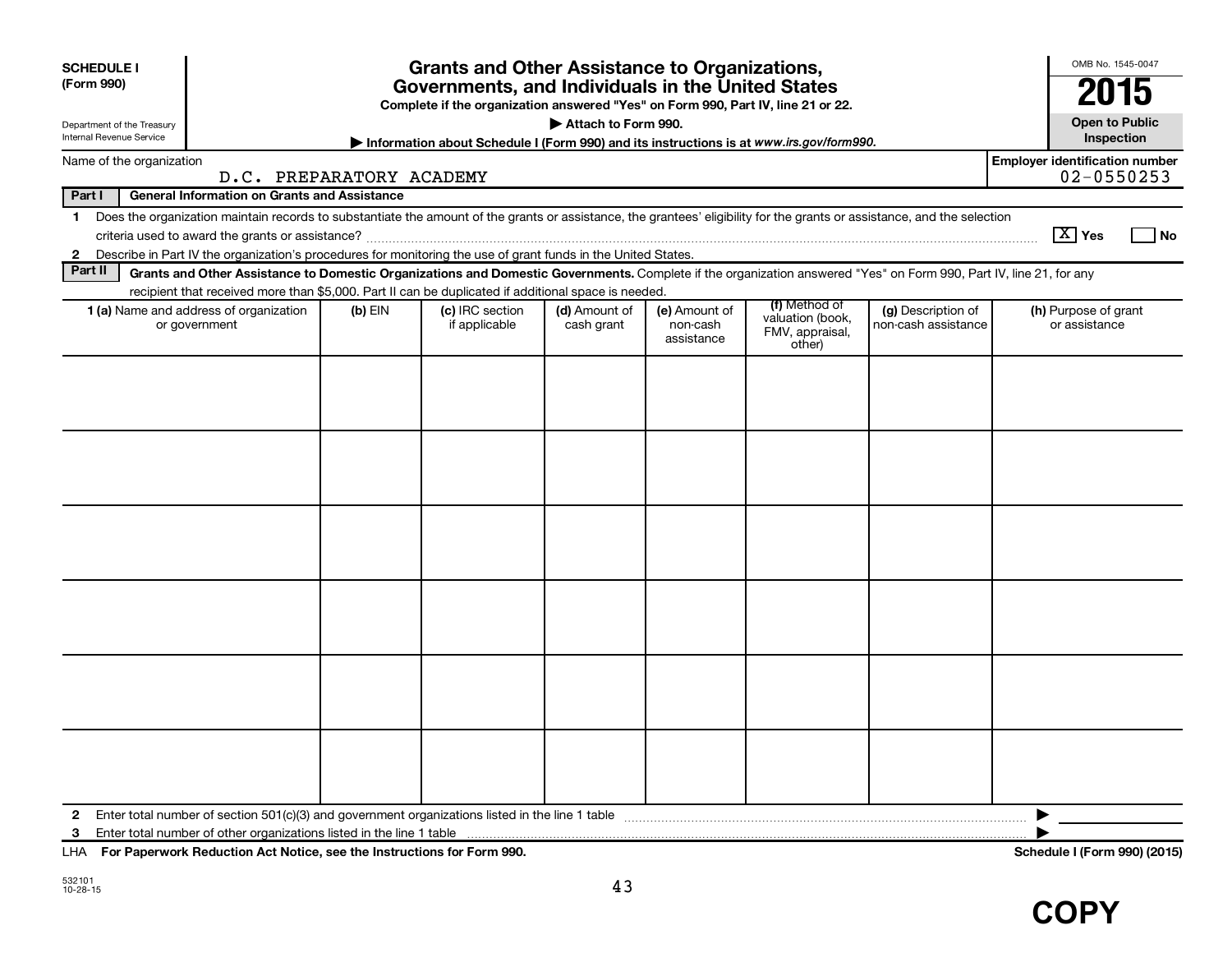#### Schedule I (Form 990) (2015) D.C. PREPARATORY ACADEMY **Depart of the CONTACT CONTACT CONTACT CONTACT CONTACT CONT**

**2**

Part III | Grants and Other Assistance to Domestic Individuals. Complete if the organization answered "Yes" on Form 990, Part IV, line 22. Part III can be duplicated if additional space is needed.

| (a) Type of grant or assistance                                                                                                                      | (b) Number of<br>recipients | (c) Amount of<br>cash grant | (d) Amount of non-<br>cash assistance | (e) Method of valuation<br>(book, FMV, appraisal, other) | (f) Description of non-cash assistance |
|------------------------------------------------------------------------------------------------------------------------------------------------------|-----------------------------|-----------------------------|---------------------------------------|----------------------------------------------------------|----------------------------------------|
|                                                                                                                                                      |                             |                             |                                       |                                                          |                                        |
| HIGH SCHOOL/COLLEGE SCHOLARSHIPS                                                                                                                     |                             | 5,742.                      | 0.                                    |                                                          |                                        |
|                                                                                                                                                      |                             |                             |                                       |                                                          |                                        |
|                                                                                                                                                      |                             |                             |                                       |                                                          |                                        |
|                                                                                                                                                      |                             |                             |                                       |                                                          |                                        |
|                                                                                                                                                      |                             |                             |                                       |                                                          |                                        |
|                                                                                                                                                      |                             |                             |                                       |                                                          |                                        |
|                                                                                                                                                      |                             |                             |                                       |                                                          |                                        |
|                                                                                                                                                      |                             |                             |                                       |                                                          |                                        |
|                                                                                                                                                      |                             |                             |                                       |                                                          |                                        |
| Part IV<br>Supplemental Information. Provide the information required in Part I, line 2, Part III, column (b), and any other additional information. |                             |                             |                                       |                                                          |                                        |
| PART I, LINE 2:                                                                                                                                      |                             |                             |                                       |                                                          |                                        |
| A SCHOLARSHIP COMMITTEE (CURRENTLY MADE UP OF THE CEO, CHIEF DEVELOPMENT                                                                             |                             |                             |                                       |                                                          |                                        |
| OFFICER, DIRECTOR OF HIGH SCHOOL PLACEMENT, DIRECTOR OF PREPNEXT, AND                                                                                |                             |                             |                                       |                                                          |                                        |
| ALUMNI SUPPORT COUNSELORS) REVIEWS REQUESTS FROM THE FAMILIES OF ALUMNI                                                                              |                             |                             |                                       |                                                          |                                        |
| STUDENTS WHO REQUIRE FINANCIAL SUPPORT IN ORDER TO ATTEND AN OUTSTANDING                                                                             |                             |                             |                                       |                                                          |                                        |
| HIGH SCHOOL OR COLLEGE. IN ALL CASES, THE FUNDS ADDRESS THE SHORTFALL                                                                                |                             |                             |                                       |                                                          |                                        |
| BETWEEN THE SCHOLARSHIP OFFER THE ALUMNI STUDENT HAS RECEIVED FROM THE                                                                               |                             |                             |                                       |                                                          |                                        |
| INSTITUTION AND THE ACTUAL COST OF TUITION AND ASSOCIATED COSTS. THE FUNDS                                                                           |                             |                             |                                       |                                                          |                                        |

ARE SENT DIRECTLY TO THE SCHOOL WITH A LETTER DETAILING THE PURPOSE OF THE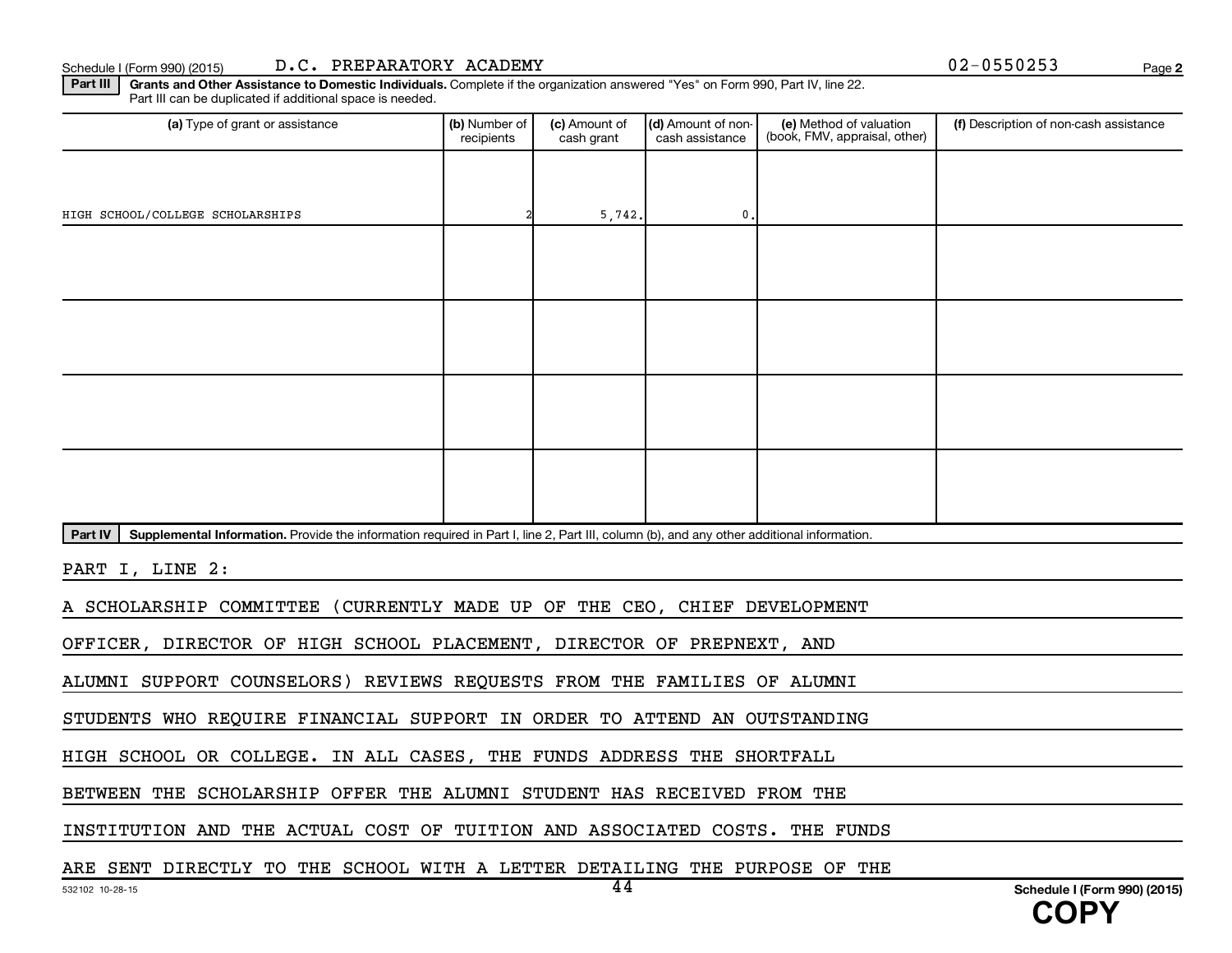| Schedule I (Form 990) |                                           | $D.C.$ 1 |
|-----------------------|-------------------------------------------|----------|
|                       | <b>Part IV   Supplemental Information</b> |          |

|  |  | FUNDS |  |  |
|--|--|-------|--|--|
|--|--|-------|--|--|

**Schedule I (Form 990)**

532291 04-01-15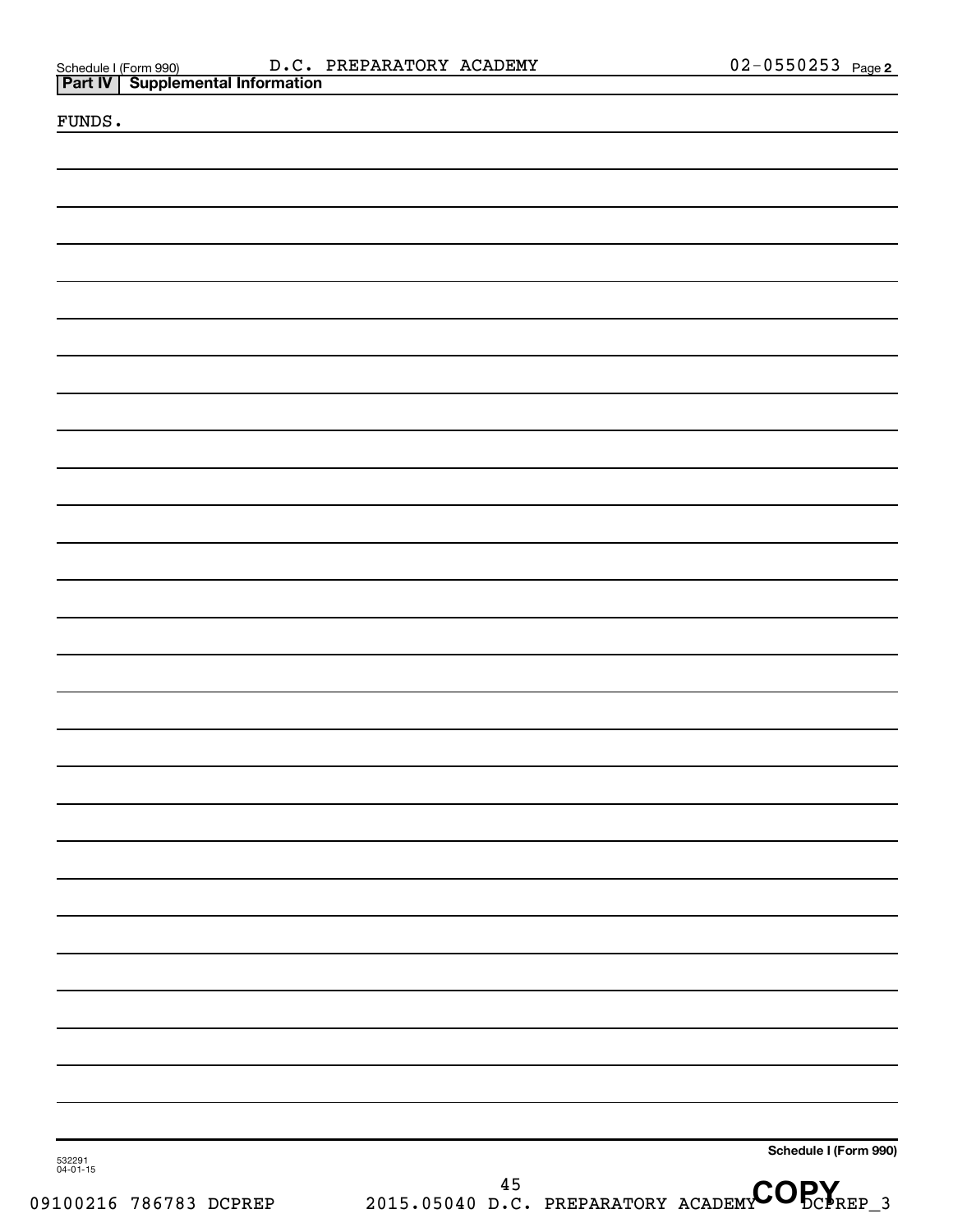|        | <b>SCHEDULE J</b>                     | <b>Compensation Information</b>                                                                                           |                                       | OMB No. 1545-0047          |     |                         |  |
|--------|---------------------------------------|---------------------------------------------------------------------------------------------------------------------------|---------------------------------------|----------------------------|-----|-------------------------|--|
|        | (Form 990)                            | For certain Officers, Directors, Trustees, Key Employees, and Highest                                                     |                                       |                            |     |                         |  |
|        |                                       | <b>Compensated Employees</b>                                                                                              |                                       | 2015                       |     |                         |  |
|        | Department of the Treasury            | Complete if the organization answered "Yes" on Form 990, Part IV, line 23.<br>Attach to Form 990.                         |                                       | <b>Open to Public</b>      |     |                         |  |
|        | Internal Revenue Service              | Information about Schedule J (Form 990) and its instructions is at www.irs.gov/form990.                                   |                                       | <b>Inspection</b>          |     |                         |  |
|        | Name of the organization              |                                                                                                                           | <b>Employer identification number</b> |                            |     |                         |  |
|        |                                       | D.C. PREPARATORY ACADEMY                                                                                                  |                                       | $02 - 0550253$             |     |                         |  |
| Part I |                                       | <b>Questions Regarding Compensation</b>                                                                                   |                                       |                            |     |                         |  |
|        |                                       |                                                                                                                           |                                       |                            | Yes | <b>No</b>               |  |
|        |                                       | Check the appropriate box(es) if the organization provided any of the following to or for a person listed on Form 990,    |                                       |                            |     |                         |  |
|        |                                       | Part VII, Section A, line 1a. Complete Part III to provide any relevant information regarding these items.                |                                       |                            |     |                         |  |
|        | First-class or charter travel         | Housing allowance or residence for personal use                                                                           |                                       |                            |     |                         |  |
|        | Travel for companions                 | Payments for business use of personal residence                                                                           |                                       |                            |     |                         |  |
|        |                                       | Health or social club dues or initiation fees<br>Tax indemnification and gross-up payments                                |                                       |                            |     |                         |  |
|        |                                       | Discretionary spending account<br>Personal services (e.g., maid, chauffeur, chef)                                         |                                       |                            |     |                         |  |
|        |                                       |                                                                                                                           |                                       |                            |     |                         |  |
|        |                                       | <b>b</b> If any of the boxes on line 1a are checked, did the organization follow a written policy regarding payment or    |                                       |                            |     |                         |  |
|        |                                       |                                                                                                                           |                                       | 1b                         |     |                         |  |
| 2      |                                       | Did the organization require substantiation prior to reimbursing or allowing expenses incurred by all directors,          |                                       | $\mathbf{2}$               |     |                         |  |
|        |                                       |                                                                                                                           |                                       |                            |     |                         |  |
| з      |                                       | Indicate which, if any, of the following the filing organization used to establish the compensation of the organization's |                                       |                            |     |                         |  |
|        |                                       | CEO/Executive Director. Check all that apply. Do not check any boxes for methods used by a related organization to        |                                       |                            |     |                         |  |
|        |                                       | establish compensation of the CEO/Executive Director, but explain in Part III.                                            |                                       |                            |     |                         |  |
|        | $ \mathbf{X} $ Compensation committee | Written employment contract                                                                                               |                                       |                            |     |                         |  |
|        |                                       | $ \mathbf{X} $ Compensation survey or study<br>Independent compensation consultant                                        |                                       |                            |     |                         |  |
|        |                                       | $\mathbf{X}$ Approval by the board or compensation committee<br>Form 990 of other organizations                           |                                       |                            |     |                         |  |
|        |                                       |                                                                                                                           |                                       |                            |     |                         |  |
| 4      |                                       | During the year, did any person listed on Form 990, Part VII, Section A, line 1a, with respect to the filing              |                                       |                            |     |                         |  |
|        |                                       | organization or a related organization:                                                                                   |                                       |                            |     |                         |  |
| а      |                                       | Receive a severance payment or change-of-control payment?                                                                 |                                       | 4a                         |     | х                       |  |
| b      |                                       |                                                                                                                           |                                       | 4b                         |     | $\overline{\mathbf{X}}$ |  |
|        |                                       |                                                                                                                           |                                       | 4c                         |     | X                       |  |
|        |                                       | If "Yes" to any of lines 4a-c, list the persons and provide the applicable amounts for each item in Part III.             |                                       |                            |     |                         |  |
|        |                                       |                                                                                                                           |                                       |                            |     |                         |  |
|        |                                       | Only section 501(c)(3), 501(c)(4), and 501(c)(29) organizations must complete lines 5-9.                                  |                                       |                            |     |                         |  |
|        |                                       | For persons listed on Form 990, Part VII, Section A, line 1a, did the organization pay or accrue any compensation         |                                       |                            |     |                         |  |
|        | contingent on the revenues of:        |                                                                                                                           |                                       |                            |     |                         |  |
| a      |                                       |                                                                                                                           |                                       | 5а                         |     | x                       |  |
|        |                                       |                                                                                                                           |                                       | 5b                         |     | $\overline{\mathtt{x}}$ |  |
|        |                                       | If "Yes" to line 5a or 5b, describe in Part III.                                                                          |                                       |                            |     |                         |  |
| 6.     |                                       | For persons listed on Form 990, Part VII, Section A, line 1a, did the organization pay or accrue any compensation         |                                       |                            |     |                         |  |
|        | contingent on the net earnings of:    |                                                                                                                           |                                       |                            |     |                         |  |
| a      |                                       |                                                                                                                           |                                       | 6a                         |     | x                       |  |
|        |                                       |                                                                                                                           |                                       | 6b                         |     | $\overline{\texttt{x}}$ |  |
|        |                                       | If "Yes" on line 6a or 6b, describe in Part III.                                                                          |                                       |                            |     |                         |  |
|        |                                       | 7 For persons listed on Form 990, Part VII, Section A, line 1a, did the organization provide any non-fixed payments       |                                       |                            |     |                         |  |
|        |                                       |                                                                                                                           |                                       | $\overline{7}$             | X   |                         |  |
| 8      |                                       | Were any amounts reported on Form 990, Part VII, paid or accrued pursuant to a contract that was subject to the           |                                       |                            |     |                         |  |
|        |                                       |                                                                                                                           |                                       | 8                          |     | x                       |  |
| 9      |                                       | If "Yes" to line 8, did the organization also follow the rebuttable presumption procedure described in                    |                                       |                            |     |                         |  |
|        |                                       |                                                                                                                           |                                       | 9                          |     |                         |  |
|        |                                       | LHA For Paperwork Reduction Act Notice, see the Instructions for Form 990.                                                |                                       | Schedule J (Form 990) 2015 |     |                         |  |

532111 10-14-15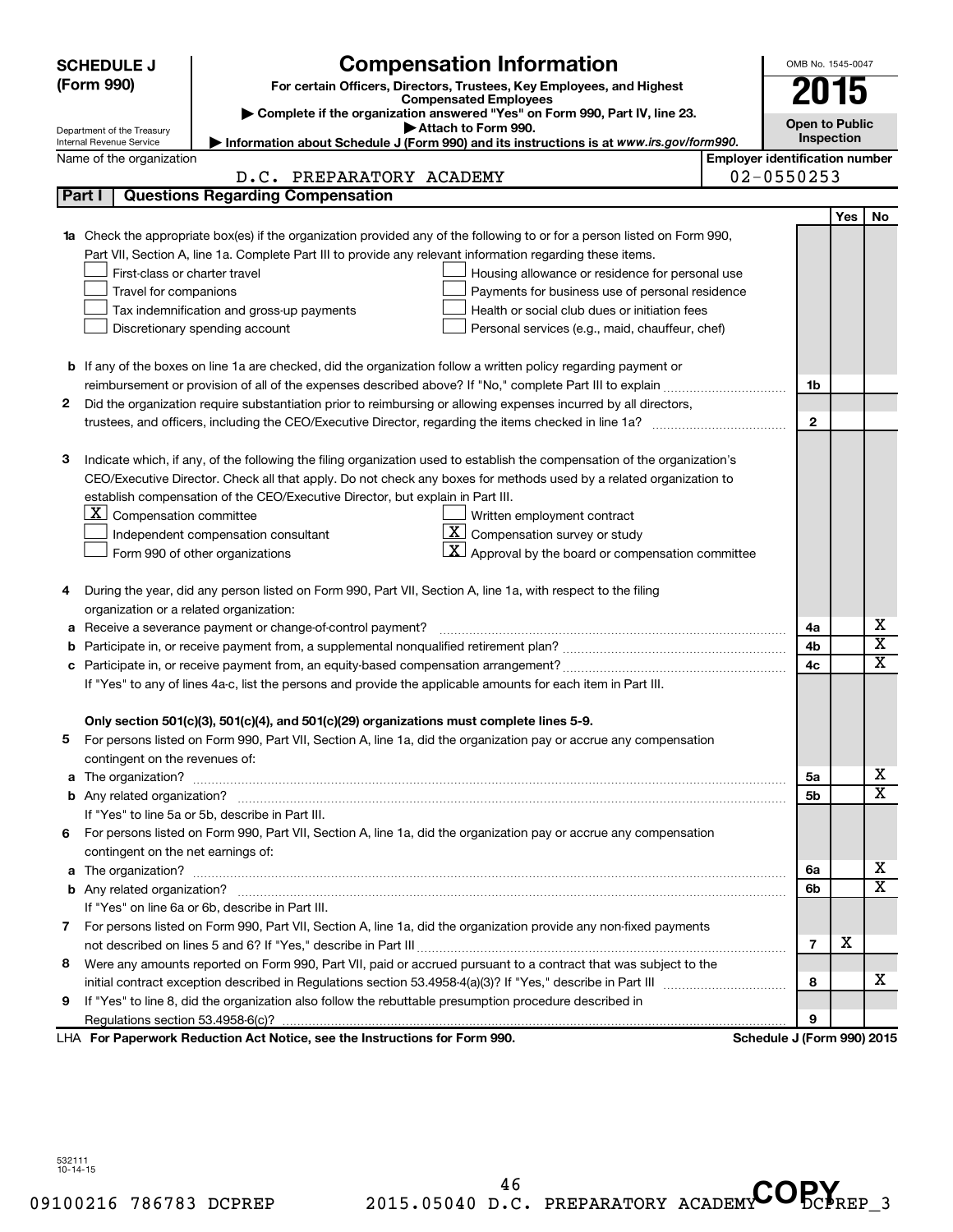#### Part II | Officers, Directors, Trustees, Key Employees, and Highest Compensated Employees. Use duplicate copies if additional space is needed.

For each individual whose compensation must be reported on Schedule J, report compensation from the organization on row (i) and from related organizations, described in the instructions, on row (ii). Do not list any individuals that are not listed on Form 990, Part VII.

Note: The sum of columns (B)(i)-(iii) for each listed individual must equal the total amount of Form 990, Part VII, Section A, line 1a, applicable column (D) and (E) amounts for that individual.

|                                   |      |                          | (B) Breakdown of W-2 and/or 1099-MISC compensation |                                           | (C) Retirement and             | (D) Nontaxable   | (E) Total of columns | (F) Compensation                                           |
|-----------------------------------|------|--------------------------|----------------------------------------------------|-------------------------------------------|--------------------------------|------------------|----------------------|------------------------------------------------------------|
| (A) Name and Title                |      | (i) Base<br>compensation | (ii) Bonus &<br>incentive<br>compensation          | (iii) Other<br>reportable<br>compensation | other deferred<br>compensation | benefits         | $(B)(i)-(D)$         | in column (B)<br>reported as deferred<br>on prior Form 990 |
| EMILY K. LAWSON<br>(1)            | (i)  | 194,546.                 | 25,000.                                            | $\overline{0}$ .                          | 10,439.                        | 545.             | 230,530.             | $\overline{0}$ .                                           |
| FOUNDER/CEO; DIR. - UNTIL 05/2016 | (ii) | $\overline{0}$ .         | $\overline{0}$ .                                   | $\overline{0}$ .                          | $\overline{0}$                 | σ.               | $\overline{0}$ .     | $\overline{0}$ .                                           |
| WENDY SCOTT<br>(2)                | (i)  | 162, 113.                | 10,000.                                            | $\overline{0}$ .                          | 4,338.                         | 5,585.           | 182,036.             | $\overline{0}$ .                                           |
| CHIEF FINANCIAL OFFICER           | (ii) | $\overline{0}$ .         | $\overline{0}$ .                                   | $\overline{0}$ .                          | 0                              | 0,               | $\overline{0}$ .     | $\overline{0}$ .                                           |
| KATHLEEN ROUSE<br>(3)             | (i)  | 152,000.                 | 10,000.                                            | $\overline{0}$ .                          | 7,125.                         | 545.             | 169,670.             | $\overline{\mathbf{0}}$ .                                  |
| COO - UNTIL 5/2016                | (ii) | $\overline{0}$ .         | σ.                                                 | $\overline{0}$ .                          | $\mathbf 0$ .                  | 0.               | $\overline{0}$ .     | $\overline{\mathbf{0}}$ .                                  |
| KATIE SEVERN<br>(4)               | (i)  | 185,591.                 | 20,000.                                            | $\overline{0}$ .                          | 10,953.                        | 6,144.           | 222,688.             | $\overline{\mathbf{0}}$ .                                  |
| CHIEF ACADEMIC OFFICER            | (ii) | $\overline{0}$ .         | $\overline{0}$ .                                   | $\overline{0}$ .                          | О.                             | 0.               | $\overline{0}$ .     | $\overline{0}$ .                                           |
| SHAUNTE EDMONDS<br>(5)            | (i)  | 122,695.                 | 22,000.                                            | σ.                                        | $\overline{0}$ .               | 5,584.           | 150,279.             | $\overline{0}$ .                                           |
| PRINCIPAL                         | (ii) | σ.                       | σ.                                                 | σ.                                        | О.                             | $\overline{0}$ . | $\overline{0}$ .     | $\overline{0}$ .                                           |
|                                   | (i)  |                          |                                                    |                                           |                                |                  |                      |                                                            |
|                                   | (ii) |                          |                                                    |                                           |                                |                  |                      |                                                            |
|                                   | (i)  |                          |                                                    |                                           |                                |                  |                      |                                                            |
|                                   | (ii) |                          |                                                    |                                           |                                |                  |                      |                                                            |
|                                   | (i)  |                          |                                                    |                                           |                                |                  |                      |                                                            |
|                                   | (ii) |                          |                                                    |                                           |                                |                  |                      |                                                            |
|                                   | (i)  |                          |                                                    |                                           |                                |                  |                      |                                                            |
|                                   | (ii) |                          |                                                    |                                           |                                |                  |                      |                                                            |
|                                   | (i)  |                          |                                                    |                                           |                                |                  |                      |                                                            |
|                                   | (ii) |                          |                                                    |                                           |                                |                  |                      |                                                            |
|                                   | (i)  |                          |                                                    |                                           |                                |                  |                      |                                                            |
|                                   | (ii) |                          |                                                    |                                           |                                |                  |                      |                                                            |
|                                   | (i)  |                          |                                                    |                                           |                                |                  |                      |                                                            |
|                                   | (ii) |                          |                                                    |                                           |                                |                  |                      |                                                            |
|                                   | (i)  |                          |                                                    |                                           |                                |                  |                      |                                                            |
|                                   | (ii) |                          |                                                    |                                           |                                |                  |                      |                                                            |
|                                   | (i)  |                          |                                                    |                                           |                                |                  |                      |                                                            |
|                                   | (i)  |                          |                                                    |                                           |                                |                  |                      |                                                            |
|                                   | (i)  |                          |                                                    |                                           |                                |                  |                      |                                                            |
|                                   | (i)  |                          |                                                    |                                           |                                |                  |                      |                                                            |
|                                   | (i)  |                          |                                                    |                                           |                                |                  |                      |                                                            |
|                                   | (ii) |                          |                                                    |                                           |                                |                  |                      |                                                            |

**Schedule J (Form 990) 2015**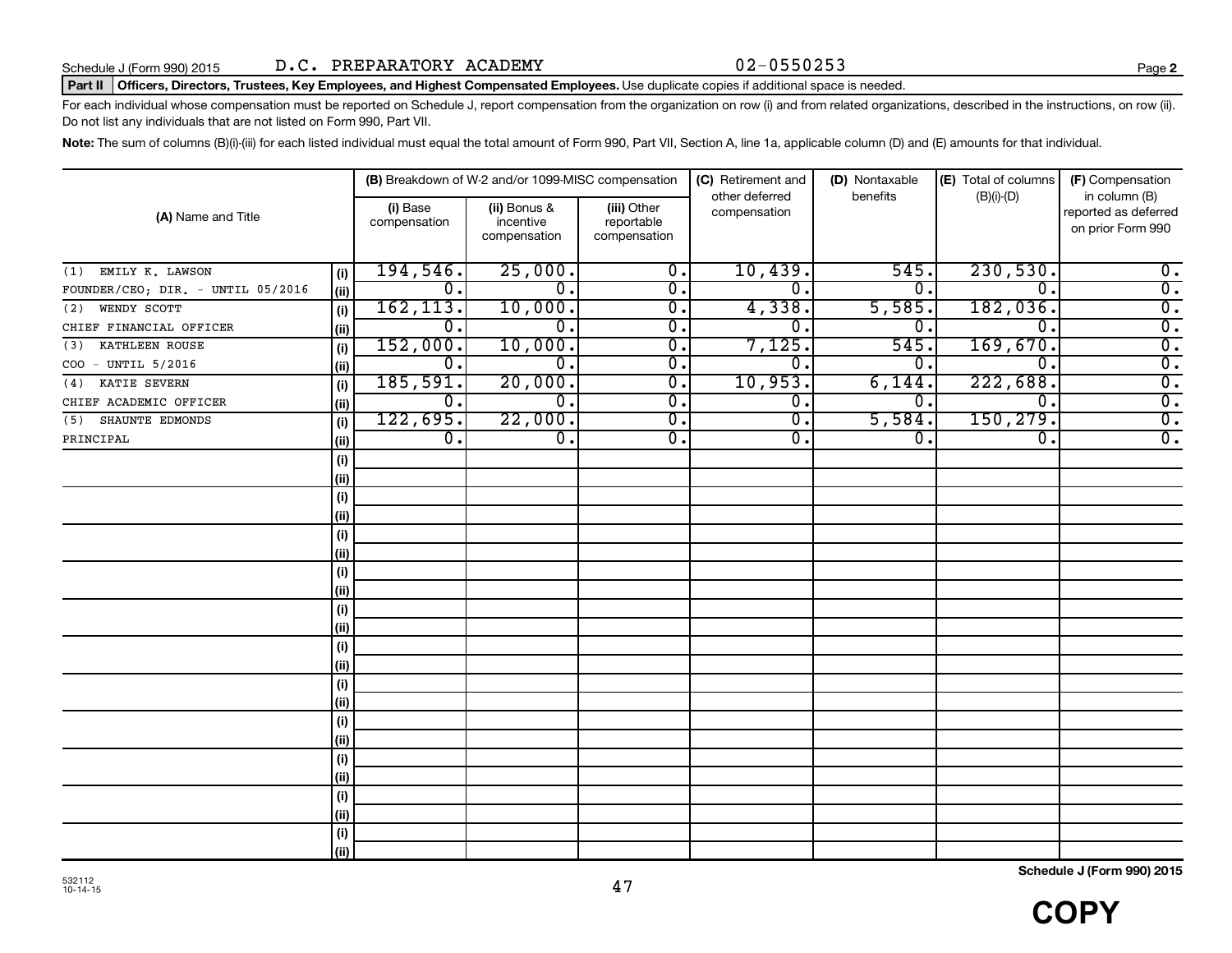#### **Part III Supplemental Information**

Provide the information, explanation, or descriptions required for Part I, lines 1a, 1b, 3, 4a, 4b, 4c, 5a, 5b, 6a, 6b, 7, and 8, and for Part II. Also complete this part for any additional information.

#### PART I, LINE 7:

ALL BONUSES PAID TO DC PREP'S OFFICERS, KEY EMPLOYEES, AND HIGHEST

COMPENSATED EMPLOYEES LISTED IN FORM 990, PART VII WERE BASED ON AN

APPRAISAL OF HIS/HER PERFORMANCE FOR THE YEAR ENDED JUNE 30, 2016.

**Schedule J (Form 990) 2015**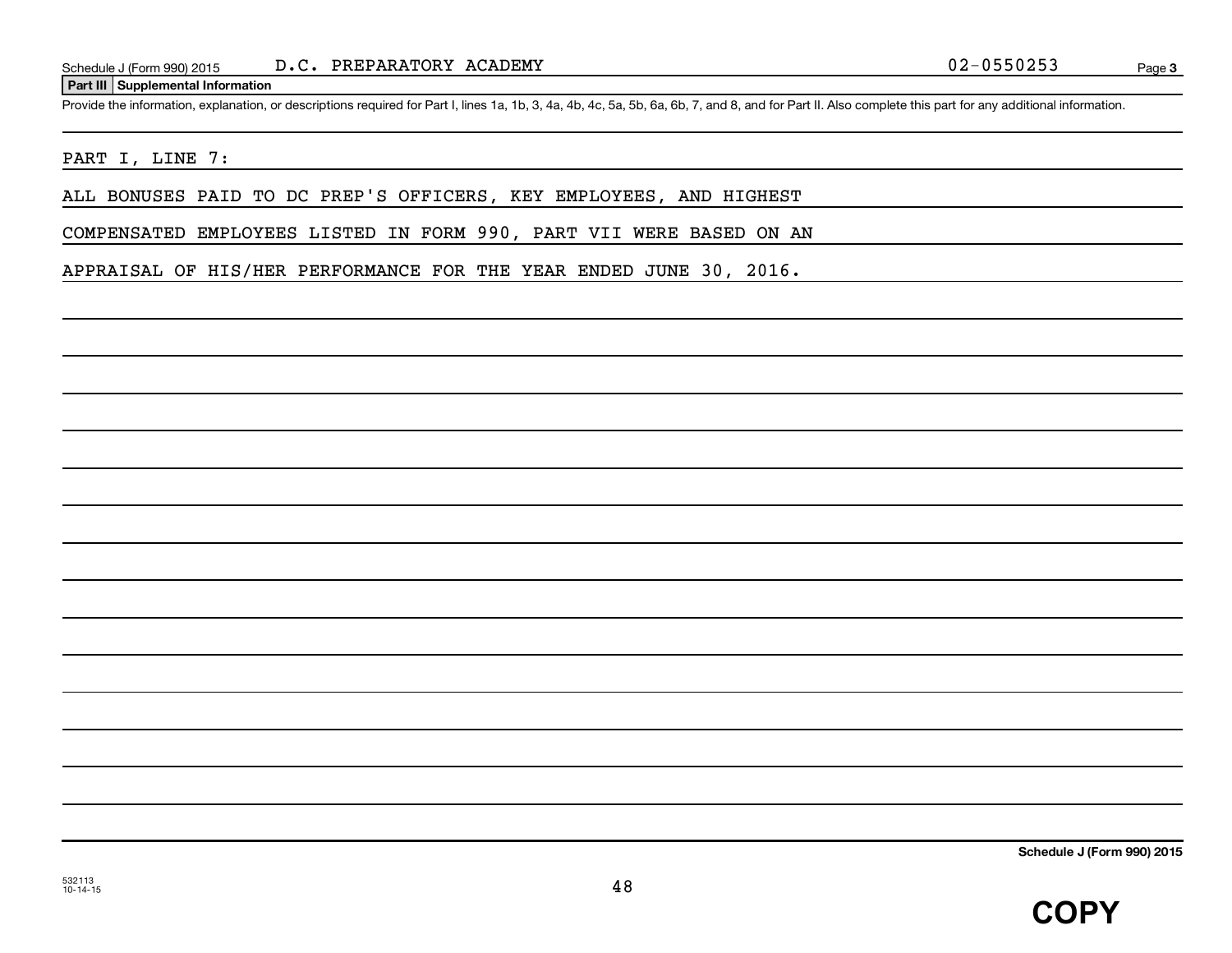| <b>SCHEDULE K</b><br>(Form 990)<br>Department of the Treasury<br>Internal Revenue Service                    | Complete if the organization answered "Yes" on Form 990, Part IV, line 24a. Provide descriptions,<br>> Attach to Form 990. > Information about Schedule K (Form 990) and its instructions is at www.irs.gov/form990. |  | <b>Supplemental Information on Tax-Exempt Bonds</b><br>explanations, and any additional information in Part VI. |                                    |                       |            |                            |     |           |                                                         | OMB No. 1545-0047<br><b>Open to Public</b><br>Inspection | 2015     |   |
|--------------------------------------------------------------------------------------------------------------|----------------------------------------------------------------------------------------------------------------------------------------------------------------------------------------------------------------------|--|-----------------------------------------------------------------------------------------------------------------|------------------------------------|-----------------------|------------|----------------------------|-----|-----------|---------------------------------------------------------|----------------------------------------------------------|----------|---|
| Name of the organization<br>D.C. PREPARATORY ACADEMY                                                         |                                                                                                                                                                                                                      |  |                                                                                                                 |                                    |                       |            |                            |     |           | <b>Employer identification number</b><br>$02 - 0550253$ |                                                          |          |   |
| <b>Bond Issues</b><br>Part I                                                                                 | SEE PART VI FOR COLUMN                                                                                                                                                                                               |  | (F)                                                                                                             | CONTINUATIONS                      |                       |            |                            |     |           |                                                         |                                                          |          |   |
| (a) Issuer name                                                                                              | $(c)$ CUSIP #<br>(b) Issuer EIN                                                                                                                                                                                      |  |                                                                                                                 | (d) Date issued<br>(e) Issue price |                       |            | (f) Description of purpose |     | of issuer | (g) Defeased (h) On behalf (i) Pooled<br>financing      |                                                          |          |   |
|                                                                                                              |                                                                                                                                                                                                                      |  |                                                                                                                 |                                    |                       |            |                            | Yes | No        | Yes                                                     | No                                                       | Yes   No |   |
| A DISTRICT OF COLUMBIA                                                                                       | 53-6001131254839J38  06/15/05  5,500,000. NOTES USED TO PU                                                                                                                                                           |  |                                                                                                                 |                                    |                       |            | REPAY OUTSTANDING          |     | x         |                                                         | X                                                        |          | X |
|                                                                                                              |                                                                                                                                                                                                                      |  |                                                                                                                 |                                    |                       |            | REFINANCE AND              |     |           |                                                         |                                                          |          |   |
| <b>B DISTRICT OF COLUMBIA</b>                                                                                | 53-6001131254839W25 06/26/07 9,580,000. FINANCE PURCHASE                                                                                                                                                             |  |                                                                                                                 |                                    |                       |            |                            |     | x         |                                                         | х                                                        |          | X |
| C                                                                                                            |                                                                                                                                                                                                                      |  |                                                                                                                 |                                    |                       |            |                            |     |           |                                                         |                                                          |          |   |
| D                                                                                                            |                                                                                                                                                                                                                      |  |                                                                                                                 |                                    |                       |            |                            |     |           |                                                         |                                                          |          |   |
| Proceeds<br>Part II                                                                                          |                                                                                                                                                                                                                      |  |                                                                                                                 |                                    |                       |            |                            |     |           |                                                         |                                                          |          |   |
|                                                                                                              |                                                                                                                                                                                                                      |  |                                                                                                                 |                                    |                       | в          | C                          |     |           |                                                         | D                                                        |          |   |
| Amount of bonds retired<br>$\mathbf 1$                                                                       |                                                                                                                                                                                                                      |  |                                                                                                                 | 1,320,000.                         |                       | 1,690,000. |                            |     |           |                                                         |                                                          |          |   |
| $\overline{2}$                                                                                               |                                                                                                                                                                                                                      |  |                                                                                                                 |                                    |                       |            |                            |     |           |                                                         |                                                          |          |   |
| 3                                                                                                            |                                                                                                                                                                                                                      |  |                                                                                                                 | 5,500,000.                         |                       | 9,580,000. |                            |     |           |                                                         |                                                          |          |   |
| 4                                                                                                            |                                                                                                                                                                                                                      |  |                                                                                                                 |                                    |                       |            |                            |     |           |                                                         |                                                          |          |   |
| 5                                                                                                            |                                                                                                                                                                                                                      |  |                                                                                                                 |                                    |                       |            |                            |     |           |                                                         |                                                          |          |   |
| 6<br>Proceeds in refunding escrows                                                                           |                                                                                                                                                                                                                      |  |                                                                                                                 |                                    |                       |            |                            |     |           |                                                         |                                                          |          |   |
| $\overline{7}$<br>Issuance costs from proceeds                                                               |                                                                                                                                                                                                                      |  |                                                                                                                 | 198, 106.                          |                       | 278,787.   |                            |     |           |                                                         |                                                          |          |   |
| 8<br>Credit enhancement from proceeds                                                                        |                                                                                                                                                                                                                      |  |                                                                                                                 |                                    |                       |            |                            |     |           |                                                         |                                                          |          |   |
| 9                                                                                                            |                                                                                                                                                                                                                      |  |                                                                                                                 |                                    |                       |            |                            |     |           |                                                         |                                                          |          |   |
| 10                                                                                                           |                                                                                                                                                                                                                      |  |                                                                                                                 | 5,301,894.                         |                       | 9,301,213. |                            |     |           |                                                         |                                                          |          |   |
| Other spent proceeds<br>11                                                                                   |                                                                                                                                                                                                                      |  |                                                                                                                 |                                    |                       |            |                            |     |           |                                                         |                                                          |          |   |
| 12                                                                                                           |                                                                                                                                                                                                                      |  |                                                                                                                 |                                    |                       |            |                            |     |           |                                                         |                                                          |          |   |
| 13                                                                                                           |                                                                                                                                                                                                                      |  |                                                                                                                 | 2005                               |                       | 2007       |                            |     |           |                                                         |                                                          |          |   |
|                                                                                                              |                                                                                                                                                                                                                      |  | Yes                                                                                                             | No                                 | Yes                   | No         | Yes                        | No  |           | Yes                                                     |                                                          | No       |   |
| Were the bonds issued as part of a current refunding issue?<br>14                                            |                                                                                                                                                                                                                      |  |                                                                                                                 | х                                  |                       | х          |                            |     |           |                                                         |                                                          |          |   |
| 15                                                                                                           |                                                                                                                                                                                                                      |  |                                                                                                                 | $\overline{\texttt{x}}$            |                       | х          |                            |     |           |                                                         |                                                          |          |   |
| Has the final allocation of proceeds been made?<br>16                                                        |                                                                                                                                                                                                                      |  | х                                                                                                               |                                    | х                     |            |                            |     |           |                                                         |                                                          |          |   |
| 17<br>Does the organization maintain adequate books and records to support the final allocation of proceeds? |                                                                                                                                                                                                                      |  | $\overline{\text{x}}$                                                                                           |                                    | $\overline{\text{x}}$ |            |                            |     |           |                                                         |                                                          |          |   |
| Part III Private Business Use                                                                                |                                                                                                                                                                                                                      |  |                                                                                                                 |                                    |                       |            |                            |     |           |                                                         |                                                          |          |   |
|                                                                                                              |                                                                                                                                                                                                                      |  | Α                                                                                                               |                                    |                       | B          | C                          |     |           |                                                         | D                                                        |          |   |
| Was the organization a partner in a partnership, or a member of an LLC,<br>1.                                |                                                                                                                                                                                                                      |  | Yes                                                                                                             | No                                 | Yes                   | ${\sf No}$ | Yes                        | No  |           | Yes                                                     |                                                          | No       |   |
|                                                                                                              |                                                                                                                                                                                                                      |  |                                                                                                                 | х                                  |                       | X          |                            |     |           |                                                         |                                                          |          |   |
| 2 Are there any lease arrangements that may result in private business use of                                |                                                                                                                                                                                                                      |  |                                                                                                                 |                                    |                       |            |                            |     |           |                                                         |                                                          |          |   |
|                                                                                                              |                                                                                                                                                                                                                      |  |                                                                                                                 | x                                  |                       | X          |                            |     |           |                                                         |                                                          |          |   |
| 532121<br>332121 LHA For Paperwork Reduction Act Notice, see the Instructions for Form 990.                  |                                                                                                                                                                                                                      |  | 49                                                                                                              |                                    |                       |            |                            |     |           | Schedule K (Form 990) 2015                              |                                                          |          |   |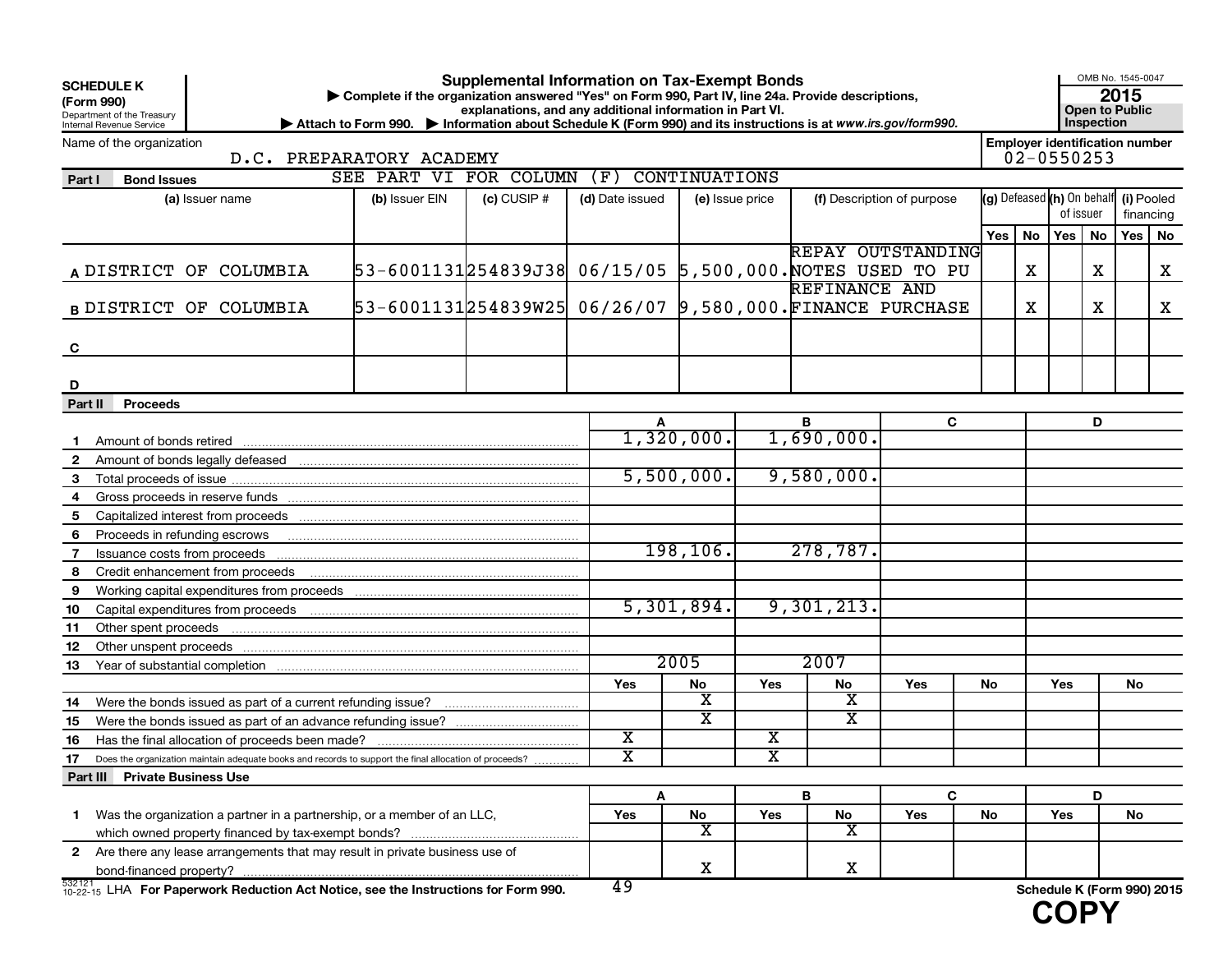#### **Schedule K (Form 990) 2015** Schedule K (Form 990) 2015 D.C. PREPARATORY ACADEMY  $02-0550253$  Page

**2**

| <b>Part III</b> Private Business Use (Continued)                                                       |                             |                         |                         |                         |     |           |            |           |
|--------------------------------------------------------------------------------------------------------|-----------------------------|-------------------------|-------------------------|-------------------------|-----|-----------|------------|-----------|
|                                                                                                        |                             | A                       |                         | B                       |     | C         |            | D         |
| 3a Are there any management or service contracts that may result in private                            | <b>Yes</b>                  | <b>No</b>               | Yes                     | No                      | Yes | <b>No</b> | <b>Yes</b> | <b>No</b> |
|                                                                                                        |                             | $\mathbf{x}$            |                         | $\overline{\texttt{x}}$ |     |           |            |           |
| <b>b</b> If "Yes" to line 3a, does the organization routinely engage bond counsel or other outside     |                             |                         |                         |                         |     |           |            |           |
| counsel to review any management or service contracts relating to the financed property?               |                             |                         |                         |                         |     |           |            |           |
| c Are there any research agreements that may result in private business use of bond-financed property? |                             | $\overline{\texttt{x}}$ |                         | $\overline{\texttt{x}}$ |     |           |            |           |
| d If "Yes" to line 3c, does the organization routinely engage bond counsel or other outside            |                             |                         |                         |                         |     |           |            |           |
| counsel to review any research agreements relating to the financed property?                           |                             |                         |                         |                         |     |           |            |           |
| Enter the percentage of financed property used in a private business use by                            |                             |                         |                         |                         |     |           |            |           |
| entities other than a section 501(c)(3) organization or a state or local government $\ldots$ .         |                             | %                       |                         | %                       |     | %         |            | %         |
| Enter the percentage of financed property used in a private business use as a result of<br>5           |                             |                         |                         |                         |     |           |            |           |
| unrelated trade or business activity carried on by your organization, another                          |                             |                         |                         |                         |     |           |            |           |
|                                                                                                        |                             | %                       |                         | %                       |     | %         |            | %         |
| 6                                                                                                      |                             | %                       |                         | %                       |     | %         |            | %         |
| $\overline{7}$                                                                                         |                             | $\overline{\text{x}}$   |                         | х                       |     |           |            |           |
| 8a Has there been a sale or disposition of any of the bond-financed property to a non-                 |                             |                         |                         |                         |     |           |            |           |
| governmental person other than a $501(c)(3)$ organization since the bonds were issued?                 |                             | X                       |                         | X                       |     |           |            |           |
| <b>b</b> If "Yes" to line 8a, enter the percentage of bond-financed property sold or disposed          |                             |                         |                         |                         |     |           |            |           |
|                                                                                                        |                             | %                       |                         | %                       |     | %         |            | %         |
| c If "Yes" to line 8a, was any remedial action taken pursuant to Regulations sections                  |                             |                         |                         |                         |     |           |            |           |
|                                                                                                        |                             |                         |                         |                         |     |           |            |           |
| Has the organization established written procedures to ensure that all nonqualified<br>9               |                             |                         |                         |                         |     |           |            |           |
| bonds of the issue are remediated in accordance with the requirements under                            |                             |                         |                         |                         |     |           |            |           |
|                                                                                                        | x                           |                         | X                       |                         |     |           |            |           |
| Part IV Arbitrage                                                                                      |                             |                         |                         |                         |     |           |            |           |
|                                                                                                        |                             | A                       |                         | B                       |     | C         |            | D         |
| Has the issuer filed Form 8038-T, Arbitrage Rebate, Yield Reduction and<br>1                           | Yes                         | No                      | Yes                     | No                      | Yes | No        | Yes        | No        |
|                                                                                                        |                             | х                       |                         | $\overline{\textbf{x}}$ |     |           |            |           |
|                                                                                                        |                             |                         |                         |                         |     |           |            |           |
|                                                                                                        |                             | X                       |                         | $\overline{\texttt{x}}$ |     |           |            |           |
|                                                                                                        |                             | $\overline{\textbf{x}}$ |                         | $\overline{\text{x}}$   |     |           |            |           |
|                                                                                                        | $\overline{\textnormal{x}}$ |                         | $\overline{\texttt{x}}$ |                         |     |           |            |           |
| If "Yes" to line 2c, provide in Part VI the date the rebate computation was                            |                             |                         |                         |                         |     |           |            |           |
|                                                                                                        |                             |                         |                         |                         |     |           |            |           |
| 3                                                                                                      | $\overline{\texttt{x}}$     |                         | $\overline{\texttt{x}}$ |                         |     |           |            |           |
| 4a Has the organization or the governmental issuer entered into a qualified                            |                             |                         |                         |                         |     |           |            |           |
|                                                                                                        |                             | X                       |                         | X                       |     |           |            |           |
|                                                                                                        |                             |                         |                         |                         |     |           |            |           |
|                                                                                                        |                             |                         |                         |                         |     |           |            |           |
|                                                                                                        |                             |                         |                         |                         |     |           |            |           |
|                                                                                                        |                             |                         |                         |                         |     |           |            |           |

532122 10-22-15

**Schedule K (Form 990) 2015**

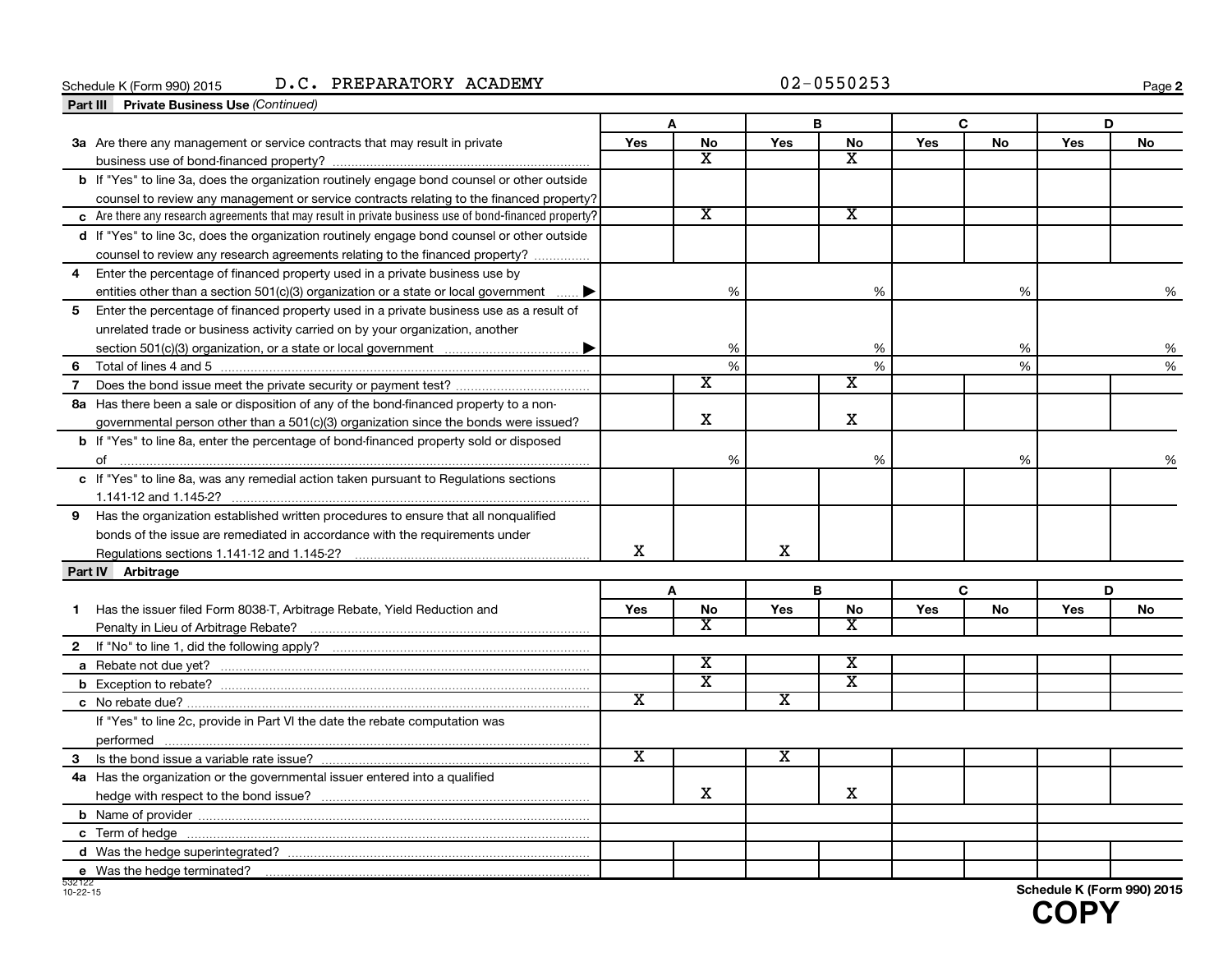**3**

| D.C. PREPARATORY ACADEMY<br>Schedule K (Form 990) 2015<br>Part IV Arbitrage (Continued)                                       |     |                         |            | $02 - 0550253$              |     |           |     | Page      |
|-------------------------------------------------------------------------------------------------------------------------------|-----|-------------------------|------------|-----------------------------|-----|-----------|-----|-----------|
|                                                                                                                               |     | A                       | в          |                             |     | C         | D   |           |
|                                                                                                                               | Yes | No                      | Yes        | No                          | Yes | No        | Yes | No        |
| 5a Were gross proceeds invested in a guaranteed investment contract (GIC)?                                                    |     | X                       |            | $\mathbf{x}$                |     |           |     |           |
|                                                                                                                               |     |                         |            |                             |     |           |     |           |
|                                                                                                                               |     |                         |            |                             |     |           |     |           |
| d Was the regulatory safe harbor for establishing the fair market value of the GIC satisfied?                                 |     |                         |            |                             |     |           |     |           |
| 6 Were any gross proceeds invested beyond an available temporary period?                                                      |     | $\overline{\texttt{x}}$ |            | $\overline{\textnormal{x}}$ |     |           |     |           |
| 7 Has the organization established written procedures to monitor the requirements of                                          |     |                         |            |                             |     |           |     |           |
|                                                                                                                               |     | X                       |            | X                           |     |           |     |           |
| Part V Procedures To Undertake Corrective Action                                                                              |     |                         |            |                             |     |           |     |           |
|                                                                                                                               |     | A                       | B          |                             |     | C         | D   |           |
|                                                                                                                               | Yes | <b>No</b>               | <b>Yes</b> | No                          | Yes | <b>No</b> | Yes | <b>No</b> |
| Has the organization established written procedures to ensure that violations of                                              |     |                         |            |                             |     |           |     |           |
| federal tax requirements are timely identified and corrected through the voluntary                                            |     |                         |            |                             |     |           |     |           |
| closing agreement program if self-remediation is not available under applicable                                               |     |                         |            |                             |     |           |     |           |
|                                                                                                                               |     | х                       |            | х                           |     |           |     |           |
| Part VI Supplemental Information. Provide additional information for responses to questions on Schedule K (see instructions). |     |                         |            |                             |     |           |     |           |
| SCHEDULE K, PART I, BOND ISSUES:                                                                                              |     |                         |            |                             |     |           |     |           |
| (A) ISSUER NAME: DISTRICT OF COLUMBIA                                                                                         |     |                         |            |                             |     |           |     |           |
| DESCRIPTION OF PURPOSE:<br>F)                                                                                                 |     |                         |            |                             |     |           |     |           |
| REPAY OUTSTANDING NOTES USED TO PURCHASE/RENOVATE THE FIRST SCHOOL BUILDING                                                   |     |                         |            |                             |     |           |     |           |
|                                                                                                                               |     |                         |            |                             |     |           |     |           |
| (A) ISSUER NAME: DISTRICT OF COLUMBIA                                                                                         |     |                         |            |                             |     |           |     |           |
| (F) DESCRIPTION OF PURPOSE:                                                                                                   |     |                         |            |                             |     |           |     |           |
| REFINANCE AND FINANCE PURCHASE AND RENOVATION OF THE SECOND SCHOOL BUILDING                                                   |     |                         |            |                             |     |           |     |           |
|                                                                                                                               |     |                         |            |                             |     |           |     |           |
| SCHEDULE K, PART IV, ARBITRAGE, LINE 2C:                                                                                      |     |                         |            |                             |     |           |     |           |
| (A) ISSUER NAME: DISTRICT OF COLUMBIA                                                                                         |     |                         |            |                             |     |           |     |           |
|                                                                                                                               |     |                         |            |                             |     |           |     |           |
| DATE THE REBATE COMPUTATION WAS PERFORMED: 06/15/2016                                                                         |     |                         |            |                             |     |           |     |           |
|                                                                                                                               |     |                         |            |                             |     |           |     |           |
| ISSUER NAME: DISTRICT OF COLUMBIA<br>(A)                                                                                      |     |                         |            |                             |     |           |     |           |
| DATE THE REBATE COMPUTATION WAS PERFORMED: 06/26/2016                                                                         |     |                         |            |                             |     |           |     |           |
|                                                                                                                               |     |                         |            |                             |     |           |     |           |
| SCHEDULE K, SUPPLEMENTAL INFORMATION: SCHEDULE K, PART II, LINE 7: FOR THE                                                    |     |                         |            |                             |     |           |     |           |
| 2005 SERIES BOND, INCLUDED IN THE TOTAL ISSUANCE COST FROM PROCEEDS ARE THE                                                   |     |                         |            |                             |     |           |     |           |
| FOLLOWING: LETTER OF CREDIT FEES (\$51,806), INTEREST RATE CAP (\$15,400),<br>AND CREDIT ENHANCEMENT FEES (\$3,475).          |     |                         |            |                             |     |           |     |           |

ARE THE FOLLOWING: LETTER OF CREDIT FEES (\$80,707) AND CREDIT ENHANCEMENT

FEES (\$5,519).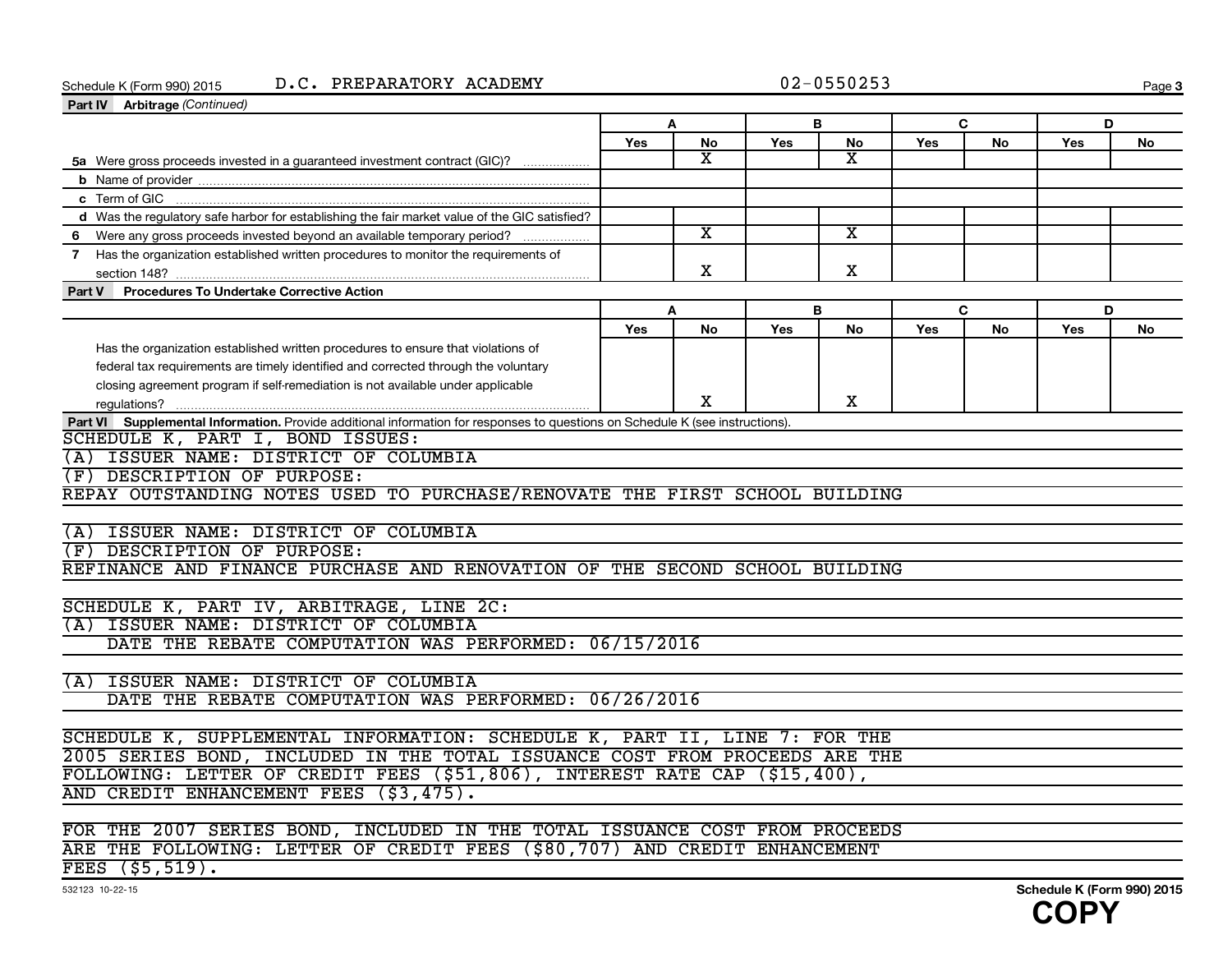| <b>SCHEDULE M</b> |  |
|-------------------|--|
| (Form 990)        |  |

## **Noncash Contributions**

OMB No. 1545-0047

| Department of the Treasury |
|----------------------------|
| Internal Revenue Service   |

◆ Complete if the organizations answered "Yes" on Form 990, Part IV, lines 29 or 30.<br>▶ Complete if the organizations answered "Yes" on Form 990, Part IV, lines 29 or 30. **Attach to Form 990.**  $\blacktriangleright$ 

**Open To Public Inspection**

|  | Name of the organization |
|--|--------------------------|
|--|--------------------------|

**Information about Schedule M (Form 990) and its instructions is at www.irs.gov/form990.** 

**Employer identification number** D.C. PREPARATORY ACADEMY 02-0550253

| Part I | <b>Types of Property</b>                                                                                                                                                                                                             |                       |                  |                                                |                              |            |     |    |
|--------|--------------------------------------------------------------------------------------------------------------------------------------------------------------------------------------------------------------------------------------|-----------------------|------------------|------------------------------------------------|------------------------------|------------|-----|----|
|        |                                                                                                                                                                                                                                      | (a)                   | (b)              | (c)                                            | (d)                          |            |     |    |
|        |                                                                                                                                                                                                                                      | Check if              | Number of        | Noncash contribution                           | Method of determining        |            |     |    |
|        |                                                                                                                                                                                                                                      | applicable            | contributions or | amounts reported on                            | noncash contribution amounts |            |     |    |
|        |                                                                                                                                                                                                                                      |                       |                  | items contributed Form 990, Part VIII, line 1g |                              |            |     |    |
| 1.     |                                                                                                                                                                                                                                      |                       |                  |                                                |                              |            |     |    |
| 2      |                                                                                                                                                                                                                                      |                       |                  |                                                |                              |            |     |    |
| 3      | Art - Fractional interests                                                                                                                                                                                                           | $\overline{\text{x}}$ |                  | 3,750.FMV                                      |                              |            |     |    |
| 4      | Books and publications                                                                                                                                                                                                               |                       |                  |                                                |                              |            |     |    |
| 5      | Clothing and household goods                                                                                                                                                                                                         |                       |                  |                                                |                              |            |     |    |
| 6      |                                                                                                                                                                                                                                      |                       |                  |                                                |                              |            |     |    |
| 7      |                                                                                                                                                                                                                                      |                       |                  |                                                |                              |            |     |    |
| 8      |                                                                                                                                                                                                                                      |                       |                  |                                                |                              |            |     |    |
| 9      | Securities - Publicly traded                                                                                                                                                                                                         | $\overline{\text{x}}$ | 4                | 91,318.FMV                                     |                              |            |     |    |
| 10     | Securities - Closely held stock                                                                                                                                                                                                      |                       |                  |                                                |                              |            |     |    |
| 11     | Securities - Partnership, LLC, or                                                                                                                                                                                                    |                       |                  |                                                |                              |            |     |    |
|        | trust interests                                                                                                                                                                                                                      |                       |                  |                                                |                              |            |     |    |
| 12     | Securities - Miscellaneous                                                                                                                                                                                                           |                       |                  |                                                |                              |            |     |    |
| 13     | Qualified conservation contribution -                                                                                                                                                                                                |                       |                  |                                                |                              |            |     |    |
|        |                                                                                                                                                                                                                                      |                       |                  |                                                |                              |            |     |    |
| 14     | Qualified conservation contribution - Other                                                                                                                                                                                          |                       |                  |                                                |                              |            |     |    |
| 15     | Real estate - Residential                                                                                                                                                                                                            |                       |                  |                                                |                              |            |     |    |
| 16     | Real estate - Commercial                                                                                                                                                                                                             |                       |                  |                                                |                              |            |     |    |
| 17     |                                                                                                                                                                                                                                      |                       |                  |                                                |                              |            |     |    |
| 18     |                                                                                                                                                                                                                                      |                       |                  |                                                |                              |            |     |    |
| 19     |                                                                                                                                                                                                                                      |                       |                  |                                                |                              |            |     |    |
| 20     | Drugs and medical supplies                                                                                                                                                                                                           |                       |                  |                                                |                              |            |     |    |
| 21     |                                                                                                                                                                                                                                      |                       |                  |                                                |                              |            |     |    |
| 22     |                                                                                                                                                                                                                                      |                       |                  |                                                |                              |            |     |    |
| 23     |                                                                                                                                                                                                                                      |                       |                  |                                                |                              |            |     |    |
| 24     |                                                                                                                                                                                                                                      |                       |                  |                                                |                              |            |     |    |
| 25     | Other $\blacktriangleright$                                                                                                                                                                                                          |                       |                  |                                                |                              |            |     |    |
| 26     | Other<br>▸                                                                                                                                                                                                                           |                       |                  |                                                |                              |            |     |    |
| 27     | Other                                                                                                                                                                                                                                |                       |                  |                                                |                              |            |     |    |
| 28     | Other                                                                                                                                                                                                                                |                       |                  |                                                |                              |            |     |    |
| 29     | Number of Forms 8283 received by the organization during the tax year for contributions                                                                                                                                              |                       |                  |                                                |                              |            |     |    |
|        | for which the organization completed Form 8283, Part IV, Donee Acknowledgement                                                                                                                                                       |                       |                  | 29                                             |                              |            |     |    |
|        |                                                                                                                                                                                                                                      |                       |                  |                                                |                              |            | Yes | No |
|        | 30a During the year, did the organization receive by contribution any property reported in Part I, lines 1 through 28, that it                                                                                                       |                       |                  |                                                |                              |            |     |    |
|        | must hold for at least three years from the date of the initial contribution, and which is not required to be used for                                                                                                               |                       |                  |                                                |                              |            |     |    |
|        |                                                                                                                                                                                                                                      |                       |                  |                                                |                              | <b>30a</b> |     | x  |
|        |                                                                                                                                                                                                                                      |                       |                  |                                                |                              |            |     |    |
|        | <b>b</b> If "Yes," describe the arrangement in Part II.                                                                                                                                                                              |                       |                  |                                                |                              |            | x   |    |
| 31     | Does the organization have a gift acceptance policy that requires the review of any non-standard contributions?<br>32a Does the organization hire or use third parties or related organizations to solicit, process, or sell noncash |                       |                  | 31                                             |                              |            |     |    |
|        |                                                                                                                                                                                                                                      |                       |                  |                                                |                              |            |     | x  |
|        | contributions?                                                                                                                                                                                                                       |                       |                  |                                                |                              | 32a        |     |    |
|        | <b>b</b> If "Yes," describe in Part II.                                                                                                                                                                                              |                       |                  |                                                |                              |            |     |    |
| 33     | If the organization did not report an amount in column (c) for a type of property for which column (a) is checked,                                                                                                                   |                       |                  |                                                |                              |            |     |    |
|        | describe in Part II.                                                                                                                                                                                                                 |                       |                  |                                                |                              |            |     |    |

**For Paperwork Reduction Act Notice, see the Instructions for Form 990. Schedule M (Form 990) (2015)** LHA

52 D.C. PREPARATORY ACADEMY COPY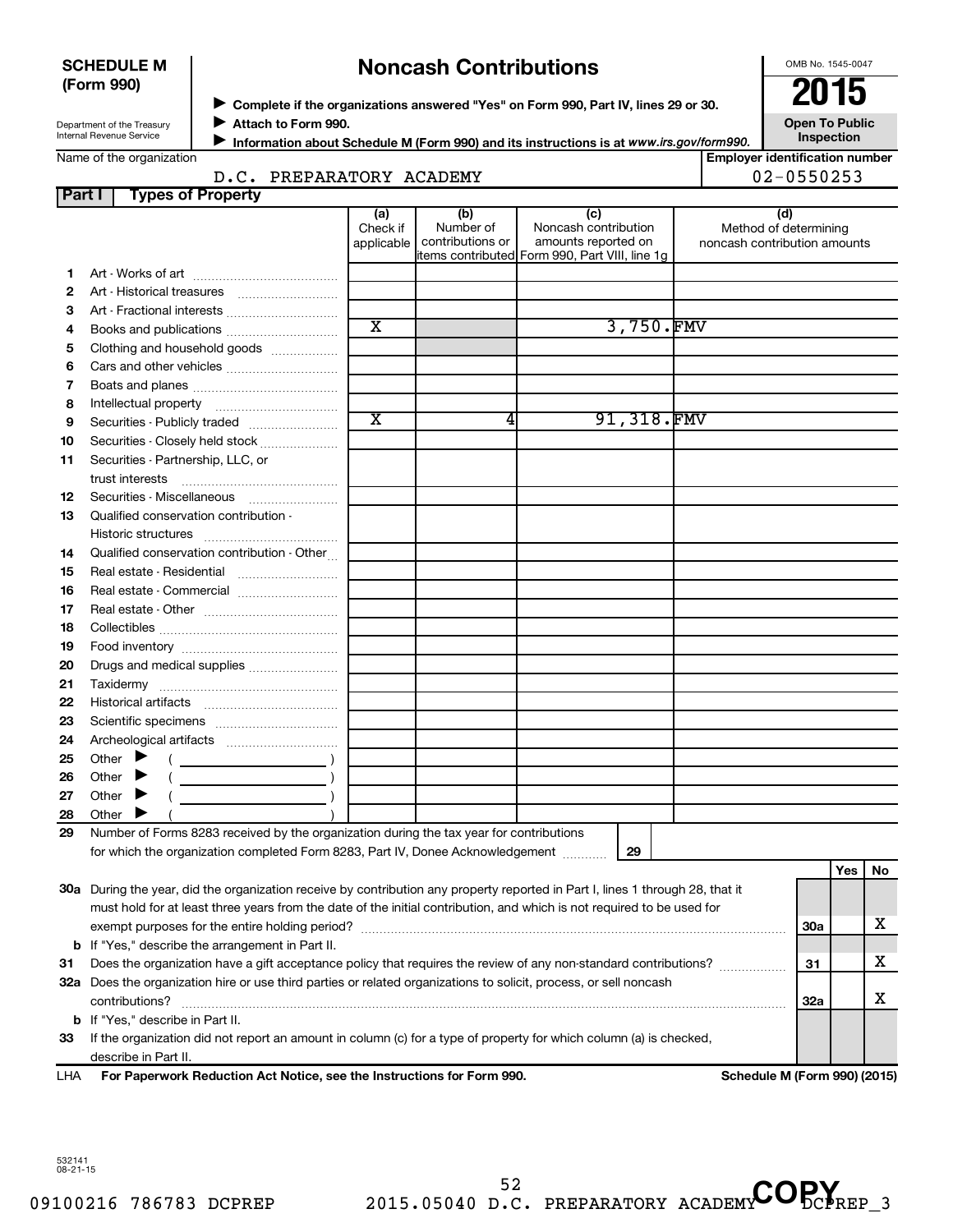Part II | Supplemental Information. Provide the information required by Part I, lines 30b, 32b, and 33, and whether the organization is reporting in Part I, column (b), the number of contributions, the number of items received, or a combination of both. Also complete this part for any additional information.

SCHEDULE M, PART I, COLUMN (B):

#### THE AMOUNT IN THIS COLUMN REPRESENTS THE NUMBER OF CONTRIBUTIONS FOR

THE TYPE OF PROPERTY.

**Schedule M (Form 990) (2015)**

532142 08-21-15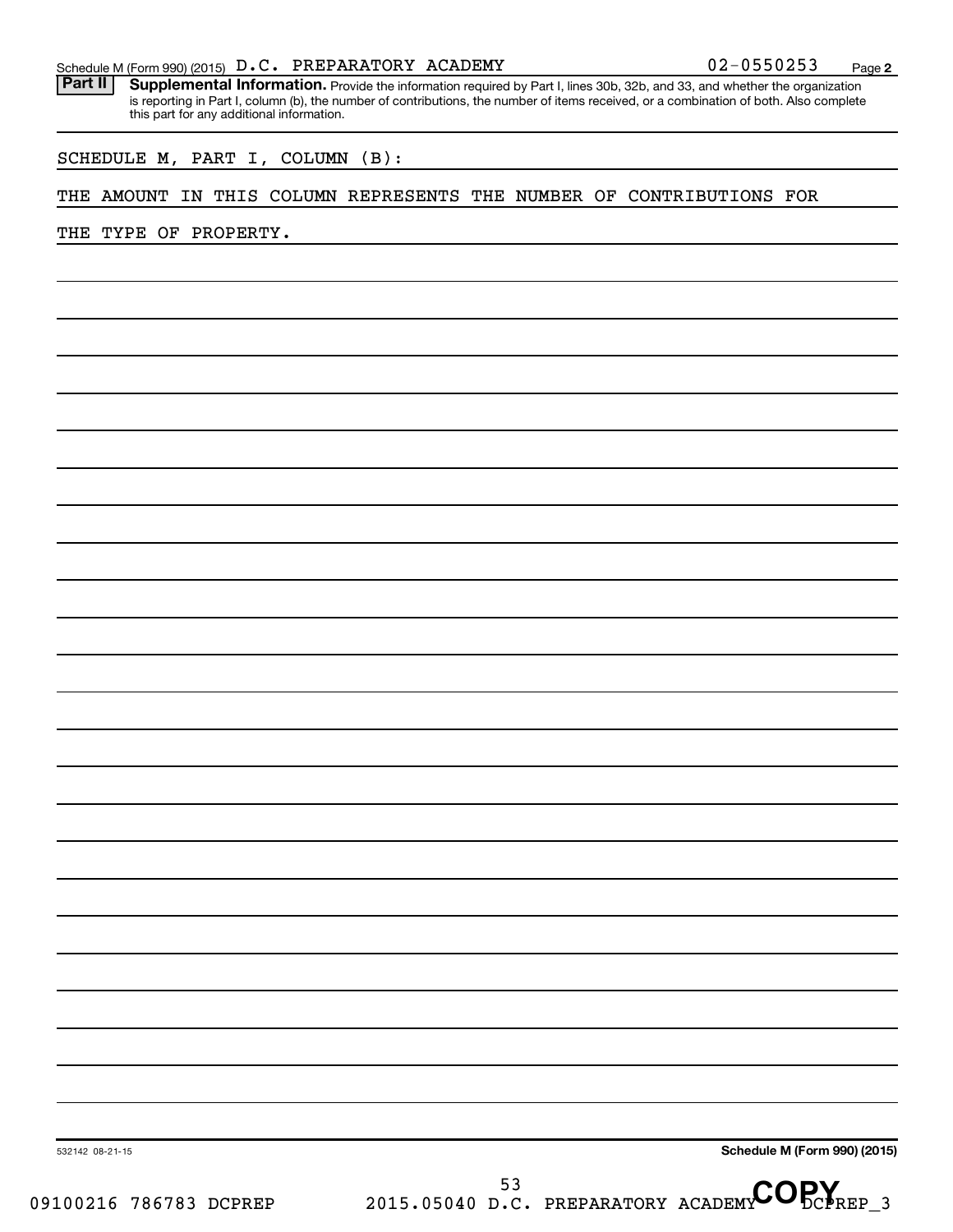| <b>SCHEDULE O</b><br>(Form 990 or 990-EZ)<br>Department of the Treasury<br>Internal Revenue Service | Supplemental Information to Form 990 or 990-EZ<br>Complete to provide information for responses to specific questions on<br>Form 990 or 990-EZ or to provide any additional information.<br>Attach to Form 990 or 990-EZ.<br>Information about Schedule O (Form 990 or 990-EZ) and its instructions is at WWW.irs.gov/form990. |  | OMB No. 1545-0047<br><b>Open to Public</b><br>Inspection |  |
|-----------------------------------------------------------------------------------------------------|--------------------------------------------------------------------------------------------------------------------------------------------------------------------------------------------------------------------------------------------------------------------------------------------------------------------------------|--|----------------------------------------------------------|--|
| Name of the organization                                                                            | <b>Employer identification number</b><br>02-0550253                                                                                                                                                                                                                                                                            |  |                                                          |  |
|                                                                                                     | FORM 990, PART III, LINE 4A, PROGRAM SERVICE ACCOMPLISHMENTS:                                                                                                                                                                                                                                                                  |  |                                                          |  |
| TOWARD MASTERY OF                                                                                   | THE COMMON CORE STATE STANDARDS, AND IS CONSIDERED A                                                                                                                                                                                                                                                                           |  |                                                          |  |
| RELIABLE PREDICTOR OF COLLEGE AND CAREER READINESS. PARCC EVALUATES                                 |                                                                                                                                                                                                                                                                                                                                |  |                                                          |  |
| EACH STUDENT'S PERFORMANCE ON A 5-POINT SCALE, WITH LEVEL 4+                                        |                                                                                                                                                                                                                                                                                                                                |  |                                                          |  |
| DEMONSTRATING PROFICIENCY. DC PREP CONTINUES<br>BE THE<br>TO.                                       |                                                                                                                                                                                                                                                                                                                                |  |                                                          |  |
| HIGHEST-PERFORMING NETWORK OF PUBLIC CHARTER SCHOOLS IN WASHINGTON FOR                              |                                                                                                                                                                                                                                                                                                                                |  |                                                          |  |
| FIFTH CONSECUTIVE YEAR. IN ADDITION, FOR THE SECOND YEAR IN A ROW,<br>THE                           |                                                                                                                                                                                                                                                                                                                                |  |                                                          |  |
| THE HIGHEST COMBINED ELA AND MATH PROFICIENCY<br>PREP HAS<br>IN THE CITY<br>DC.                     |                                                                                                                                                                                                                                                                                                                                |  |                                                          |  |
| THE ECONOMICALLY-DISADVANTAGED SUBGROUP -<br>FOR STUDENTS<br>THE VERY<br>IN                         |                                                                                                                                                                                                                                                                                                                                |  |                                                          |  |
| IS OUR MISSION TO SERVE.<br>CHILDREN IT                                                             |                                                                                                                                                                                                                                                                                                                                |  |                                                          |  |
|                                                                                                     |                                                                                                                                                                                                                                                                                                                                |  |                                                          |  |
| EVEN MORE IMPORTANT, AND ALIGNED WITH OUR MISSION, EVERY DC PREP 8TH                                |                                                                                                                                                                                                                                                                                                                                |  |                                                          |  |

GRADE GRADUATE (N=340) HAS BEEN ACCEPTED BY A COLLEGE-PREP HIGH SCHOOL,

WITH OVER TWO-THIRDS OFFERED ADMISSION TO SELECTIVE SCHOOLS INCLUDING

BENJAMIN BANNEKER, CHOATE ROSEMARY HALL, BULLIS, THE FIELD SCHOOL,

GEORGETOWN VISITATION, THE HILL SCHOOL, MARET, PHILLIPS ACADEMY

ANDOVER, PHILLIPS EXETER ACADEMY, ST. ALBANS, SIDWELL FRIENDS SCHOOL,

AND SCHOOL WITHOUT WALLS, AMONG OTHERS. THESE STUDENTS HAVE EARNED \$7M

IN SCHOLARSHIP SUPPORT. FURTHER, 96% OF DC PREP'S FIRST SIX GRADUATING

CLASSES HAVE EARNED THEIR HIGH SCHOOL DIPLOMAS. IN ADDITION, 80% HAVE

MATRICULATED TO COLLEGE, ENROLLING IN SCHOOLS SUCH AS GEORGE MASON,

GEORGETOWN, GETTYSBURG, HAMPTON, VANDERBILT, UNIVERSITY OF MARYLAND,

AND HOWARD.

DC PREP IS POISED TO GROW TO TEN CAMPUSES (WITH FIVE PAIRS OF LINKED

ELEMENTARY AND MIDDLE SCHOOLS), ULTIMATELY ENROLLING 3,500 PRESCHOOL -

532211  $09 - 02 - 15$ LHA For Paperwork Reduction Act Notice, see the Instructions for Form 990 or 990-EZ. Schedule O (Form 990 or 990-EZ) (2015)

<sup>54</sup> D.C. PREPARATORY ACADEMY COPY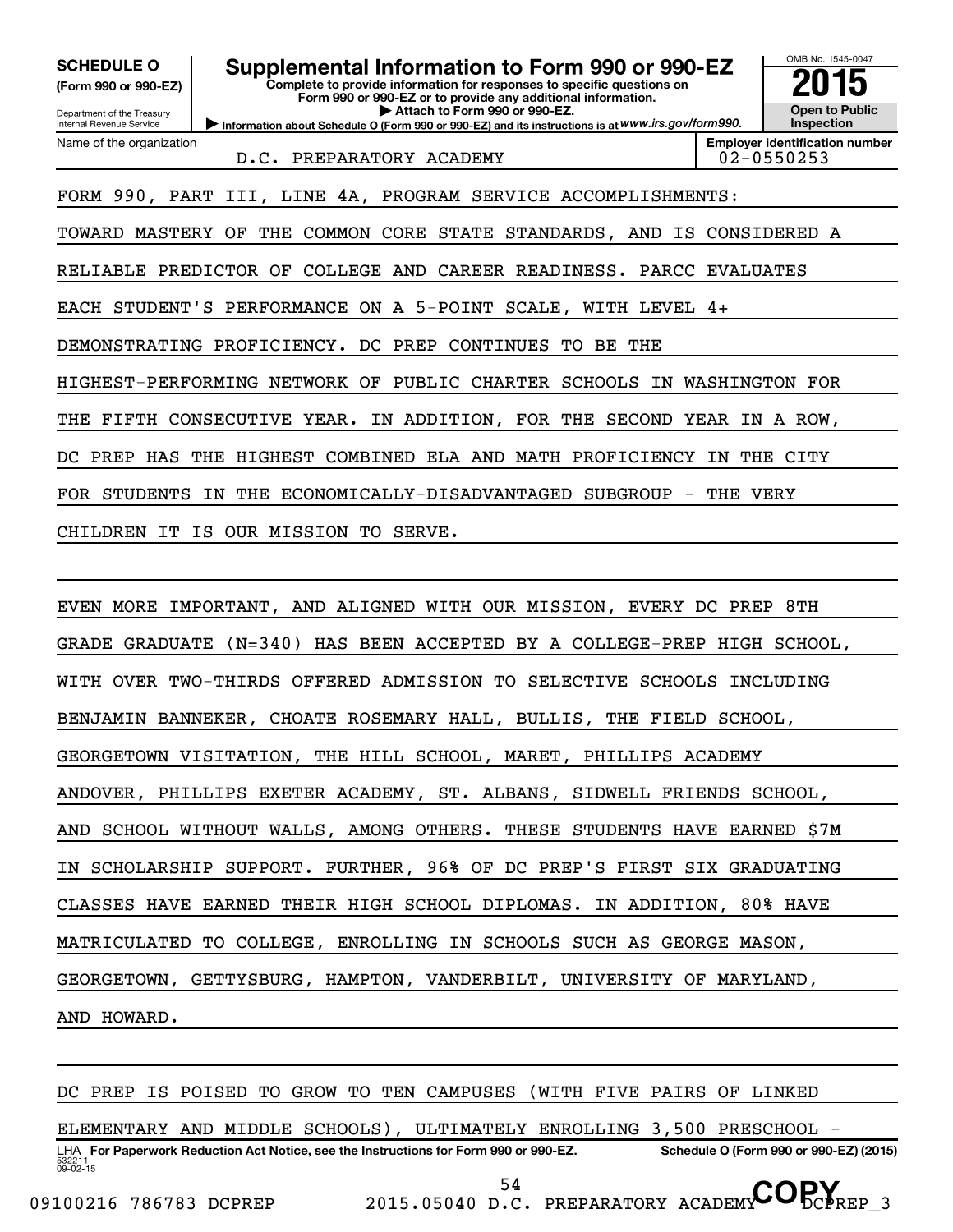| Schedule O (Form 990 or 990-EZ) (2015)                                  | Page 2                                                  |  |  |
|-------------------------------------------------------------------------|---------------------------------------------------------|--|--|
| Name of the organization<br>D.C. PREPARATORY ACADEMY                    | <b>Employer identification number</b><br>$02 - 0550253$ |  |  |
| 8TH GRADE STUDENTS IN WARDS 5, 7, AND 8. ULTIMATELY, DC PREP HOPES TO   |                                                         |  |  |
| PLAY A MAJOR ROLE IN IMPROVING PUBLIC EDUCATION IN DC AND               | THE<br>IN                                               |  |  |
| COUNTRY, SHOWING THAT LOW-INCOME MINORITY STUDENTS ARE FULLY CAPABLE OF |                                                         |  |  |
| THE GREATEST ACCOMPLISHMENTS, AND THAT ONE OF THE LOWEST-PERFORMING     |                                                         |  |  |
| PUBLIC SCHOOL DISTRICTS IN THE NATION, WASHINGTON, DC, CAN BECOME ONE   |                                                         |  |  |
| BEST.<br>OF<br>THE                                                      |                                                         |  |  |

FORM 990, PART VI, SECTION B, LINE 11:

THE INFORMATION TO COMPLETE THE FEDERAL FORM 990 IS PROVIDED TO THE PREPARER BY DC PREP'S CONTRACTED ACCOUNTING SERVICE, ITS CFO AND CEO. ONCE THE INITIAL DRAFT FEDERAL FORM 990 IS COMPLETED, IT IS CIRCULATED TO THE AUDIT COMMITTEE FOR REVIEW AND ACCEPTANCE, FOLLOWED BY THE BOARD OF DIRECTORS FOR REVIEW AND APPROVAL PRIOR TO SUBMISSION TO THE INTERNAL REVENUE SERVICE.

FORM 990, PART VI, SECTION B, LINE 12C:

THE MEMBERS OF DC PREP'S BOARD OF DIRECTORS, OFFICERS, AND KEY EMPLOYEES COMPLETE A CONFLICT OF INTEREST STATEMENT ON AN ANNUAL BASIS THAT IS REVIEWED BY THE BOARD CHAIRMAN AND CEO FOR ANY POTENTIAL CONFLICTS. ANY BOARD MEMBER WHO BELIEVES HIMSELF OR HERSELF TO HAVE A CONFLICT OF INTEREST IN A DECISION ON A SPECIFIC MATTER IS REQUIRED TO RECUSE HIMSELF OR HERSELF FROM THE DISCUSSION AND VOTE ON SAID MATTER.

532212 09-02-15 **Schedule O (Form 990 or 990-EZ) (2015)** FORM 990, PART VI, SECTION B, LINE 15: THE CEO WORKS WITH MEMBERS OF THE GOVERNANCE COMMITTEE OF THE BOARD OF DIRECTORS, USING COMPARATIVE COMPENSATION DATA OF ORGANIZATIONS OF SIMILAR SIZE IN THE CHARTER MANAGEMENT ORGANIZATION INDUSTRY, TO DETERMINE ANNUAL COMPENSATION OF OFFICERS AND KEY EMPLOYEES. COMPENSATION OF THE CEO IS 09100216 786783 DCPREP 2015.05040 D.C. PREPARATORY ACADEMY DCPREP 3 55 D.C. PREPARATORY ACADEMY COPY